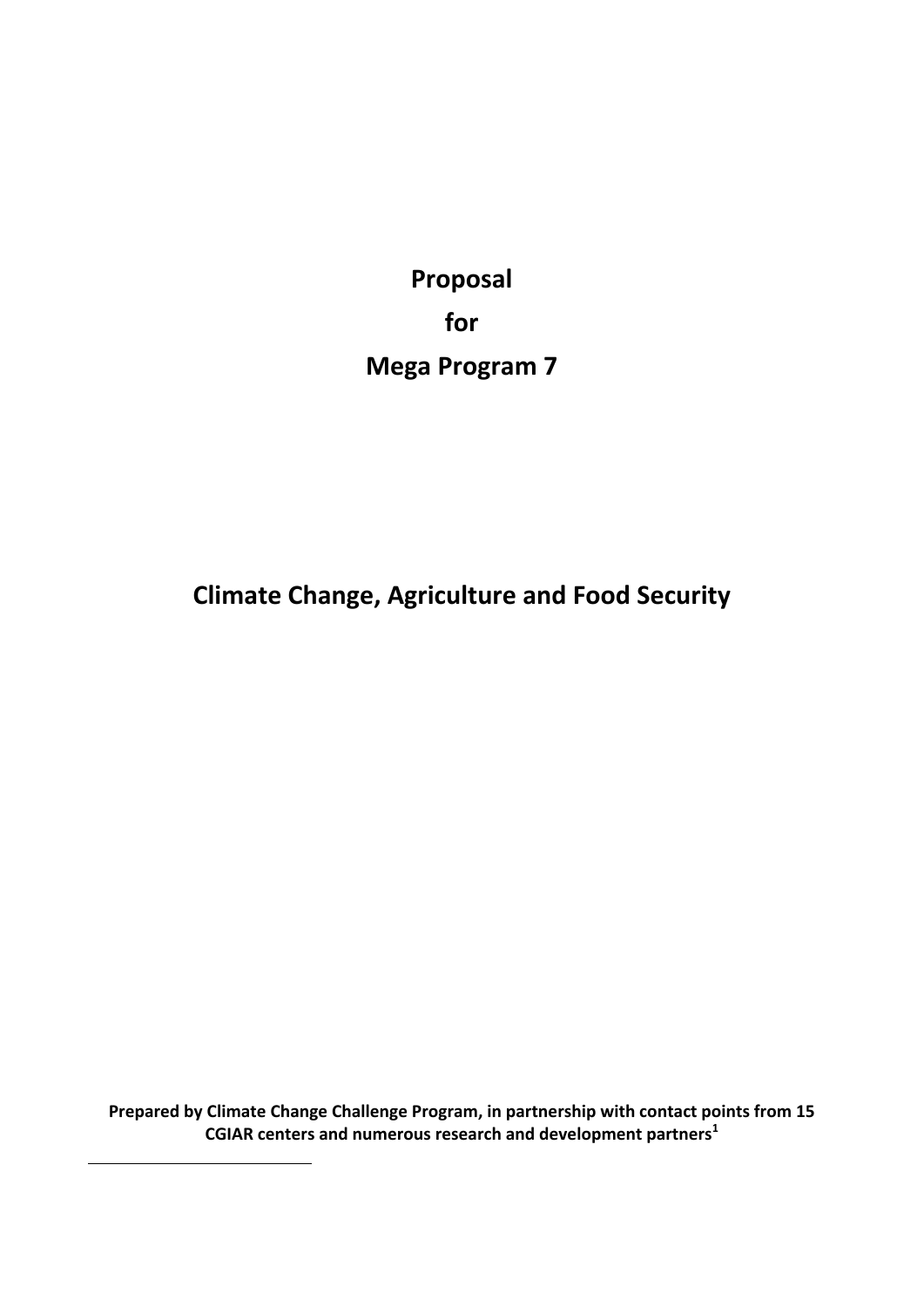# **Table of contents**

 $1$  The proposal concept was discussed at GCARD (c. 100 participants, March, 2010) and then further refined in two meetings: one with CGIAR contact points (April, 2010), and then at a stakeholder meeting in Nairobi (May, 2010) with 80 participants (from agricultural and climate regional agencies, civil society, national agencies, international agencies, advanced research institutes).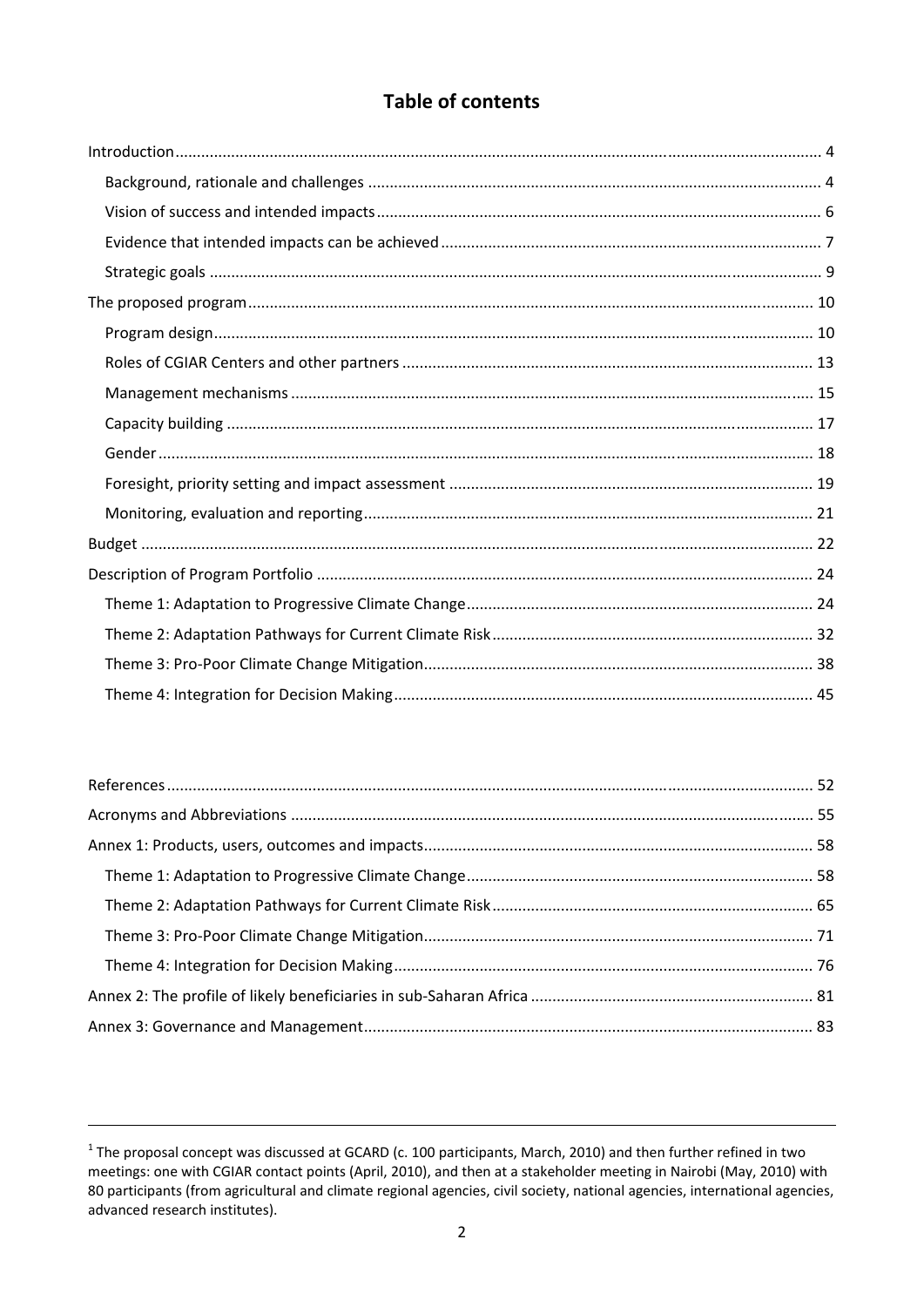#### **Abstract**

Achieving sustainable food security in a world of growing population and changing diets is a major challenge under climate change. Successful mitigation and adaptation will entail changes in individual behavior, technology, institutions and food production systems. These changes cannot be achieved without improving interactions among scientists, policy makers and civil society in the research process. This Mega Program (MP7) will build on the new strategic collaboration between the Consultative Group on International Agricultural Research (CGIAR) and the Earth System Science Partnership (ESSP).

By 2020, MP7 will help increase the incomes and well‐being of millions of poor people dependent on rural livelihoods, contribute to a reduction in hunger, and contribute to climate change mitigation by enhancing carbon storage or reducing greenhouse gas emissions by 1000 Mt  $CO<sub>2</sub>$ -eq<sup>2</sup> below the "business-as-usual" scenario. The vision of success for MP7 includes being recognized, together with the partners, as the foremost global source of relevant research that leads to options and strategies for tackling food insecurity in the face of climate change. MP7 seeks to become a hub that facilitates collective action across multiple Centers and multiple CGIAR MPs. The outcomes planned include (among others): systematic technical and policy support for agricultural risk management strategies that buffer against climate shocks and enhance livelihood resilience in at least 20 countries; and key agencies dealing with mitigation in at least 20 countries promoting new institutional arrangements and incentive systems that favor resource‐poor farmers, particularly vulnerable groups and women.

The over-arching objectives of MP7 are: (1) To identify and develop pro-poor adaptation and mitigation practices, technologies and policies for food systems, adaptive capacity and rural livelihoods; and (2) To provide diagnosis and analysis that will ensure the inclusion of agriculture in climate change policies, and the inclusion of climate issues in agricultural policies, from the sub-national to the global level in a way that brings benefits to the rural poor.

There are four Themes. Three "place-based" Themes will identify and develop technologies, practices, partnerships and policies to decrease the vulnerability of rural communities to a variable and changing climate: Theme 1 – Adaptation to Progressive Climate Change; Theme 2 – Adaptation Pathways for Current Climate Risk; and Theme  $3 -$  Pro-poor Climate Change Mitigation. Theme  $4 -$  Integration for Decision Making – provides a framework for the whole of MP7, ensures effective engagement of rural communities and institutional and policy stakeholders, and grounds MP7 in the policy context. Much of the place-based work will be integrated within targeted regions, with activities starting in West Africa, East Africa and the Indo‐Gangetic Plains in 2010 and extending to eight regions in total by 2012.

MP7 will make a lasting difference through adopting a strategic, fully embedded focus on capacity building. MP7 research will improve understanding of the underlying drivers of gender disparities as influenced by climate change, then formulating strategies to tackle these and provide inclusive access to emerging investments, tools and policies that deal with climate change.

Specific activities and procedures are planned to ensure coherence among Themes, to produce syntheses across regions and themes, and to build links across all CGIAR MPs. Early "wins" include a planned major role for agriculture in the post‐2012 international climate change regime, and a global network of sites collecting comparative data to identify plausible options for adapting to climate change.

The MP7 Secretariat and Independent Science Panel will be primarily responsible for management. The Secretariat will be very small with most activities conducted by Centers.

 $2$  A megatonne (Mt) is equal to one million metric tons (tonnes)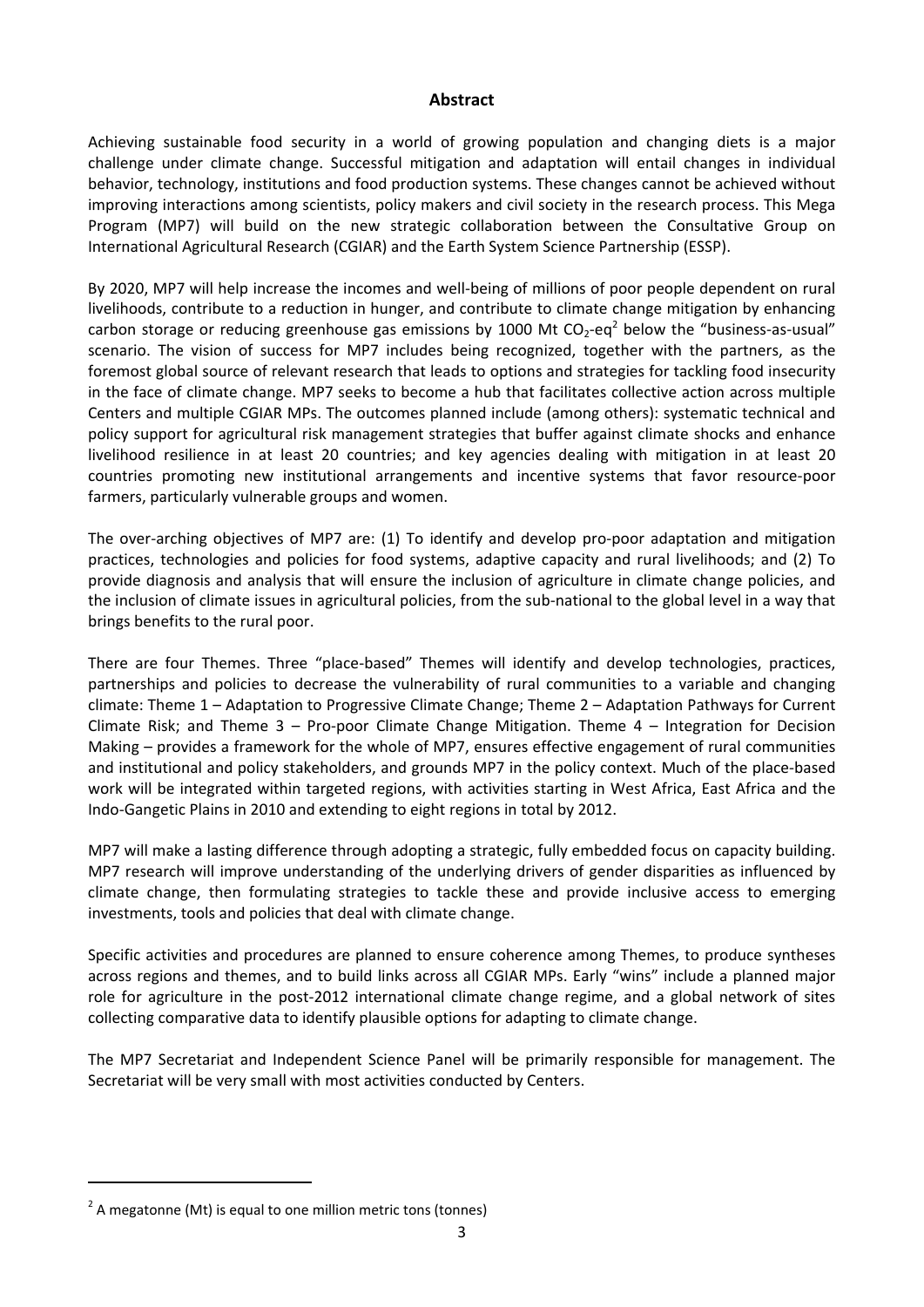# **Introduction**

#### **Background, rationale and challenges**

#### **Background**

Climate change will have far-reaching consequences for agriculture<sup>3</sup> that will disproportionately affect the poor who depend on agriculture for their livelihoods and have a lower capacity to adapt (World Bank, 2007). Climate‐related crop failures, fishery collapses and livestock deaths already cause economic losses and undermine food security, and these are likely to become more severe as global warming continues. A recent study estimates the annual costs of adapting to climate change in the agricultural sector to be over US\$ 7 billion (Nelson et al., 2009).

Agriculture and related activities also contribute to global warming, by generating greenhouse gas (GHG) emissions and altering the land surface. Agriculture is estimated to account for about 15% of global GHG emissions and for around 26% if the emissions from deforestation in developing countries – where agriculture is the leading cause of forest conversion – are included (World Bank, 2007). Around 80% of agricultural emissions, including deforestation, occur in developing countries (World Bank, 2007). There remains much untapped technical potential to reduce agricultural emissions and increase agricultural mitigation of emissions from other sectors, notably through reduced deforestation via changes in land use and agricultural practices.

Sustainable food security in a world of growing population and changing diets is a major challenge under climate change. Although estimates of food insecurity vary (Barrett, 2010), the number of undernourished people already exceeds 1 billion and feeding this many people will require more than incremental changes (Federoff et al., 2010). Food production may need to increase by as much as 70% by 2050 when the global population will number 9 billion (World Bank, 2007; Royal Society of London, 2009). Food security depends not only on gross production of staples, but also on agriculture's ability to provide a diverse and balanced food basket, and on the socio-economic factors that determine whether poor people, particularly women, are able to purchase, store, prepare and consume sufficient food.

#### **Rationale**

The relationships among climate change, agriculture and food security are complex and dynamic. Agriculture and food systems are heavily influenced by socio-economic conditions such as changing patterns of consumption, macro‐economic policies, political conflict and the spread of disease. A report by the World Economic Forum (WEF) warns that: "food security will become an increasingly complex political and economic problem over the next few years" (WEF, 2008). It is therefore vital that initiatives for better climate adaptation and food security are closely aligned.

Responses need to come quickly. Feeding the projected 9 billion people in 2050 requires radical transformation of agriculture over the next four decades, growing more food without exacerbating environmental problems and simultaneously coping with climate change (Godfray et al., 2010). The actions taken over the next 10 years will be especially critical. A new research initiative is needed – one that integrates and applies the best and most promising approaches, tools and technologies. The involvement of farmers, policy-makers, researchers, the private sector and civil society in the research process is vital. Successful mitigation and adaptation will entail changes in individual behavior, technology, institutions, agricultural systems and socio‐economic systems. These changes cannot be achieved without improving interactions between scientists and decision makers at all levels of society.

<sup>&</sup>lt;sup>3</sup> The term agriculture is used inclusively to capture the wide range of productive uses of extensive and intensive farmland, rangelands and fisheries and their wider landscapes.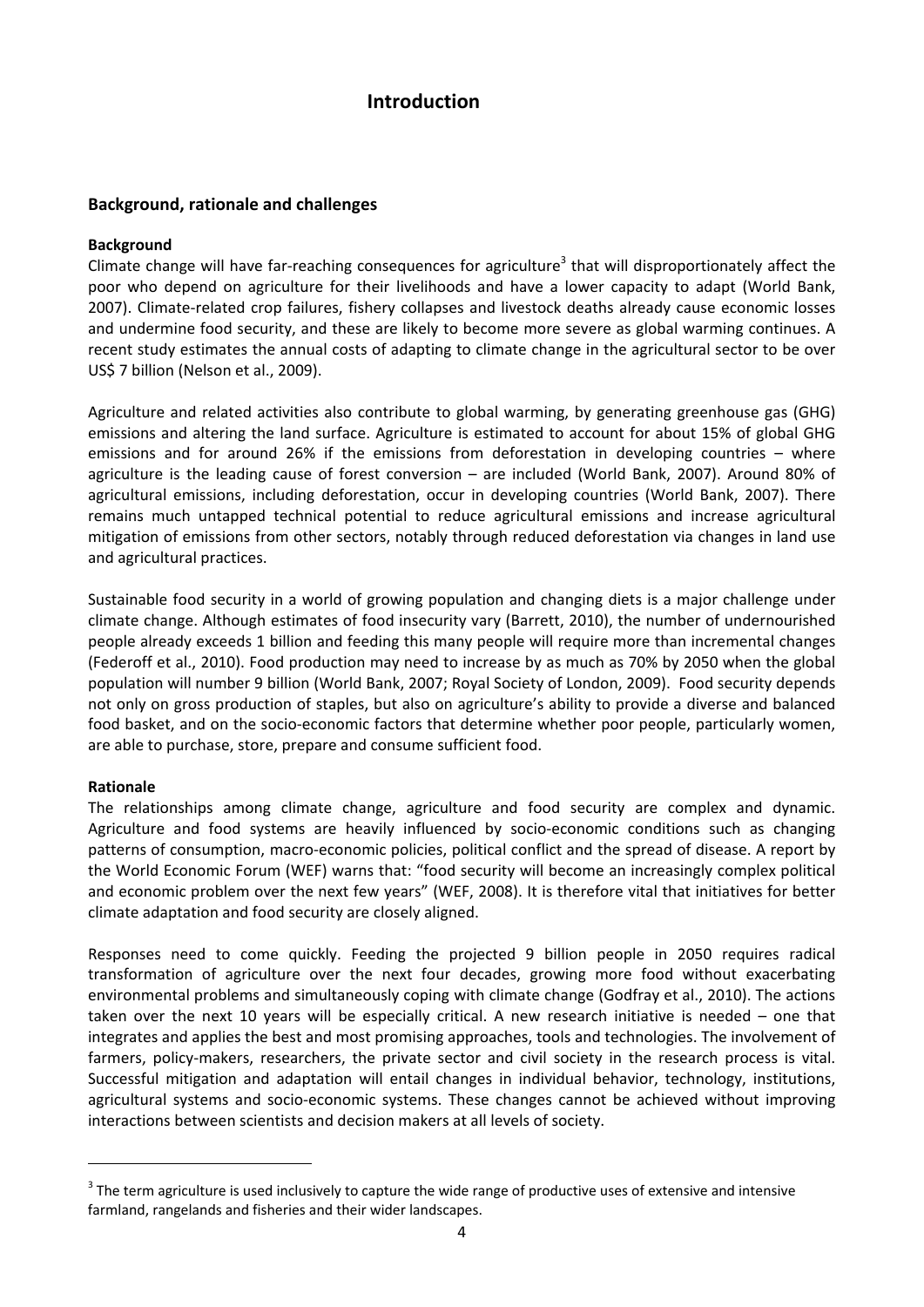Mega Program (MP) 7 will address the increasing challenge of global warming and food security on agricultural practices, policies and measures. It will do so by building on the new strategic collaboration between the Consultative Group on International Agricultural Research (CGIAR) and the Earth System Science Partnership (ESSP) established under the CGIAR Challenge Program on climate change in 2009. This alliance and its partners bring together the world's best scientists in agricultural, climate, environmental and social sciences to identify and address the most important interactions, synergies and trade-offs between climate change and agriculture. MP7 will thus define and implement a uniquely innovative and transformative research program that addresses agriculture in the context of climate variability, climate change and uncertainty about future climate conditions.

#### **The challenge for climate change modeling**

The Fourth Assessment Report (AR4) of the Intergovernmental Panel on Climate Change (IPCC) provides an in-depth analysis of recent scientific understanding on climate change (IPCC, 2007). It brings together evidence that confirm that human‐induced temperature increases are taking place, with measurable and increasing effects on other parts of the Earth system. Many scenarios are available of how the global climate might change over the next century (IPCC, 2007). Although there are many uncertainties, it is becoming increasingly evident that regardless of mitigation efforts (undertaken today and in the future), temperatures will continue to rise over at least the next five decades because of earlier emissions of greenhouse gases. The magnitude and frequency of extreme events are also likely to increase. Adaptation is therefore a necessary response to climate change. At the same time, mitigation of further climate change is an urgent challenge if future changes are to be limited.

Climate, however, is only one element of the dynamic Earth system. Changes in the physical and biogeochemical environment, either caused naturally or influenced by human activities, contribute to global environmental change. Earth system sciences take a holistic approach to understanding the processes and outcomes of global environmental change by investigating the interactions among land, atmosphere, water, ice, biosphere, society, technologies and economies. The alliance between ESSP and the CGIAR will provide more context‐specific (e.g. ecosystems, farming systems) data and information to enhance the predictive accuracy of climate change scenarios and identify cost‐effective interventions.

#### **The challenge for agriculture**

Agricultural systems are complex and dynamic. Some systems are less vulnerable to short‐term climate effects (e.g., some irrigated farming systems). Others (e.g., those relying on rain-fed agriculture) have always been exposed to uncertain and extreme climate but may now face variability beyond the current 'coping range'. In vulnerable systems, climate change threatens food security, livelihoods and economic prosperity (UNDP, 2007).

The AR4 has gathered scientific evidence and expert opinion on the expected impacts of climate change on agricultural systems (IPCC, 2007). The report notes that climate change is already having an impact, for instance, through changes in patterns of variability and associated changes in rainfall distribution. It anticipates with high confidence that projected changes in the frequency and severity of extreme climate events, together with increases in outbreaks of pests and diseases, will have significant consequences for food security. It identifies smallholder and subsistence farmers, pastoralists and fishers as those most vulnerable to these impacts.

The AR4 finds that Africa is highly vulnerable to climate change, because of multiple stresses and low adaptive capacity. Projections indicate an increase in arid and semi‐arid land in some countries while others will get wetter but with changes in seasonal patterns. In Asia, potential changes in the monsoon and in glacier and snowmelt are perhaps the greatest threats. Sea‐level rise is also of great concern as coastal and deltaic areas are often heavily populated and intensively cultivated. The natural and managed habitats of fish will be greatly influenced, with declining productivity in fisheries very likely. The report recognizes that, with only a decade of research on climate change adaptation, considerable knowledge gaps remain concerning the adaptive capacity of agriculture.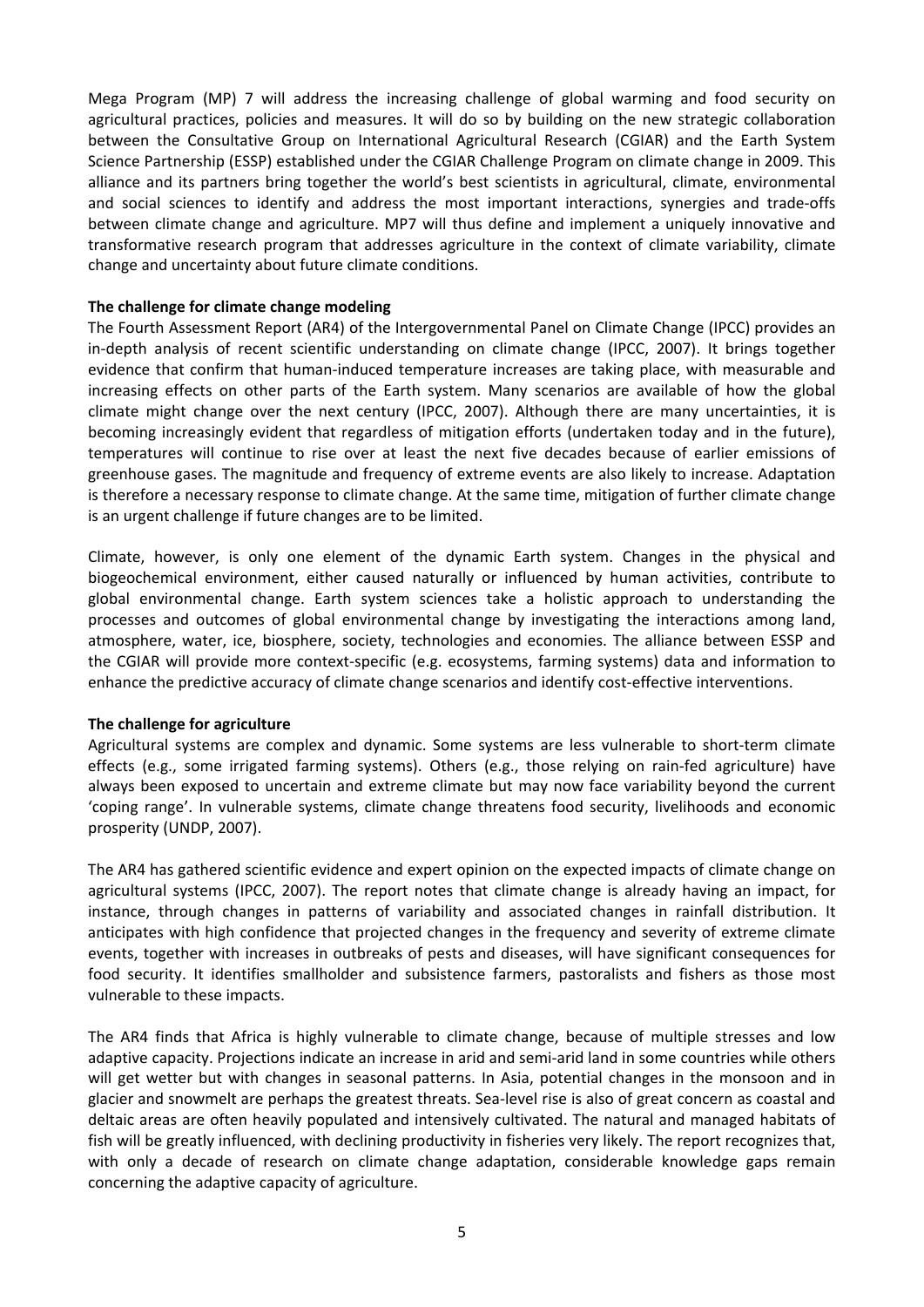Climate variability and risk has always been a part of agriculture, and farmers have developed many ways of coping with and managing risk. Enhancing coping and adaptation strategies is an important part of the work of the CGIAR, e.g. developing drought‐resistant and other abiotic stress‐tolerant crop varieties, and soil and water management practices for marginal areas. Climate change introduces a new dimension to the problem. The unprecedented rate and magnitude of climate change presents great challenges to farmers, researchers and policy makers alike.

Current efforts to increase adaptation and mitigation options provide a sound basis for the next phase of research on climate change and agriculture. However, this phase must go far beyond current activities. New responses are needed, as well as new ways of working with partners and also in conjunction with the other CGIAR MPs. These must be instilled with a degree of urgency, reflected in the research agenda and its implementation, and in the delivery and outreach of outputs.

#### **Vision of success and intended impacts**

MP7 is designed to contribute to improved agricultural, natural resource management and food systems (Figure 1). Impacts are sought in three dimensions: (a) environmental, in particular related to reducing emissions and improving carbon storage; (b) enhancing rural livelihoods, by reducing vulnerabilities, increasing adaptive capacity, securing assets and raising incomes; and (c) improving food security<sup>4</sup>. While much of the focus will be on agricultural production, the entire food system will be targeted, as solutions to the challenges posed by climate change have to go beyond agricultural production<sup>5</sup>. The three dimensions in which MP7 seeks impact correspond to different groups of ultimate beneficiaries. For impact on livelihoods, the ultimate beneficiaries are resource‐poor farmers and other members of the rural and peri‐ urban poor associated with the agricultural sector. These groups will benefit through reduced vulnerabilities, raised adaptive capacity and higher incomes. For impact on food security, MP7 seeks to help not only the rural poor but also the urban poor that number among the world's one billion undernourished. For impact on environmental health and carbon storage, there will be both local beneficiaries and a global public goods benefit. Although the notion of securing win–win–win outcomes for these three dimensions is appealing (Global Donor Platform, 2009; FAO 2009a), we have to recognize the possibility of trade‐offs among these dimensions (Campbell, 2009; FAO, 2009b).

<sup>4</sup> *Food security* is the state achieved when food systems operate such that "all people, at all times, have physical and economic access to sufficient, safe, and nutritious food to meet their dietary needs and food preferences for an active and healthy life" (FAO, 1996).<br><sup>5</sup> Food systems encompass (i) activities related to the production, processing, distribution, preparation and

consumption of food; and (ii) the outcomes of these activities contributing to food security (Ericksen, 2008).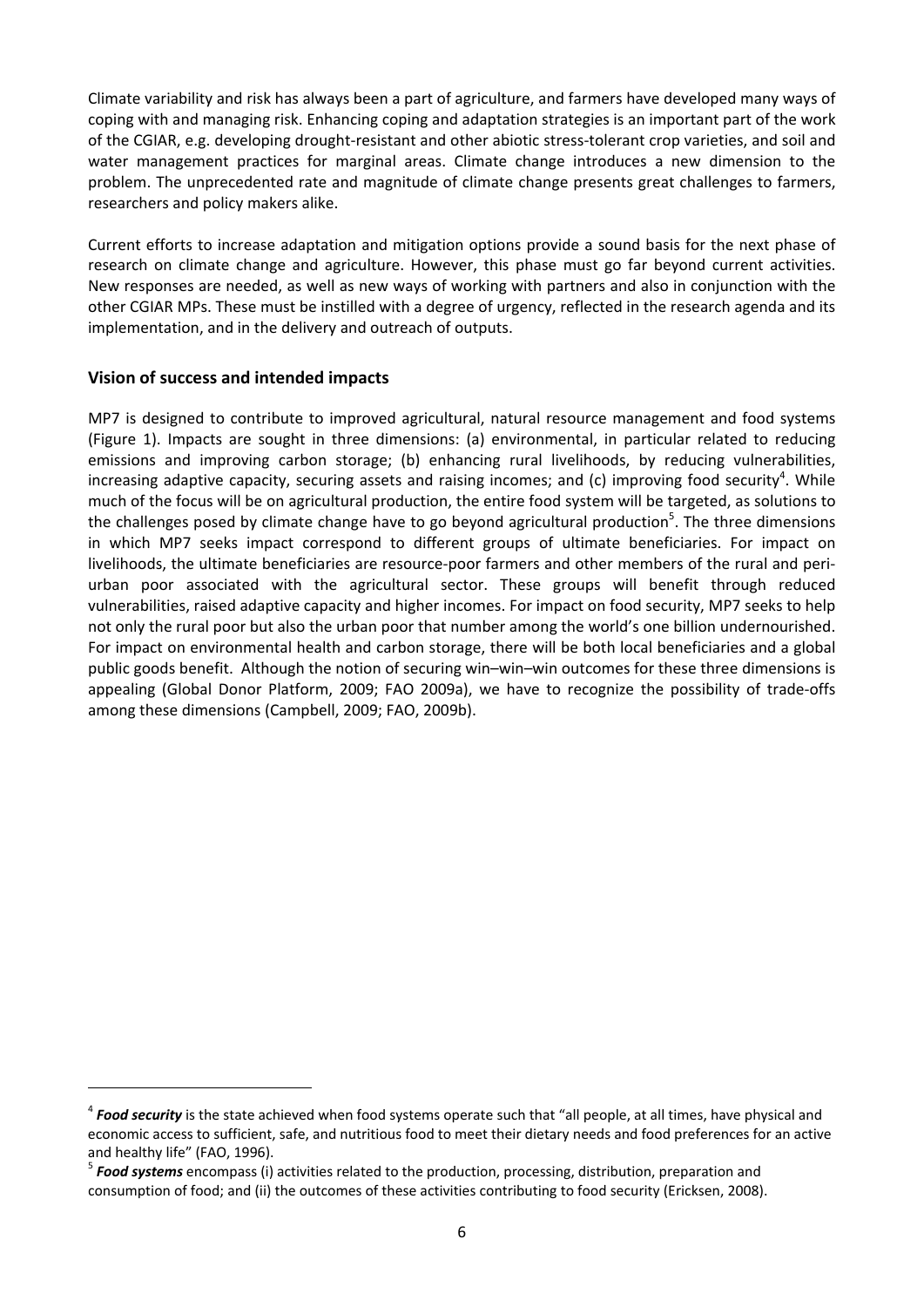



By achieving impacts on livelihoods, hunger and environmental health, MP7 will contribute directly, along with the other CGIAR MPs to the Strategy and Results Framework (SRF) for the CGIAR.*<sup>6</sup>* MP7 has the following impact targets, derived through our own analyses (e.g. see below and Annex 2) and from the analyses undertaken for the SRF:

- By 2020, help reduce poverty by 10%, increasing the incomes of hundreds of millions of people
- By 2020, contribute to a reduction in hunger, cutting the number of rural poor who are undernourished by 25%
- By 2020, help agriculture contribute to climate change mitigation by enhancing storage or reducing emissions, by 1000 Mt CO<sub>2</sub>-eq (considering all gases) below the "business-as-usual" scenario.

The vision of success for MP7 includes surpassing these impact targets, achieving the multiple outcomes of MP7 (Table 1), and being recognized, together with partners, as the foremost global source of relevant research results that lead to options and strategies for tackling food insecurity in the face of climate change. In terms of the new CGIAR, MP7 seeks to become a hub that facilitates collective action across multiple Centers and CGIAR MPs.

### **Evidence that intended impacts can be achieved**

To achieve the impacts listed above, MP7 has planned for 12 key outcomes (Table 1). In addition, as linear pre‐determined pathways to impact are the exception rather than the rule (Biggs, 1990), MP7 will also put in place procedures and systems for exploiting the opportunities that emerge for outcomes. The planned outcomes cover an inter‐woven package of technologies, approaches and policies for both adaptation and mitigation, and are targeted at various levels, from the farm to the global policy arena.

MP7 will work on outputs that are directly relevant to the outcomes listed above. The outputs will, *inter alia*: improve the effectiveness of research undertaken in other CGIAR MPs so that they incorporate the effects of climate change; identify climate risk adjustment strategies to reduce variability in production; and develop mechanisms by which small farmers can participate in carbon markets.

<sup>6</sup> CGIAR (unpublished). *Draft Strategy and Results Framework for the CGIAR*. Document submitted for discussion at the Global Conference on Agricultural Research for Development (GCARD) 20 March 2010.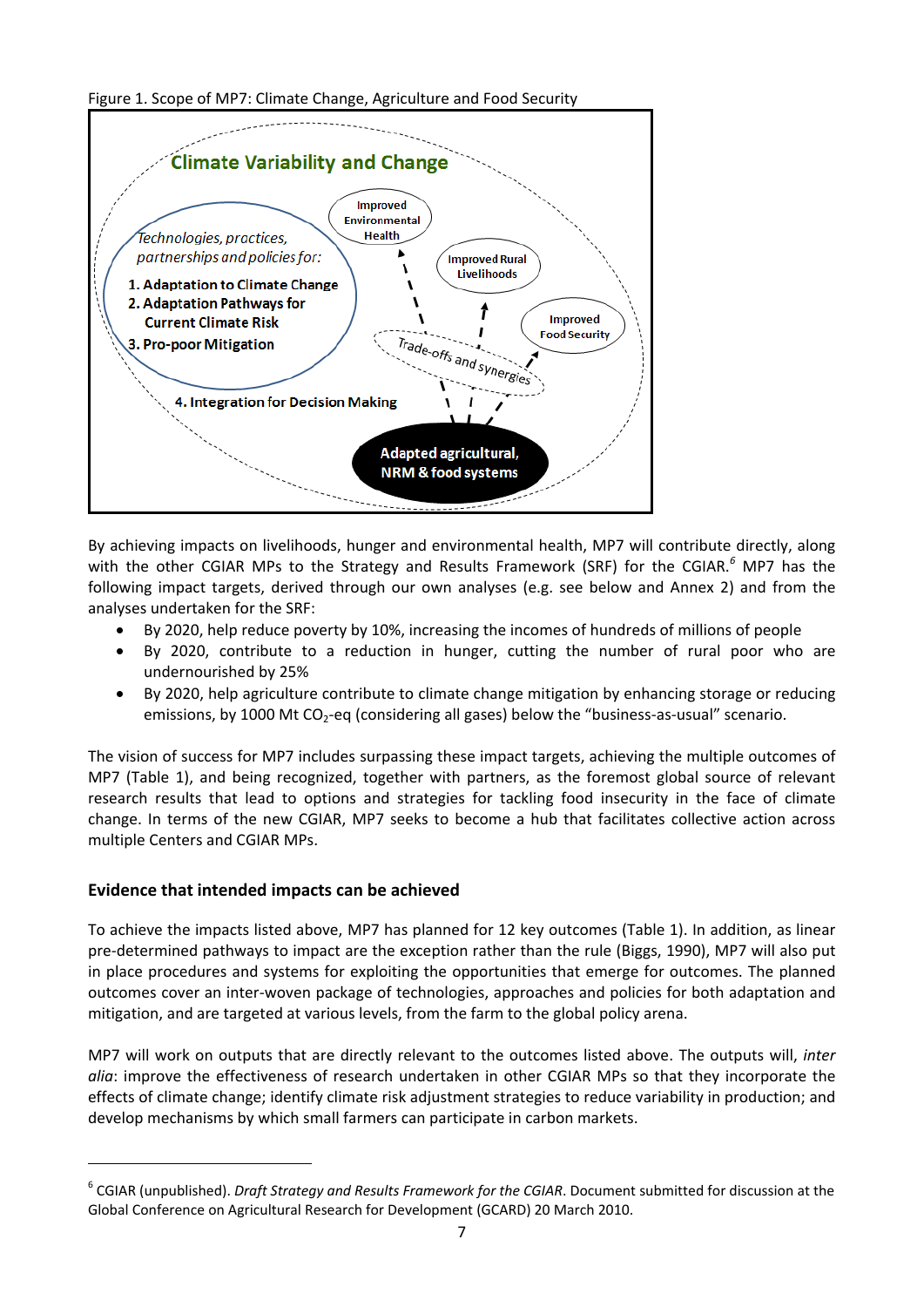In order to reach the desired impacts, at a scale well beyond the sites where field trials and surveys will be undertaken, MP7 will partner with some of the major international multi-lateral and non-governmental agencies, while at the same time being grounded in work with national agricultural, natural resource, environmental and meteorological agencies, the private sector and local non‐governmental organizations (NGOs). By influencing global and regional policy processes, MP7 and its partners will also be able to scale up impact. Considerable attention will be given to ensuring coherence across the scales of operation (Cash et al., 2006).

The technologies, practices and policies that are developed will have direct effects (e.g., through agricultural productivity increases, with a 10% increase assumed by 2020) and indirect effects (e.g., lower food prices and increased gross domestic product (GDP) growth rates brought about by agricultural development). We estimate for sub‐Saharan Africa (SSA) that there are about 260 million poor in the rural sector who are likely beneficiaries for direct effects, and about 150 million urban poor and 150 million rural poor (poorest of the poor) who are likely beneficiaries for indirect effects (Annex 2). Similar kinds of data and analyses are not available for other parts of the globe, but it can be seen that the number of potential beneficiaries runs into hundreds of millions (within the first five years of MP7, one of the research outputs is a sophisticated *ex ante* assessment tool to evaluate the likely impacts of different research and development approaches).

Modest successes in reducing GHG emissions, perhaps 10% reductions below "business-as-usual" scenarios, in concert with similar levels of improvement in the substitution of fossil fuels by biomass energy, can enhance global climate mitigation by agriculture for the period 2015–2020 by about 1000 Mt  $CO_2$ -eq. (considering all gases) below the "business-as-usual" scenario<sup>7</sup>. Intensifying agriculture in existing cultivated and grazed areas while limiting the expansion of extensive production practices into carbon‐rich landscapes (e.g. forests in West Africa and grasslands with high soil carbon in the Andes) will be a major route to reducing emissions. If deforestation through agricultural expansion can be reduced by 10% for the period 2015–2020 through agricultural development pathways that involve intensification, a further 500 Mt  $CO<sub>2</sub>$ -eq. (approx) can be stored. It is also assumed that mitigation initiatives by smallholder farmers will be rewarded, with incomes being supplemented by up to US\$50 per household per annum in some cases.

#### **Table 1. Outcomes planned in each of the four Themes, over a 5–10‐year time horizon<sup>8</sup>**

#### **Theme 1: Adaptation to Climate Change**

Outcome 1.1: Agricultural and food security strategies that are adapted towards conditions of predicted climate change promoted by the key development and funding agencies (national and international), civil society organizations and private sector in at least 20 countries.

Outcome 1.2: Strategies for addressing abiotic and biotic stresses induced by future climate change, variability and extremes, including novel climates mainstreamed among more than 75% of the international research agencies, and by national agencies in at least 12 countries.

Outcome 1.3: Portfolio of information sources, guidelines and germplasm available for using genetic and species diversity to enhance adaptation and resilience to changing climate are adopted and up‐scaled by national agencies in at least 20 countries and by international organization for the benefits of resource poor farmers.

#### **Theme 2: Adaptation Pathways for Current Climate Risk**

Outcome 2.1: Systematic technical and policy support for farm- to community-level agricultural risk management strategies that buffer against climate shocks and enhance livelihood resilience in at least 20 countries.

Outcome 2.2: Better climate‐informed management by key international, regional and national agencies of food crisis response, post-crisis recovery, and food trade and delivery in at least 12 countries.

Outcome 2.3 Enhanced uptake and use of improved climate information products and services, and of information

 $^7$  For original figures see: Smith et al. (2008).<br><sup>8</sup> Achievement of some of these outcomes will require close collaboration with the other CGIAR MPs.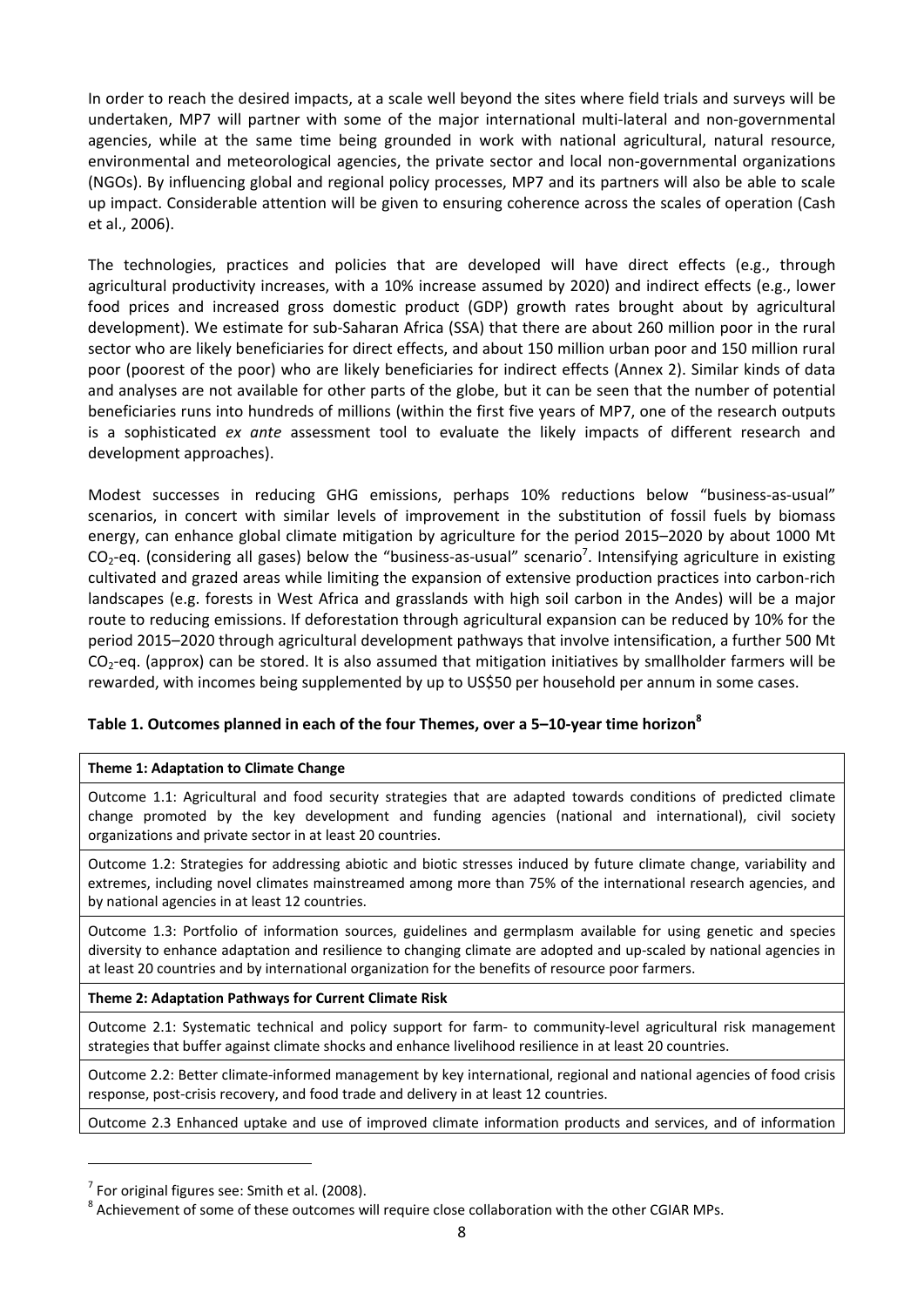about agricultural production and biological threats, by resource‐poor farmers, particularly vulnerable groups and women, in at least 12 countries.

#### **Theme 3: Pro‐Poor Climate Change Mitigation**

Outcome 3.1: Enhanced knowledge about agricultural investments that leads to better decisions for climate mitigation, poverty alleviation, food security and environmental heath, used by national agencies in at least 20 countries.

Outcome 3.2: Improved knowledge and tools to support carbon market development to be used by buyers, sellers (including farmers' organizations) and intermediaries for crop‐soil management, agroforestry, coastal and irrigated rice systems in at least 20 countries.

Outcome 3.3: Key agencies dealing with climate mitigation in at least 20 countries promoting new institutional arrangements and incentive systems that favor resource‐poor farmers, particularly vulnerable groups and women.

#### **Theme 4: Integration for Decision Making**

Outcome 4.1: Appropriate adaptation and mitigation strategies mainstreamed into national policies in at least 20 countries, in the development plans of at least five economic areas (e.g. ECOWAS, EAC, South Asia) covering each of the targeted regions, and in the key global processes related to food security and climate change.

Outcome 4.2 Improved frameworks, databases and methods for planning responses to climate change used by national agencies in at least 20 countries and by at least 15 key international and regional agencies.

Outcome 4.3 New knowledge on how alternative policy and program options impact agriculture and food security under climate change incorporated into strategy development by national agencies in at least 20 countries and by at least 15 key international and regional agencies.

#### **Strategic goals**

The overall goal of MP7 is *to promote a food‐secure world through the provision of science‐based efforts that support sustainable agriculture and enhance livelihoods while adapting to climate change and conserving natural resources and environmental services.* Working with national and regional partners, promising adaptation options will be identified and evaluated, and through modeling approaches their efficacy in adapting agricultural systems will be quantified and used to provide detailed adaptation pathways at the national, regional and global levels.

MP7 will address this goal by generating the knowledge base and toolsets needed to empower farmers, policy makers, researchers and civil society to manage agricultural and food systems successfully so as to strengthen food security, enhance rural livelihoods and improve environmental health in the context of the challenges arising from current climate variability and progressive climate change.

The over‐arching objectives of MP7 are:

- 1. To identify and develop pro‐poor adaptation and mitigation practices, technologies and policies for food systems, adaptive capacity and rural livelihoods.
- 2. To provide diagnosis and analysis that will ensure the inclusion of agriculture in climate change policies, and the inclusion of climate issues in agricultural policies, from the sub‐national to the global level in a way that brings benefits to the rural poor.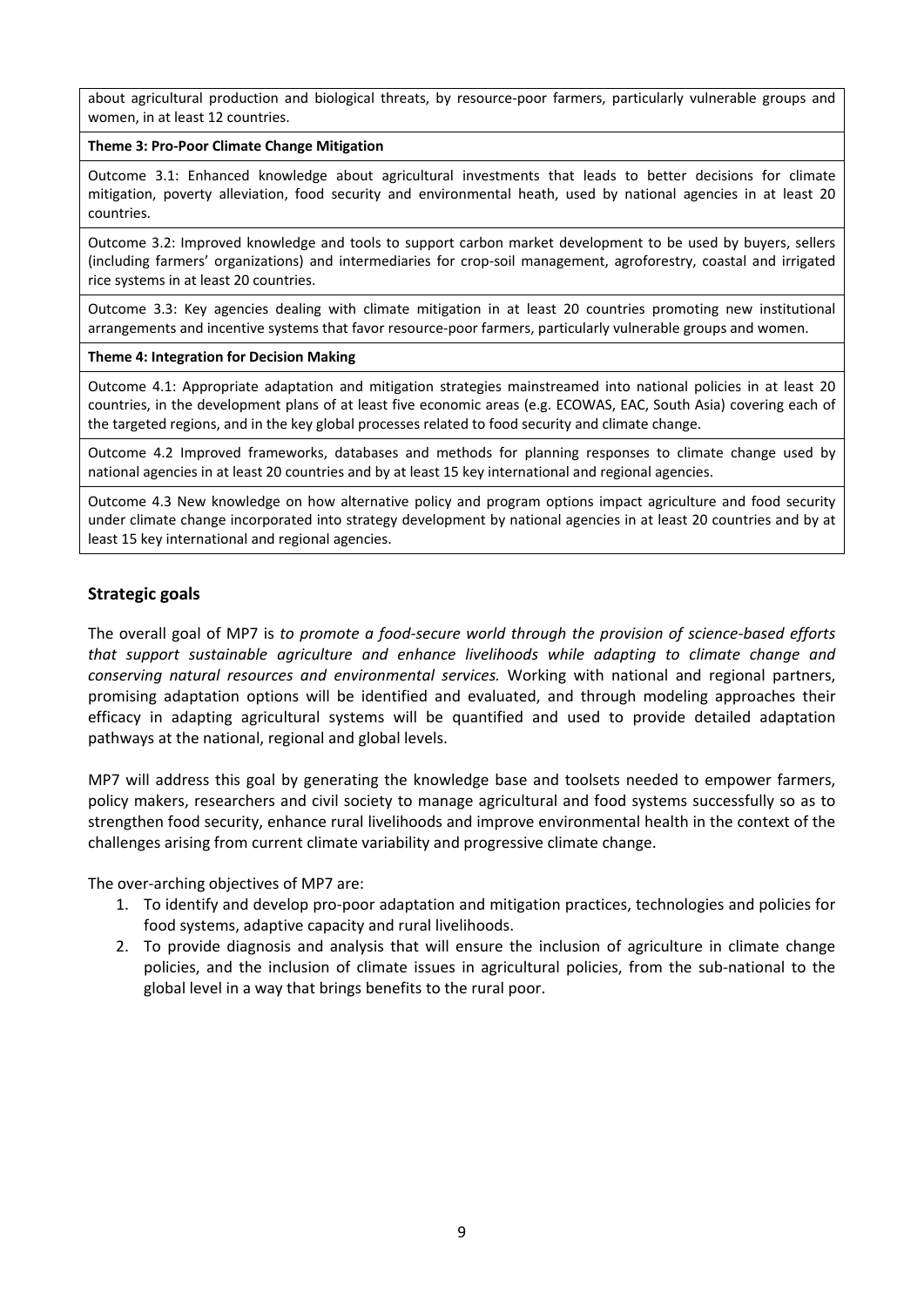# **The proposed program**

#### **Program design**

MP7 is designed to help deliver impacts at global, regional and national levels cost-effectively, with a strong emphasis on capacity building, inclusiveness -- particularly of women and other marginalized groups - and on pragmatic recognition and evaluation of trade‐offs among food security, poverty alleviation and environmental health objectives.

#### **The global Themes**

MP7 is structured around four global Themes (Figure 1). Three of these involve field-based testing of adaptation and mitigation technologies in benchmark sites in the targeted regions. These so-called "placebased" Themes will identify and develop technologies, practices, partnerships and policies that will reduce the vulnerability of rural communities to a variable and changing climate:

- Theme 1: Adaptation to Climate Change
- Theme 2: Adaptation Pathways for Current Climate Risk
- Theme 3: Pro-poor Climate Change Mitigation

Themes 1 and 2 identify and assess adaptation pathways at different time‐scales. Theme 1 tackles decadal time periods (mostly 2020 to 2050), while Theme 2 addresses current risks associated with climate variability. In the shorter term, since rain-fed farmers, pastoralists and coastal fishers are already vulnerable to current climate shocks, it is essential to help them build resilience through better information and strategies to deal with current climate‐induced risk. Not only will greater resilience allow farmers and fishers a wider range of adaptation options in the future, but perhaps more important is the assumption that variation will be even more extreme under climate change. Collectively, these three Themes will demonstrate and assess the feasibility, effectiveness and acceptability of integrated strategies for advancing food security, rural livelihoods and environmental goals in the face of a changing climate; and will identify and prioritize institutional and policy options for overcoming obstacles to implementing these strategies at the scale of the development challenge.

Theme 4 – Integration for Decision Making – provides an analytical and diagnostic framework for the whole of MP7. It also ensures effective engagement of rural communities and institutional and policy stakeholders, and grounds MP7 in the policy context. It will ensure that principles for linking knowledge with action for sustainable poverty reduction (Kristjanson et al., 2009) are applied and local innovation capacity is strengthened. In doing vulnerability assessments and building integrative *ex ante* assessment tools, this Theme helps set the agenda for the place‐based Themes, and as such will also provide support to other CGIAR MPs. Theme 4 also provides the framework and tools for baseline diagnosis and ongoing monitoring and evaluation. The policy environment increasingly influences the opportunities and constraints affecting local and national‐scale actions that can be taken in response to a changing climate, thus boundary spanning strategies for linking the science to policy at various levels will be critical. Understanding vulnerability, jointly identifying appropriate interventions and assessing their effectiveness with partners, and leaving a sustained legacy of improved decision-making and improved information flows, all depend critically on effective modes of engagement with a range of stakeholders.

#### **Beneficiaries**

The three dimensions in which MP7 seeks impact correspond to different groups of ultimate beneficiaries. For impact on rural livelihoods, the ultimate beneficiaries are resource‐poor farmers and other members of the rural and peri‐urban poor associated with the agricultural sector, including pastoralists, fishers, sawyers, users of wild resources, landless agricultural labourers, local traders, input suppliers and processors. These groups will benefit through reduced vulnerabilities, raised adaptive capacity and higher incomes. For impact on food security, MP7 seeks to help not only the rural poor but also the urban poor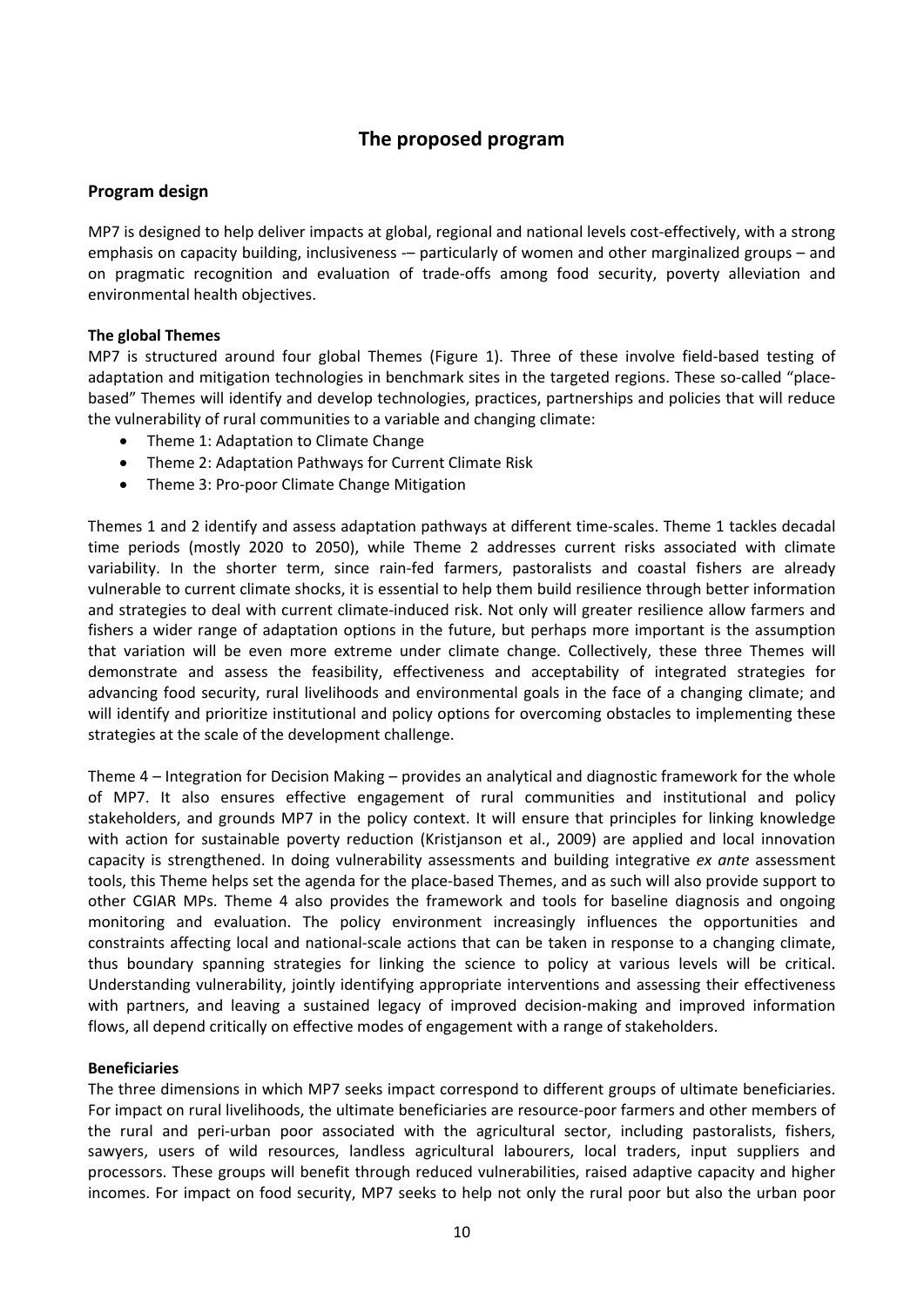that number among the world's one billion undernourished. For impact on environmental health and carbon storage, there will be both local beneficiaries and a global public goods benefit.

MP7 will reach its ultimate beneficiaries through different sets of carefully selected proximate beneficiaries for each Theme and Objective. These are detailed in the description of the MP7 portfolio (final selection of many national partners will occur once countries and sites are selected). To demonstrate the diversity with a few examples, proximate beneficiaries will include public, private and civil society sectors, and will range from global bodies and processes such as the United Nations Framework Convention on Climate Change (UNFCCC), the World Food Program and the Voluntary Carbon Standard through to organizations and change makers at national and local levels, such as farmers' groups, research stations, insurance companies and government departments.

#### **The regional approach**

Place‐based research will be undertaken at several spatial levels within so‐called "target regions", and will share common research sites and infrastructure where appropriate. While there are many regions in the developing world that warrant research investment, MP7 will not overstretch itself. It will initiate work in three target regions in 2010, add two regions in 2011, and a further three regions in 2012. The three initial focus regions are eastern Africa, West Africa and the Indo-Gangetic Plains (IGP). Criteria for selecting the initial focus regions were:

- Poverty and vulnerability: high degree of vulnerability to climate, large poor and vulnerable populations, drivers of vulnerability that extend beyond the focus region
- Complementary set of social, cultural and institutional contexts
- Complementary climatic contexts, with different temporal and spatial scales of climate variability and degrees of predictability
- Significant but contrasting climate-related problems and opportunities for intervention
- Security, governance and institutional capacity that favor the likelihood of scaling‐out results.

A range of regional partners will be involved in the final selection of field sites and countries within target regions. By early 2011 the initial vulnerability studies undertaken by Theme 4 (Objective 1) will be complete, and will be used to help identify the regions to be selected in 2011 and 2012. The stakeholder meeting in May (2010) identified the key criteria to be used in making the selection of future regions.<sup>9</sup> Work will not be conducted exclusively in target regions, as a series of global comparative analyses are planned, where site selection will be guided by the thematic and impact considerations.

#### **Achieving coherence among Themes**

The agricultural sector is where the adaptation and mitigation agendas are most closely interconnected (Global Donor Platform, 2009). In consequence, the place‐based work has to be planned and implemented in a coordinated manner, especially as farmers have to grapple with both adaptation and mitigation issues simultaneously (Figure 2). Theme 3 will have a specific focus on the synergies and trade‐offs between adaptation and mitigation strategies. Themes 1 and 2 also have to be implemented in a coordinated manner, as current farmer strategies, coping mechanisms and indigenous knowledge give important insights on how to tackle future climate change. Finally, all the place‐based themes will be tied closely to Theme 4, to ensure the tools developed and policy analyses conducted in the latter are useful to the place‐ based Themes. To achieve this coherence, strong attention will be given to a team approach to planning and implementation, and MP7 will develop a common conceptual framework, will conduct specific activities jointly, and will task Regional Facilitators in building the linkages across Themes in the target regions.

 $9$  These will shortly be available on the internet, together with the full stakeholder report (Nairobi Stakeholder meeting,  $4-7^{\text{th}}$  May 2010).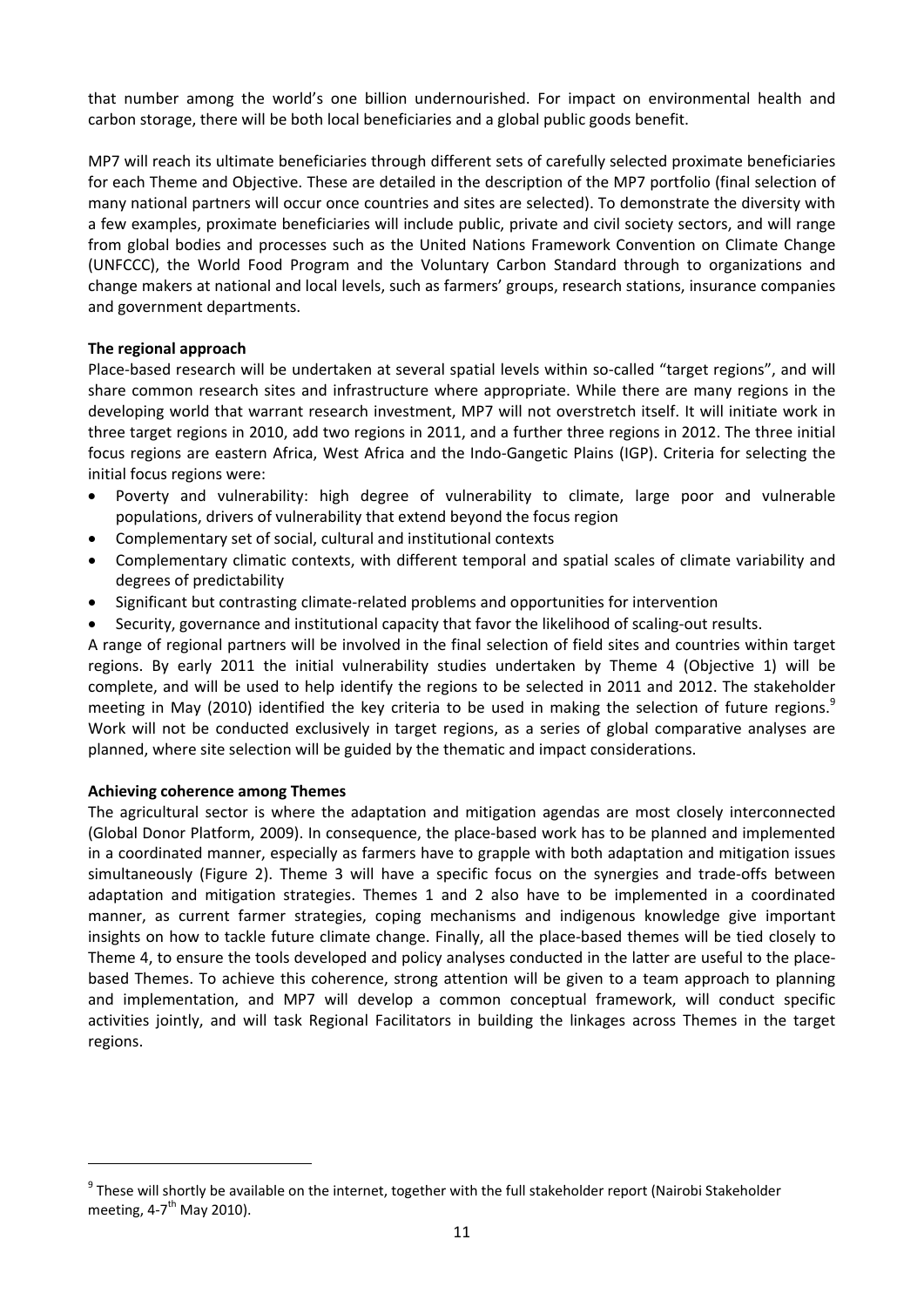Figure 2. Coherence among MP7 Themes needs to be fostered through team work, strong conceptual underpinning and joint activities – some example joint activities/products are illustrated



One of the specific activities that will be conducted to build coherence across Themes will be scenario development (Theme 4, Objective 1). Identifying viable technological and policy options to improve food security in the face of climate and other environmental changes requires improved dialogue between researchers, the policy process and resource managers. Scenario analyses conducted at the regional level and linked to the global level will help to systematically explore such options. These scenarios will form an important aspect of communications and capacity building and will help build regional science and policy teams who can take the MP7 outputs forward. Scenario‐building carried out under MP7 will also inform decision‐making in the other CGIAR MPs.

Research outputs will be *integrated across Themes within regions* to provide regional public goods linked to specific impact strategies (e.g. work from Theme 1 Objective 3 on diversification strategies to reduce risk and from Theme 2 Objective 2 on improved weather forecasting for managing extreme weather events, will be linked to the key players managing regional crisis preparedness). Research outputs will also be *integrated across regions within Themes* to provide generic understanding and other international public goods (IPGs), feeding into global impact strategies.

#### **Communications and early wins**

Part of the vision of success for MP7 is that it becomes the "go-to place" for key stakeholders to seek relevant evidence, knowledge and tools to formulate options and strategies for tackling food insecurity in the face of climate change. MP7 will have an ambitious, well-resourced, proactive communications strategy. A focus of the research strategy will be on developing and implementing innovative approaches to strengthen the link between research, policy and practice. Partnerships will be essential, especially with organizations that communicate directly with farmers, and with global and local media to capture the attention of policy makers and general interest groups in public, private and civil society sectors.

MP7 will use outreach tools geared to specific audiences to communicate knowledge, evidence, tools and other outputs, and to maintain a two‐way conversation with stakeholders. Outreach tools have been chosen to reach a good balance between indirect communication from a "basic" platform (website), direct communication (newsletters, briefings, Climate-Agriculture Policy Letters<sup>10</sup> and journal articles), and dialogue among stakeholders (events, webinars, blog). Particular effort will be put into a dynamic Agriculture and Rural Development Day (ARDD) at the annual UNFCCC Conference of Parties (COP), aimed

 $10$  Once per month, a one page carefully crafted policy message drawing on peer-reviewed literature will be sent to the 5000 individuals in the global and regional communities that are setting the agenda for climate change, agriculture and food security.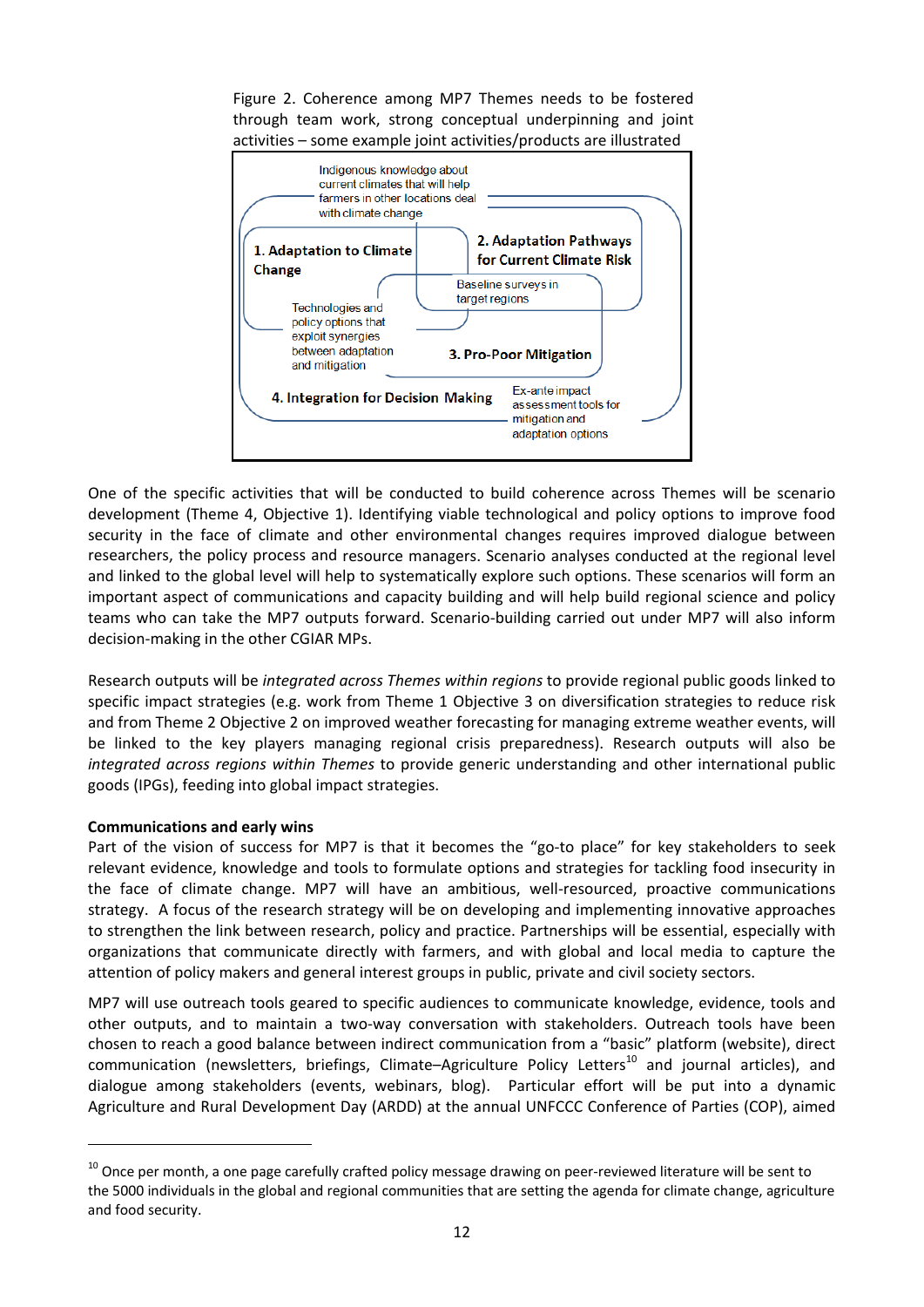at raising the visibility of agriculture and food security in the global climate dialogue<sup>11</sup>. Materials for communication will go beyond MP7 products, drawing in all noteworthy advances in science that link climate change, agriculture and food security. Building relationships with the media will be a strong focus, with a systematic approach to preparation, timing and networking carried out in close cooperation with the Consortium Office communications team, the ESSP Communications Office, and the communications teams of the main participating centers.

Communication beyond research circles requires highly relevant research in accessible and tailored formats. An early task for MP7 will be to communicate the major near-term outputs, which will include:

- Identification of current farmer practices that have relevance to future climate change (Theme 1)
- Analysis of how institutions concerned with management of food crises and price volatility respond to current climate information systems and how this response could be more accurate and timely (Theme 2)
- New practical systems for measuring GHG emissions at farm level, relevant to resource‐poor farmers wishing to participate in carbon markets (Theme 3)
- New vulnerability characterization of agricultural systems for the global tropics to enhance targeting (Theme 4).

#### **Roles of CGIAR Centers and other partners**

The CGIAR is in a unique position to lead MP7 due to its 30+ years' experience in agricultural research, which including aspects of climate change. Most CGIAR Centers are specialized in a particular commodity or a particular system, making their contribution to MP7 very complementary. The cross‐center collaboration and alignment of research on agriculture and climate change will be a fundamental aspect of MP7. Examples for center-specific contributions, and ultimately cross-center collaboration, include (a) hotspot and vulnerability assessments (CIFOR, CIMMYT<sup>12</sup>, CIP, ICARDA, ILRI, WorldFish); (b) development of heat and drought-resistant germplasm (AfricaRice, CIMMYT, IRRI, IITA, ICARDA); (c) climate change modeling (Bioversity, CIAT, ICARDA, ICRISAT, IFPRI, ILRI, IWMI, World Agroforestry Centre); (d) informatics tools for selecting germplasm with desired traits (Bioversity, ICARDA); (e) mitigation options (CIAT, CIFOR, CIP, ICRISAT, IFPRI, ILRI, IWMI, World Agroforestry Centre); (f) responses of pests and diseases to climate change (CIAT, CIP, IITA); and (g) policy research (Bioversity, CIAT, CIFOR, ICARDA, IFPRI, World Agroforestry Centre).

MP7 involves a large body of innovative research with specific impact pathways and strategies. It also has a major role to play in mainstreaming climate-related research into all the CGIAR MPs (Figure 3). This would involve four areas of activity: (a) providing tools, methods and data that can be used in climate‐related work in all the CGIAR MPs (e.g., methods for vulnerability assessment, downscaled climate scenarios for specific regions, modeling tools for linking climate and agricultural impact models); (b) providing platforms for multi-site comparative work that will be implemented within diverse CGIAR MPs (e.g., testing of specific management systems across regions); (c) producing syntheses across CGIAR MPs that relate to climate change; and (d) providing the partnerships and opportunities for MPs to deliver results that are relevant to the climate change agenda.

 $11$  ARDD 2009 was regarded as highly successful:

http://www.ilri.org/regionalplan/documents/Collective%20Action%20News%20December%202009.pdf<br><sup>12</sup> See list of acronyms for expansions of all acronyms in bracketed lists.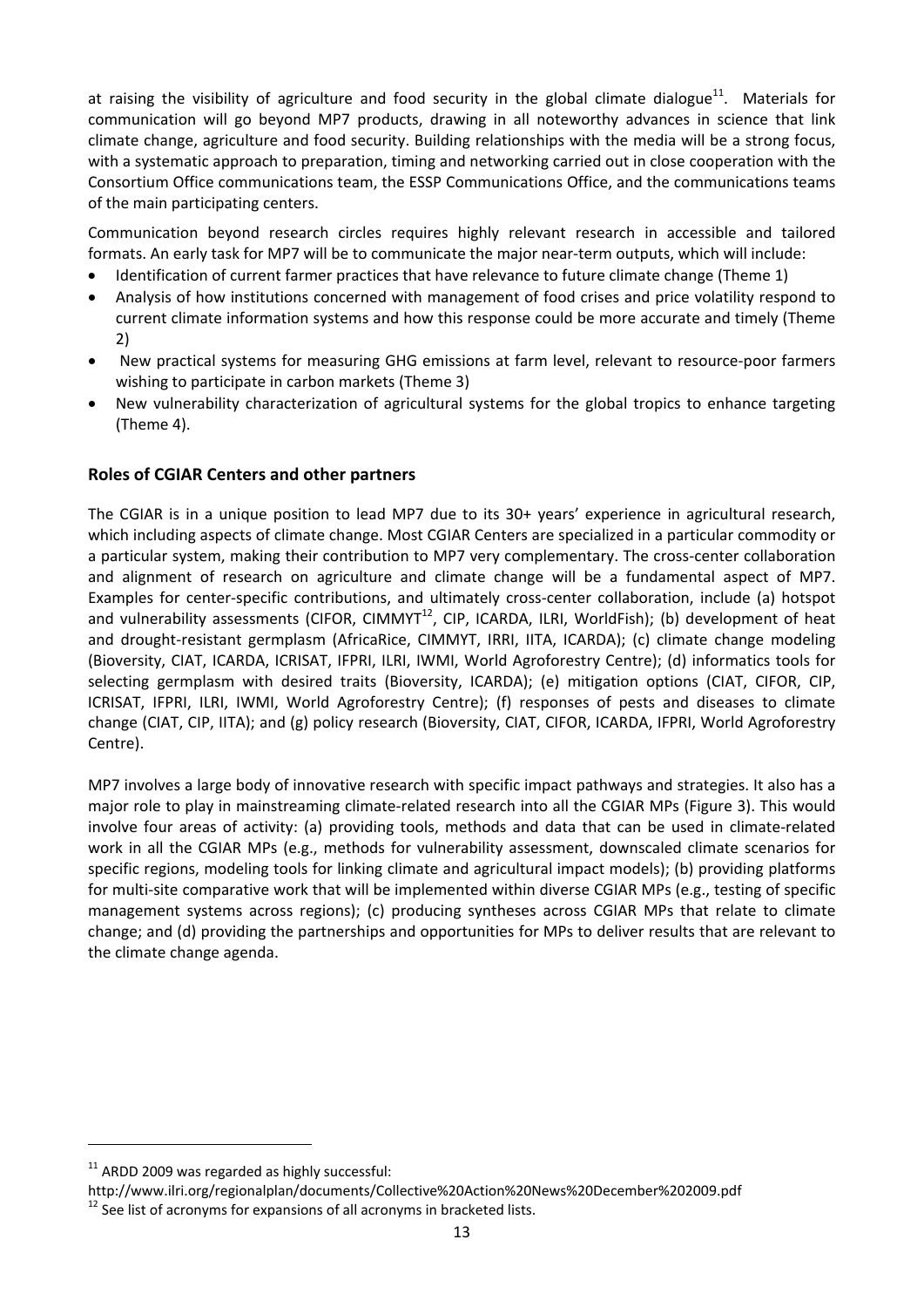Figure 3. Mainstreaming climate‐related research into all CGIAR MPs – some illustrative activities/products in MP7 – some closely aligned with other MPs $^{13}$ , while others being more specific to MP7



The other MPs will, in turn, collaborate with MP7 in order to develop and provide technologies and information highly relevant for the success of MP7. These include drought and heat tolerant germplasm, water-efficient technology options that contribute to water saving, conservation agriculture practices that increase farming system resilience and adaptation of communities and production systems. MP3 will develop and provide N‐efficient varieties and management options that reduce demand for N‐fertilizer and sustainable systems that increase carbon sequestration, reduce demand for fossil fuels and directly contribute to mitigation of climate change. MP7 will, in turn, test these technologies in its pilot sites and associated production systems for matching the most promising options with sites and local strategies for their adaptation and dissemination. $14$ 

MP7 offers the opportunity to propose practical methods to operationalize coherence across CGIAR MPs by, for example, developing data collection protocols on which other CGIAR MPs can build, benchmark sites and collaboration on specific research Themes according to each program's comparative advantage. Specific joint activities are planned in the regional sites with MP1, given that program's system- and placebased focus (e.g., work in the Brahmaputra–Ganges–Megna focus region of MP1 will be integrated with MP7 work in IGP). Furthermore, MP7 will provide insights into the strategies required for addressing breeding to address the challenges of climate change; for example, through feeding into the development of breeding strategies (Theme 1, Objective 2) to feed into MP3, and subsequently evaluating the research products coming out of MP3 for their capacity to adapt agriculture to a 2030 climate and beyond. Some of these technologies, such as the development of multiple disease and insect pest-resistant crop germplasm that could be adopted by resource‐poor farmers in areas vulnerable to climate change, would be housed in other MPs and carried out by various centers including CIMMYT, IRRI, IITA, CIP and ICARDA.

To ensure impact, strategic partnerships will play a fundamental role. Research within the Themes will be designed by members from the research and policy communities and local partners so as to: (i) maximize benefits to regional/national policy formulation by addressing issues co-defined by regional and national stakeholders; (ii) help transform the research agenda to more effectively deliver the information needs for

<sup>&</sup>lt;sup>13</sup> Titles of MPs are likely to undergo further change.<br><sup>14</sup> The exact boundaries between MPs need to be examined by the Consortium Board. For example, different components in MP3 propose different mechanisms for testing the technologies they are developing (in MP3, in MP1 and in MP7).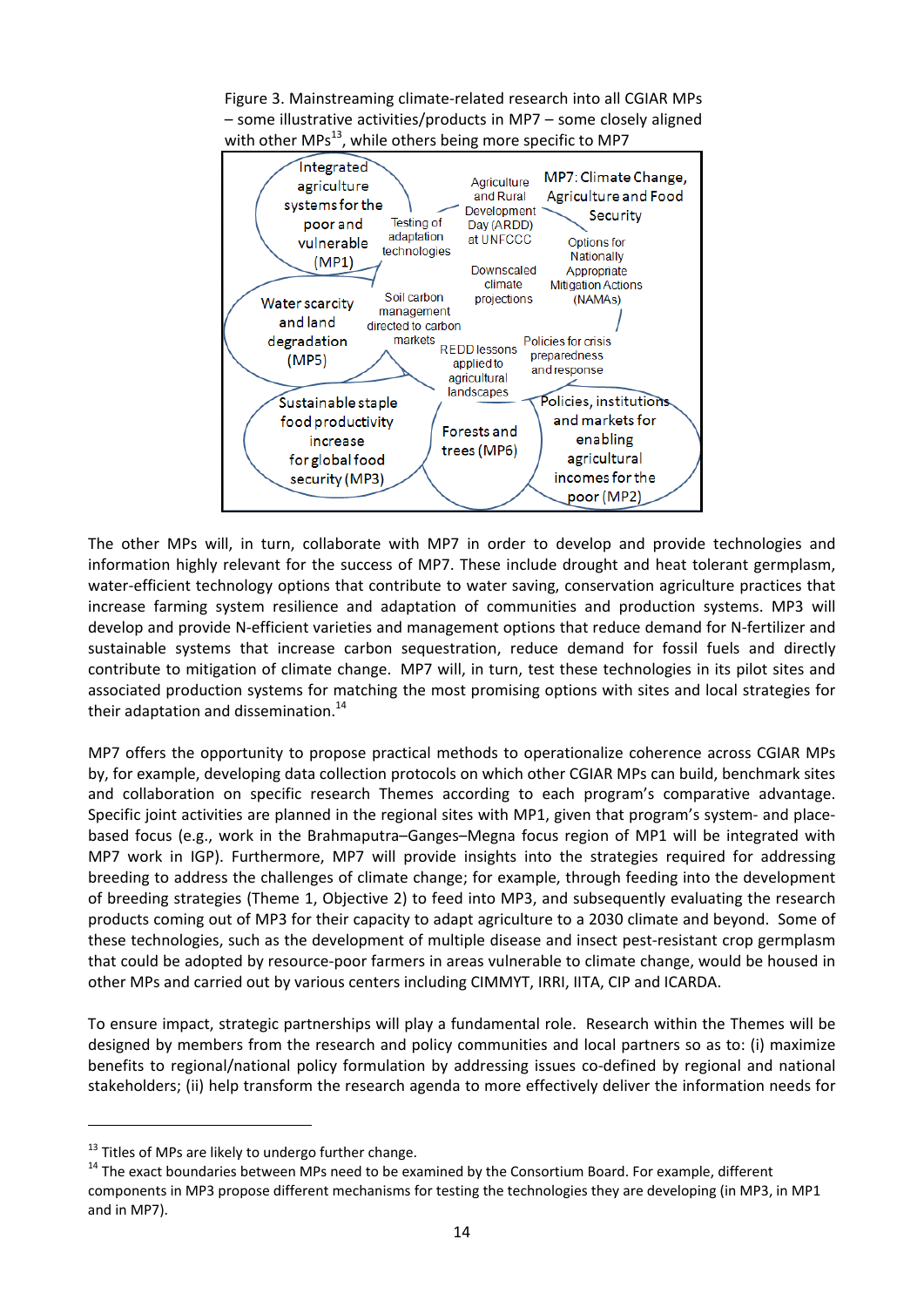improved food security policy formulation; and (iii) raise awareness of climate change issues among agricultural and food policy makers and resource managers.

Given the regional focus of much of the place‐based work, the key regional players will be engaged (and this is happening in the regions targeted for initial work in 2010, e.g. ACMAD, AGHRYMET, ASARECA, FARA, ICPAC, WECARD). Uptake at the national level will require strategic national partners (e.g. think tanks, NARES, NGOs, NMS) to benefit from their ability to understand and influence policies in support of small‐ scale agriculture, but final selection of partners awaits the country selection process. Key partners in scaling out impact will be the large international NGOs (with initial contacts made with CARE, IIED and Oxfam). On the global policy level, key partners will be influential civil society and advocacy groups able and in a position to voice findings from MP7 research in the global policy debate (e.g. Oxfam) as well as the international development agencies, with whom a major partnership has been developed through ARDD 2009 (e.g. FAO, GFAR, Global Donor Platform for Rural Development, IFAD, IFAP). The key to success will be engagement with the private sector (e.g. insurance companies for weather index‐based insurance schemes, coffee and cocoa firms and banks for carbon payments, and the major players at the international level in terms of global outreach and impact)<sup>15</sup>.

MP7 has an innovative feature in its formal alliance with the ESSP community. The marriage of CGIAR (whose comparative advantage lies in data and knowledge about diverse local contexts and landscapes) with the ESSP community and their sophisticated climate models will enhance the quality and pertinence of joint research outcomes (e.g., higher-resolution, spatially-explicit models and improved quantification of uncertainty through ensembles). To realize a constructive collaboration, MP7 plans to establish and contribute to exciting platforms for allowing exchange and engagement between the CGIAR and ESSP communities. Bringing together the "climate world" and the "development world" will happen at all levels (e.g., also involving the national and regional climate/meteorological agencies and their agricultural counterparts). Additional research partnerships are being developed with Advanced Research Institutes (ARIs) such as CIRAD, CSIRO, the Resilience Alliance, and numerous Universities.

#### **Management mechanisms16**

The governance and management system is based on lessons learned by the CGIAR in other initiatives involving multiple centers and partners, including Challenge Programs  $(CPs)^{17}$ . A key lesson is that "*a governance body that is composed of independent individuals with no institutional connection to consortium members or CP partners appears to have more advantages and higher potential for effective and efficient performance. However, it should also take into account the need for support provided by a host institution as a legally constituted entity. Programmatic decisions should be left entirely to the CP's steering committee."<sup>18</sup>* MP7 is characterized by all Centres having a stake, with no one Centre standing out as a lead Center either thematically or budget‐wise, and an on‐going commitment to a major international partner (ESSP).

It is proposed that MP7 have an Independent Scientific Panel (ISP), an independent Program Secretariat and a Host Center<sup>19</sup> (see Figure 4; and Annex 3 for further details). The Secretariat will be comprised of a Program Leader supported by a Program Management Team and 4–6 staff. The Program Leader should report directly to the ISP.

The *Independent Scientific Panel (ISP)* will give advice on priority setting and on the strategic allocation of resources as outlined in proposals, annual workplans and proposed budgets, to ensure that the needed set

 $15$  Inputs into this area of work will be given by key players in the private sector at a forthcoming meeting in Venice

<sup>(</sup>Unilever, Mars, Monsanto)<br><sup>16</sup> Acknowledge, with thanks, advice from governance expert Markus Palenberg.<br><sup>17</sup> E.g. Woolley et al. 2009; CGIAR Science Council, 2008.<br><sup>18</sup> CGIAR Science Council and CGIAR Secretariat, 2007.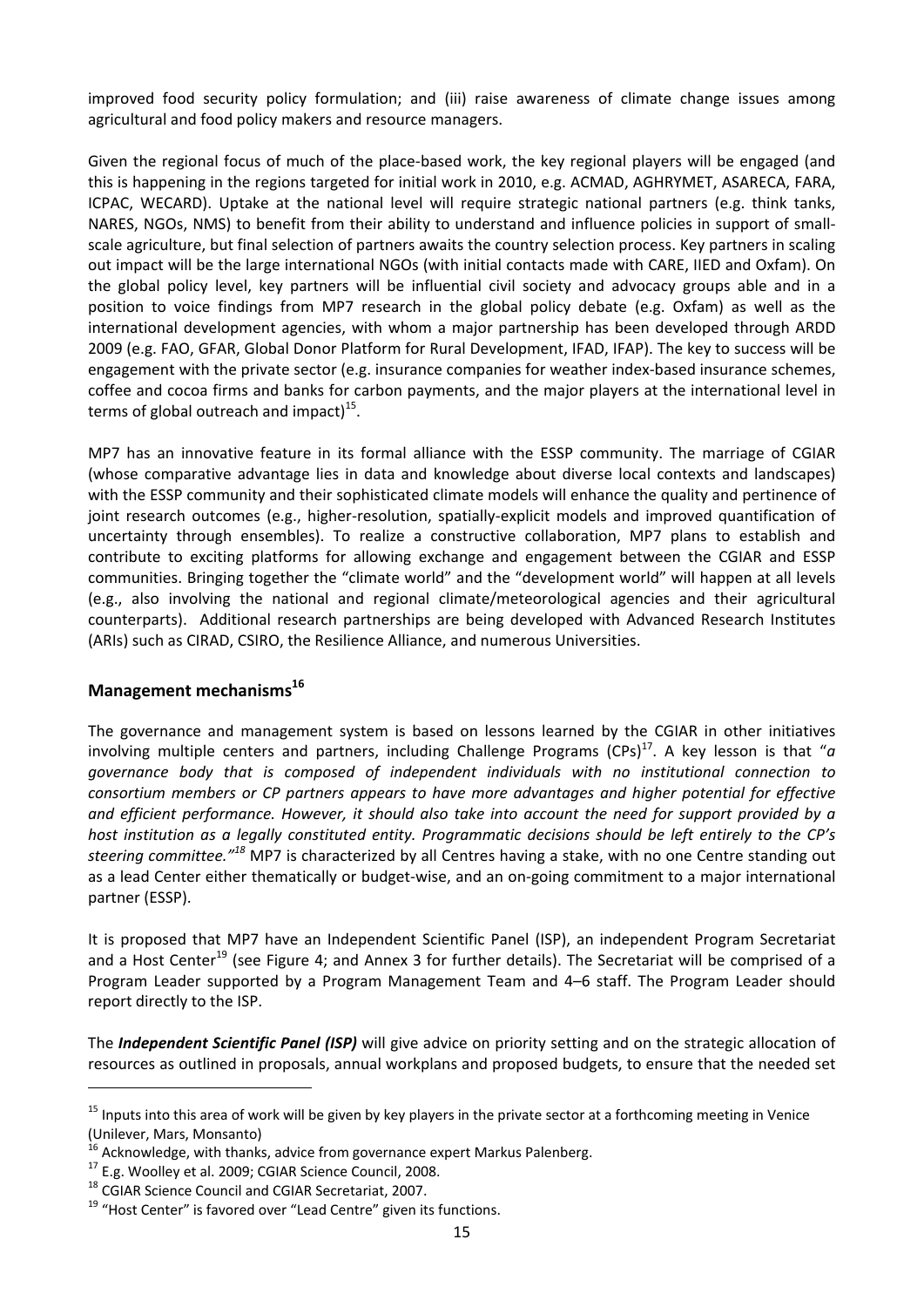of partners and Centers participate in MP7. Decisions about programs should be taken by the ISP alone, without the participation of the Host Center's observer. This arrangement ensures independence of the MP's decisions and shields the Host Center from real or perceived conflict of interest. The ISP will lead selection panels for the Program Leader and Program Management Team. The ISP will also play a role in assessing the quality of the research and management systems through an annual monitoring system. The Consortium will appoint the ISP, and the ISP will be primarily responsible to the Consortium. The ISP will interact regularly with the Host Center and with the Secretariat. The ISP will have a Chair, nine members, and three observers. The cost of the ISP is estimated to be \$120.000 per year, a small percentage of the total budget.

The *Secretariat* will facilitate the implementation of MP7, in particular the coordination of activities across Centers and other partners; the preparation of proposals and workplans; the compilation of annual monitoring indicators; and the production of synthesis products and reports. The Secretariat will have a very small staff, as the bulk of activities will be implemented through Center staff (e.g. communications activities, database management, capacity building) through contractual relationships between the Secretariat (as represented by its Host Center) and Centers.

The *Program Leader* will be appointed by the Consortium Board. The Program Leader will be responsible for the day-to-day decisions of MP7, key decisions being made in consultation with the Program Management Team, and with advice from the ISP and Host Center. The Program Leader will report to the Chair of the ISP. The Program Leader will make annual presentations to the Board of the Host Centre, given their financial, legal and institutional responsibilities.

The *Program Management Team* will assist the Program Leader in implementing MP7, and will take responsibility for particular implementation activities. The management team will comprise 5–8 individuals, namely key individuals implementing components of MP7, at least one of which is from the Host Center. These individuals will be drawn from the Theme Leaders (the individuals selected to lead the Themes or sub-themes) and Regional Facilitators (the individuals facilitating the research and engagement strategies within target regions).



Figure 4. Key governance and management structures and their major roles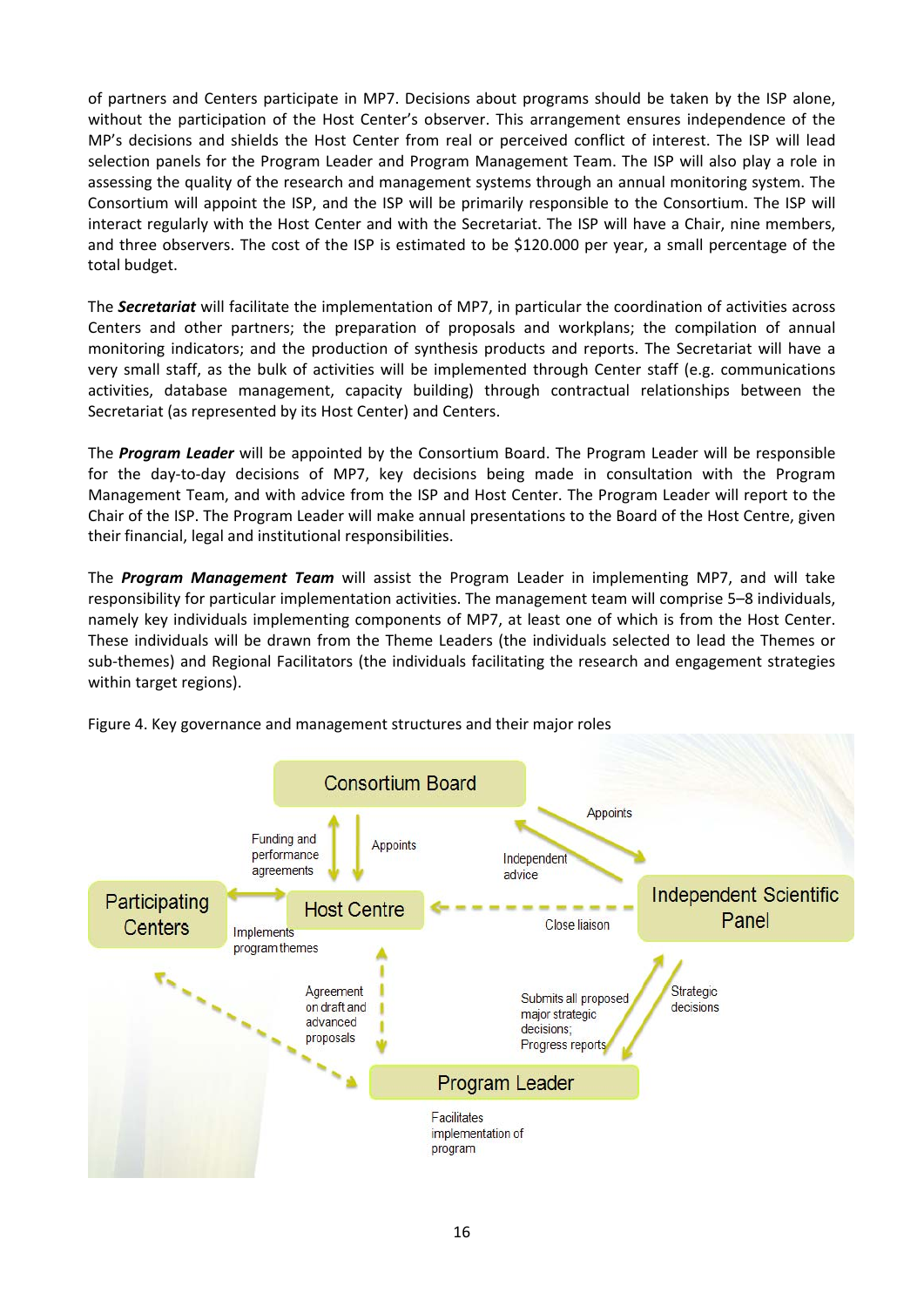The *Host Center* will be the main contracting body for MP7. It will sign the performance contract for MP7 with the Consortium Board, and sign the sub-contracts with participating Centers. The Host Centre will be represented as an observer on the ISP, and will have the right to review ISP and Secretariat decisions with respect to potential legal, financial or reputational risks that they may pose.

**Participating Centers:** A number of the participating Centers will have individual staff members who are on the Program Management Team. Clear arrangements need to be in place with respect to work that could conceivably be conducted under more than MP7. MP7 will operate on the principle that funding coming to MP7 can be allocated to Centers managing activities on the ground for other MPs, and that the Centers in question would manage the activities on the ground in an integrated manner (e.g. activities under MP7 and activities under MP3). MP7‐related outputs, outcomes and impacts would be credited to MP7, while those related to other MPs would be credited to those MPs.

#### *Transitioning from the CP to the new Program*

The CP on Climate Change was initiated in late 2009 with ten three‐year contracts issued in the last six months for key members of the CP team. That team is crucial in terms of the funded agenda, and that agenda needs to be implemented immediately. And, most importantly, that agenda is core to the new Program. A Steering Committee for the CP, selected by the Alliance and ESSP for their expertise on climate change, agriculture and food security, have only just completed one full year of operation.

It is thus proposed that there be a transitional period for management arrangements, where the old structures, with modifications, remain as key components of the transitional management system (see Annex 3). Two transitional phases are recognized, phase 1 for six months, where the current system remains in place, but where preparations are made for phase 2, and phase 2 of an additional 24 months, where new elements are implemented and, where necessary, recruitments are conducted. After 24 months a governance and management review is recommended, drawing on the experiences from this Program and other fast‐tracked Programs.

### **Capacity building**

MP7 will make a lasting difference through a strategic, fully embedded focus on capacity building. To achieve its overall goals, the two related areas in which MP7 needs to raise capacity are: (1) researchers' capacity to generate knowledge on managing agriculture and food security under climate change; and (2) multiple stakeholders' capacity to demand, shape and use this knowledge effectively to develop, implement and review policy and technical options in a dynamic environment. These stakeholders include members of farmers' organizations and other community-based organizations; frontline extension agents and development workers; policy makers in civil service departments, parliaments and funding agencies; opinion‐formers in civil society, research organizations, national meteorological services (NMS), university networks and the media; and managers and strategists in businesses and NGOs. The vision for capacity development is to enable a co-learning approach between researchers and other stakeholders, building on and enhancing the knowledge and skills of both through structured cross-disciplinary interactions.

Three principles will guide capacity building within MP7. The first is to add value through partnership, by complementing existing capacity-building programs rather than establishing new programs, undertaking joint activities that build on comparative advantages and provide mutual benefits, and working with networks rather than single stakeholder groups. The second is to take a systems approach, acknowledging that capacity building requires institutional investment, not just training packages for individuals, and that agriculture and food security need innovation in governance and institutional change as well as technical agricultural advances to cope with the challenges of climate change. The third is to promote integration rather than add-on of capacity-building activities, ensuring that development of new tools, knowledge and evidence within the research themes includes strategies and resources for building the capacity of researchers and stakeholders to use, adapt and critique these outputs.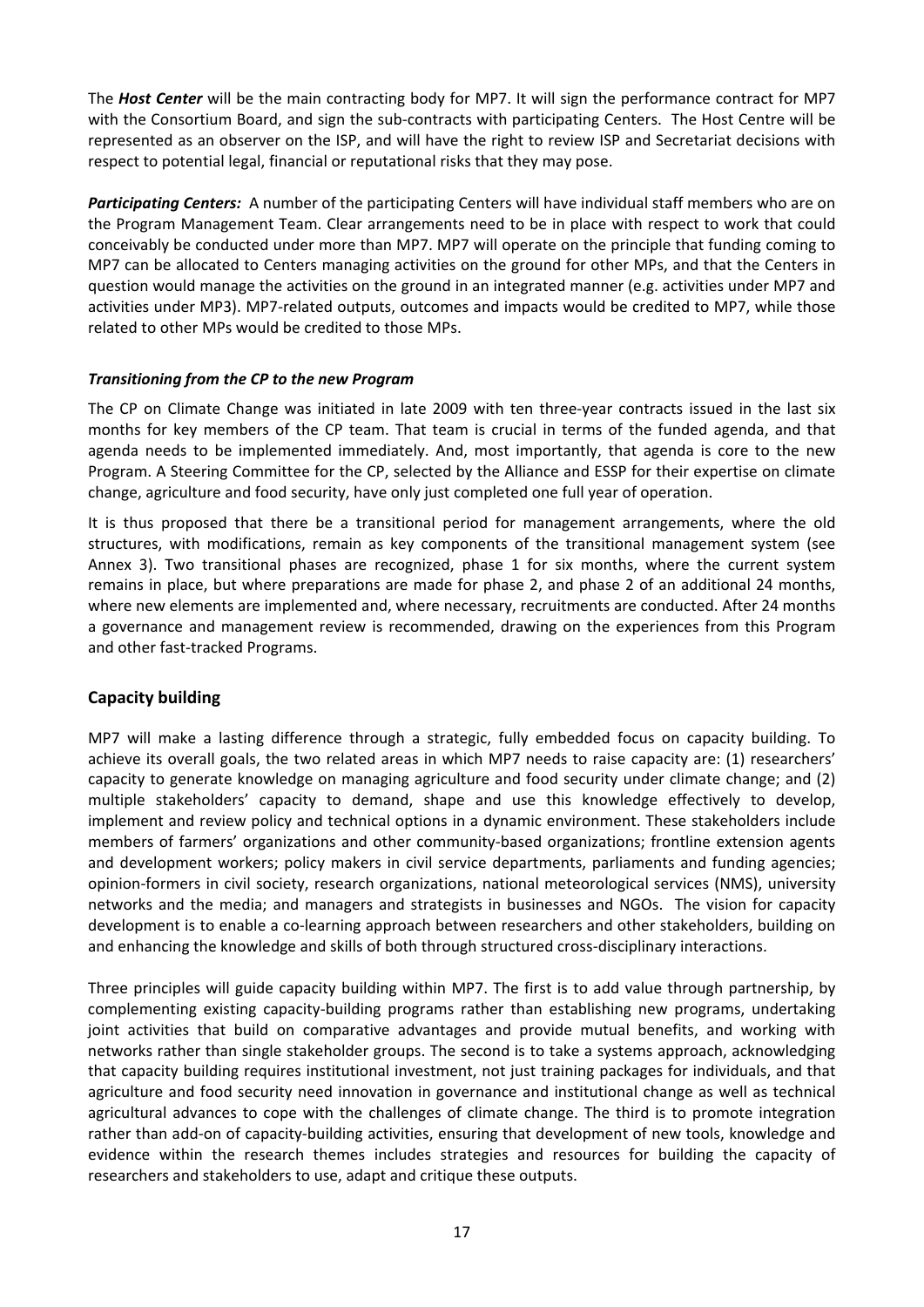Each of the four research themes includes attention to capacity‐building outcomes, achieved by working closely with partners. The global change System for Analysis, Research and Training (START, a non‐ governmental research organization within the ESSP that has a strong track‐record in assisting developing countries to build the expertise needed to understand and respond to global and regional environmental change) will be a key partner. Others include the community-based adaptation network AfricaAdapt, women's organizations such as Women's Environment and Development Organization (WEDO) and university networks such as Regional Universities Forum for Capacity Building in Agriculture (RUFORUM) and African Network for Agriculture, Agroforestry and Natural Resources Education (ANAFE).

In building researchers' capacity, MP7 will focus on mid-career scientists and post-graduate students, working with partners to provide opportunities for researcher capacity development in ways that also contribute to the research goals of MP7. Illustrative activities and outcomes will include:

- Establish a network of 20–30 PhD students working on GHG emissions from agriculture in the targeted regions (Theme 3)
- Pilot emerging options for agricultural mitigation and managing near-term climate risk, building local capacity in action research and communication (Themes 2 and 3)
- Provide for greater integration across disciplines, particularly between the global environmental change community and its large‐scale modeling approaches and the localized agricultural and livelihoods research communities, for example through cross‐disciplinary group projects or workshops (all Themes)
- Create opportunities in the form of research projects, internships and exchanges for students, early‐ and mid-career research scientists, and research-oriented policy makers (e.g. START associates) within MP7's research themes, with positive discrimination towards women and nationals of the regions (all Themes).

MP7 also aims to build capacity among farmers, policy makers, the private sector and civil society to develop knowledge‐based policy options and to apply, monitor and adapt these options. MP7 will work strategically with partners to reach this wide spectrum of stakeholders, working with associations and organizations rather than attempting to reach many thousands of individual farmers. Activities and outcomes will include:

- Provide farmers' organizations, community‐based natural resource management (CBNRM) institutions and development NGOs with a knowledge platform of promising adaptation practices, technologies and policies (Theme 1)
- Familiarize farmers' organizations, CBNRM institutions and agricultural development agencies with tools and data sets for climate‐informed monitoring and prediction of crop, fishery and pasture production, and biological threats (Theme 2)
- Expose policy makers to opportunities, trade‐offs and synergies for agricultural mitigation, enabling them to choose among complex options (Theme 3)
- Facilitate development and analysis of a structured range of plausible future scenarios for climate change, agriculture and food security with strategic stakeholder groups at regional level (Theme 4)
- Enable partners to develop better means of communicating information and tools to target under‐ served groups, which may include specialist technical groups (e.g. meteorological offices), socially or gender differentiated groups (e.g. pastoralists, herbalists or fishers), or private sector groups (e.g. insurance or mobile phone companies) (all Themes)
- Support linkages and knowledge sharing within and across different stakeholder groups (e.g. farmers' organizations, civil society groups working in food security, small‐scale enterprise associations, and community-based adaptation networks) (all Themes, overseen by Regional Facilitators).

#### **Gender**

MP7 has an explicit goal of gender impact. This will involve understanding the underlying drivers of gender inequalities, then formulating strategies to tackle these disparities and provide inclusive access to emerging investments, tools and policies that deal with climate change. It has strong implications for how the research is carried out, and with whom. Special effort must be taken to hear from and listen to groups that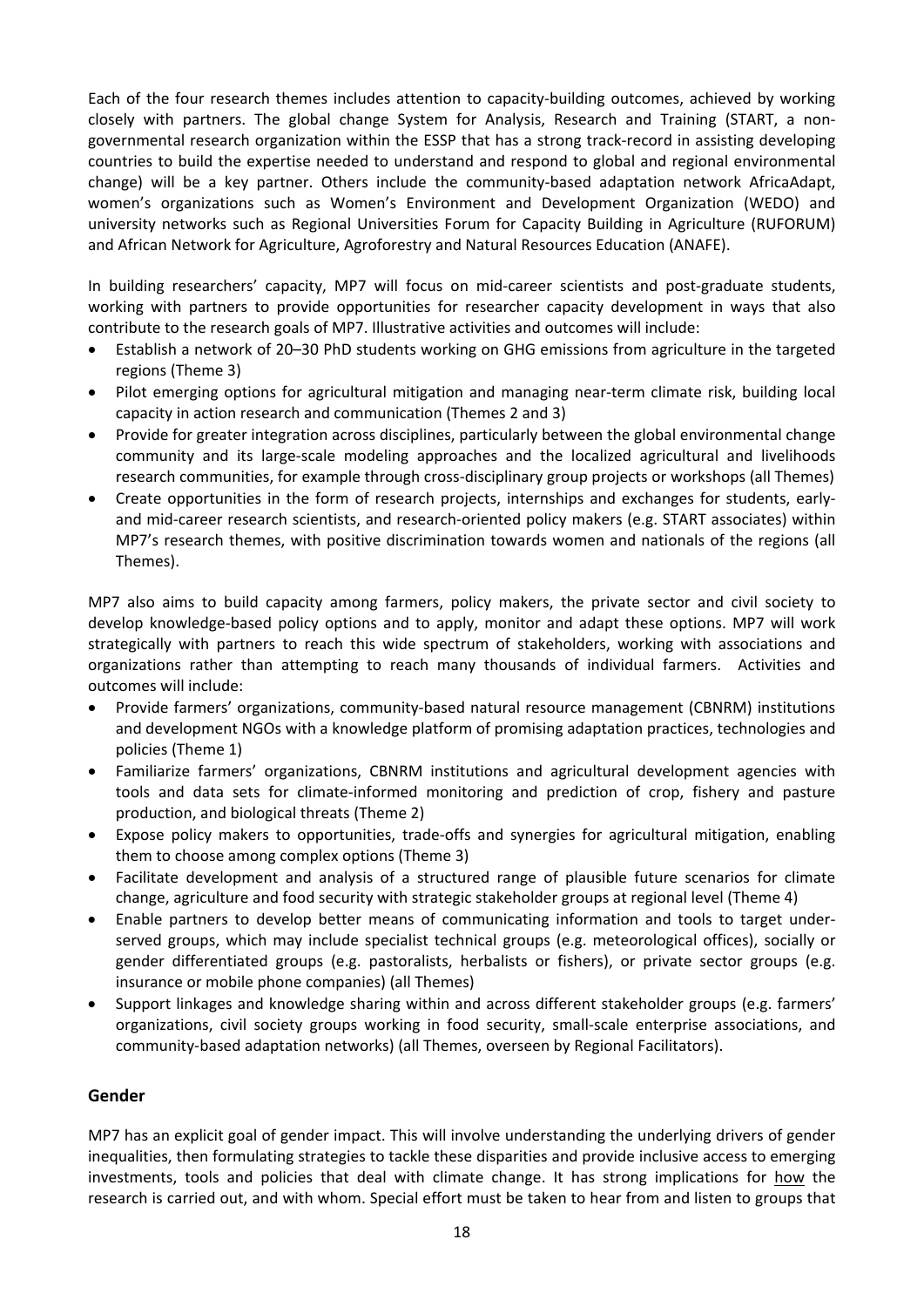are frequently marginalized from influential networks (e.g. women in UNFCCC processes), and those least likely to have access to functioning markets and services (e.g. smallholders' access to carbon markets). This will require efforts towards seeing that both women and men are actively engaged in climate change related processes from local to global levels, so as to allow each gender to voice needs and priorities and be heard by policy makers.

Partnering with civil society women's organizations throughout the world – that have begun to act on the almost total exclusion of women from high level climate processes and negotiations – is key to our strategy. They include the Gender and Climate Change Network (GenderCC), the Gender, Environment and Sustainability Network, the Women for Climate Justice Network and the Women's Environment and Development Organization. Based upon the approach and lessons learned in the Fellowship Program African Women in Agricultural Research and Development (AWARD) of CGIAR's Gender and Diversity Program, we propose to set up a program targeting female scientists to work across the target regions of MP7. Our target will be that the first generation of female climate and agricultural professionals take up at least five positions within MP7, or are supported by partner organizations in their home countries by Year 10. We will also set appropriate gender participation targets with our partners and invest in enhanced female leadership and scientific capacity within local partner implementing agencies.

Other approaches and strategies for achieving gender impact include the following:

- Gender‐disaggregated analyses of livelihoods and access to key resources, including information and finance, among resource‐poor farmers
- Gender-related research questions, such as the role of gender roles and relations in constraining or enabling adaptation
- Gender‐related targets related to partnerships for impact, as many local partner organizations tend to exclude women (e.g. farmer's organizations), developed with regional facilitators
- Gender‐specific monitoring and evaluation (M&E) indicators developed (e.g. women's control of agricultural decision‐making, women's participation in leadership positions in farmer organizations and regional climate and food security networks, etc)
- A competitive small grants program to facilitate innovative ideas for gender‐responsive climate change, agriculture and food security research
- Synthesis 'white paper' on gender, climate change, agriculture and food security, based on site‐specific analysis

Each of the four research themes has identified key gender‐related research questions and outcomes, and gender-disaggregated strategies for achieving outcomes will be developed with partners. No less than 35% of each research theme and regional facilitator budgets will be targeted specifically towards efforts that are directed explicitly at examining differentiation in society, including gender differentiation. Theme leaders will be held accountable for developing and reporting on the gender indicators and targets identified with partners.

#### **Foresight, priority setting and impact assessment**

Targeting food security, poverty reduction and sustainable natural resource management interventions that are robust in the face of a changing and uncertain climate requires a strong *ex‐ante* analytical capacity to diagnose points of vulnerability and assess the impacts and trade‐offs between socioeconomic and environmental goals associated with alternative strategies. Major components of this MP will involve foresight studies, vulnerability assessment and *ex ante* impact assessment. These components will have a strong capacity-building component, ensuring persisting use of the methods beyond MP7, and a strong methodological component, developing new approaches to undertake such activities. In addition, baseline indicators in all target regions will be identified and collected in the first year of regional activities in preparation for impact analysis.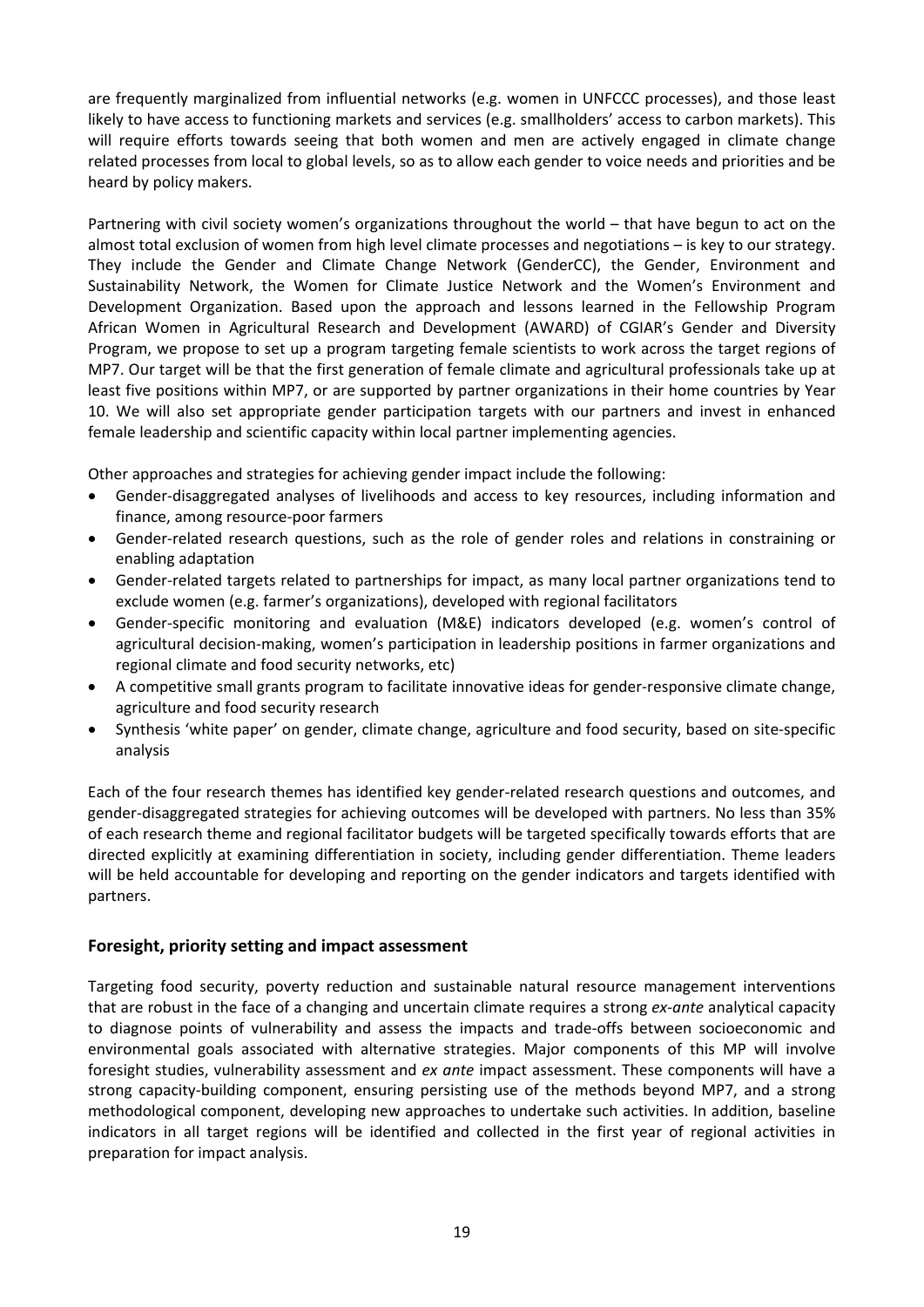Foresight studies and action involve critical thinking concerning long‐term developments, debate to create wider understanding of potential future trajectories, and action to help shape the future. These are all crucial activities in relation to climate change impacts and solutions, given that climates will progressively change over long periods, and given that a multitude of other drivers will influence how such change plays out for agriculture and food security. Thus, Objective 1 in Theme 4 is scenario development. In Objective 1 we will explore, with a range of stakeholders, possible scenarios of the future, potential options for influencing trajectories of change, and opportunities for achieving outcomes and impact. The stakeholder engagement process for the scenario development will draw on emerging results from all MP7 Themes. A major focus will be at the regional scale, but global and local work will also be conducted. Some participants will work at a number of scales (e.g. representatives from farmer's organizations will participate at regional level). Kok et al. (2007) recognise that a major methodological challenge is to achieve coherence and synergies when conducting scenario development across scales. MP7 will do novel work to tackle that challenge and will develop both qualitative scenarios and quantitative analyses, at all scales, as well as using modeling tools developed in Theme 4 Objective 2. Debate during the engagement process will inform priority setting.

Theme 4, Objective 1 will focus on vulnerability assessment, using novel techniques to capture elements of adaptive capacity in communities, and thus earmark areas where specific adaptation and mitigation options may be feasible.

Considerable effort in MP7 will be given to the development of *ex ante* tools for assessing the costs and benefits of different adaptation and mitigation options (Theme 4, Objective 2). These will be designed so as to examine the synergies and trade‐offs among the different goals for MP7 (poverty alleviation, food security and environmental health). The tools will also be designed to assess the synergies and trade-offs between adaptation and mitigation options, a topic running throughout Theme 3. These tools need a comprehensive and quantitative framework that both interrogates and pulls together what is known about the climate system, how it may change in the future, the associated impacts on agro‐ecosystems and the livelihoods of those who depend on them, food security, and feedbacks to the earth system. While much is known about many components, no integrated framework yet exists and there are key gaps and uncertainties in knowledge. The work proposed under Theme 4, Objective 2 is designed to address these gaps, many of which MP7 is uniquely placed to fill. By Year 3 these tools, supplemented where appropriate by such tools as the Delphi technique, will be used with regional and local partners to drive priority setting in MP7 and help determine the future allocation of funds to Themes and Objectives. The tools will also be international public goods (e.g. for use by development agencies in making strategic choices among different options).

While foresight debates, vulnerability assessments and *ex ante* tools can give insight into priorities, priority setting can be undermined by the self‐interest of MP7 participants and institutional politics. This culminates in priorities and budget allocations that are more a result of self-centeredness and compromise than by strategic allocation of resources to those endeavors that will lead to the highest impact. MP7 is fortunate in that it cuts across the entire CGIAR, and if, for example, aquaculture is the key option within a specific context, then it should be possible to allocate funds in that direction. But for this to happen MP7 Secretariat and the Independent Advisory Committee need to be able to recommend those priorities to the Consortium Board, without pressure from the Host Centre or particular Centers. This independence then has to be a cornerstone of the governance and management system (see previous section).

A set of appropriate baseline indicators, on agricultural productivity, rural livelihoods, and biogeophysical attributes, will be collected in the study regions at the start, so that *ex post* impact assessment can be carried out. Care will be given to ensuring that indicators capture cross-scale impacts. Towards year 8, the integrated assessment framework described above will also be used for *ex-post* assessment of the research work, its outputs, and its outcomes, in relation to the baseline indicators.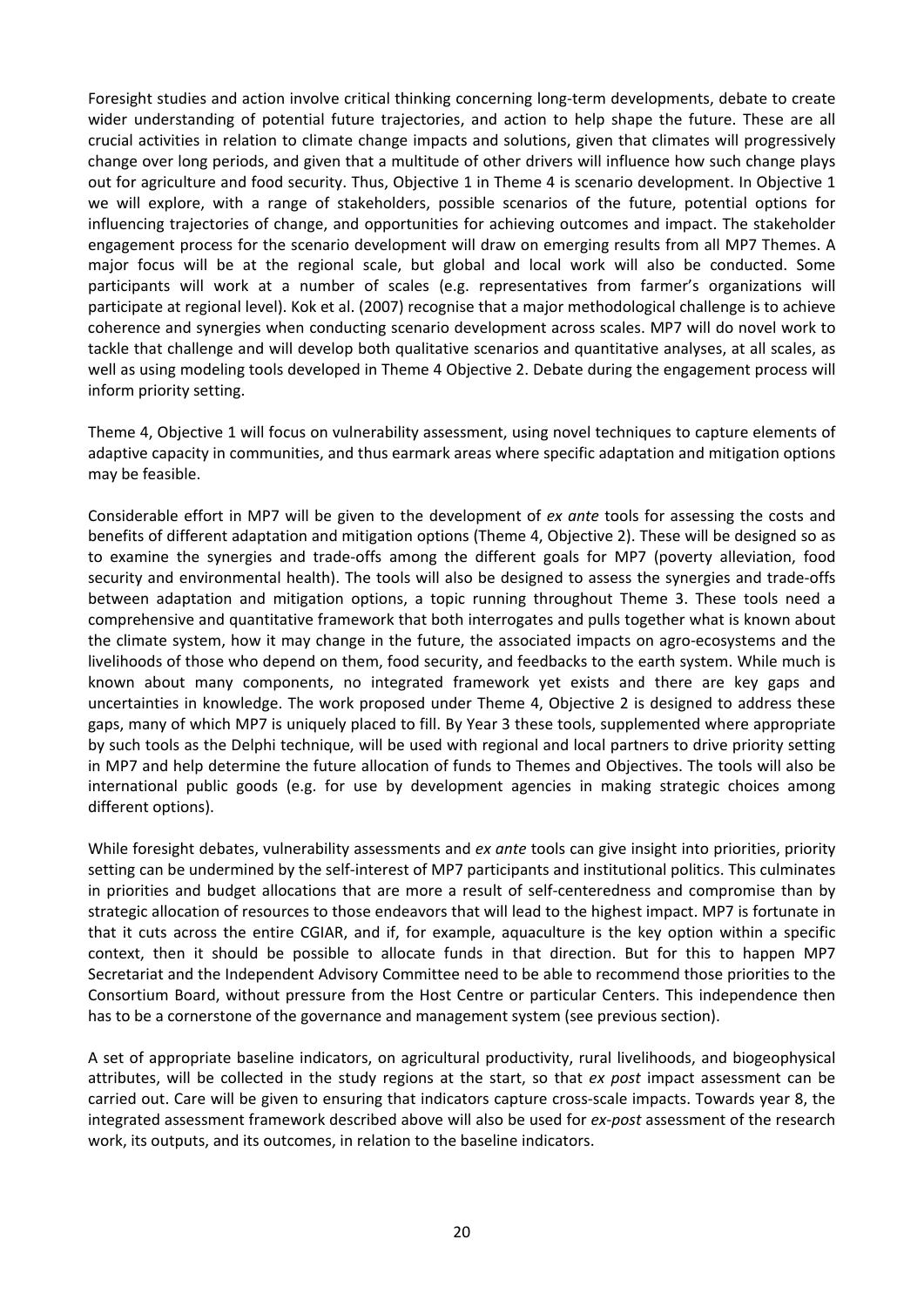#### **Monitoring, evaluation and reporting**

The MP7 Secretariat will establish an annual monitoring system, with a set of indicators and an annual report. Reports will also indicate progress against the stated activities and outputs in the annual plans. This system should be as simple as possible so as to not over‐burden partners. The indicator data and reports will be compiled by the partners and synthesized by the Secretariat. The ISP will assess progress through this system and give feedback to the Secretariat and provide advice to the Consortium Board.

After 24 months a governance and management review will be conducted by independent evaluators, and after four years a comprehensive external evaluation of MP7 will be conducted.

Self-monitoring and self-evaluation will complement the above formal activities. Inter-institutional programs that tackle such complex issues<sup>20</sup> as those at the nexus of climate change, agriculture and food security, conducted at multiple scales, are difficult to implement in a coherent and impact-orientated manner. A professional facilitator, experienced in change management and the implementation of complex programs, will be employed to facilitate the exposure of weaknesses, the seizing of opportunities and, most importantly, the cohesion of the research and management team<sup>21</sup>. This activity will be conducted at least once per year and will allow for deep self‐ and team‐reflection. MP7 needs to be implemented using adaptive management principles.

<sup>&</sup>lt;sup>20</sup> Sayer and Campbell (2004).<br><sup>21</sup> In the MP7 proposal development phase, two such facilitated meetings were conducted.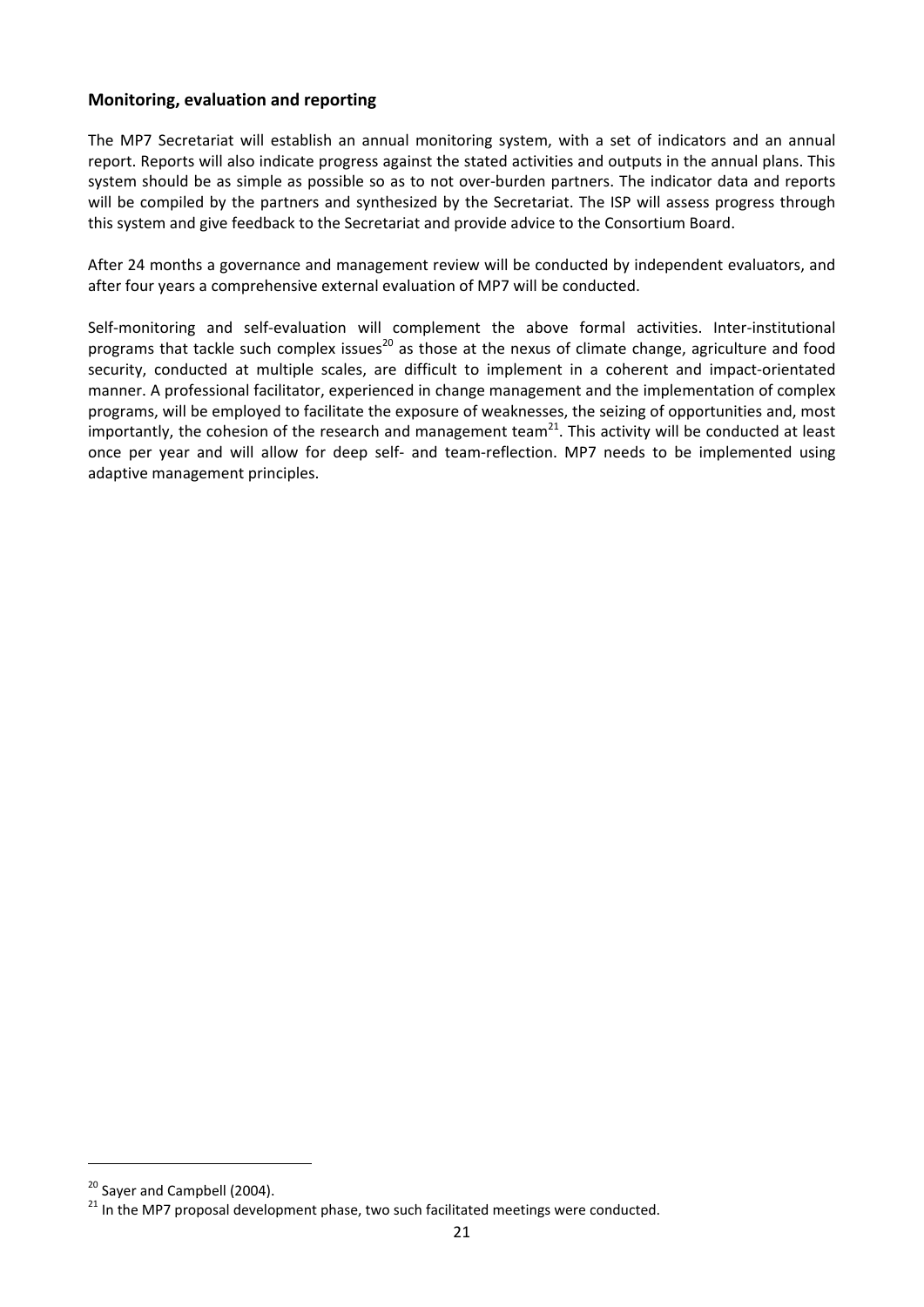# **Budget**

# **MP7 Cost Summary Notes**

| <b>MP Project Title:</b>        | Proposal for Mega Program 7: Climate Change, Agriculture and Food Security |  |
|---------------------------------|----------------------------------------------------------------------------|--|
| <b>Estimated starting date:</b> | <sup>**</sup> * November 2010                                              |  |

# **Program Costs**

| <b>Cost</b><br>group    |                                                        | 2010      | 2011                    | 2012                    | 2013                    | <b>Project Costs</b> |
|-------------------------|--------------------------------------------------------|-----------|-------------------------|-------------------------|-------------------------|----------------------|
|                         | <b>Description</b>                                     |           | <b>Amount</b><br>(US\$) | <b>Amount</b><br>(US\$) | <b>Amount</b><br>(US\$) | Amount (US\$)        |
| $\mathbf{1}$            | <b>Personnel costs</b>                                 | 1.249.573 | 21.947.619              | 24.870.102              | 26.113.607              | 74.180.901           |
| 2 <sup>1</sup>          | <b>Travel</b>                                          | 174.359   | 3.062.458               | 3.470.247               | 3.643.759               | 10.350.823           |
| $\overline{\mathbf{3}}$ | <b>Operating expenses</b>                              | 668.376   | 11.739.424              | 13.302.613              | 13.967.743              | 39.678.156           |
| 4                       | <b>Traning / Workshop</b>                              | 87.179    | 1.531.229               | 1.735.123               | 1.821.880               | 5.175.411            |
| 5 <sup>5</sup>          | <b>Partners / Collaborator / Consultancy Contracts</b> | 523.077   | 9.187.376               | 10.410.740              | 10.931.277              | 31.052.470           |
| 6                       | Capital and other equipment for project                | 145.299   | 2.552.049               | 2.891.872               | 3.036.466               | 8.625.686            |
| $\overline{7}$          | Contingency                                            | 58.120    | 1.020.819               | 1.156.749               | 1.214.586               | 3.450.274            |
|                         | <b>Total</b>                                           | 2.905.983 | 51.040.974              | 57.837.446              | 60.729.318              | 172.513.721          |
| 8                       | Institutional Overhead (as a % of Direct program cost) |           |                         |                         |                         |                      |
|                         | 17%                                                    | 494.017   | 8.676.966               | 9.832.366               | 10.323.984              | 29.327.333           |
|                         | <b>Total Program costs</b>                             | 3.400.000 | 59.717.940              | 67.669.812              | 71.053.302              | 201.841.054          |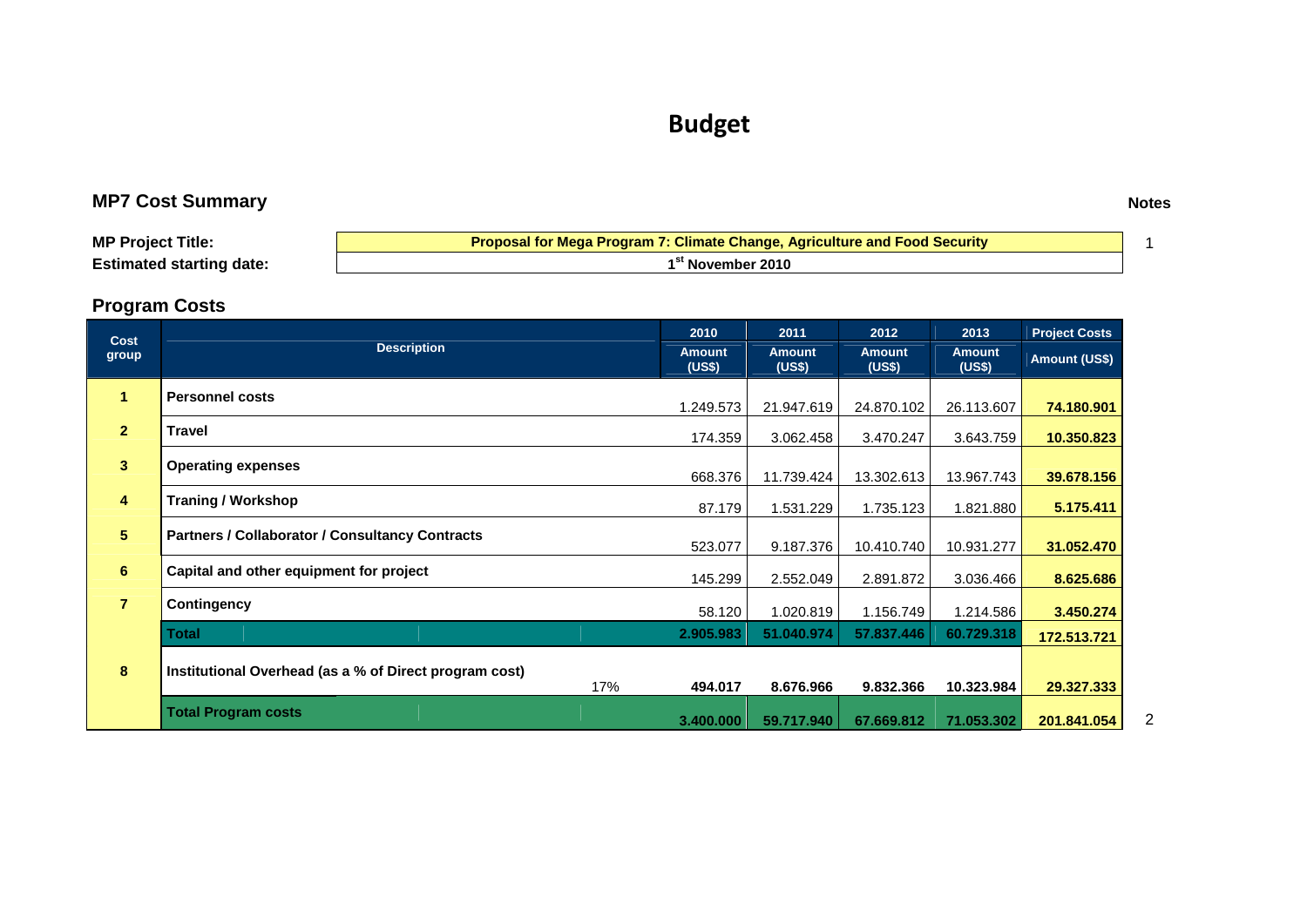#### **Program Funding**

| <b>Description</b> |                                                    | 2010<br><b>Amount</b><br>(US\$) | 2011<br><b>Amount</b><br>(US\$) | 2012<br>Amount<br>(US\$) | 2013<br><b>Amount</b><br>(US\$) | <b>Project Cost</b><br>Amount (US\$) |             |   |
|--------------------|----------------------------------------------------|---------------------------------|---------------------------------|--------------------------|---------------------------------|--------------------------------------|-------------|---|
| <b>Funding</b>     |                                                    |                                 |                                 |                          |                                 |                                      |             |   |
|                    | CGIAR Fund - (Window 1 & 2)                        |                                 | 2.000.000                       | 34.844.168               | 39.483.919                      | 41.458.115                           | 117.786.202 |   |
|                    | <b>Current Restricted Donor</b><br><b>Projects</b> |                                 | 1.400.000                       | 23.766.063               | 26.930.685                      | 28.277.218                           | 80.373.966  | 3 |
|                    | <b>Other Income</b>                                |                                 |                                 | 1.107.709                | 1.255.208                       | 1.317.969                            | 3.680.886   |   |
| Total Funding      |                                                    |                                 | 3.400.000                       | 59.717.940               | 67.669.812                      | 71.053.302                           | 201.841.054 |   |

**Allocation of funds to MP7 to research themes etc.** 

| <b>Description</b>      |                                                 | 2010<br><b>Amount</b><br>(US\$) | 2011<br><b>Amount</b><br>(US\$) | 2012<br><b>Amount</b><br>(US\$)     | 2013<br><b>Amount</b><br>(US\$) | <b>Theme Cost</b><br>Amount (US\$) |   |
|-------------------------|-------------------------------------------------|---------------------------------|---------------------------------|-------------------------------------|---------------------------------|------------------------------------|---|
|                         | Theme 1                                         | 1.076.408                       | 18.906.134                      | 21.519.482                          | 22.595.456                      | 64.097.480                         |   |
|                         | Theme 2                                         | 629.265                         | 11.052.476                      | 12.580.232                          | 13.209.244                      | 37.471.217                         |   |
|                         | Theme 3                                         | 786.255                         | 13.809.862                      | 15.718.765                          | 16.504.703                      | 46.819.585                         |   |
|                         | Theme 4                                         | 712.678                         | 12.517.543                      | 14.247.812                          | 14.960.203                      | 42.438.236                         |   |
|                         | University of Copenhagen and Lead Centre (ILRI) | 195.394                         | 3.431.925                       | 3.603.521                           | 3.783.696                       | 11.014.536                         | 4 |
| <b>Total allocation</b> |                                                 |                                 |                                 | 3.400.000   59.717.940   67.669.812 | 71.053.302                      | 201.841.054                        |   |

#### **Notes**

1. The MP7 includes Bioversity, CIAT, CIMMYT, CIP, ICARDA, ICRAF, ICRISAT, IFPRI, IITA, ILRI, IRRI, IWMI, WorldFish, University of Columbia, University Vermont, University of Leeds and Secretariat at University of Copenhagen. One of the CG centres will be host centre. AfricaRice and CIFOR do not wish to recieve funds from the program

2. Three host institutions for Regional Facilitators in three new regions will be added in 2012

3. EU-IFAD, CIDA and Danida funds to CCAFS placed in "Current Restricted Donor Projects" window

4. This includes administration, communications and capacity building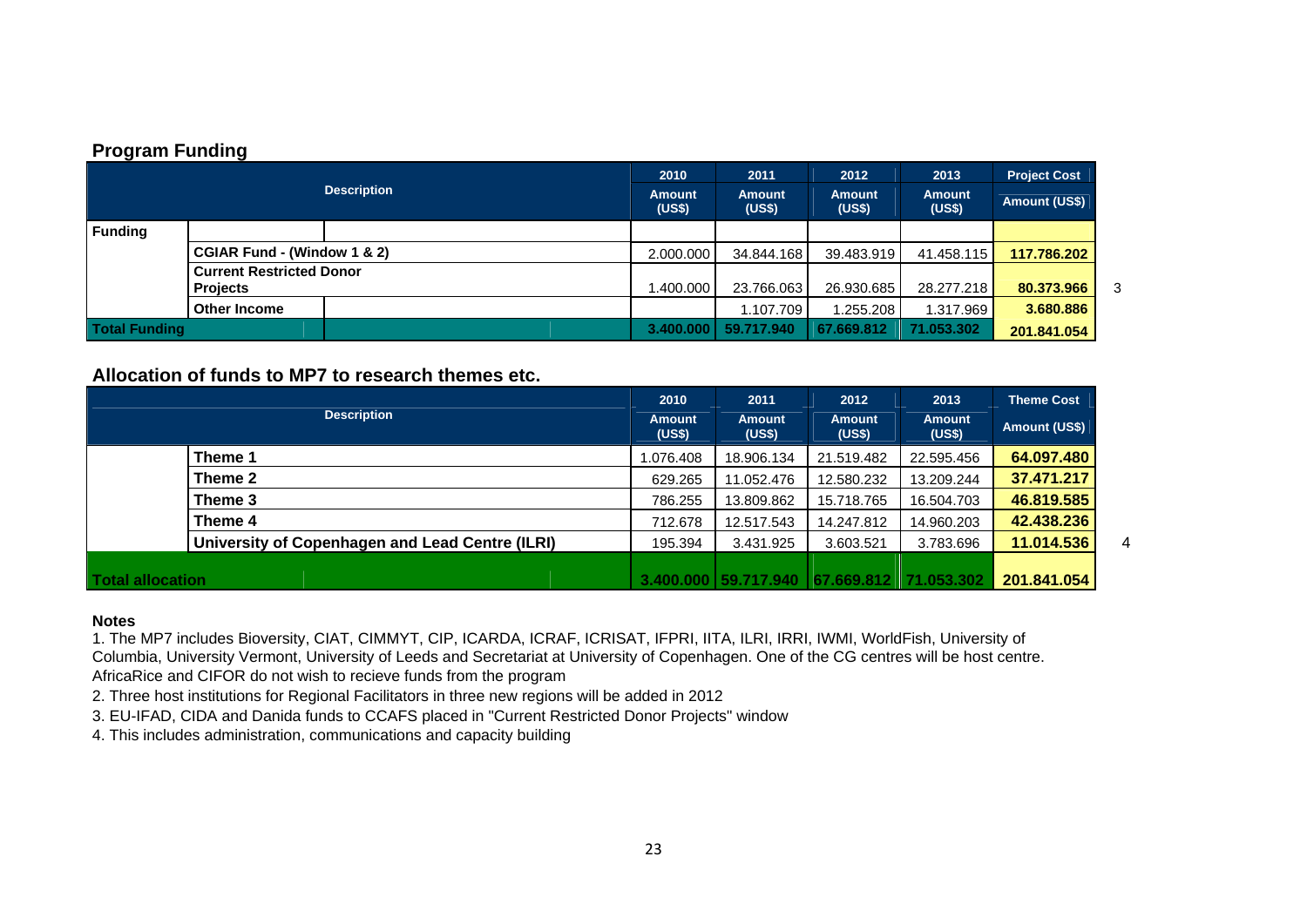# **Description of Program Portfolio**

#### **Theme 1: Adaptation to Progressive Climate Change**

#### **Rationale**

Future farming and food systems will need to become better adapted to a range of abiotic and biotic stresses to cope with the direct and indirect consequences of a progressively changing climate manifested by higher temperatures, altered precipitation patterns and rising sea levels, for example. Germplasm improvement; improved crop, livestock, aquaculture and natural resource management; and enhanced agro-biodiversity have a proven track record of decreasing susceptibility to individual stresses, and will offer increasingly important solutions for adapting to progressive climate change (Jackson et al., 2007). Strengthening the adaptive capacities of farmers and other land and aquatic resource users requires a variety of strategies ranging from diversification of production systems to improved institutional settings and enabling policies (Tubiello et al. 2008; Beddington, 2010). Adaptive management to continually refine these strategies will be required. However, significant knowledge gaps exist as to what adaptations options are available, what their likely benefits are, and where and when they should be deployed.

For example, least-developed countries are required to submit National Adaptation Plans of Action (NAPAs) to the UNFCCC, whose Objectives are to identify priority activities that respond to their **urgent** and **immediate** needs to adapt to climate change Many countries in SSA make no explicit mention of food security in NAPAs. This is just one example of the low level of preparedness of institutions and rural communities. Research for development must play a crucial role in providing cost‐effective solutions to not only address current challenges facing rural development and poverty, but also ensure that despite climate change, society continues to develop and ensure food security at multiple scales from villages to the globe.

The challenges lie in the development of holistic approaches to adaptation to progressive climate change (Challinor et al. 2009), which consider the interactions of different technical and policy sectors (including management innovation that increases diversification). This would allow for the development of adaptation options that go beyond sector‐specific management and lead to more systemic changes in resource management and allocation, such as targeted diversification of production systems and livelihoods (Howden et al., 2007). This Theme sees adaptation as an opportunity to improve agricultural and food systems through facilitated and targeted change, tracking climate over the coming decades. Impacts are not always negative; hence adaptation is a question of both mitigating or eliminating the negative impacts and taking advantage of the opportunities.

#### **Objectives**

The overall goal of this Theme is to build adaptive capacity and food systems that are more resilient to progressive climate change through the provision of technologies, practices and policies. Promising adaptation options will be identified and evaluated, and through modeling approaches their efficacy will be quantified and used to provide plans and strategies to establish detailed adaptation pathways of food systems at the national, regional and global level. The Theme will also provide a portfolio of adaptation options (technologies, practices and policies) that enable food systems to adapt to a 2030 world and beyond. Specifically, the Objectives are to:

- Test and design adapted farming systems to changing climate conditions in space and time through the development of improved choices and integration of crop, livestock, fish and natural resources management technologies;
- Develop strategies for addressing abiotic and biotic stresses induced by breeding for future climate change climatic conditions, variability and extremes, including novel climates;
- Identify and enhance deployment and conservation of species and genetic diversity for increased resilience and productivity under conditions resulting from climate change.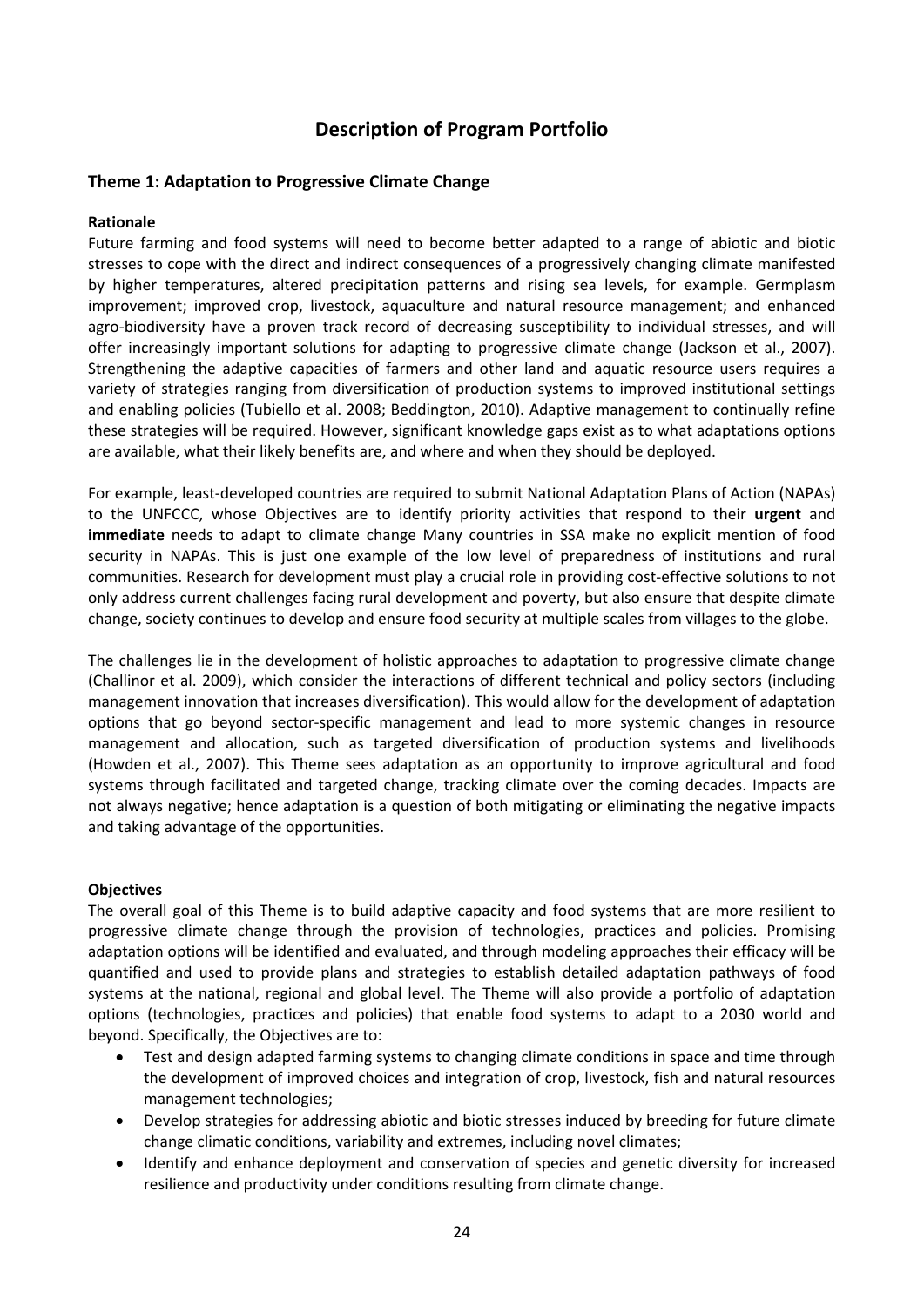#### **Research approach to International Public Goods**

Through field‐based evaluations of promising adaptation practices and technologies, and modeling and analysis of likely benefits of different adaptation options at the food‐system level, detailed plans and strategies for adapting the food system over the coming decades can be developed. An underlying hypothesis is that agricultural and food systems will become increasingly vulnerable, as many countries in the target regions are producing below their realisable potentials due to a number of physical, economic and policy constraints. The principal research questions for this Theme include:

- How can global climate model (GCM)-based and regional climate model (RCM)-based, near-term (i.e., 1–2 decades) information be incorporated into the design of location‐specific adaptation strategies that are robust across the range of possible climate realizations?
- How can climate‐driven shifts in the geographical domains of crop cultivars, crop wild relatives, pests and diseases, and beneficial soil biota be anticipated and best managed to protect food security, rural livelihoods and ecosystem services?
- Given a rapidly changing environment of non‐climatic drivers, what is the best approach for integrating individual technological, biodiversity management, livelihood, market adaptation and policy options into comprehensive local-level adaptation packages?

The kinds of research products envisaged include new modeling methodologies, new scientific insights into decision‐making processes in the face of multiple uncertainties, tested adaptation practices, policies and technologies, and a more profound understanding of the role of socio‐cultural factors in the process of enacting system level change.

#### **New content and innovation**

This Theme brings together state‐of‐the‐art knowledge and research capacity in the many components of a farming systems through collaboration between multiple CGIAR centers, ARIs, NARES, civil society and private sector. This multi‐disciplinary, multi‐sectoral and multi‐institutional approach to develop resilient farming systems that maintain or enhance food security despite a fundamentally changing climate is novel, needed and achievable. The use of solid climate science to provide projections of climate change with all uncertainties quantified, coupled with agricultural science modeling tools, and explicit expert knowledge of crops, agricultural production systems, food systems and food security has not yet been harnessed and used to truly understand how we can adapt to a 2030 climate and beyond.

#### **Risks**

The risks involved are due chiefly to the need for strong integration and significant collaboration with other Themes in MP7, and to the other CGIAR MPs. This risk must be managed through appropriate governance structures that go beyond MP7

#### **Regional balance**

This Theme is global in scope, with regional specificities for some Objectives. Theme 4 will provide support to the process of defining regional specificities, but it is fairly clear that the most vulnerable communities requiring support in adapting food systems are in many parts of Africa and South Asia (Thornton et al. 2008). However, regional pockets of food security problems also exist in Mesoamerica, the Andes, the Middle East, the Pacific Islands, and parts of Southeast Asia. Centers of origin for important wild and cultivated genetic resources do not necessarily occur in high‐poverty regions, and hence some priorities for Objective 3 may lie in different areas to those of, say, Objective 1.

#### **Linkages to other CGIAR MPs**

This Theme is not designed to individually develop new adaptation technologies. Rather, it is designed to add value to technology development from other MPs by providing a climate change context (including leading climate science projections of climatic changes, toolkit of modeling approaches for examining agricultural system–climate interactions) and taking a holistic view to agricultural development plans and strategies under a changing climate. This will require close collaboration with numerous MPs, including:

 MP 1: System specific technologies and management regimes will be tested for their efficacy in a 2030 world and beyond;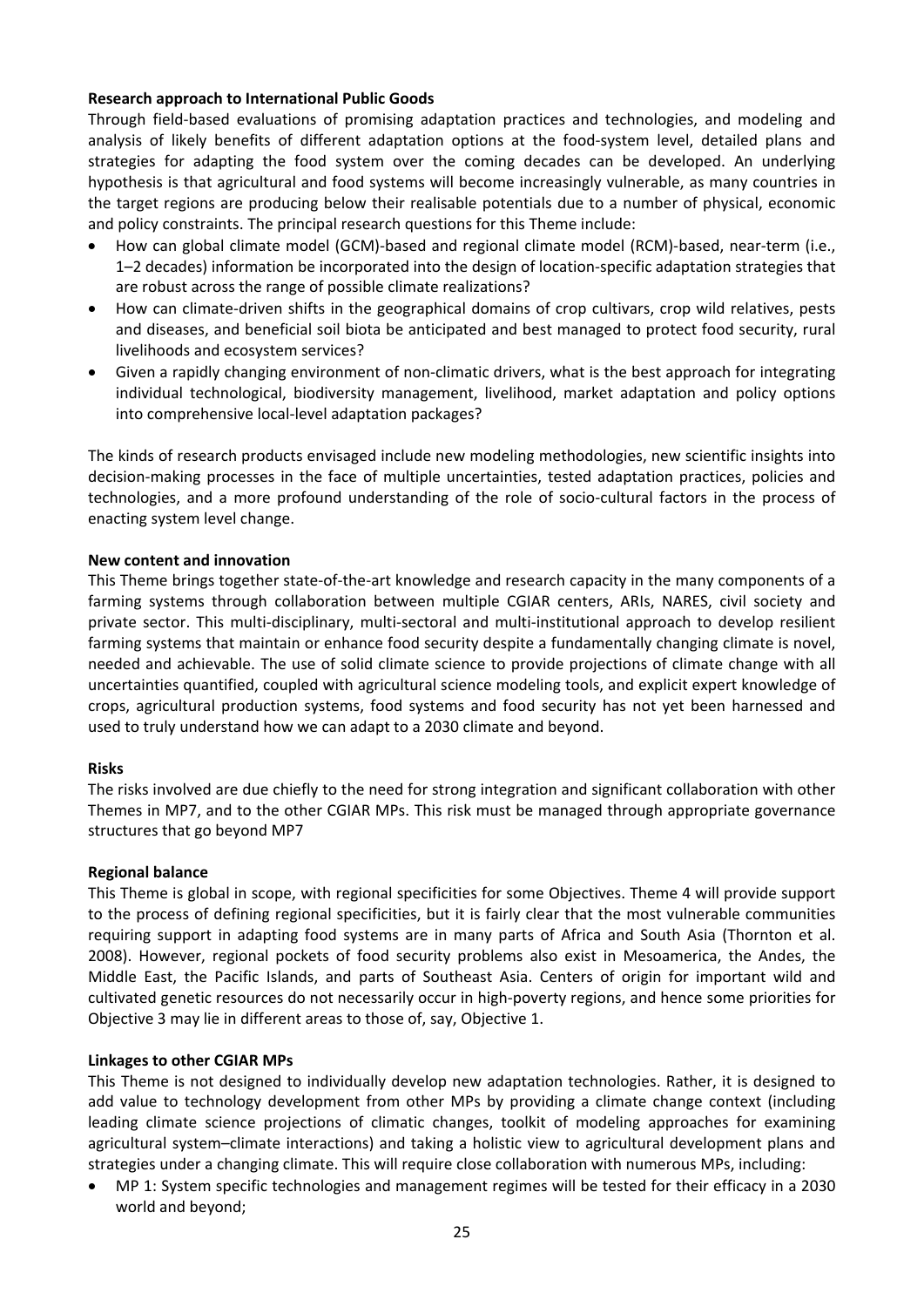- MP 2: Evaluation of adaptation options and strategies within value chains to enable coordinated adaptation from farm‐gate to market;
- MP 3: Major collaboration envisaged, whereby Objective 2 supports the development of breeding strategies for major commodities in the face of climate change, and subsequently evaluates specific technologies coming out of MP3 for their efficacy in adapting to a 2030 world (new crop varieties developed under this MP, including the mainstreaming of GCP‐based molecular breeding platforms to account for climate change; and Objective 3 builds climate‐resilience‐oriented germplasm selection and deployment tools initially developed within the Genetic Resources component;
- MP 4: Analysis of adaptation options that may feed back to nutrition and human health through shifts in the food system;
- MP 5: Testing and evaluation of water and soil management options for potential in enabling adaptation;
- MP 6: Building on the lessons of forest-based mitigation.

#### *Theme 1 Objective 1: Adapted farming systems for changing climate conditions in space and time through the development of improved crops, livestock, farmed fish, and natural resources management, technologies and tools*

#### **Rationale and research questions**

Today's farming systems are adapted, to the extent possible given resource endowments, to the current climate conditions they experience (Below et al. 2010), yet we know little about how well they will stand up to progressive climate change. Many broad‐scale analyses identify potentially sensitive regions or crops under progressive climate change (Jones and Thornton, 2003; Parry, 2007; Jarvis et al,*.* 2008; Lobell et al., 2008; Waddington et al., 2010), but there is sparse knowledge at the field, community or sub‐national scale as to how well current farming systems can adapt, and what particular agricultural practices, technologies or policies are needed to enable adaptation.

This Objective is about identifying, developing and/or testing candidate adaptation options in production systems. Adaptation options include practices (agronomic innovations, planting strategies, pest/disease management, diversification), technologies (seed varieties, irrigation techniques such as supplemental irrigation and deficit irrigation, on‐farm water harvesting etc.) and policies (local‐ to national‐scale credits, subsidies, trade agreements, investment packages, insurance schemes, private‐sector business models etc.).

Emphasis is made on both the testing and evaluation of existing practices, technologies and policies, some of which may be developed within other CGIAR MPs (e.g. new seed varieties in MP3), and in some cases on the development *per se* of new practices and technologies within this Objective which are particularly needed in order for our food systems to adapt (e.g. on-farm water harvesting, supplemental irrigation, new irrigation technologies). New technological development should only be made under this Theme if it is considered to explicitly contribute to enhanced adaptation potential of farming systems, and is not being dealt with in other MPs. This Program has neither the capacity nor the mandate to undertake large efforts for crop improvement; it is expected that this will happen entirely in MP3.

One significant novelty coming from this Objective will be the establishment of evaluation and testing sites where technologies coming out of other Programs are tested, not in isolation but together. This more holistic approach to production systems will bring about the possibility of examining how combinations of frontier agricultural technologies can together provide powerful adaptation pathways for farming communities.

Research questions include:

 What practices, technologies or policies are most effective in enabling adaptation for specific target regions, and what is needed to support their transfer?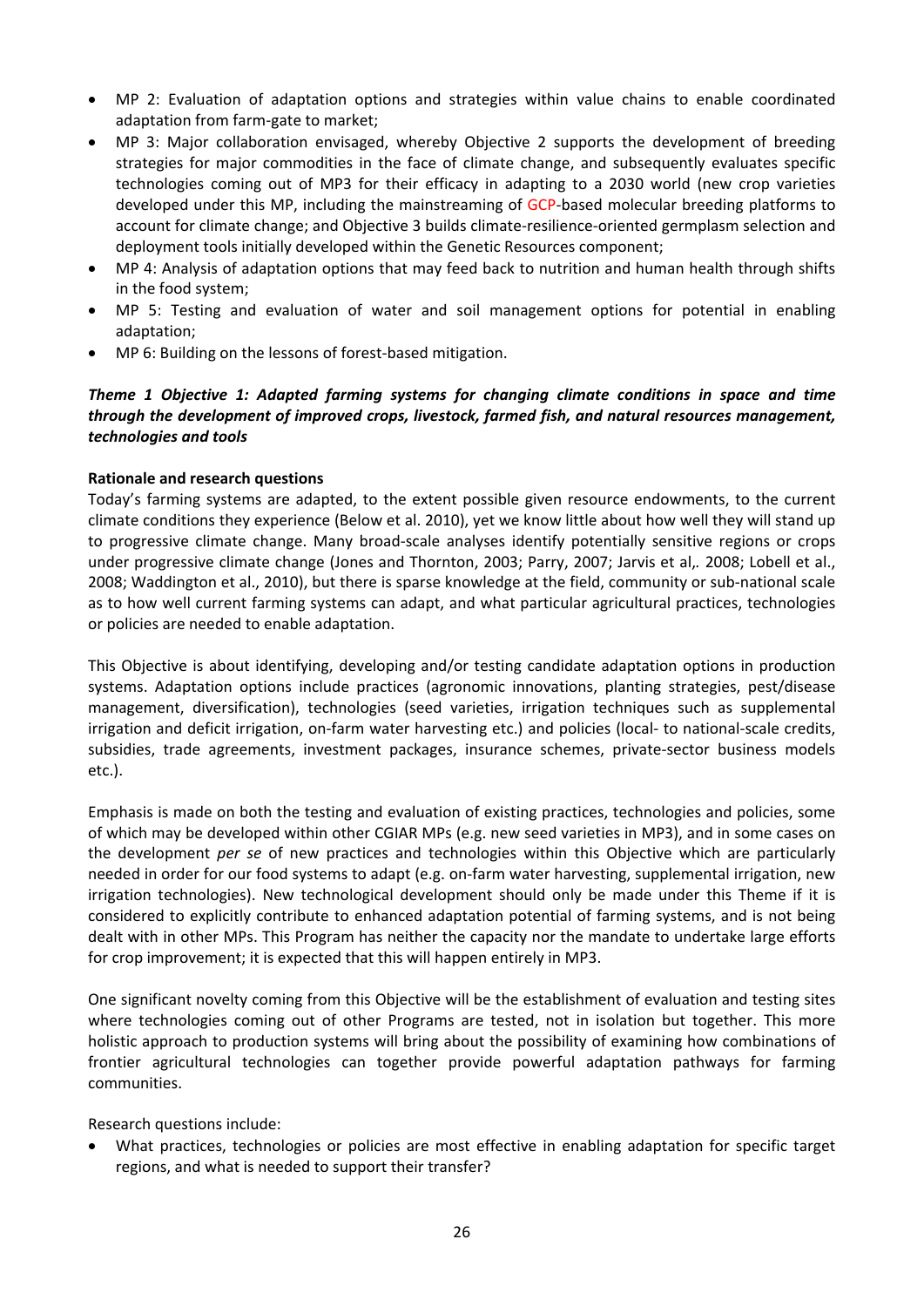What are the institutions, markets and policies needed to ensure that individual farm‐based adaptation contributes to broad-scale food system adaptation that result in enhanced food security at regional scales?

#### **Activities**

Objective 1 will require the characterization of adaptation options in target regions. It will entail the compilation of existing databases from multiple sources. An example includes the collation of multi-site trial data of a range of crop varieties, which can then be used to examine varietal potential for different future climates across a range of target environments. Another activity will include improving the understanding of institutional arrangements, policies and mechanisms that enhance the adaptive capacity of resource‐poor households to adopt new farming practices, strategies and behaviors. Objective 1 will require the development of new technologies and testing across a range of pilot sites, to be identified and established in collaboration with other Themes in the MP. Objective 1 will include modeling activities to out‐scale the potential of individual adaptation options across a wide‐range of geographies, and through the use of analogs, for example, support field validation of adaptation options for 2030 in today's climates.

#### **Products**

- Portfolio of adaptation options with potential for adapting production systems identified, developed and/or tested;
- New and/or existing production system technologies developed and tested which contribute directly to enhanced adaptive capacity in farming systems;
- Document synthesizing institutional arrangements, policies and mechanisms for improving the adaptive capacity of agricultural sector actors; what is working where, how and why, and what else is needed.

#### **Partner roles**

There is a strong emphasis of homeland CGIAR research in this Objective requiring the involvement of multiple centers, but strong collaboration with NARS is required, and with the ESSP in the generation of decadal climate forecasts among other things. The research within this Objective should be developed hand-in-hand with development practitioners interested in the dissemination and implementation of adaptation options at the community level, and so strong collaboration with development NGOs, civil society organizations and the private sector will be sought.

#### **Impact pathways for target environments**

Work will be conducted closely with development and funding agencies, so that development practitioners will be informed on the most promising adaptation options for specific geographies and socio-cultural and economic settings, and so that key decision makers will allocate resources for such options. Knowledge and insights into the most appropriate mechanisms of transference and successful adoption will support stakeholders such as development NGOs, civil society organizations and private sector companies. Impact strategies will be developed for specific countries in the target regions through working with a coalition of partners especially the development NGOs (e.g. Oxfam, CARE) and NARES. At global level, the work will feed into the global impact strategy to help shape how adaptation funds are allocated (Figure 5).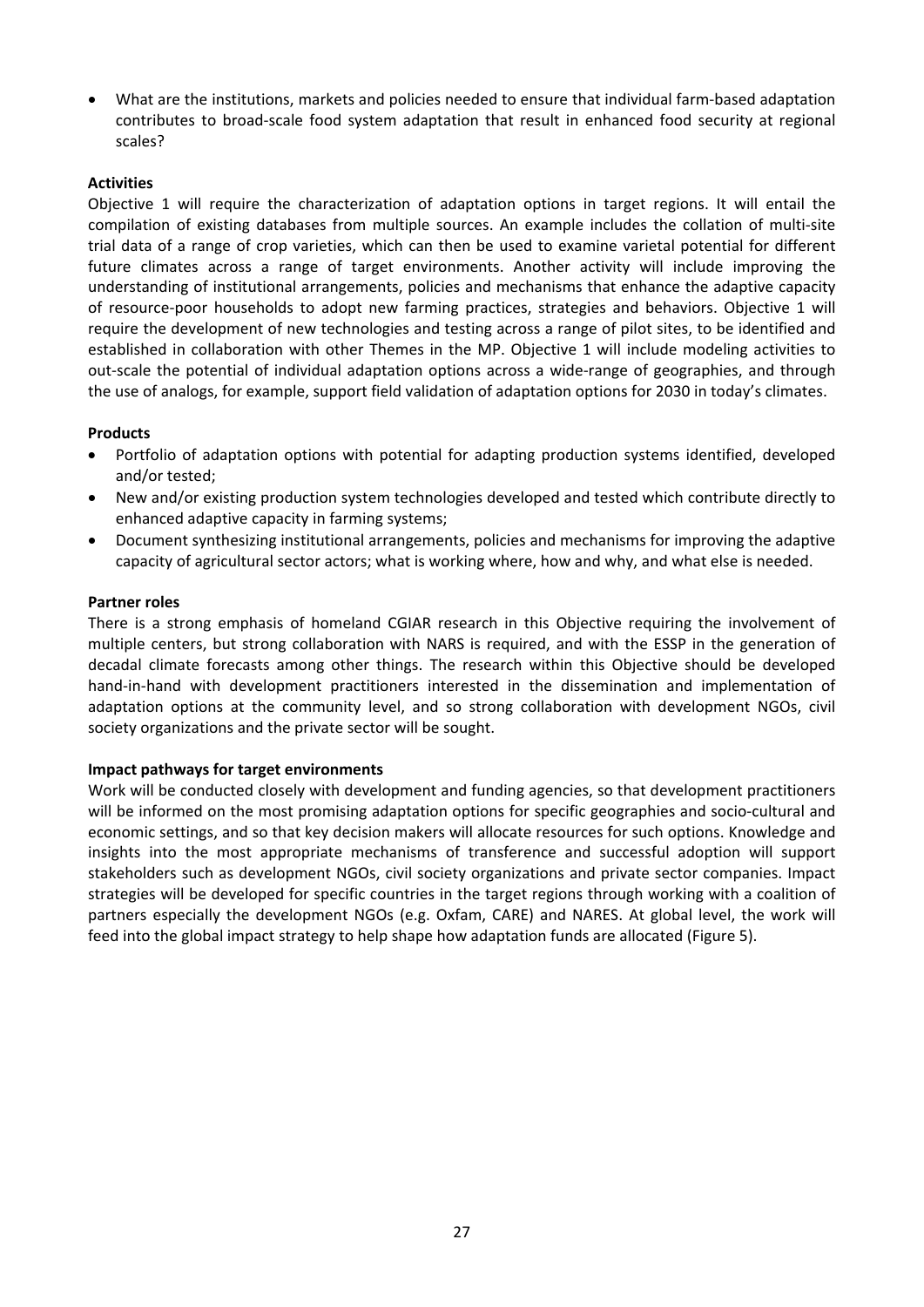Figure 5. Illustrative impact pathway for how MP7 Theme 1, Objective 1 proposes to engage with the global adaptation funds, to ensure that fund guidelines are based on best practice information.<sup>22</sup>



#### *Theme 1 Objective 2: Strategies for addressing abiotic and biotic stresses induced by breeding for future climatic conditions, variability and extremes, including novel climates*

#### **Rationale and research questions**

The expected increases in temperature and shifts in precipitation regimes are predicted to cause significant changes in crop productivity across the globe, through direct abiotic influence or through associated changes in pest and disease pressure. While significant adaptive capacity exists within agricultural and socio-economic systems, models suggest that we are likely to experience biological limitations to production if only current varieties are available for adaptation. Hence, crop improvement through conventional breeding or through biotechnological innovations is hailed as a crucial strategy to ensure long‐ term maintenance or gain in agricultural productivity (Tester and Langridge 2010). Given that projected demand for food is likely to increase by 60–70% from now to 2050 (Schmidhuber and Tubiello, 2007; World Bank, 2008), significant expectations are being placed on crop improvement to provide a large proportion of these gains, despite the complexities that climatic change bring to the problem. Given the long lead‐time between commencement of a breeding program and the release and large-scale adoption of new cultivars in farmers' fields (minimum 8 years, although evidence suggests that true adoption can take as many as 15–20 years to be successful), it is critical that breeding programs are designed today to address future problems and not necessarily the apparent priorities found today.

It is therefore key that priorities are developed for crop improvement programs based on sound *ex‐ante* analysis of future benefits, and that coherent strategies across multiple countries and between institutions are adopted and implemented. International and national donor and government policies should be coordinated in enabling the conception and implementation of these strategies. This Objective is about generating comprehensive strategies for crop improvement through a combination of modeling, expert consultation and stakeholder dialogue.

<sup>&</sup>lt;sup>22</sup> All impact pathways are illustrative based on stakeholder inputs in Nairobi (May 2010). Specific input strategies for national and regional impacts need to be elaborated early on in implementation with appropriate stakeholder groups.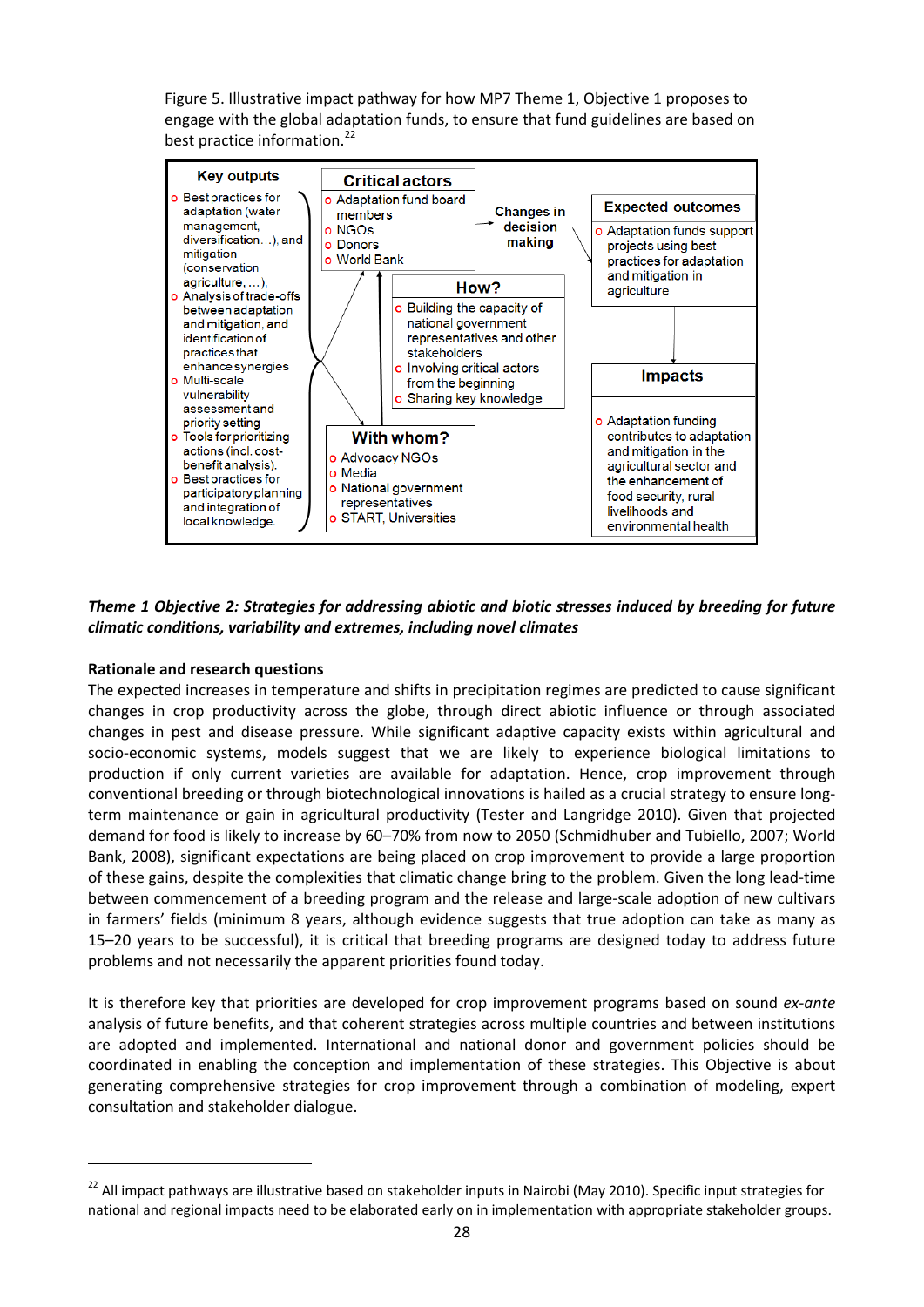Research question include:

- What are the most cost-effective crop improvement investments to enable tomorrow's crops to produce more under a changed climate?
- What are the most appropriate modeling approaches to design "virtual crops" for the future that can then inform crop improvement programs on a crop‐by‐crop basis?
- Can currently farmed livestock and fish species cope with expected changes in temperature and salinity, and if not, how can new species or improved breeds be brought into production?

#### **Activities**

Multi-site trial data will be collated as a critical input to calibrate and validate crop models. This will be done in collaboration with Objective 1 of this Theme. Objective 2 will then model biotic and abiotic constraints under decadal futures from 2020 to 2050 through the development of a range of crop modeling approaches. The modeling approaches will include the application of mechanistic crop models such as the GLAM model (Challinor et al. 2004), niche‐based approaches such as the modified EcoCrop model used by Lane and Jarvis (2007), as well as a number of models to quantify biotic elements. The models will provide the biophysical decision support basis for the scenario‐based analysis of social, cultural and economic benefits (in Theme 4, Objective 4). Through the models, and in close consultation with crop‐based experts, a set of "virtual crops" will be designed. The efficacy of the virtual crops in addressing the likely conditions for 2020, 2030, 2040 and 2050 will be quantified in terms of the economic, social and cultural benefits expected. This will produce a set of concrete crop improvement strategies for further qualitative analysis. A series of activities will guarantee that research and policy organizations are actively engaged from the early stages of the research in both design and post-project implementation. They will also ensure that once a set of breeding strategies are identified, they are socialized with funding bodies, national and international organizations, universities and other actors, and that concrete plans are established. Additionally, strategies should be mainstreamed into workplans and existing breeding programs, e.g. for crop breeding. For the breeding elements, close collaboration with MP3 is required, so that outputs from this Objective inform breeding programs for each of the MP3 components.

#### **Products**

- Detailed crop-by-crop strategies and plans of action for crop improvement that ensure future crops and agricultural systems are adapted to a progressively changing climate;
- Range of modeling approaches developed and validated for assessing future constraints to crop, livestock and fish production and the design of virtual crops;
- Global, regional and national policy briefs for investments in climate‐proofed crop, livestock and fish breeding initiatives, feeding into impact strategies related to adaptation funds.

#### **Partner roles**

This Objective will build on close collaboration with crop and livestock‐based components of MP 3, and integrate closely with ongoing and future Generation Challenge Program (GCP) molecular and breeding platforms. For each crop all major crop improvement programs will be incorporated into the research, including crop improvement programs at CGIAR centers, NARES, ARIs or indeed in the private sector. Strategies will also be developed jointly with donors and national and regional research funding agencies to drive donor policy towards coherent crop improvement plans without duplicity of efforts.

#### **Impact pathways for target environments**

Crop breeding initiatives at national, regional and global scale will be fully engaged to ensure that the best‐ bet plans are put in place, and global and regional donors will be fully briefed on the priorities for investments not only at the crop level but also at the food system level. In the first six months of the MP a multi‐stakeholder and cross‐CGIAR high‐level meeting will be conducted to build consensus amongst partners about the R&D and engagement process.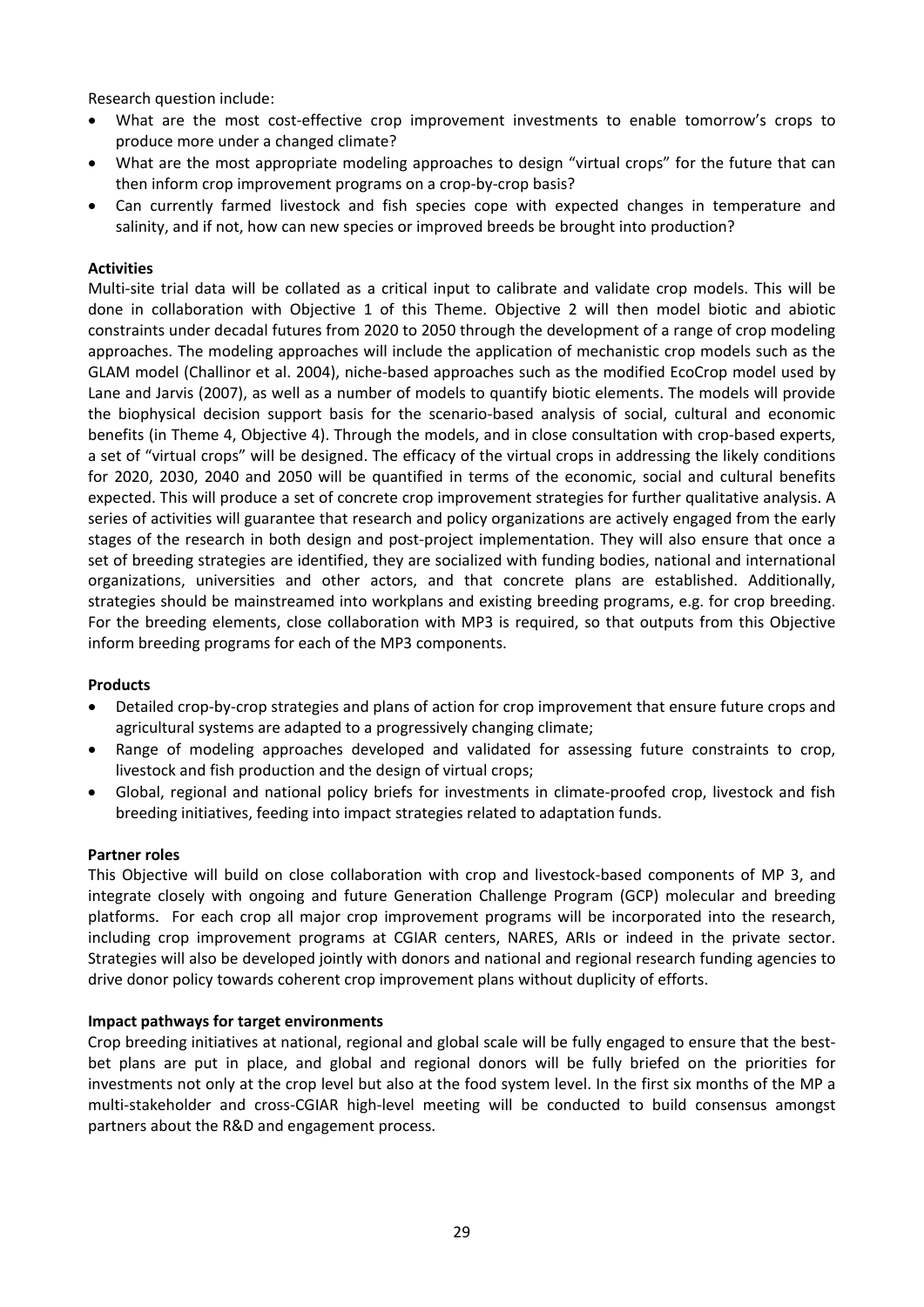#### *Theme 1 Objective 3: Targeted identification and enhanced deployment and conservation of species and genetic diversity for increased resilience and productivity under conditions resulting from climate change*

#### **Rationale and research questions**

The diversity of traits and characteristics among existing varieties of agricultural biodiversity (both inter‐ and intra‐specific) provide enormous potential for adaptation to progressive climate change. However this potential is poorly understood. Under this Objective, research will develop innovative methods and tools for the rapid identification of suitable germplasm materials both *in situ* (in the wild and on farm) and *ex situ* (in gene banks) for integration into breeding programs and production systems to facilitate adaptation to progressive climate change. In addition to testing materials of interest under conditions including analogs for projected future climates, research will evaluate how to facilitate their integration into local production systems and adoption by farmers by analyzing policies and seed systems and defining key interventions to enhance them. In addition to looking at specific varieties/species, the benefits of crop, fish and livestock diversity in production systems as a strategy for maintaining productivity despite climate change and variability and associated impacts (notably pests and diseases) will be assessed.

Research questions include:

- What priority genepools for climate change adaptation are threatened, and how can they be conserved to ensure their continuing availability?
- How can farmers' knowledge be used to help identify germplasm suited for specific climatic conditions?
- How can access to genetic resources and new practices for local farmers be facilitated?
- How does crop diversity in production systems contribute to maintaining productivity in the face of progressive climate change and increased variability in climate?

#### **Activities**

Activities will consist of developing tools and methodologies to rapidly identify materials *in situ* and *ex situ* with traits useful for climate change adaptation and to assure their conservation. Once candidate materials are identified, on‐farm evaluation on a range of sites will be used to test their response in different climate conditions in the target regions. This participatory approach will not only allow testing the material in a cost-effective way in a significant number of different agro-ecological conditions, it will also allow farmers' perceptions to be integrated into the evaluation, a key to future adoption. Additional strategies needed to facilitate the uptake will be formulated, focusing on both access to the material and its management. Finally, the contribution of crop, fish and livestock diversity in production systems as a strategy to climate variability and change will be evaluated and promoted.

#### **Products**

- *In situ* populations of priority genepools important to climate change adaptation identified, threats understood and conservation solutions proposed identified;
- Methods and tools developed to facilitate targeted identification of *ex situ* conserved germplasm with traits useful for climate change adaptation, including resistance to biotic and abiotic stresses;
- Strategies to improve existing policies, local management and seed systems, to facilitate the deployment of adapted germplasm;
- Assessment of the contribution of crop, fish and livestock diversity for climate change adaptation.

#### **Partner roles**

Collaborators on the *in situ* research will include NARES for crops, fish and livestock, ministries of forestry, fisheries and the environment and international and national conservation organizations for wild relatives, aquatic biodiversity and trees *in situ* in the wild. The *ex situ* activities will be carried out in collaboration with CGIAR centers that manage mandate collections as well as with national gene banks. The local evaluation and adaptation activities and the research on resilience of diverse production systems to progressive climate change will be carried out in close collaboration with NARES, development agencies, local farmer organizations and the Resilience Alliance.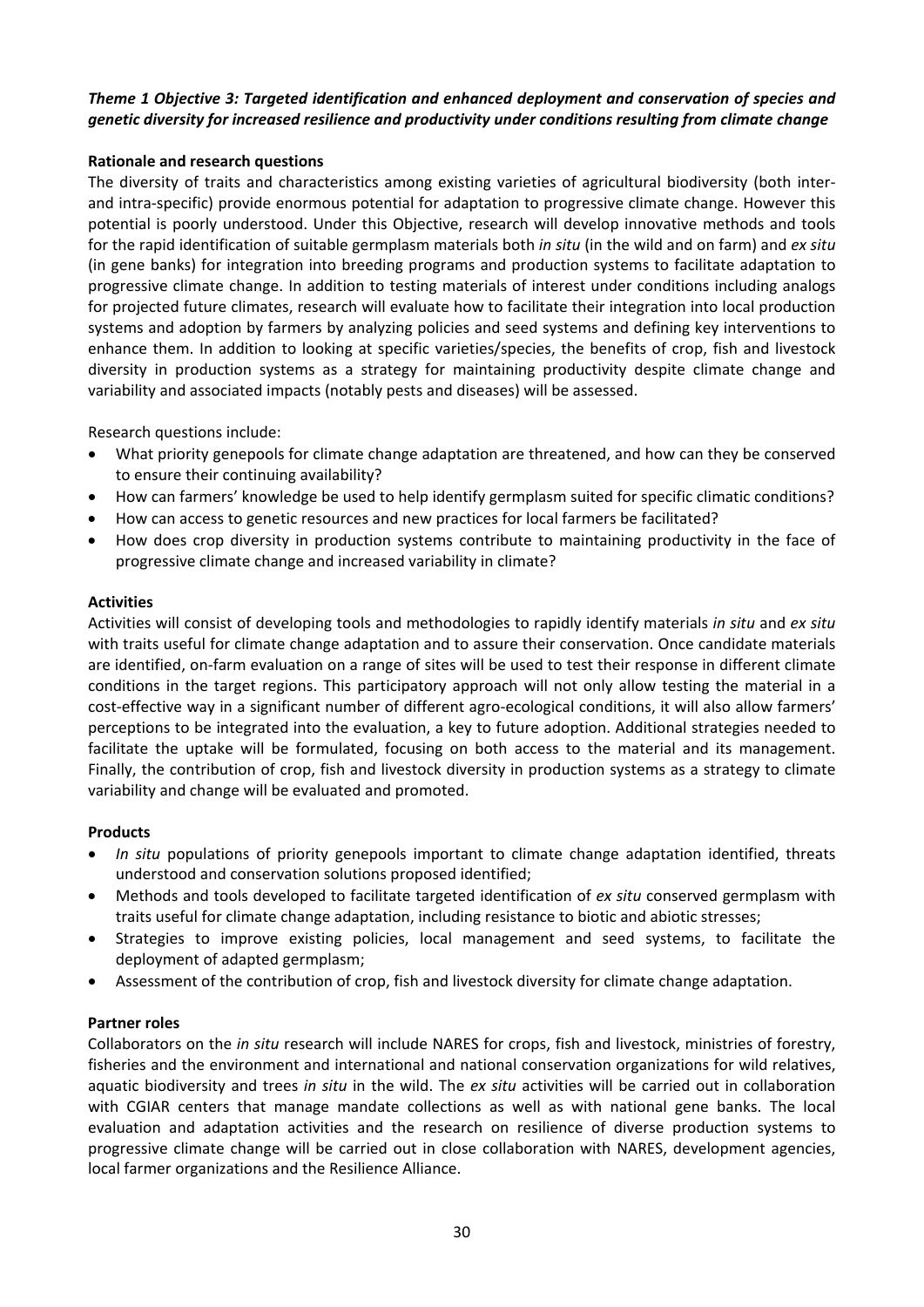#### **Impact pathways for target environments**

Research will produce knowledge, information sources and guidelines as well as making available germplasm that has been selected, collected, conserved and tested to address targeted needs for climate change adaptation in areas likely to suffer most. Intermediate users of the information will include government agencies in target countries, gene bank managers and conservation organizations that will participate and then continue to carry out the priority conservation actions defined by the research. Researchers and breeders in NARES and other institutions will use both the information about the germplasm (and the germplasm itself) to produce varieties better adapted to the conditions resulting from changed climates, including the changed dynamics, distribution and virulence of pests and diseases. Farmers will use and evaluate the selected germplasm and mixtures as well as varieties bred from it by the breeders. New knowledge about the benefits of crop diversity and about seed systems and the policies that affect deployment of germplasm will be used by crisis management agencies as well as NARES and international agricultural/rural development agencies to ensure that suitable and adapted germplasm reaches farmers.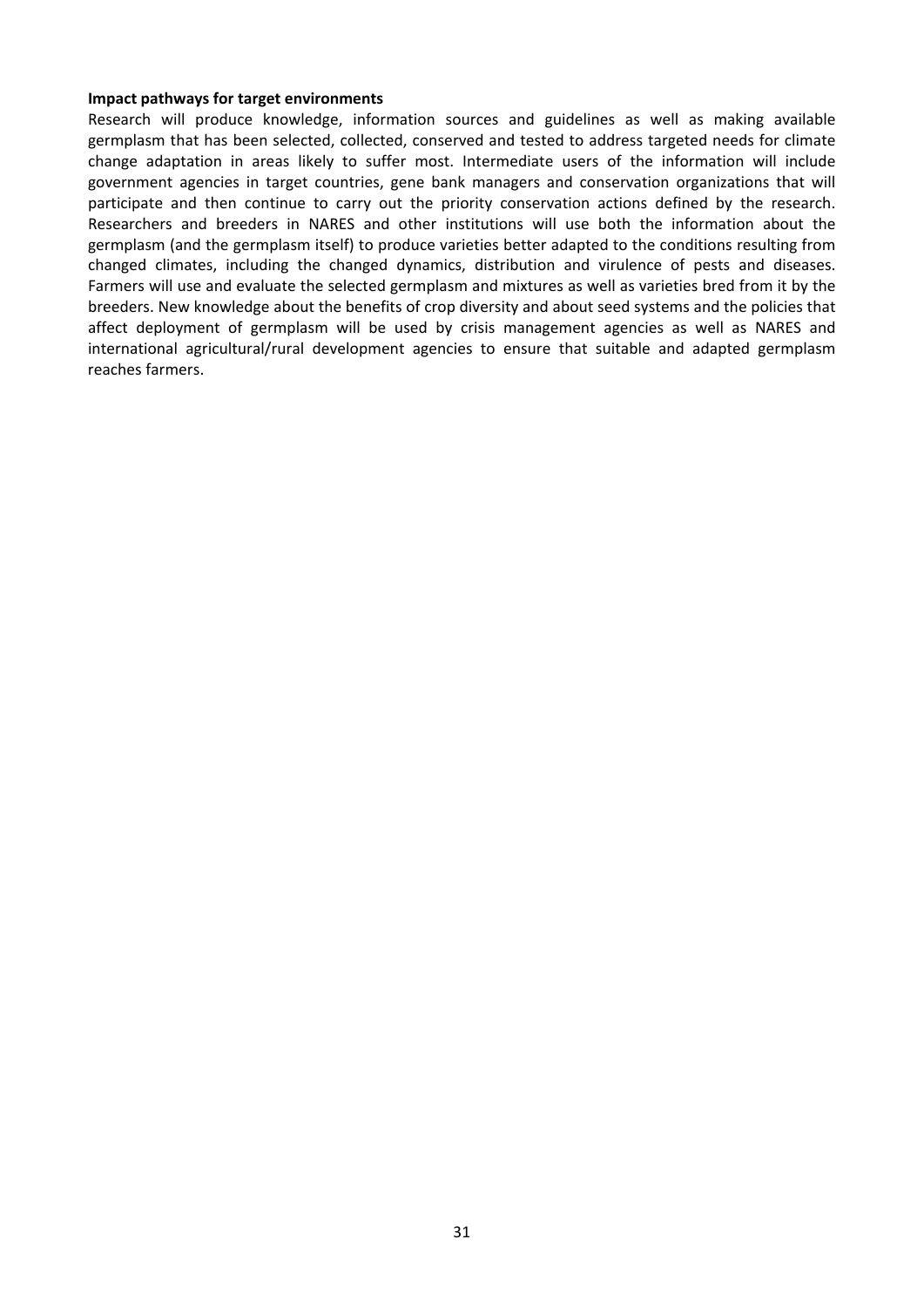#### **Theme 2: Adaptation Pathways for Current Climate Risk**

#### **Rationale**

Managing the risk associated with climate variability is integral to a comprehensive strategy for adapting agriculture and food systems to a changing climate. Climate variability today and long‐term climate change are two ends of a continuum of time scales at which the climate varies and impacts agriculture. The damage of climate shocks, such as droughts or floods, to health, productive assets and infrastructure can impact livelihoods long after the shock has passed. Climate variability and the conservative strategies that risk‐averse decision makers employ contribute to the existence and persistence of poverty – sacrificing income-generating investment, intensification and adoption of innovation to protect against the threat of shocks. Projected increases in climate variability can be expected to intensify the cycle of poverty, vulnerability and dependence on external assistance. This Theme enables promising innovations for managing climate-related agricultural risk at local and regional levels. It also addresses bottlenecks to climate information services that enable a range of agricultural risk management interventions.

#### **Objectives**

The overall goal of Theme 2 is to bring promising innovations in climate risk management to bear on the challenge of protecting and enhancing food security and rural livelihoods in the face of a variable and changing climate. Its Objectives are to:

- Identify and test innovations that enable rural communities to better manage climate-related risk and build more resilient livelihoods;
- Identify and test tools and strategies to use advance information to better manage climate risk through food delivery, trade and crisis response;
- Support risk management through enhanced prediction of climate impacts on agriculture, and enhanced climate information and services.

#### **Research approach to international public goods**

Theme research targets strategic gaps in knowledge, methodology, information products and services, and evidence that currently impede development of climate-resilient rural livelihoods and coordinated, adaptive decision‐making in the food system. It will combine analytical research with participatory co-learning with rural communities and other key actors in the food system, across a range of agroecological and socioeconomic contexts, to provide international public goods such as:

- Synthesized knowledge and evidence to inform targeting and implementation of innovative, climate‐informed risk management strategies at local to regional levels;
- Enhanced tools and platforms for monitoring and predicting impacts of climate fluctuations on agricultural production and biological threats;
- A platform for sharing knowledge, tools, guidelines, curricula and evidence to support climate information services for agricultural decision-makers;
- Improved knowledge, tools, data sets and platforms for monitoring and predicting agricultural production and biological threats, and informing management, in response to climate.

#### **New content and innovation**

Theme 2 targets emerging (e.g., index‐based risk transfer products, adaptive management at multiple scales in response to advance information) and integrated solutions for managing climate‐related agricultural risk, which have not been fully explored or mainstreamed within agricultural development due to their newness, major knowledge gaps, climate information constraints, or dependence on more effective coordination among actors. By bridging the climate, agriculture and food security communities, and overcoming bottlenecks to relevant climate-related information services, Theme 2 will enable several innovative opportunities to manage agricultural risk better across scales.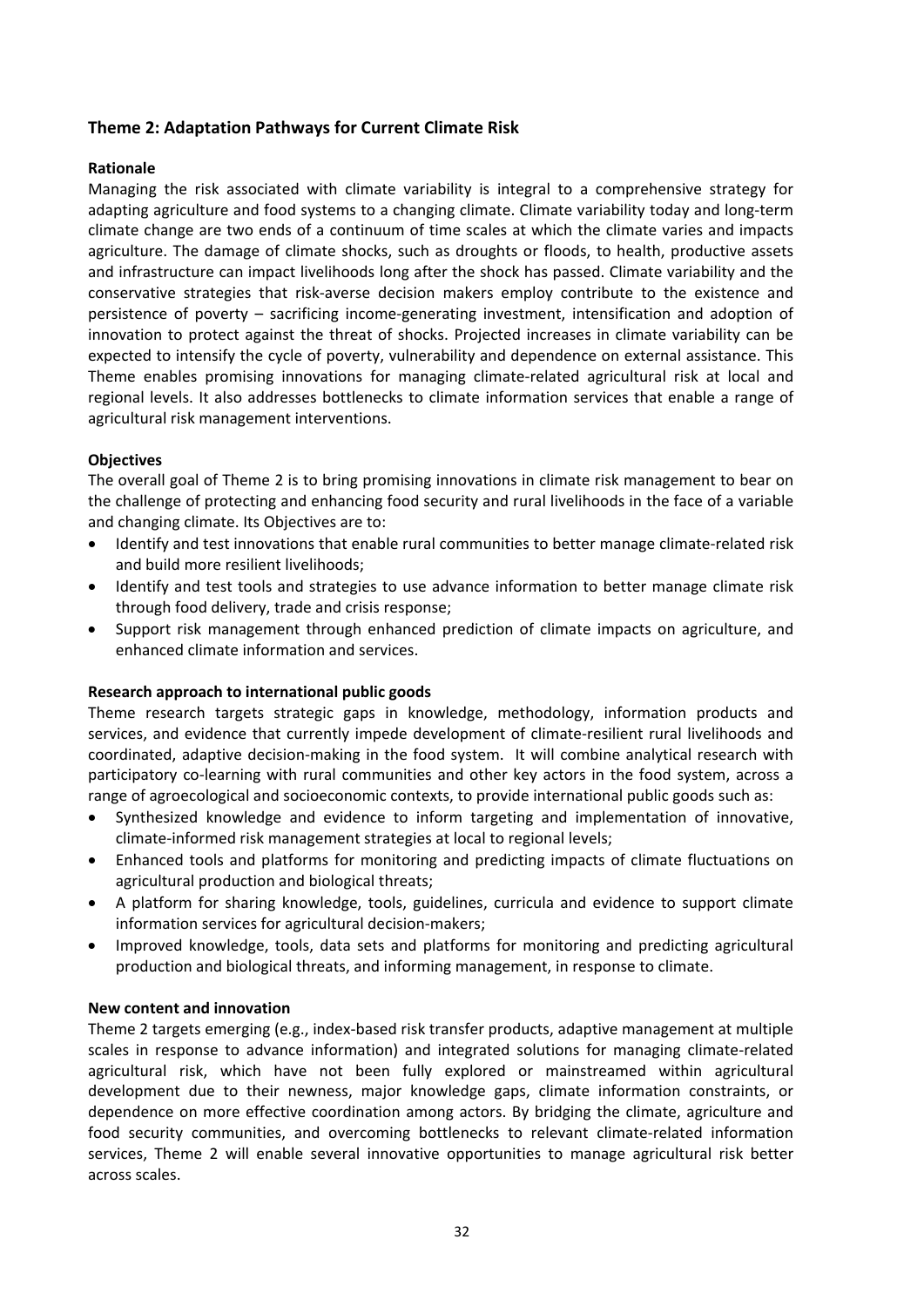#### **Risks**

Achieving outputs and outcomes will depend on the degree to which the Program can engage and influence the agendas of non-traditional CGIAR partners, particularly within the climate and the humanitarian response communities. Uptake of particular interventions may be constrained by farmers' resources and geographic context. Several planned outputs depend on historic meteorological data; hence the need for good partnership with the meteorological services, regional climate centers and the World Meteorological Organisation (WMO). The dependence on integration with the other CGIAR MPs mentioned below must be managed through appropriate governance structures that go beyond the Program.

#### **Regional balance**

Work on field- to community-level risk management (Objective 1) will span target regions, but is particularly relevant for rainfed agriculture in high-risk environments. Work on climate services (Objective 3) will also span target regions, and capitalize early on regional climate centers (i.e., ACMAD, ICPAC, AGRHYMET) and substantial investment in climate services (e.g., ClimDev‐Africa) in sub‐Saharan Africa. Objective 2 activities will be most prominent in sub‐Saharan Africa, where the state of food insecurity and the scale of international humanitarian response are greatest. The work will be expanded to other regions as they are added, and in addition Objective 1 will include a global comparative element that cuts across all locations where the CGIAR operates.

#### **Linkages to other CGIAR MPs**

Climate and biological threats outputs are inputs into CGIAR MPs 1, 2 and 3. Two‐way interaction is expected with MP1 on diversification of farming systems and its impact on risk and vulnerability. Theme 1 will interact with MP2 in the areas of information delivery; risk management through offfarm livelihood diversification, insurance, collective action; and managing risk through the food delivery system. MP3 will contribute to climate‐resilient crop germplasm and seed systems, and will benefit from risk implications of cultivar and crop mixes. Climate information can feed into MP5 to provide information on soil and water management, while MP5 will provide options for reducing climate risk through better water management. The Theme will draw on advice from other CGIAR MPs on agricultural enterprises that best work after extreme events (e.g. salt-tolerant varieties after salt intrusion from tsunami, short-cycle crops to rapidly increase agricultural outputs) or to mitigate extreme events (e.g. drought tolerant crops).

#### *Theme 2 Objective 1: Enable rural communities to manage and build resilient livelihoods*

#### **Rationale and research questions**

The purpose of this Objective is to enable several promising innovations for managing climate‐related agricultural risk. For example, within an enabling environment, seasonal climate prediction offers farmers and local market institutions opportunity to exploit favorable conditions, and more effectively protect themselves from long-term consequences of adverse extremes. There is a rapid resurgence of interest in insurance as a pro‐poor climate risk management tools, in part because of innovations that base payouts on an Objective index (e.g., rainfall) that is correlated with losses, and thereby overcome long‐standing obstacles associated with asymmetric information. Improving diversification – at the levels of cultivars, farm enterprises and rural livelihood portfolios – is a promising means of reducing risk. Some indigenous community risk management innovations are likely to be transferrable and scalable. These innovations face important knowledge gaps related to targeting, design, institutional arrangements needed, and the special needs of marginalized groups including women. There are numerous technical options for better managing seasonal risk that need development and testing.

Research questions include:

How effectively do rural communities manage climate-related risk and what technical options show promise?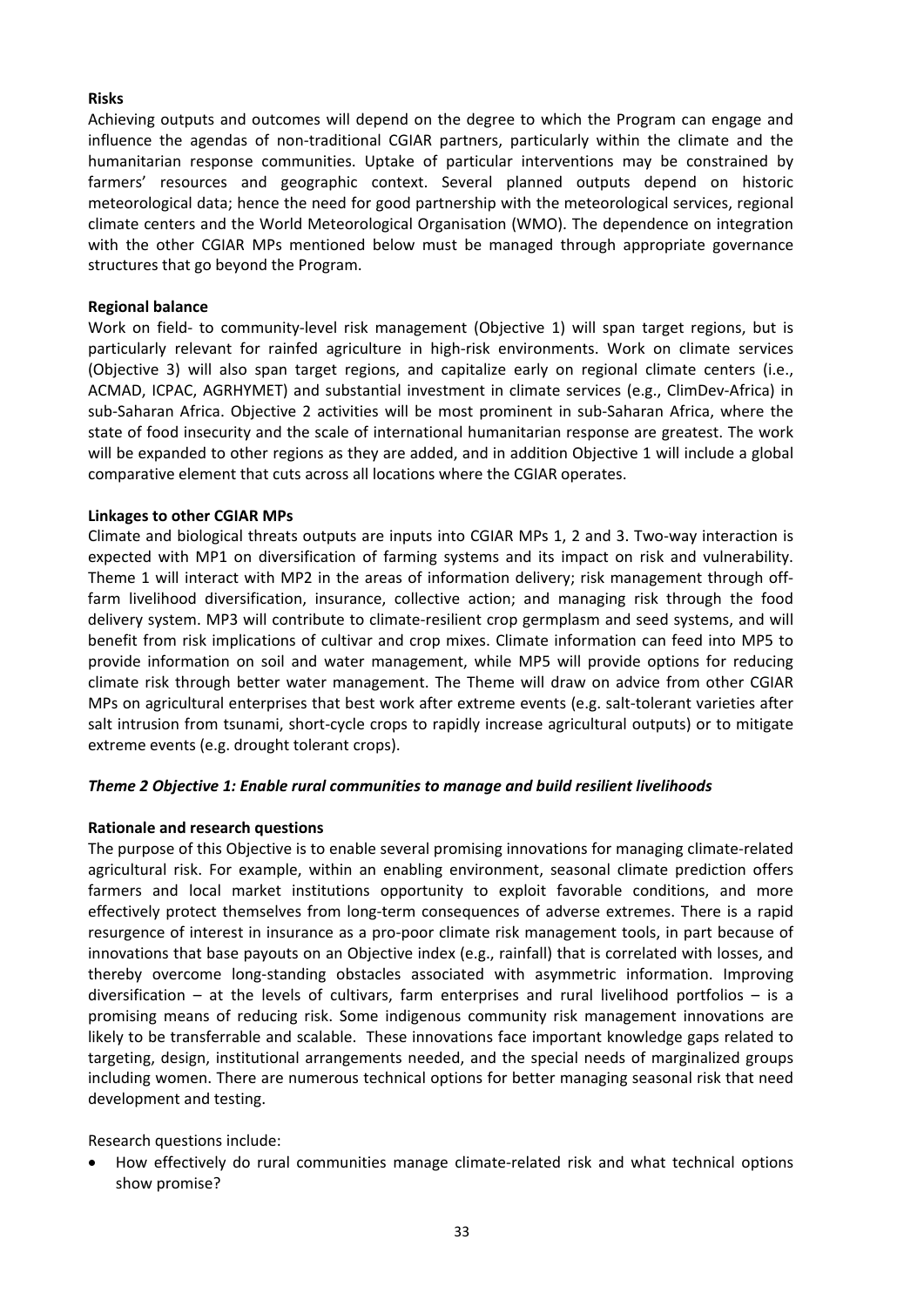- What combination of diversification, intensification, innovation and risk transfer has the best prospect for reducing the long‐term climate vulnerability of rural communities?
- How can index‐based financial risk transfer products be best targeted and implemented to reduce vulnerability to climate shocks and alleviate climate‐related constraints to improving rural livelihoods?

#### **Activities**

This Objective will create a platform to synthesize and exchange information about farmers' coping strategies and innovations for improving management of climate‐related agricultural risk. It will characterize indigenous, community‐based risk management strategies with potential for upscaling. The Objective will analyze and address priority knowledge and methodology gaps for pro‐poor index‐ based risk transfer products. Surveys will be conducted to assess the current use, unmet demand and bottlenecks to climate‐related information for local‐scale agricultural risk management, with disaggregation by gender and wealth. The Objective will analyze determinants and risk impacts of existing cultivar and livelihood portfolios and potential improvements. It will engage rural communities and other local stakeholders to identify, enhance and test suites of agricultural risk management strategies. Using a global approach the Objective will work on agronomic and natural resource management technologies for enhancing climate resilience, and synthesize such work.

#### **Products**

Theme research will provide a range of products to inform and guide support for more effective management of agricultural risk, such as documented information about climate‐related risks and impacts of current risk management practices; a web-based clearinghouse on risk management innovations (with Themes 1 and 3); and synthesized knowledge and decision tools for targeting and supporting risk management innovations for particular contexts.

#### **Partner roles**

Rural communities, other local agricultural stakeholders, and research partners (NARS, CG, universities) will partner in identifying, designing and evaluating context‐relevant opportunities to improve risk management; and in co-learning. Farmer associations and strong development NGOs (e.g., CARE, PRADAN) will help facilitate interactions with rural communities, and ensure that research is responsive to the needs of women and other vulnerable groups, and builds on existing knowledge. Work on index‐based financial risk transfer products will involve national financial institutions, and coordination with the international research and development community that is working on this area (e.g. BMGF, WB, 14, IRI, CARE, Oxfam). Work on the use of climate-related information will interface with Objective 3, and engage national and regional climate service providers; communication intermediaries such as agricultural extension, development NGOs, and organizations focused on communication through Information and communication technology (ICT) and the media; and a range of local private‐ and public‐sector end users.

#### **Impact pathways for target environments**

Key NARS and development NGOs will participate in the design, pilot implementation and evaluation of local risk management interventions. Strategic communication and engagement efforts will target international development organizations, NGOs, policy bodies, and providers of financial and information services that are in a position to scale up country-based initiatives. Co-learning among researchers, institutional partners and rural communities will provide a foundation of knowledge and evidence to inform systematic technical and policy support for more effective farm- to communitylevel agriculture risk management strategies. A range of communication channels will inform adaptation and development funders and organizations, the CGIAR, and NARES about the long‐term impacts of alternative adaptation strategies, leading to better-targeted investment in agricultural development and adaptation, and ultimately to farming systems and rural livelihoods that are more secure in the face of a variable and changing climate.

#### *Theme 2 Objective 2: Managing climate risk through food delivery, trade and crisis response*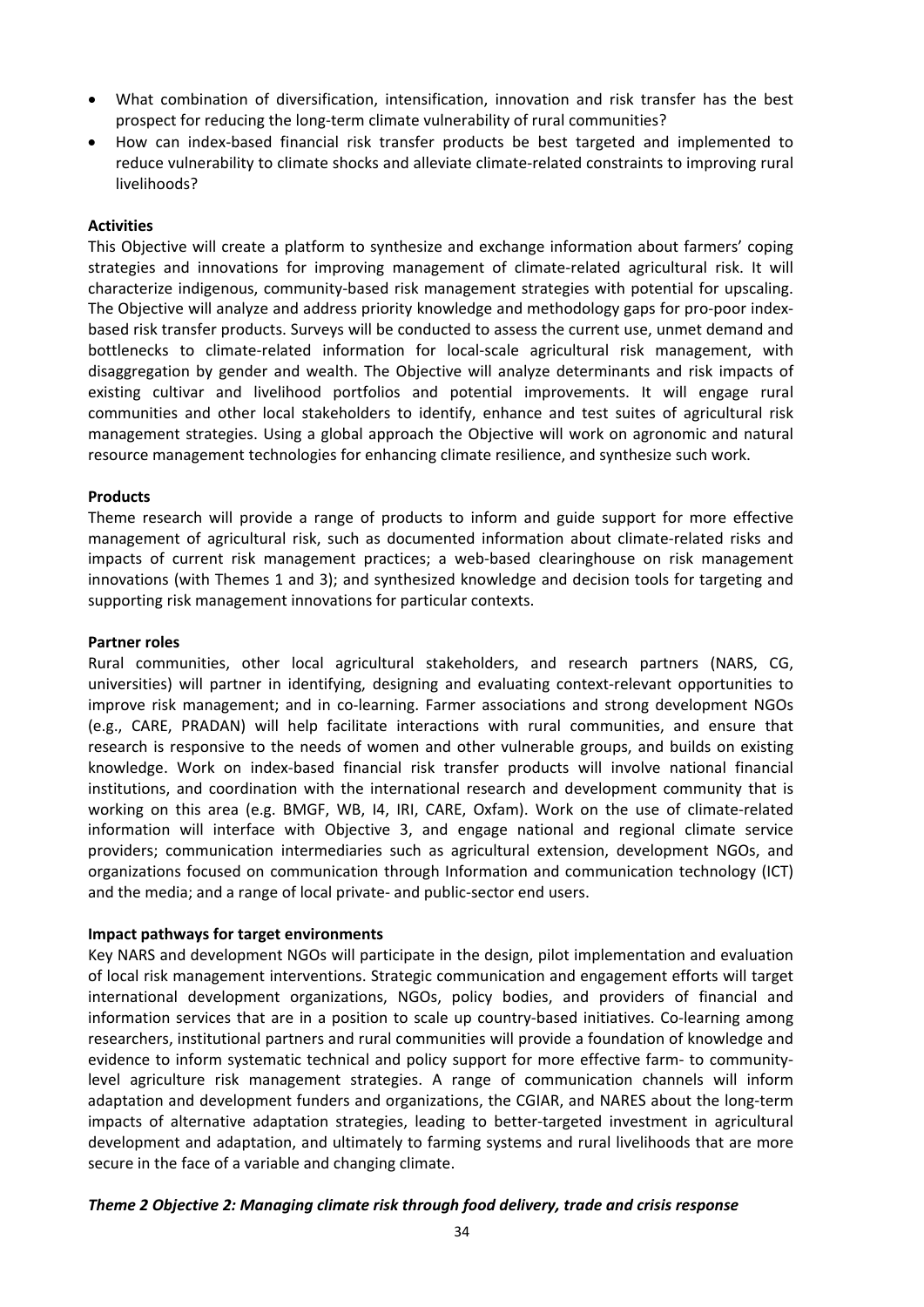#### **Rationale and research questions**

Decisions made within the food system at a regional scale influence constraints and opportunities that rural communities face and influence food security in urban areas. There is substantial scope to use climate information to better manage grain storage, trade and distribution, and to better target timely assistance during food crises. External assistance can protect productive assets, encourage investment, and stimulate development of the value chain for agricultural products. Early response is essential to effective food crisis management, as delay can greatly increase the humanitarian and livelihood costs; and the availability of quality early warning information is a precondition. The use of advance information to manage regional trade and storage to stabilize prices is a promising component of food security management, as climate‐related price fluctuations can lead to acute food insecurity for the relatively poor who spend the majority of their incomes on food, even if total food availability is sufficient to meet a region's needs. This Objective links closely with MP2 in the areas of long‐lead climate, market and early warning information; and improved climate‐informed management of safety nets and price volatility in the output value chain.

Key research questions include:

- To what degree can advance information about climate inform estimates of the determinants of food security (i.e., availability, accessibility and utilization)?
- What is the feasibility and best strategy to use advance information to target and initiate responses to climate‐related market fluctuations and emerging food crisis?
- How can agricultural development and humanitarian response activity and resourcing be coordinated most effectively?
- How can food delivery, crisis response and post-crisis recovery be best managed to reduce climate vulnerability and improve resilience of rural communities?

#### **Activities**

This Objective will analyze livelihood impacts of alternative policies and regulations for managing food crises and price volatility. It will work with appropriate food security organizations to explore, develop and evaluate new response strategies based on long‐lead prediction, and it will design better information. Further, the Objective will analyze long-term impacts of alternative post-crisis recovery strategies on the climate‐resilience of livelihoods.

#### **Products**

Research products will include climate information and decision tools to inform food trade and crisis response management; synthesized knowledge, guidelines and evidence to guide relief organizations to re‐establish the agricultural sector following crises, vulnerability maps (with Theme 4) and guidelines to target crisis and post-crisis response; and enhanced platforms for coordinating information and action among response organizations.

#### **Partner roles**

Key food security response (e.g., WFP, food security NGOs, bilateral humanitarian assistance programs) and food trade organizations will engage in evaluation of promising improvements to response mechanisms. Work on improving the use of climate-related information will engage national and regional climate service providers, and crop forecasting and food security early warning organizations. IFPRI, other CG Centers working within MP2 and appropriate ARIs will participate in analyses, vulnerability mapping and development of response guidelines. A range of food trade organizations, food security early warning (e.g., FEWSNet, JRC) and humanitarian response organizations (e.g., WFP), information providers (e.g., the NMS and regional climate centers involved in the Regional Climate Outlook Forum process) and ministries of agriculture will participate in the development of platforms to improve coordination.

#### **Impact pathways for target environments**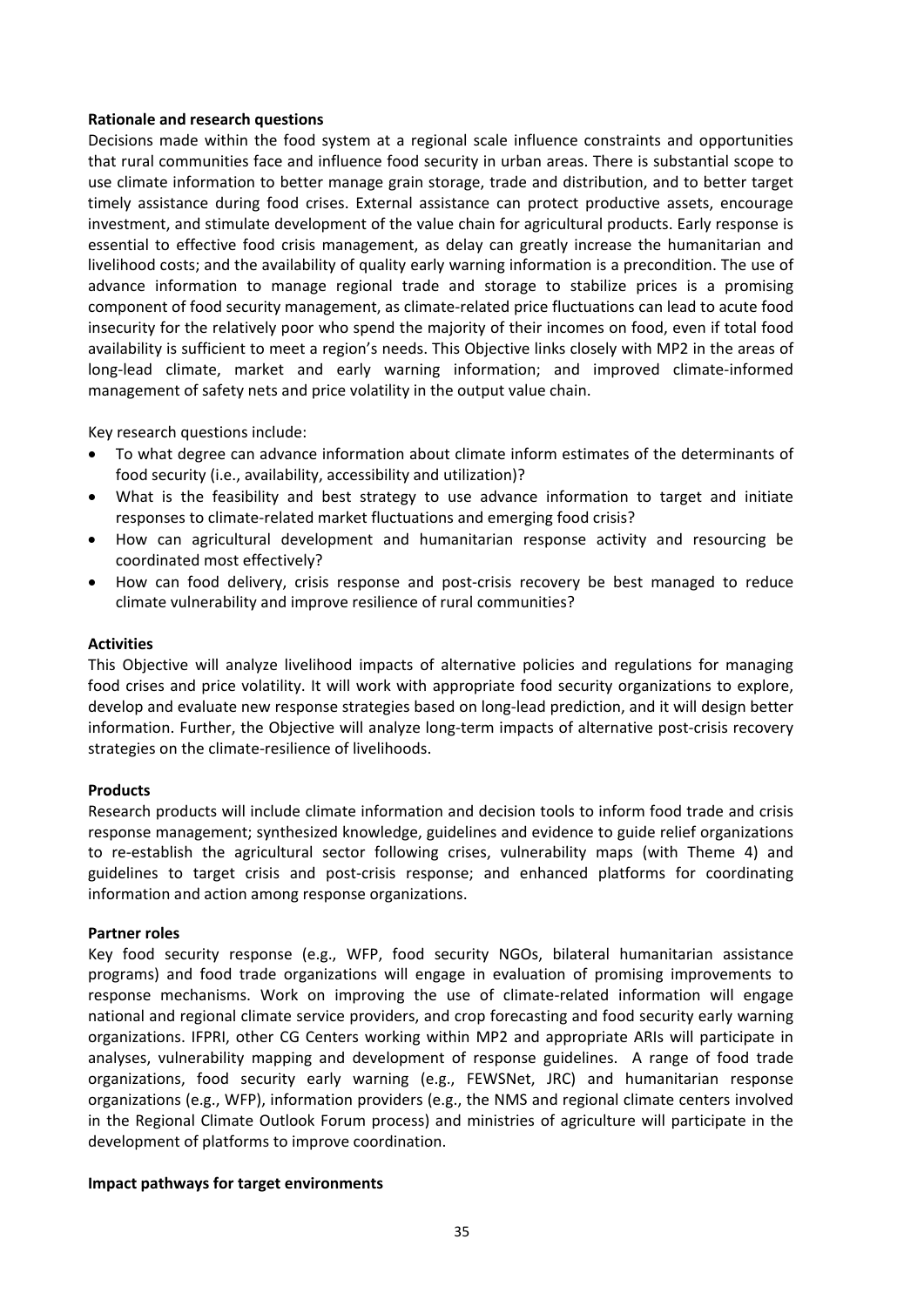Improved advance information about climate impacts on food production and food security will be disseminated to organizations responsible for food trade and humanitarian relief through existing information providers and a range of forums. Dissemination through workshops, reports and policy briefs will complement the direct engagement of key food trade and humanitarian relief organizations in the development and evaluation of improved response strategies (Figure 6).

Figure 6. Illustrative impact pathway for working with agencies to improve preparedness and response to climate-related disasters, using outputs from Theme 1, Objective 2.



More timely and better targeted food crisis response will decrease long‐term livelihood impacts of crises, reduce disincentives to agricultural producers and markets, and reduce cost of assistance. More timely and effective management of food trade, storage and delivery will reduce the adverse impacts of climate fluctuations on availability and accessibility of food, and on incentives to producers and market institutions.

#### *Theme 2 Objective 3: Enhanced prediction of climate impacts, and enhanced climate services*

#### **Rationale and research questions**

Several opportunities to better manage climate-related risk depend on information about climate (historic, monitored, predictive) and its impacts on agriculture, but progress in implementing them at the scale of the development challenge is constrained in part by a substantial gap between current operational climate information services and the needs of development. If climate information services are to contribute fully to efforts to adapt agriculture to a variable and changing climate, several gaps need to be addressed in parallel, such as: data availability, design of salient information products and services, modeling frameworks to estimate impacts on agricultural and biological systems, delivery mechanisms, enabling policy, and capacity to respond. Understanding current use of climate information, any obstacles to accessing or responding to information, and underexploited opportunities to use information to manage risk, are prerequisites to developing more effective services. Partnering with emerging initiatives; such as the Global Framework for Climate Services that was endorsed by the World Climate Conference-3 and the ClimDev-Africa joint program of the African Union, UN‐Economic Commission for Africa and African Development Bank, enhances the prospect of overcoming information bottlenecks that have limited opportunities to manage agricultural risk.

Research questions include: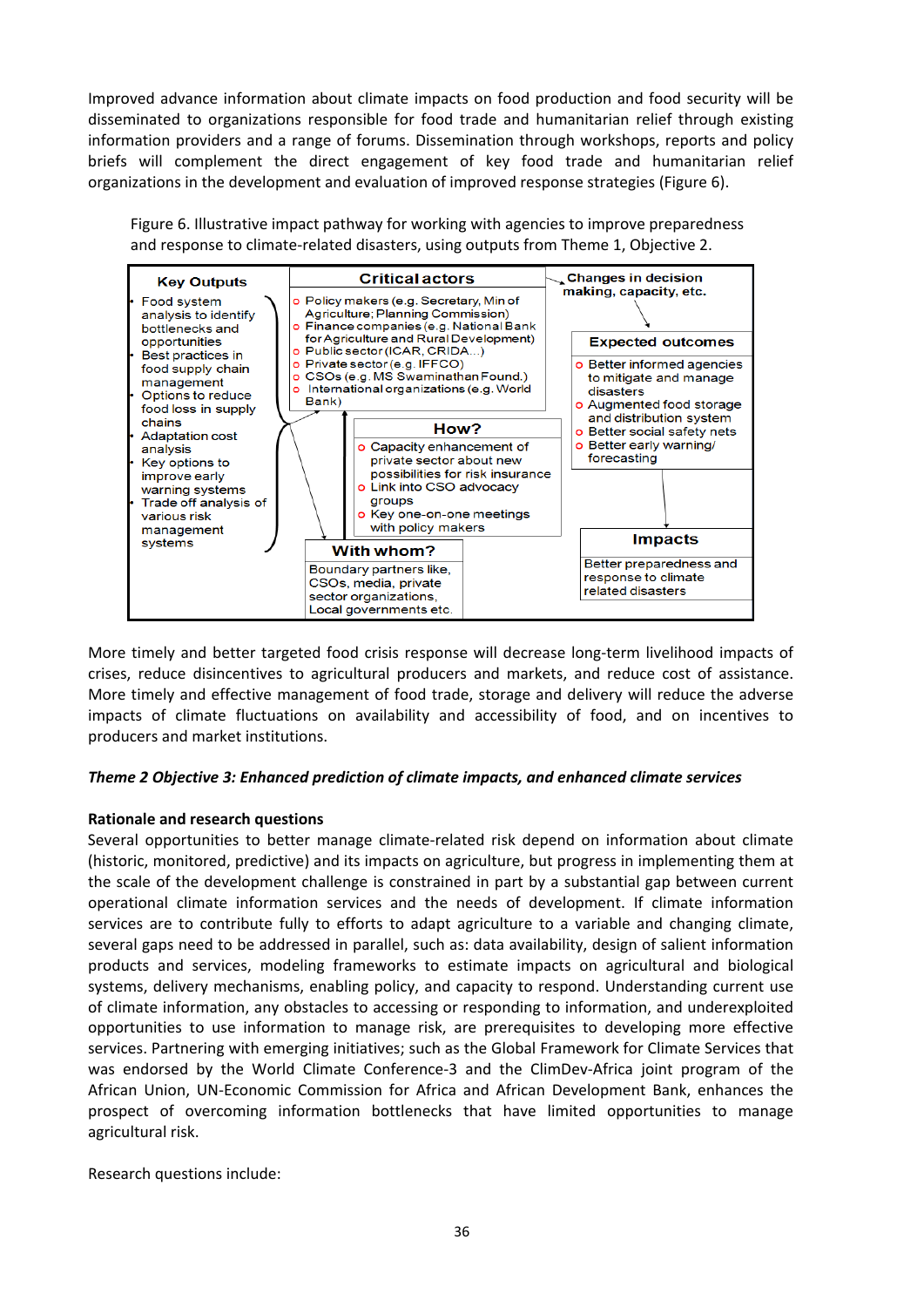- To what degree can available climate and environmental information be used to anticipate and manage variations in crop and forage production, biological threats, and food security outcomes?
- What combination of new products, services, delivery mechanisms and institutional arrangements offers the best opportunity to deliver useful, equitable, transferable and scalable rural climate services?

#### **Activities**

This Objective will review current climate information products, services and delivery mechanisms; and constraints and opportunities for using seasonal climate prediction to improve management of agricultural risk. It will inventory climate‐sensitive pest and disease modeling and early warning systems, and develop a strategy for enhancing their use for agricultural and food security risk management. The Objective will engage climate information providers and key users to assess needs for climate information, technical and institutional bottlenecks to the production and delivery of useful information, and potential for new or enhanced products and services for risk management applications identified in Objectives 1 and 2. It will evaluate ICT‐based and institutional information delivery models for effectiveness, equitability, relevance, transferability and scalability and formulate a strategy; and it will prototype prediction tools and early warning platform for at least 2 strategically important, climate‐sensitive biological threats to agriculture.

#### **Products**

Research will produce tools and evidence to guide improvements in climate information services for and food security; a strategy for enhancing and upscaling delivery of information services for agriculture and food security; and platforms, tools and data sets for monitoring and predicting crop and pasture production and biological threats.

#### **Partner roles**

Key information providers (WMO, NMS and regional climate centers in Africa: ACMAD, ICPAC, AGRHYMET) and local‐ to regional‐level users will participate in the evaluation and improvement of climate information products and services. Development of platforms to translate climate information into agricultural production and biological threat impacts will involve a range of partners such as FAO, NARS, CIRAD, JRC, FEWSNet and AGRHYMET. Scaling up the results will require coordinating with international climate organizations and initiatives such as WMO, GFCS and ClimDev‐Africa. Information intermediaries (NARES, development NGOs, media, firms and NGOs involved in rural ICT) will be involved in evaluating and developing strategy to improve and upscale information delivery mechanisms. Participation and feedback from representatives of agriculture (e.g., farmer associations, development NGOs, agribusiness), trade and food security response communities will be vital for guiding and evaluating improvements to climate services. Research will require partnership with the ESSP, in addition to CGIAR, NARES and agricultural ARIs.

#### **Impact pathways for target environments**

NMS and international providers of climate services will participate in the process of developing and evaluating improvements to information products and services. Results will be disseminated through a range of forums including international programs (WMO, WCRP) and initiatives surrounding climate services (e.g., GFCS, ClimDev-Africa, regional climate outlook forums). The outreach process will include training and capacity-building for key information providers. Participating regional climate centers and NMS will improve information and services tailored to the needs of agriculture and food security. Partnering with initiatives such as ClimDev-Africa offer a mechanism to upscale improvements in climate information services. Improving climate information products and removing communication bottlenecks will enable improved management of agricultural risk at multiple levels, which will contribute to more resilient farming systems, more secure rural livelihoods, and more effective and less costly crisis response.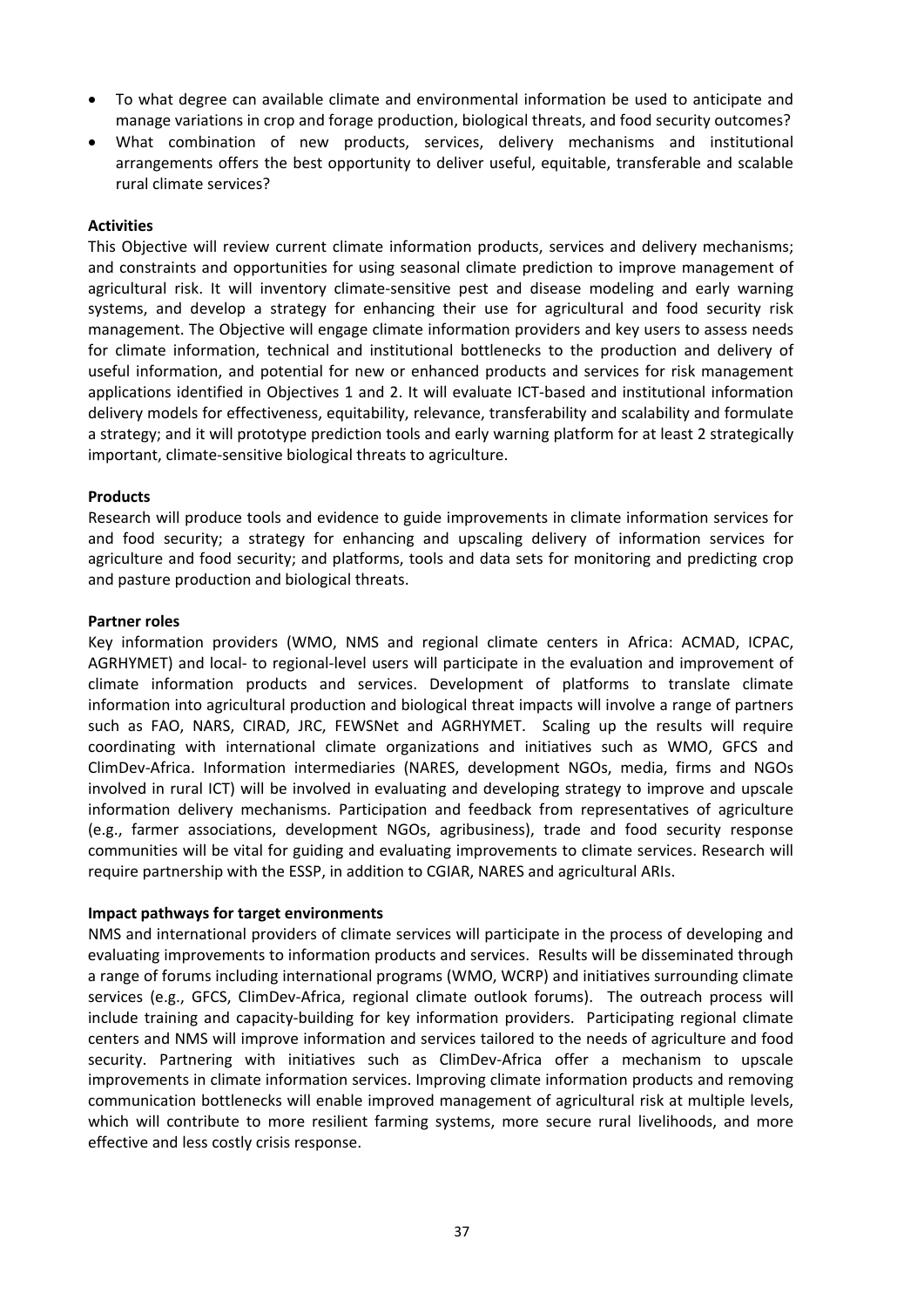## **Theme 3: Pro‐Poor Climate Change Mitigation**

#### **Rationale**

Agriculture contributes considerably to climate change by contributing 10–12% of total global anthropogenic emissions of greenhouse gases (Smith et al., 2007). Agricultural practices can significantly influence climate change, but many of the world's poorest also depend on agriculture and related natural resources to meet their basic needs. If the poor are to contribute to climate change mitigation, there is a need for mitigation options that also reduce poverty, otherwise unacceptable trade‐offs may occur. Two windows of opportunity exist for pro‐poor mitigation. The first is the design of low carbon agricultural development pathways. The second is effective participation of the poor in the carbon market. Both require a sound technical understanding of the emissions associated with different land uses, farming practices, livelihoods and food system value chain to understand the mitigation impacts. Both also require an understanding of power dynamics and gender relations to understand who wins and who loses.

Mitigation practices must also address the need for more food and bioenergy, adaptation to climate change, opportunities to maintain traditional socio‐cultural practices and crops, and social and environmental sustainability. Synergies are possible; for example, increasing soil organic matter in pastures or crop fields can sequester carbon while improving water retention and soil fertility. Mitigation practices must also address the need for more food and bioenergy, adaptation to climate change, opportunities to maintain traditional socio‐cultural practices and crops, and social and environmental sustainability. Synergies are possible; for example, increasing soil organic matter in pastures or crop fields can sequester carbon while improving water retention and soil fertility. Practices that decrease methane production in livestock often result in better feed-use efficiency. Conservation of coastal mangrove forests captures and stores carbon and also buffers against coastal erosion, storm‐surges and impacts of sea‐level rise, as well as enhancing fisheries production and supporting diverse coastal livelihoods. While significant technical information is available for specific practices, much of it is piecemeal and impacts at the farm and landscape level remain unknown. A better understanding of mitigation opportunities and trade‐offs is necessary to inform agricultural development policies and farm‐level decision making.

Supportive institutional and market mechanisms will also be necessary to encourage adoption of mitigation practices. Although the combined value of markets for GHG emission reduction is more than US\$100 billion, agriculture has been largely excluded from carbon markets. Increasing the accuracy of estimates of carbon sequestration potential; designing low‐cost measurable, reportable and verifiable (MRV) procedures; and investigating innovative methods to reduce other transaction costs and induce permanence are all necessary steps to enable smallholder farmers' participation in carbon markets.

Similarly, the potential of aquatic system carbon sinks ('blue carbon', IUCN, 2009) has been little explored, and the possibilities for coastal resource users to act as ecosystem stewards for coastal and ocean carbon sinks has only been speculated upon.

#### **Objectives**

The overall goal of Theme 3 is to identify mitigation strategies that work for the rural poor in developing countries. Special attention will be given to the trade-offs and synergies of mitigation, food security and poverty alleviation, while ensuring the health of water, land and ecosystems at different scales (e.g., farm, landscape, food value chain). The Objectives are to:

- Inform decision makers about the impacts of agricultural development pathways;
- Test and identify desirable on-farm practices and their landscape-level implications;
- Test and identify institutional arrangements and incentives that enable smallholder farmers and users of common‐pool resource ecosystems (rangelands, community forests, coastal zones) to participate effectively in carbon markets and reduce GHG emissions.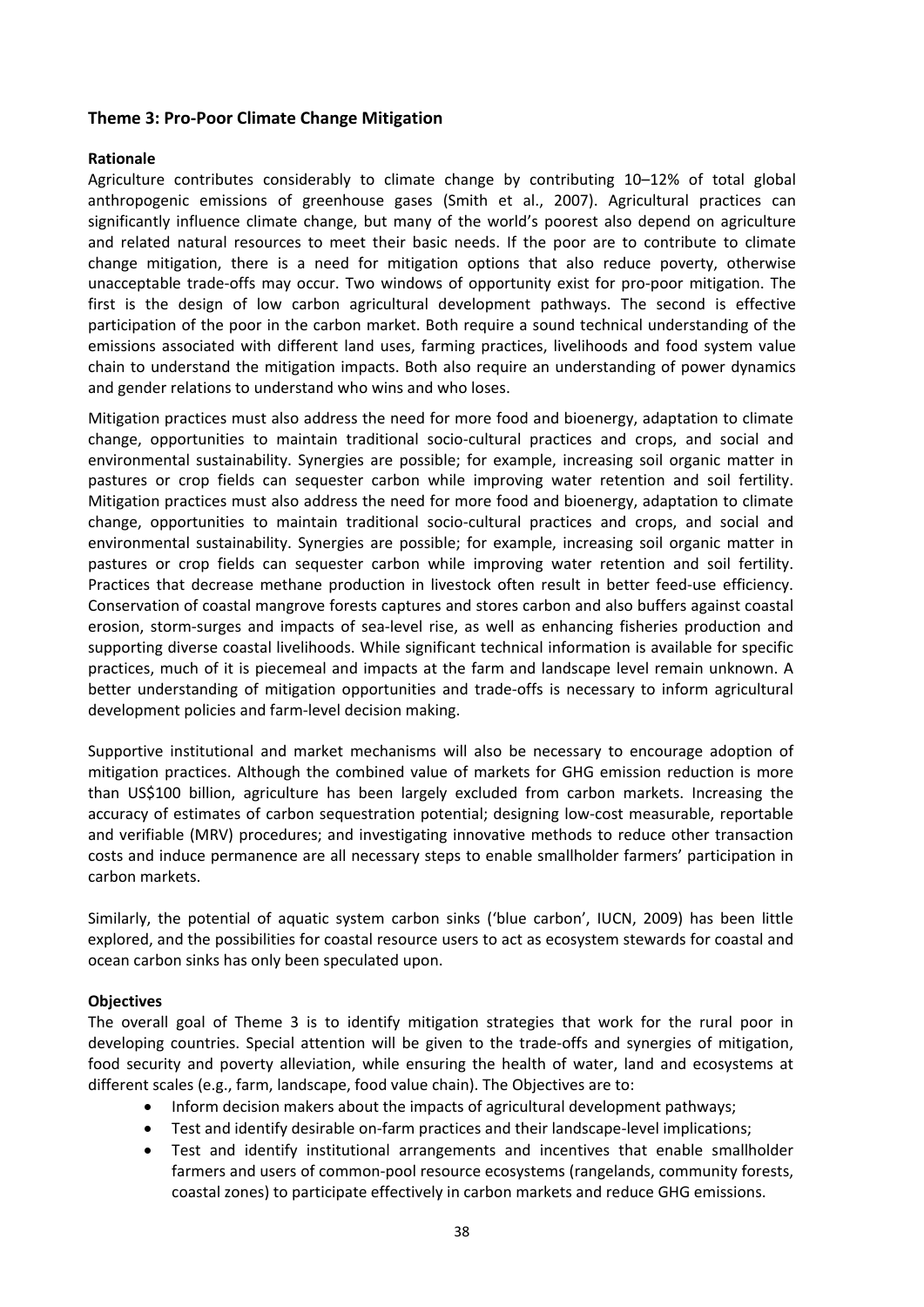### **Research approach to international public goods**

The Theme will produce the following international public goods:

- Analysis and identification of agricultural development pathways that best support mitigation and poverty alleviation;
- New methods and systems for GHG monitoring and accounting at smallholder farm, landscape and food system levels;
- Enhanced knowledge about the practice of reduced tillage, agroforestry, community forestry, managing aquatic ecosystems, residue management, nutrient management, improved feeding practices and other practices on GHG fluxes at the landscape level;
- Scientific knowledge and validated simulation models about the trade-offs and synergies among GHG mitigation, food security, poverty alleviation and environmental health to inform policies and investments;
- New pro-poor institutional arrangements and incentives that enable smallholder farmers and common‐pool resource users to participate effectively in carbon markets and reduce GHG emissions.

## **New content and innovation**

Theme 3 innovates through synthesis linked to global processes and a clear, analytical focus on the trade‐offs and synergies between mitigation and food security, poverty alleviation and environmental health. It will bring information on pro-poor mitigation into international and regional climate policy arenas and take carbon markets into new territories. Specific innovations to add value include:

- Integration of CGIAR (regional- to local-scale data and partners with social science, economic and applied technical capacities) with ESSP community (global and large‐scale regional analyses) to enhance research outcomes (e.g. enhance spatially‐explicit modeling);
- GHG monitoring systems from ESSP linked to on-farm and landscape-level practices and outcomes, for application of practical mitigation actions;
- Identifying incentives for local actors to benefit from emission markets.

#### **Risks**

The major risk is that mitigation measures implemented by the rural poor are shown to be neither feasible nor cost-effective in contributing to reducing GHG levels and making a meaningful contribution to livelihoods. Operational and institutional risks include weak extension agencies, under‐supported local capabilities and unreliable governance. There is a political risk of mobilization from politicians and civil society organizations against agricultural mitigation by smallholders on grounds of global social justice, implying that the research needs a strong equity component

#### **Linkages to other CGIAR MPs**

The main impact of agricultural practice on carbon sequestration capacity in agricultural landscapes is likely to be via intensification of production that frees up land for restoration and carbon storage in biomass. Therefore the key strategic link will be with MP6 (Forests and Trees), particularly in terms of work at the landscape level (the close causal links between agricultural management and availability of land for forest cover). The Theme will also contribute to MP1, situating mitigation within broader agricultural and other food production systems, MP5 on soil carbon, and MP3 (e.g. methane reduction from rice systems, and intensification of potato production to limit expansion into carbon‐ rich grasslands).

#### **Regional balance**

The Theme will examine the research questions for a) areas where poverty is extreme and scenarios indicate populations to be most vulnerable to climate change (e.g., Sub‐Saharan African and South Asia) and b) areas where the highest potential for mitigation and benefits to the rural poor exist (e.g., Southeast Asia, Amazon Basin). The aim is to understand to what extent people in the regions most vulnerable to climate change can contribute to and benefit from mitigation, but also to know where investments in mitigation are likely to have the highest impacts.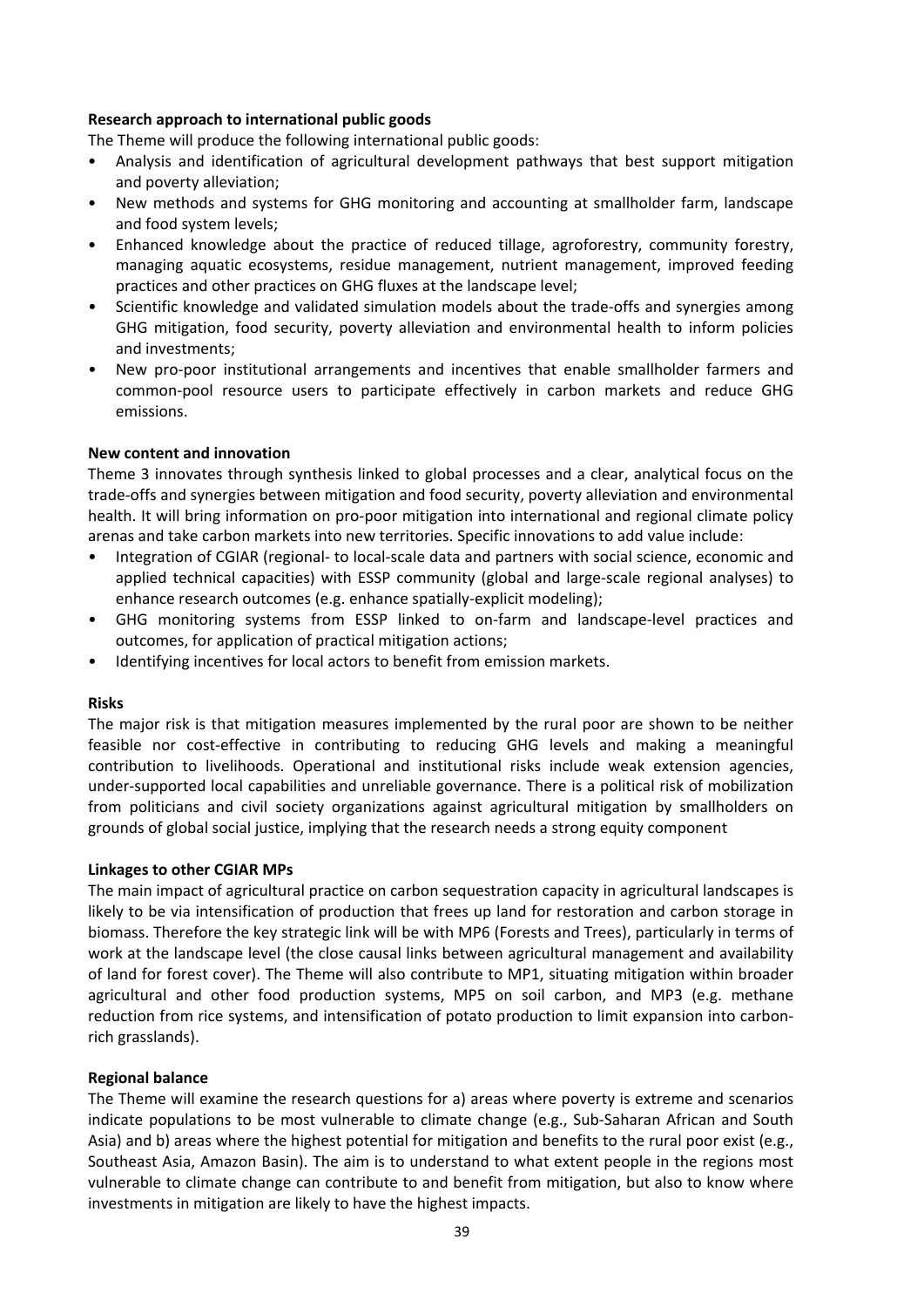# *Theme 3 Objective 1: Inform decision makers about the impacts of agricultural development pathways*

## **Rationale and research questions**

The purpose of this Objective is to inform agricultural development policies about their implications for greenhouse gas fluxes and potential for enhanced mitigation. Increased needs for food production in an era of dwindling natural resources will require strategies for sustainable agricultural intensification and maintaining and enhancing the flow of ecosystem services from non‐agricultural landscapes used by the rural poor (forests, grasslands, coasts and wetlands). Higher energy costs and sources of energy will require strategies for energy conservation and efficiency that could lead to new configurations of the rural landscape and market opportunities. In addition, the push for biofuels could change landscapes and have negative impacts on food security. More variable temperatures and precipitation will require adaptation strategies to help farmers adjust to different growing conditions. Better knowledge is needed about the mitigation implications of these policy choices.

Research questions include:

- How can agricultural production be intensified sustainably, while also contributing to climate change mitigation?
- What are the synergies and trade-offs between climate change adaptation and mitigation in different regions?
- How do current and proposed policies at the national, regional and international levels affect GHG gas fluxes and climate change mitigation potential in selected agricultural and non‐ agricultural food‐producing landscapes?

#### **Activities**

This Objective will develop alternative scenarios and suitable strategies for agricultural intensification in different regions. This includes comparing the net emissions of a) agricultural intensification through high input agriculture (water, energy) compared with conservation agriculture; b) landscapes where intensified agriculture enables more land to be left as forest or degraded land restored with high levels of aboveground biomass; and c) non-agricultural landscapes which provide multiple ecosystems services, including food provision – e.g. wetlands, coastal zones, grasslands. The Objective will model the mitigation implications of alternative adaptation strategies; clarify the trade‐ offs between biofuel and food production in different contexts; and it will involve decision makers throughout this process, to share scenarios, models and consideration of alternative strategies.

#### **Products**

Products will include syntheses of: a) the net emissions of different scenarios; b) mitigation implications of alternative adaptation strategies; and c) identification of promising options for mitigation that maximize the benefit–cost ratio for mitigation, poverty alleviation, food security and environmental heath. Additional outputs will include sensitisation via a series of policy maker and researcher workshops. Results will be shared through websites, policy briefs and scientific articles. Given the need for detailed adaptation information in this Objective, work will be closely conducted with Themes 1 and 2, while some of the tools needed will be derived from Theme 4.

#### **Partner roles**

This Objective will target partners involved in high-level planning of and investment in agricultural development, including agriculture, forestry and land use (AFOLU) ministries, planning agencies, the World Bank, IFAD and other donors. It will work closely with the adaptation community to integrate scenarios. It will identify practical livelihood options for farmers in cooperation with development organizations such as CARE. Results will be shared with, for example, the Subsidiary Body for Scientific and Technological Advice (SBSTA) Working Group and other high‐level scientific and policy bodies.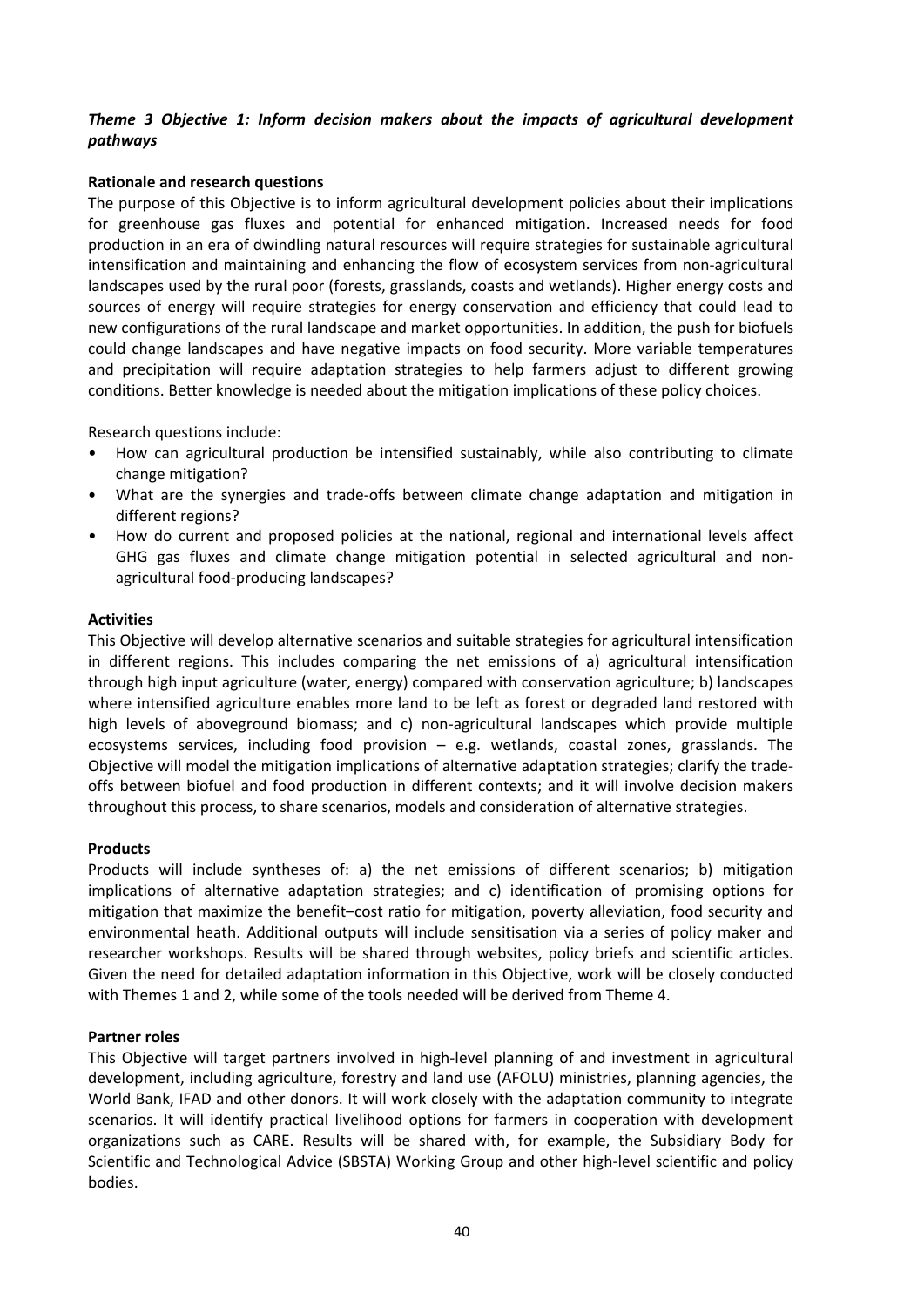#### **Impact pathways for target environments**

Key users such as national agencies will be involved in research, design and implementation to identify plausible scenarios and evaluate desirable development pathways. Results should help decision makers to design well-targeted investments and incentives. Results will be shared widely with development organizations such as CARE to shape their strategies for intervention. Capacity will be built via workshops, a global platform and a set of carefully targeted policy communications to national and global policy makers on specific scenarios, trade‐offs and options (Figure 7). To bring impacts on a greater scale, the focus will be on communications and interactions with key decision makers in global and regional public bodies and large‐scale development NGOs, with outreach beyond the agriculture sector.

#### *Theme 3 Objective 2: On‐farm mitigation practices and their landscape‐level implications*

#### **Rationale and research questions**

This Objective investigates the costs and benefits accruing from agricultural practices. The IPCC's AR4 is ambivalent on the potential of agricultural sequestration, largely because different practices vary in outcome. For example, some studies show that reduced or no-till agriculture does not always result in soil carbon gains in locations that already have high soil carbon content; and that the net effects of reduced or no-till practices on N<sub>2</sub>O are inconsistent, depending more on soil and climatic conditions. Furthermore, there may be either synergies or trade‐offs for local livelihoods, landscape‐level environmental sustainability, and wider‐scale knock‐on effects. Thus more research is needed to establish the actual impacts of putatively desirable on-farm practices. Secondly, it is important to assess the full economic costs and benefits of agricultural mitigation. Many sustainable land management (SLM) practices are beneficial for both agricultural adaptation and mitigation. Furthermore, the mitigation value of agricultural practices may be less in terms of direct impacts on GHG emissions and much more in terms of indirect impacts at the landscape level, for example agricultural intensification that frees up land for forest conservation. Thus, costs and benefits need to be assessed at the local, national, and global levels. Even where data exist, effort will be needed to link this data to mitigation actions through stakeholder involvement.

Research questions include:

- What are the potential direct and indirect economic and environmental costs and benefits from agricultural GHG sequestration and emission reduction?
- What technologies and management systems can deliver GHG sequestration and emission reduction cost‐effectively with maximum benefits to poverty alleviation, food security and environmental health at the landscape level?
- What kind of stakeholder involvement and communication is necessary to link emissions knowledge to mitigation actions?

#### **Activities**

This Objective will create a global platform for exchange and synthesis of information about innovations in agricultural mitigation. It will identify the carbon sequestration and GHG abatement potential of a variety of natural resource management practices. These practices may include livestock management, agroforestry, fertilizer management and reduced tillage, among others. The Objective will use field results and simulation models to identify the technologies and management systems that best deliver bundles of benefits at the household and landscape levels. Analytical approaches may include a range of technology assessment methods, including economic surplus analyses that simulate different market conditions, technology adoption processes, research spillovers, and trade policy scenarios within a global partial equilibrium model. The Objective will work with field-based partners to develop user-friendly ways of communicating data that farmers and decision makers can use to change their land‐use practices.

#### **Products**

This Objective will deliver an evaluation of potential direct and indirect economic and environmental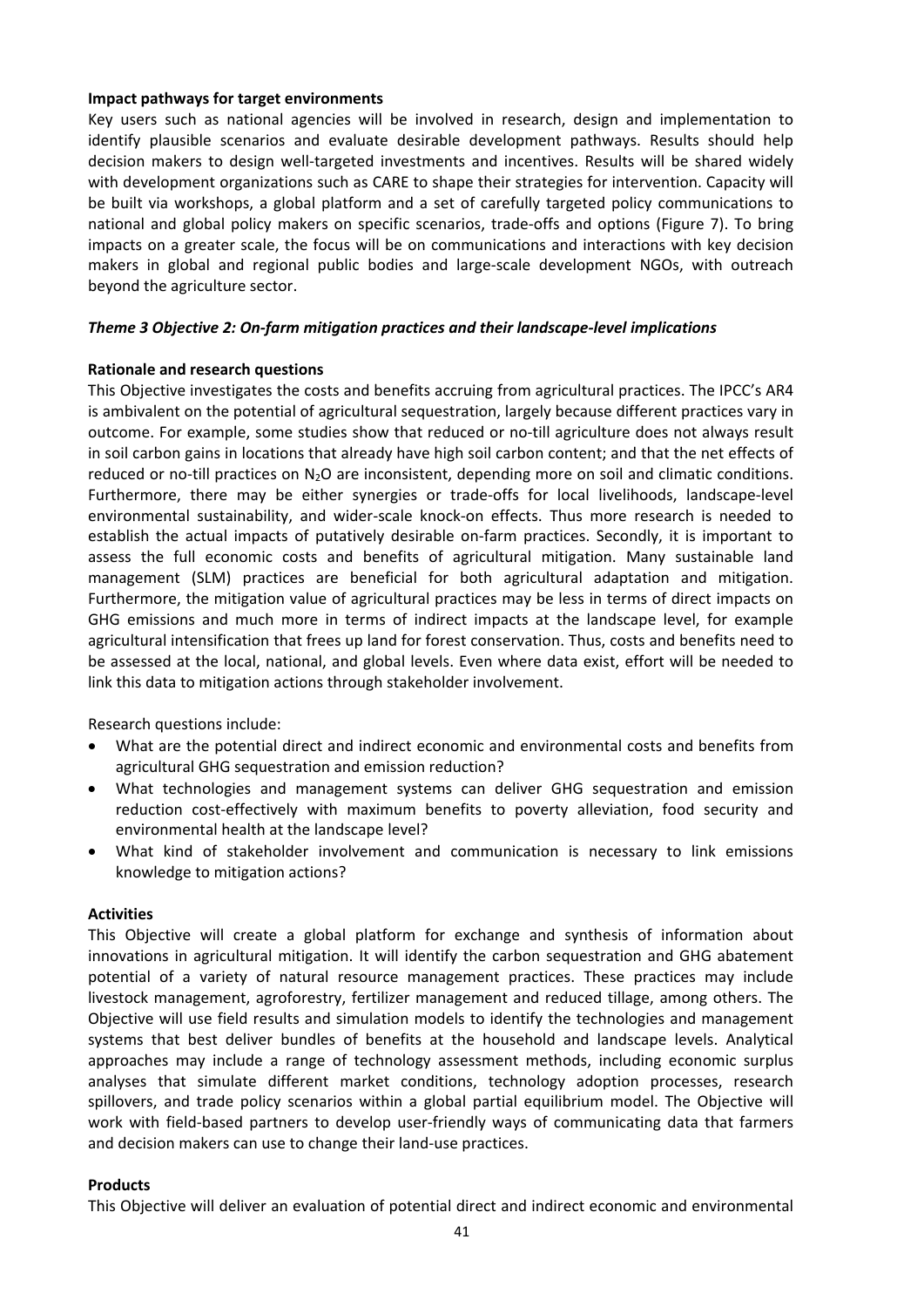costs and benefits from agricultural mitigation. A wide range of options will be tested, ranging from those that increase soil carbon to water management tools for reduction of GHG emissions from wetlands and tropical reservoirs. In addition, this Objective has methodological outputs, e.g. developing and assessing systems for GHG monitoring and accounting at farm and landscape level, which are needed for formal emission markets. Results will be shared through websites, policy briefs and scientific articles.

#### **Partner roles**

FAO will play an important international role in linking the Program to national scientists and government users. IIED will fulfill the same function for the nongovernmental sector. In addition to FAO and IIED, MP7 will involve all CGIAR Centres, and the ESSP community will be a core research partner, particularly with respect to techniques for measuring GHG fluxes and developing robust MRV procedures. National planning and AFOLU agencies will be primary advisors and direct beneficiaries of the research, as will international development agencies.

#### **Impact pathways for target environments**

This Objective will produce results of relevance to carbon markets both at the international level and national level (Figure 7). This impact strategy for getting appropriate technologies into farming systems will involve participatory action research with farmers and building coalitions at various levels (e.g. FAO, IIED, CARE, Oxfam etc).

The expected impact is that agricultural development will occur in a sustainable fashion that addresses food needs, reduces property and resulting climate change mitigation. The expected outcomes include that national policymakers and development organizations such as BRAC, PRADAN, Care, Oxfam and other national NGOs in regions. A number of dissemination pathways will be used to communicate results and insights. Besides the regions will support livelihood development options for the rural poor that reduce enhance mitigation. Research results will be shared by involving research users in generating information about likely and alternative agricultural development option, as well as through annual workshops and the final workshop for policy makers, which will be targeted for wide participation and media coverage, materials will be available on the project website (and that of partners), and policy briefs and briefing notes will be designed to communicate ideas in the most efficient way.

# *Theme 3 Objective 3: Institutional arrangements and incentives that enable smallholder farmers and common‐pool resource users to participate effectively in carbon markets and reduce GHGs*

#### **Rationale and research questions**

Carbon markets exist and offer real benefits, yet smallholders and those who depend on community‐ managed forests and other carbon‐capturing ecosystems have not been able to participate effectively in Clean Development Mechanisms (CDMs) or voluntary markets to date, due to high transaction costs and a lack of information. Experience with payments for environmental services suggests that trade‐offs may exist between effectiveness and poverty alleviation. The distribution of projects and certified emission reductions (CERs) has been geographically uneven, and weak collective action has limited participation of resource‐poor farmers. Carbon markets may provide incentives for farmers to adopt sustainable agriculture and land management techniques. However, until it becomes cost effective, the poor will have little incentive to participate. This Objective will investigate which institutional arrangements and incentives are best suited to: a) grouping farmers together so that viable quantities of carbon can be sold in the carbon market; b) ensuring that benefits are accessible and shared fairly among the rural poor who supply environmental services; and c) test the extent to which carbon markets can provide sufficient incentives to adopt sustainable agricultural, land and coastal management.

Research questions include:

• How can the poor gain better access to the benefits available through the trade of carbon and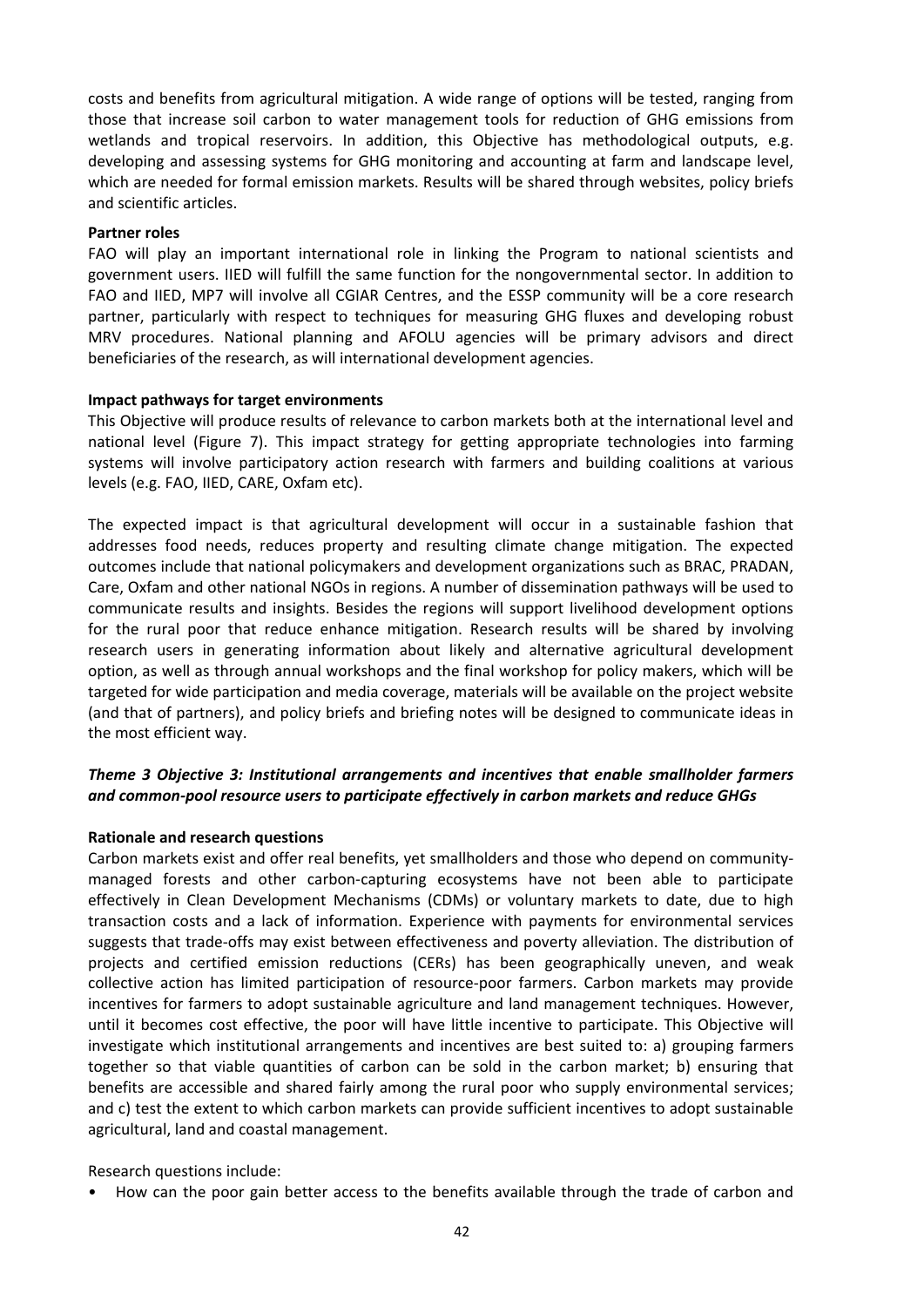other GHGs?

- What kinds of institutional arrangements are needed to enable carbon credits produced by agriculture in developing countries to be sold and traded?
- What kinds of incentives are needed to encourage farm practices that enhance mitigation?
- How can common‐pool resource users participate effectively and benefit from carbon markets through their landscape/seascape stewardship activities?

#### **Activities**

This Objective will assess barriers to entry and factors affecting benefits from the carbon market for different social groups, including women, and the range of emerging institutional arrangements and incentives for better inclusion and benefits. It will pilot institutional arrangements, incentive mechanisms and MRV protocols for carbon trade, including both potential project developers and aggregators (including supermarket supply chains, producers of high‐value export crops, NGOs and farmers' organizations) as aggregators and disseminators of management system changes. This Objective will test the feasibility of carbon market participation and benefits in areas where mitigation potential may be low, but local farmers are vulnerable and poor (e.g., semi-arid areas of Africa and India) and compare this with areas where mitigation potentials are high (e.g., the Amazon Basin and Southeast Asia).

#### **Products**

Key products will identify market‐based instruments, policies and institutional arrangements that can improve access of the poor to mitigation benefits, with empirical indications of the impacts of these benefits on poverty alleviation and GHG emissions. There will be targeted communications products for the strategic partners named above, and capacity‐building events and workshops to increase the uptake and improve the design of incentive mechanisms and institutional arrangements.

#### **Partner roles**

This Objective will work closely with farmers' organizations, intermediaries and buyers in the World Bank, regional development banks, local and project investors, farmers' organizations, intermediaries such as Oxfam and Care, the Climate, Community and Biodiversity A, innovacarbon market to develop and test innovative institutional arrangements and incentive mechanisms. Partners for research and policy impact will include international and national policy research organizations such as EcoAgriculture and Instituto de Pesquisa Ambiental da Amazônia (IPAM). Capacity development will focus on development of understanding of carbon markets, and negotiation and advocacy skills for farmers' interests. The intended users of this research include the World Bank Biocarbon Fund, the Voluntary Carbon Standard and the Climate, Community and Biodiversity Alliance (Figure 7).

#### **Impact pathways for target environments**

This Objective will increase carbon market opportunities for small‐scale producers and reduce transaction costs by working with three sets of participants in the carbon value chain: 1) aggregator organizations (producer groups, farmers' organizations, natural resource management associations, etc.); 2) intermediary organizations; and 3) private sector players in the voluntary carbon market. Impact will be enhanced by use of carbon market listserves and forums and regional policy forums, as well as regional farmer associations to reach broader research and practitioner audiences. Targeting specific groups, particularly women farmers and farmers in specific geographic localities, will enable more effective outcomes for poverty alleviation. An illustrative impact pathway for the global level is shown in Figure 7.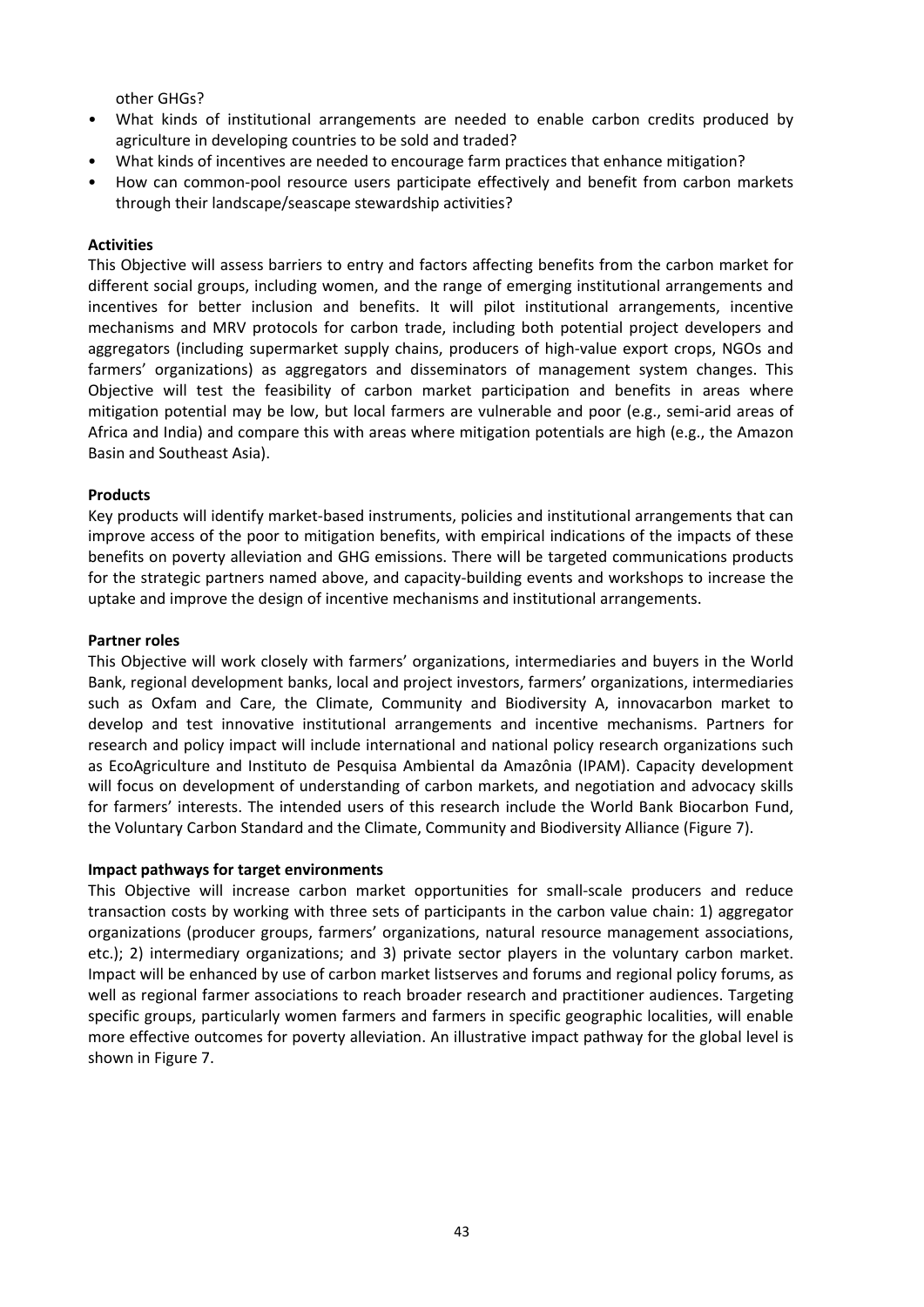Figure 7. Illustrative impact pathway for influencing how carbon markets relate to smallholder farmers. The key outputs listed would be derived largely from Theme 3, Objective 3, but also from other Objectives.

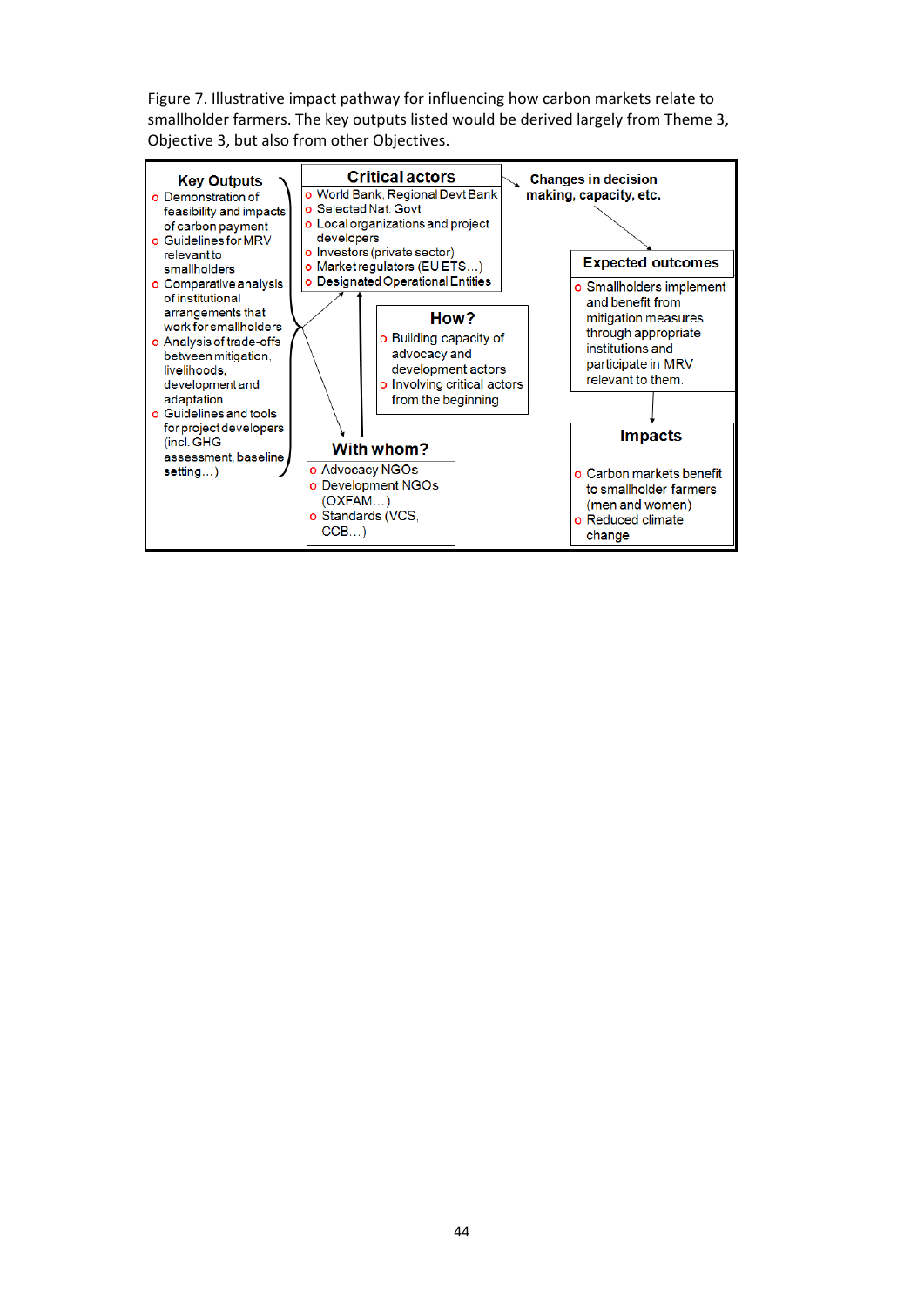# **Theme 4: Integration for Decision Making**

## **Rationale**

The goal of achieving sustainable food security is already under unprecedented pressure from population growth. Climate change will exacerbate the challenge, with potential for highly heterogeneous impacts across space and time. At the same time, interactions between climate change and other drivers of change in agricultural systems (and development generally) remain largely unknown. While broad trends may be discernible, more location‐specific detail is required about the impacts of climate change (positive and negative) on food security and the preservation of ecosystem services needed for the long-term sustainability of global agriculture, effects on livelihoods, and options that increase the well‐being of people dependent on natural resources.

The research undertaken in this Theme provides an analytical and diagnostic framework for the whole of MP7 that is grounded in the policy environment, incorporates biophysical effects, and ensures effective engagement of rural communities and institutional and policy stakeholders. It will address the need for methods, models, databases and system metrics aimed at two broad challenges: a) enhanced assessment of the likely impacts of climate change on agricultural systems, particularly in the context of other social and economic changes; and b) improved methodologies to assess the likely impacts of different policy and program interventions to foster adaptation and mitigation in terms of poverty alleviation, food security and environmental health. Quantifying impacts and the consequences of policy changes is a critical aspect of identifying trade‐offs and thus best-bet options for addressing specific climate challenges. While much is known about some components, there are gaps and uncertainties in the knowledge, processes, model capacity and databases needed for these analyses. The work proposed here is designed to address these gaps, many of which can be filled uniquely by CGIAR researchers and the ESSP. The integrated framework will also form the basis for a monitoring and evaluation system to allow *ex post* impact assessment of research to be carried out in relation to a baseline set of key indicators at study sites.

This Theme also provide an integrative function for MP7 in terms of stakeholder engagement, with engagement planned from local to global levels, both in terms of setting research agendas and providing forums for discussing emerging results, and options for action.

#### **Objectives**

Theme 4 provides a critical integrative function for MP7. It will generate standardized global datasets with location-specific elements (through a multi-site data collection effort) and undertake scenario research to provide plausible futures and guide the development of new technologies and policies in the other Themes of MP7. It will also create mechanisms to integrate work conducted by Themes 1–3 at regional and global levels and act as a major conduit for two-way information flow between the CGIAR institutions and the ESSP. Finally, it will provide methods to involve stakeholders more in agenda setting for Themes 1–3 and communicate their individual and integrated outputs. Its research Objectives are to:

- Build platforms and methods to link knowledge with action;
- Assemble data and tools for analysis and planning;
- Refine frameworks for policy analysis.

#### **Research approach to international public goods**

The Theme will produce the following IPGs:

- An enhanced analytical framework, suite of tools and infrastructure that will enable stakeholders to understand, diagnose and communicate vulnerability as well as target and assess the likely impacts of adaptation, mitigation and policy interventions.
- Globally consistent, multi-site and publicly accessible data sets on climate change, current agricultural practices, performance characteristics of existing plant and animal germplasm and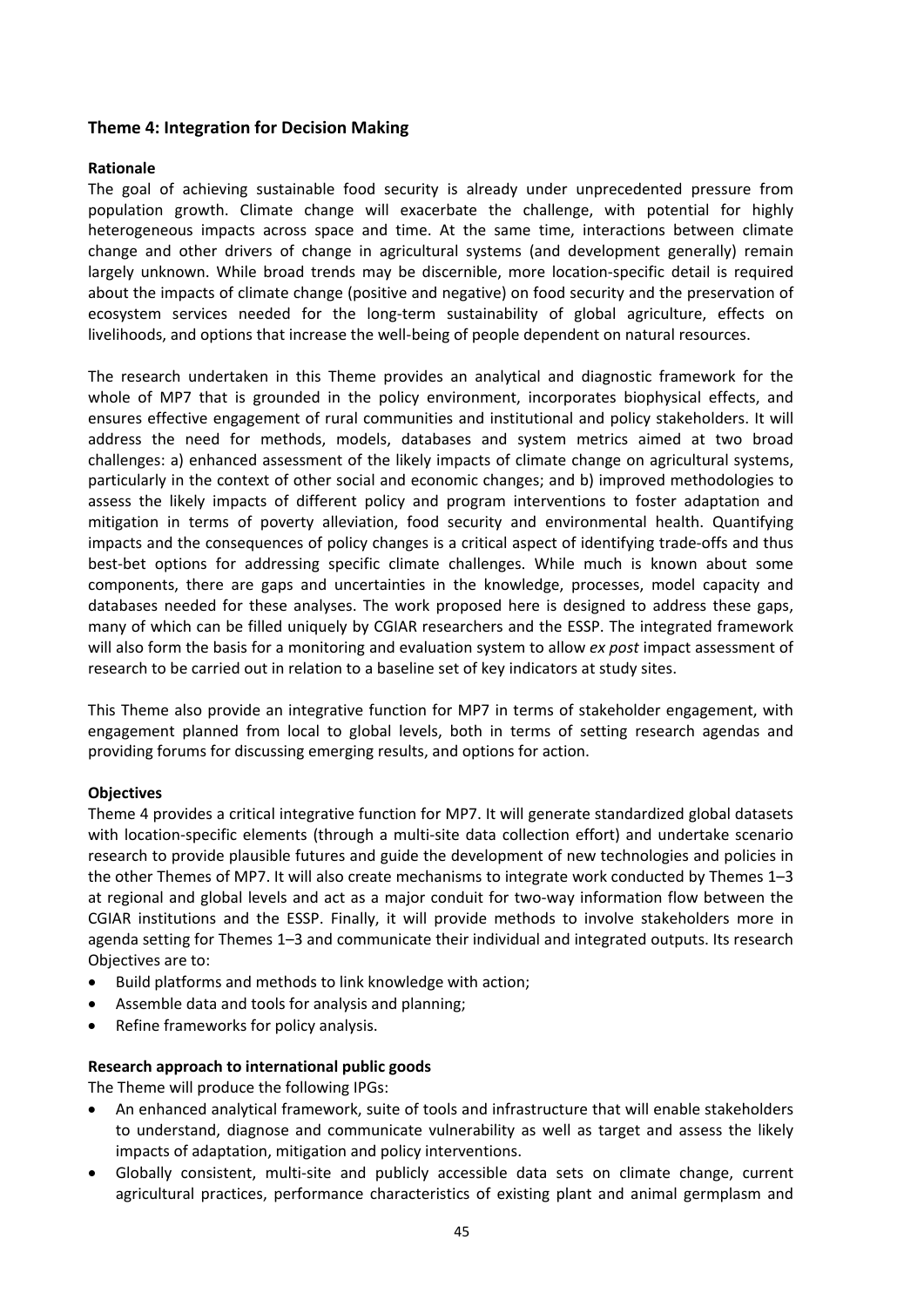management practices, and related variables needed for assessing climate change impacts and opportunities for cost‐effective adaptation and mitigation, including vulnerable populations and probabilistic projections of climate impacts under a set of development scenarios.

 Evidence of feasibility, acceptability and impacts (related to food security, livelihoods and the environment) of comprehensive climate change adaptation strategies and mitigation opportunities locally and regionally.

### **New content and innovation**

The work proposed in this Theme has several innovative features:

- It will provide a broad food-security perspective on vulnerability to climate change; something that almost all global assessments and scenario development exercises conducted to date have not addressed fully (Wood et al., 2010). The food system perspective will also foster the transition within the CGIAR from a commodity focus to a more integrated approach.
- The work will mainstream a dynamic approach to vulnerability within the CGIAR through the use of scenario development at global and regional levels and modeling to project possible future vulnerability in relation to plausible storylines, including feedback loops from proposed interventions.
- The work will build a much stronger partnership between the CGIAR and the global change communities worldwide, providing them with common research goals.

#### **Risks**

The success of capacity building and uptake of the research will depend on continued global political attention to the impacts of climate change on agriculture and food security. The research proposed in the Theme is highly integrative – across the other Themes of the MP, across the CGIAR MPs as a whole, across disciplines and across research communities - and as such will require strong relationships.

#### **Regional balance**

Several aspects of the research in the Theme are of a generic nature, and will draw on data and skills worldwide. One of the early outputs is to identify 'hotspots' of vulnerability beyond the initial three target regions, where development, demonstration and evaluation of adaptation and mitigation pathways will be addressed in particular agro‐ecological and socio‐economic contexts. The baseline indicator data collection will occur in the target regions, and the scenarios work will also be focused in the target regions.

#### **Linkages to other CGIAR MPs**

The focus of Theme 4 on vulnerability will create and necessitate strong links with MP1 (Integrated agricultural systems for the poor and vulnerable). MP7 and MP2 (Policies, institutions, and markets for enabling agricultural incomes for the poor) will share *ex ante* assessment of policies and programs.

#### *Theme 4 Objective 1: Linking Knowledge with Action*

#### **Rationale and research questions**

Food security in the coming decades will be threatened by a number of factors whose future trends are uncertain. These uncertainties, coupled with the strong influence all these factors have on agricultural and food systems, pose major challenges to research, to policy formulation and to resource management related to food security. A powerful approach to help decision makers overcome these challenges is to run participatory scenarios exercises. These help to build adaptive capacity and enhance decision making under uncertainty through the development of a structured range of plausible futures within which analyses of policy and technical interventions can be undertaken. They also provide an effective mechanism for involving a range of stakeholders and for facilitating debate and communication among them. The whole process of stakeholder engagement and debate about plausible futures will contribute to MP7's foresight analysis and feed into priority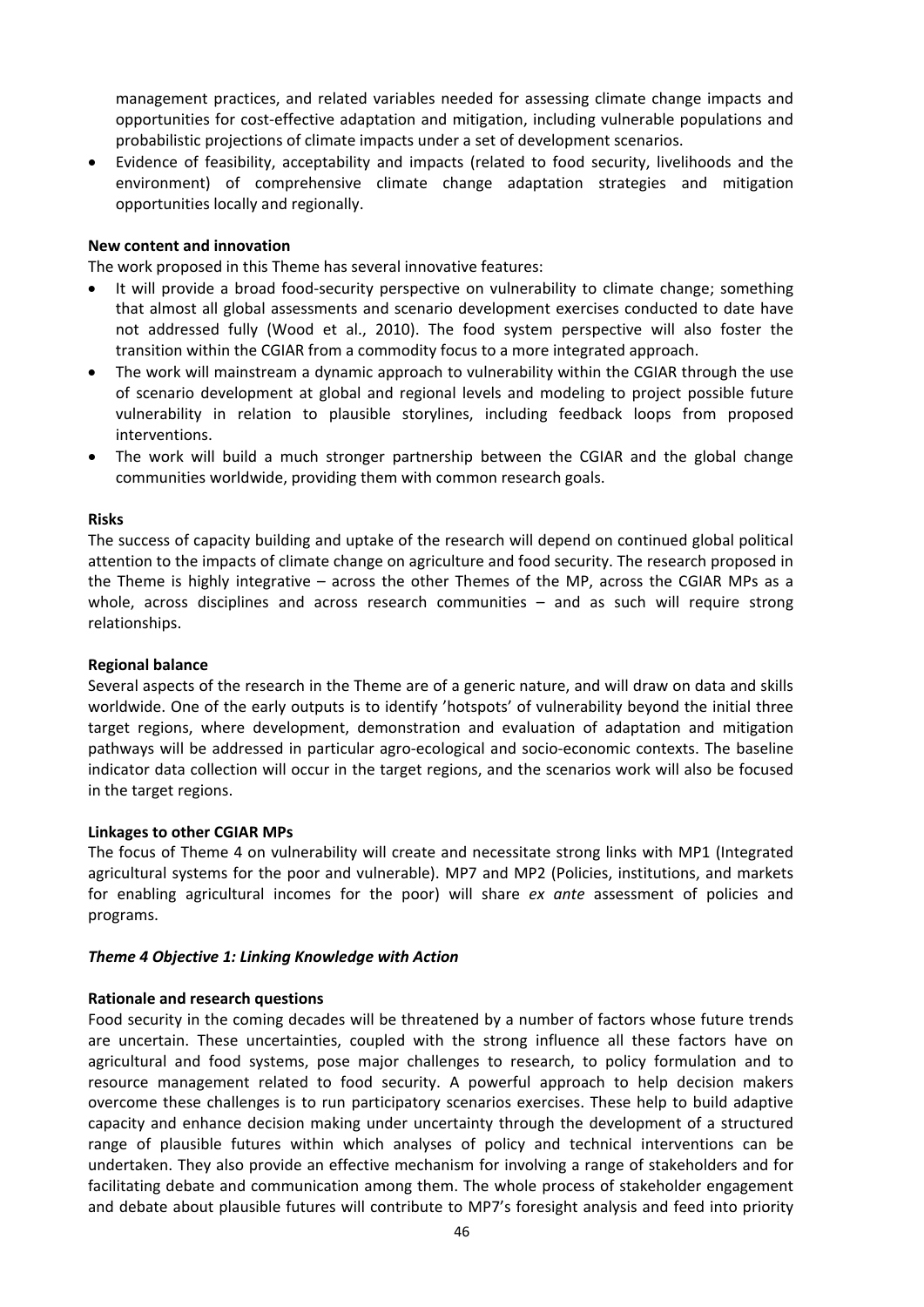setting (see "Foresight, priority setting and impact assessment"). This Objective will be conducted at local, regional and global levels. At the regional level, qualitative scenarios or 'storylines' will be developed using initial global scenarios to provide guidance. By Year 3 an iterative process between regional storyline and global quantitative scenarios will result in both more relevant qualitative scenarios where internal plausibility is maintained with quantitative modeling and global modeling will more appropriately deal with regional scenario issues.

This Objective will provide an integrating forum for the intersection of all the work in MP7, from priority setting to bringing key outputs from MP7 into the stakeholder processes. It will also interface closely with policy processes at global and regional levels and in the countries selected for detailed work. In so doing it will work closely with Objective 3.

Research questions include:

- What are the plausible futures encompassing interactions between changes in climate and other key drivers of agricultural systems and food security?
- What are the key factors causing vulnerability to climate change and climate variability among agricultural and food systems and the people who depend on them, and how may this vulnerability change in the future?
- What are the main choice options to deal with climate change impacts and who are the key decision makers?

# **Activities**

A major activity under this Objective will be the development of a structured range of plausible futures within which analyses of policy and technical interventions can be undertaken. Similar work will be conducted at more local levels (e.g. within the benchmark sites or at national levels as part of national processes). Here the emphasis will be on understanding the key issues faced by farmers in relation to climate change and understanding what options are feasible in specific national contexts. Scenario work will also be conducted at the global level. This will be linked to key global processes (e.g. those driven by the UNFCCC, IPCC and G8).

Another activity will be to carry out multi‐scale vulnerability assessments, building on what has already been done and identifying who is vulnerable and why, what are existing practices, and how vulnerability may change in the future.

# **Products**

- Coherent set of scenarios to 2030 and 2050 for each target region and globally, which examine potential development under a changing climate and differing pathways of economic development.
- Maps, reports and policy briefs about vulnerability that can be used to inform the targeting of research activities in the other Themes of MP7 and in other CGIAR MPs.
- Major events at global level linked to products that are targeted to ongoing international processes (Agriculture and Rural Development Day at COP16 and COP17; targeted side events to help develop the UNFCCC workplan for agriculture).

# **Partner roles**

The scenario activities will be conducted working closely with the ESSP and with regional and national stakeholders in each of the target regions. These will form an important aspect of communications and capacity building and will help build regional science–policy teams who can take MP7 outputs forward. At the global level, the key partners are the Canadian International Development Agency (CIDA), the UK's Department for International Development (DFID), the European Union (EU), FAO, the Global Forum on Agricultural Research (GFAR), the Global Donor Platform for Rural Development, the International Federation of Agricultural Producers (IFAP) and the World Bank. Once countries and benchmark sites are selected, partners at local levels will be selected and engaged.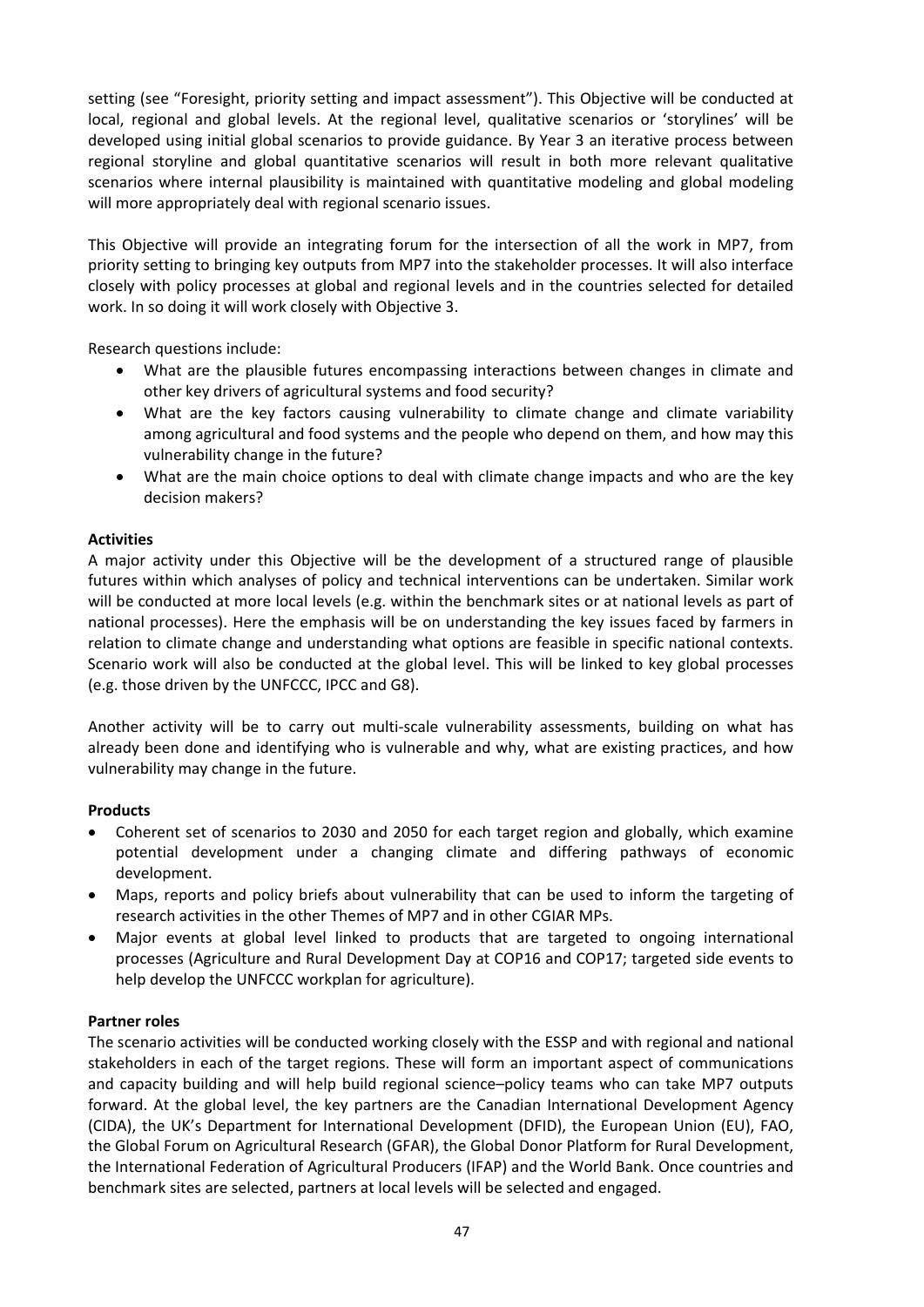#### **Impact pathways for target environments**

The scenarios will form the basis for vulnerability and trade‐off analyses throughout MP7 and will guide the targeting and development of appropriate adaptation and mitigation strategies in the target regions, helping to mainstream climate variability and climate change issues into national, regional and international agricultural development strategies and institutional agendas. At global level, work will be coordinated with that of the Global Donor Platform for Rural Development and its partners. This proved an effective way to build consensus within the highly complex policy processes of COP15, and similar engagement has been planned for 2010 and beyond.

#### *Theme 4 Objective 2: Assembling data and tools for analysis and planning*

#### **Rationale and research questions**

No comprehensive framework exists to analyze the implications, both positive and negative, of human responses to the climate challenge in terms of regional food security and the preservation of important ecosystem services, upon which the long-term sustainability of global agriculture must be based. There are key gaps and uncertainties in knowledge concerning some processes, in model capacity, and in appropriate high-resolution databases. For example, uncertainties surround  $CO<sub>2</sub>$ effects on crop growth in developing countries. The work under this Objective will address some of these gaps and will be focused particularly on data and tools for integrative assessment (e.g. combining adaptation and mitigation agendas, and exploring synergies and trade‐offs among outcome targets). A key research questions is: what are the critical knowledge and data gaps and how can these gaps be filled effectively?

#### **Activities**

A first step is to collect information on the existing situation in the CGIAR, ESSP and elsewhere about datasets, tools, methods and infrastructure that can be used for vulnerability assessment. A series of scoping studies will identify critical gaps. Some of these can already be anticipated; for example, downscaling climate model outputs to temporal and spatial scales that are appropriate for biophysical and socio‐economic modeling, making improvements in crop modeling and coordinating site‐specific data collection approaches using standard data protocols and reporting mechanisms.

One group of activities will be focused on climate science, including the identification of climate trends and variability in the target regions, and assessment of methods for downscaling climate change information for agriculture and natural resources management. There are also crucial information gaps concerning near‐term climate prediction, corresponding with time periods for which there is great user demand for information.

Another group of activities relate to database development and collation. An early activity in MP7 at the regional sites will be site characterization and baseline data collation, building as far as possible on existing sites, databases and information. These baselines will also form the basis for *ex‐post* evaluation of research activities in later years.

A third group of activities relates to making improvements to biophysical and socio‐economic models and the interactions among them. MP7 will work on enhancing the geographic precision of agricultural impact models for more targeted analysis, so that policymakers, researchers and farmers can make decisions with a greater understanding of the interactions between local conditions, national policies and programs, and international developments. Work during the first year will involve several scoping studies on agricultural impact model gaps and needs, bringing together the key global players to decide on how these gaps and needs can be addressed most effectively.

#### **Products**

This work will result in a framework and set of modeling tools and databases to analyze the implications, both positive and negative, of human responses to the climate challenge in terms of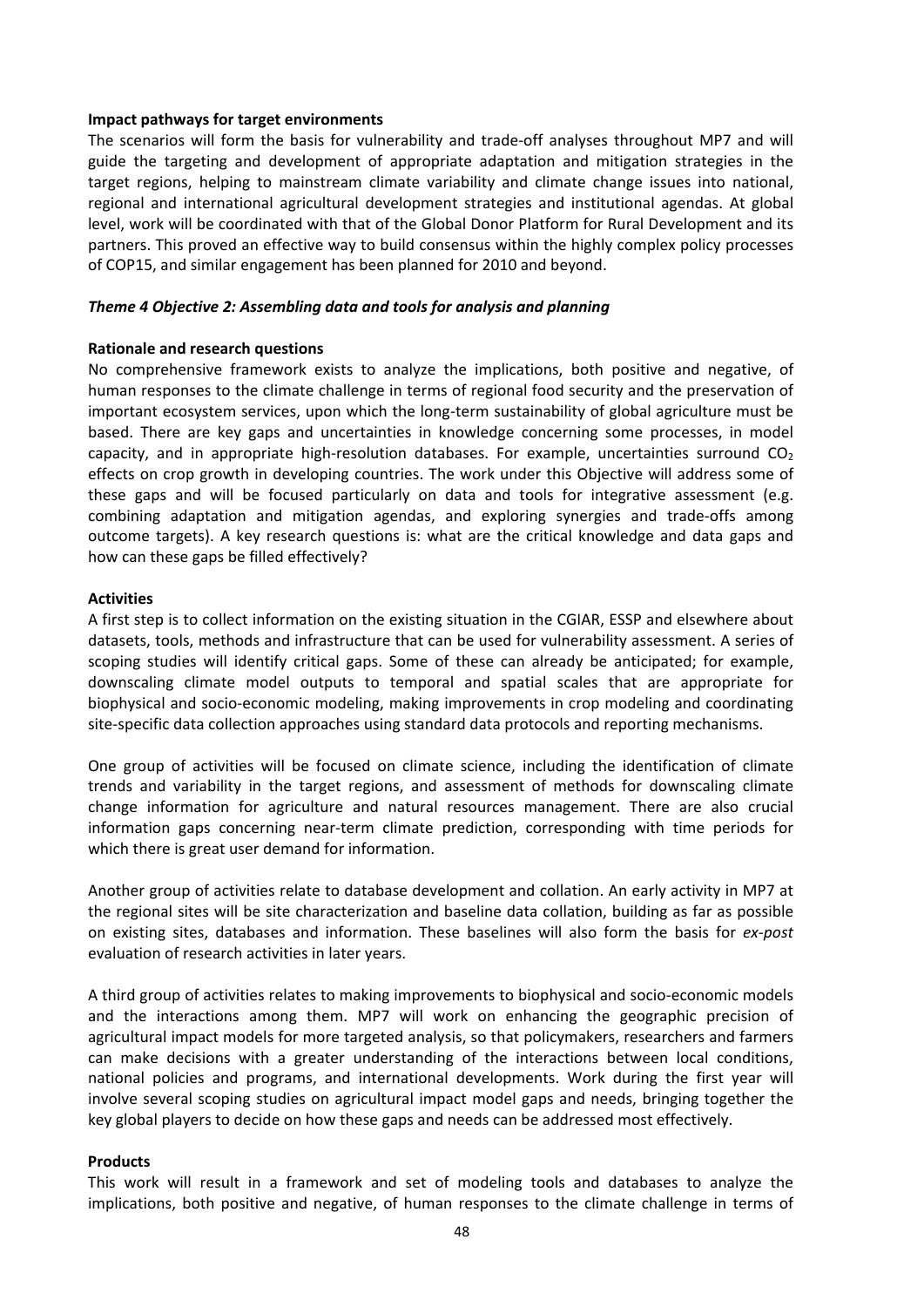regional food security and the preservation of important ecosystem services, upon which the long‐ term sustainability of global agriculture must be based. Products will include cutting-edge and innovative climate model outputs that can be utilized in the other Themes, considerably enhanced agricultural impact and global economic models, downscaled models that allow much higher resolution predictions of climate and agricultural impacts within regions, and new high‐quality databases that are accessible to inputs and utilization by national agencies.

## **Partner roles**

These activities will be conducted through an extensive array of partners. The international climate science community will be engaged to bring cutting‐edge climate science to MP7. The ESSP, the CGIAR (through the Consortium for Spatial Information, the IMPACT modeling environment of IFPRI and other initiatives), and regional and national stakeholders in each of the target regions, will contribute to database collation, building on the considerable amount of information that already exists. Work will build on earlier International Geosphere-Biosphere Programme (IGBP) (Ingram, 1996) and other climate change crop modeling efforts and directly involve the international agricultural impacts modeling community through ARIs (e.g. IIASA, the Netherlands Environmental Assessment Agency) and key players such as the International Consortium for Agricultural Systems Applications (ICASA) and the recently‐launched Global Crop Modeling Project (GCMP). NARES researchers will be partners in improved model development and will also be supported for capacity development as needed.

#### **Impact pathways for target environments**

The key intended users of the tools and datasets will be the numerous agencies involved in planning for and researching climate change impacts on agriculture, food security and natural resource management, NGOs and the private sector. The program will target these users by engaging the dozen or so key agencies that drive the agenda on climate change information provision, and by making available the tools and datasets in appropriate formats. Arming the next generation of agricultural researchers and the public with state-of-the-art agronomic, environmental and policyrelated information sets will result in important spin‐off benefits in areas of the world where these may be the only practicable sources of quantitative information that can be used to help make decisions. This objective will target the IPCC amongst others (Figure 8)

Figure 8. Illustrative impact pathway for bringing MP7 data and analysis into the IPCC process. The key outputs listed would be derived from Theme 4 and Theme 3 activities.

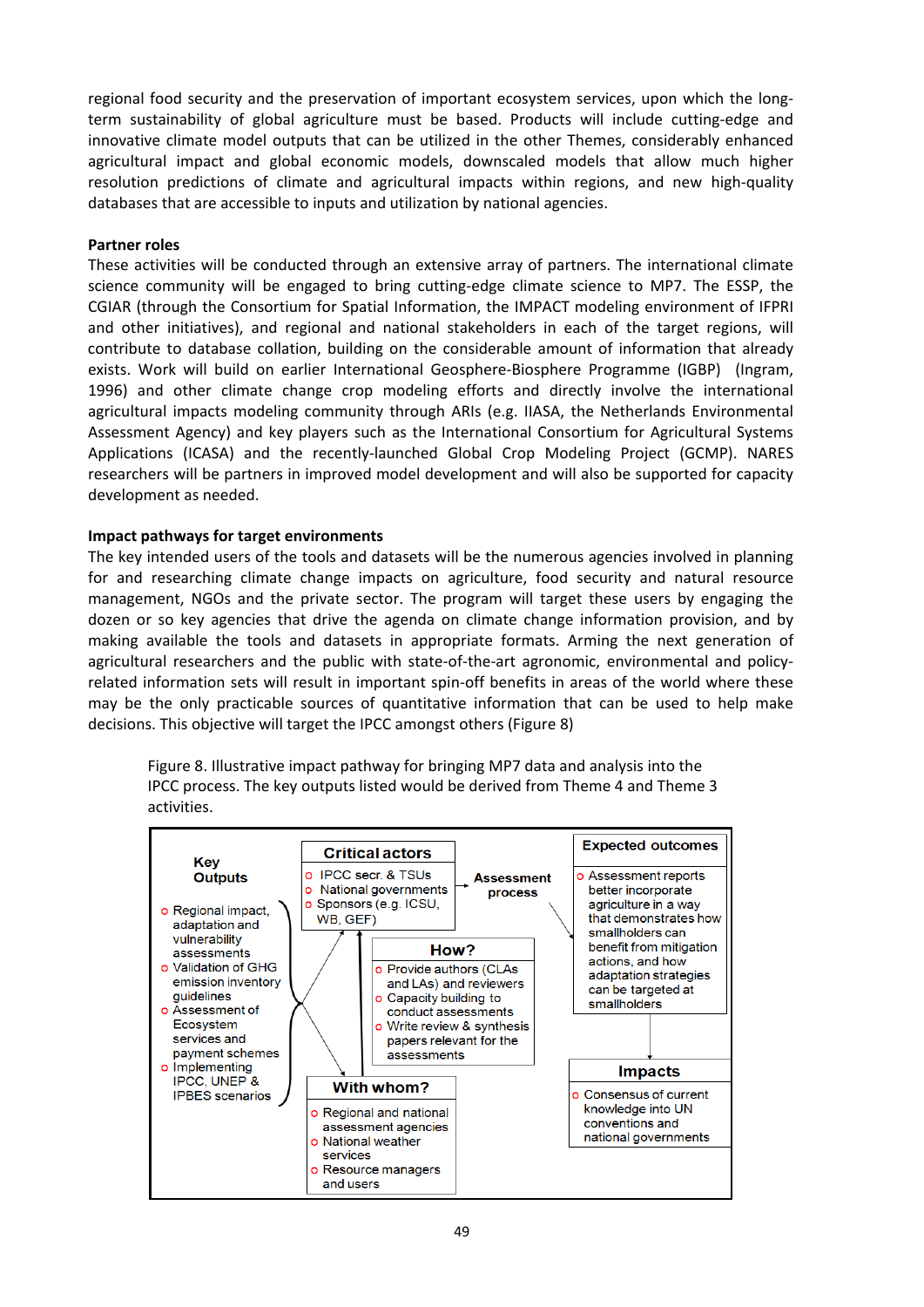## *Theme 4 Objective 3: Refining frameworks for policy analysis*

#### **Rationale and research questions**

There is a wide range of policy and program options for dealing with climate change effects; however there has been little analysis of the trade‐offs and synergies possible among the environmental, livelihood and food security aspects. Furthermore, a wide range of technology and policy options relating to risk management, adaptation and mitigation are being pursued or considered in different regions. Systematic analyses of these interactions and strategic engagement with partners along with investments in communication efforts to share the results will lead to better policy and program choices.

Research questions include:

- What are the consequences of international, national and local policy and program options for improving environmental benefits, enhancing livelihoods and boosting food security in the face of a changing climate?
- Given the plausible futures in specific regions, what are the promising policy and program options to support adaptation and mitigation?

#### **Activities**

The principal set of activities in this Objective is to carry out *ex‐ante* assessment of a wide range of technology and policy options related to risk management, adaptation and mitigation, and to evaluate the trade‐offs and synergies among the environmental, livelihood and food security aspects. These analyses, carried out over a range of time and spatial scales, will include quantification of the uncertainties associated with the methods used, and will reflect the information needs of different stakeholders. Of equal importance is providing the tools to do this type of assessment to a wide range of stakeholders.

Working with coherent sets of scenarios that describe global and regional development pathways and estimates of vulnerability impacts into the future (Objective 1), one key activity to address this Objective is integrated assessment modeling at different scales, using a suite of tools and datasets to permit more precise understanding of the consequences of technology, policy and program choices made by national governments and international institutions, with a focus on the potential for CGIAR research. They will be based upon unprecedented integration between biophysical and socioeconomic modeling of global agriculture and natural resource systems. Research will deepen our understanding of the complex linkages between socioeconomic and environmental change and the functioning of agricultural systems and human well‐being. The product will be a comprehensive modeling environment integrating socioeconomic, biophysical and technological responses to global, regional and local consequences of policy choices, from agricultural technology investments to property rights, trade and macroeconomic policies. It will provide an improved platform to assist international agricultural research centers, development agencies and national governments in strategic planning and in making investment decisions as they confront the coming challenges of climate change.

Early on in MP7 implementation, integrated assessment will be focused on *ex-ante* analysis to help set in place systems for monitoring and evaluating MP7 research activities. In later years, the framework and data collected will be used for *ex‐post* assessment of the research outputs and outcomes, in relation to a baseline set of key indicators measured at the start of the work in the target regions and case‐study sites.

Another set of activities to address this Objective is communication of the information and outputs generated. There is considerable need to enhance the two-way flow of information between endusers and scientists. To start this process, interactive stakeholder workshops will be held early on in target regions, applying 'Linking Knowledge with Action' tools that will help to build effective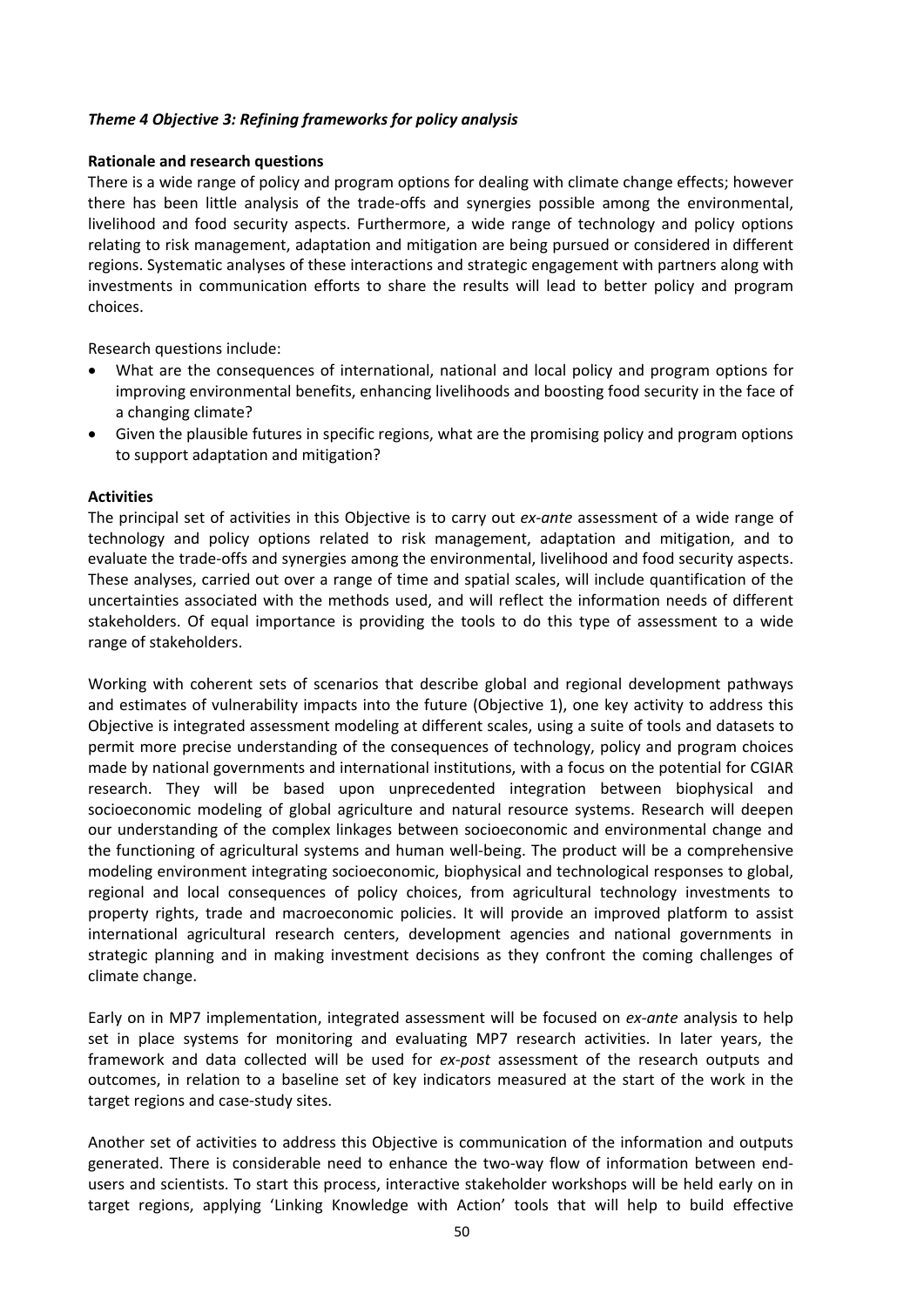information networks. These will build on the regional teams involved in the scenarios activities, and outputs from scenario analyses and integrated assessment will be fed into stakeholder dialogues via these networks in subsequent years.

## **Products**

The activities undertaken as part of this Objective will result in global and regional assessments of climate change impacts on agricultural systems and food security, and ultimately will result in a set of detailed information products on promising adaptation and mitigation options.

## **Partner roles**

These activities will be conducted through an extensive array of partners, including the CGIAR, the international ESSP research community and regional bodies and climate change-related programs and networks (e.g. ASARECA, WECARD, Clim‐Dev, AfricaAdapt) and national stakeholders (NARES, NGOs, farmer organizations, etc.) in each of the target regions. Within countries, the key agencies will be the national planning agencies.

## **Impact pathways for target environments**

This work will provide information on alternative strategies and scenarios that can be used by agencies to implement adaptation and mitigation strategies. It will engage key actors to ensure that climate variability and climate change issues are mainstreamed appropriately into national, regional and international agricultural development strategies and institutional agendas. Policy outputs will be delivered through coalitions of policy partners and decision makers, researchers, regional information networks, pro‐poor civil society organizations and development agencies that have been engaged through efficient private‐public partnership processes. Outputs will inform the ongoing negotiations of the UNFCCC and the assessment processes of the IPCC by conducting comprehensive integrated assessments that quantify vulnerability reduction, food security enhancement and environmental health in target regions.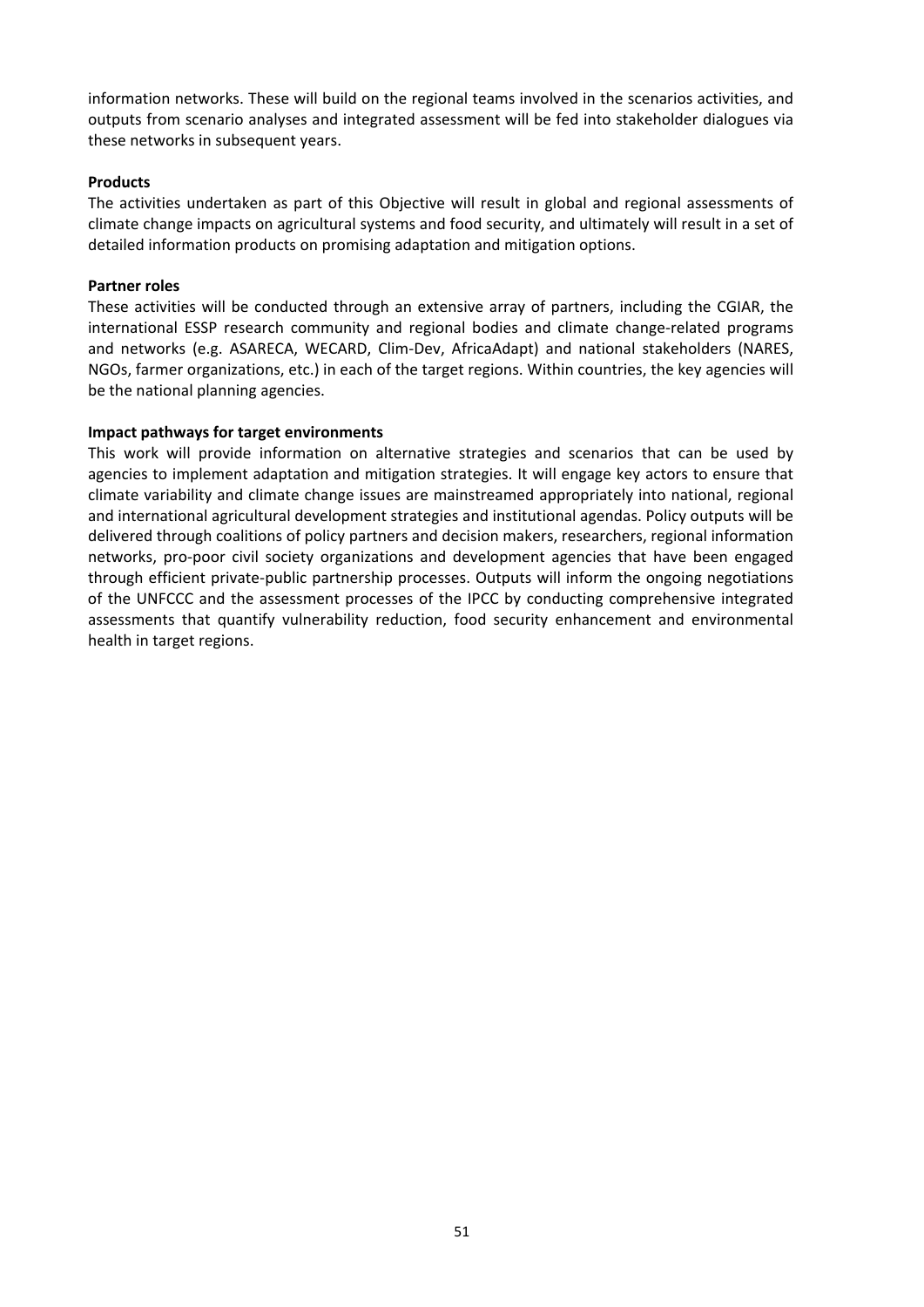# **References**

- Barrett, C.B. (2010). *Measuring food insecurity*. Science 327 (5967), 825 (February 2010). [DOI: 10.1126/science.1182768].
- Beddington, J. (2010). *Food security: Contributions from science to a new and greener revolution*. Philosophical Transactions of the Royal Society 365: 61–71.
- Below, T., Artner, A., Siebert, R. and Sieber, S. (2010). *Micro‐level practices to adapt to climate change for African small‐scale farmers.* International Food Policy Research Institute (IFPRI) Discussion Paper 00953.
- Biggs, S.D. (1990). *A multiple source of innovation model of agricultural research and technology promotion.* World Dev 18(11): 1481–1499.
- Burke, M.B., Lobell, D.B. and Guarino, L. (2009). *Shifts in African crop climates by 2050, and the implications for crop improvements and genetic resources conservation.* Global Environmental Change 19 (3): 317–25.
- Campbell, B.M. (2009). Beyond Copenhagen: REDD+, agriculture, adaptation strategies and poverty. Global Environmental Change 19: 397–399.
- Cash, D.W., Adger, W., Berkes, F., Garden, P., Lebel, L., Olsson, P., Pritchard, L. and Young, O. (2006). *Scale and cross‐scale dynamics: Governance and information in a multilevel world.* Ecology and Society 11(2):8. (http://www.ecologyandsociety.org/vol11/iss2/art8/)
- Challinor, A.J., Ewert, F., Arnold, S., Simelton, E. and Fraser, E. (2009). *Crops and climate change: Progress, trends and challenges in simulating impacts and informing adaptation.* Journal of Experimental Botany 60 (10): 2775–2789.
- Challinor, A.J., Wheeler, T.R., Slingo, J.M., Craufurd, P.Q. and Grimes, D.I.F. (2004). *Design and optimisation of a large‐area process‐based model for annual crops.* Agricultural and Forest Meteorology 124: 99– 120.
- CGIAR Science Council and CGIAR Secretariat (2007). Lessons Learnt from Selection and Implementation of the CGIAR Challenge Programs. Science Council Secretariat.
- CGIAR Science Council (2008) *The role of systemwide initiatives in implementing the CGIAR's research agenda: An assessment of current systemwide and ecoregional programs (SWEPs)*. Science Council Secretariat, February 7, 2008.
- Ericksen, P.J. 2008. Conceptualizing food systems for global environmental change research. *Global Environmental Change* 18:234‐245.
- Food and Agriculture Organization of the United Nations (FAO) (1996)
- FAO (2009a). *Harvesting Agriculture's Multiple Benefits: Mitigation, Adaptation, Development and Food Security.* FAO Policy Brief. (ftp://ftp.fao.org/docrep/fao/012/ak914e/ak914e00.pdf)
- FAO (2009b). *Food Security and Agricultural Mitigation in Developing Countries: Options for Capturing Synergies.* (http://www.fao.org/docrep/012/i1318e/i1318e00.pdf)
- Federoff, N.V., Battisti, D.S., Beachy, R.N., Cooper, P.J.M., Fischhoff, D.A., Hodges, C.N., Knauf, V.C., Lobell, D., Mazur, B.J., Molden, D., Reynolds, M.P., Ronald, P.C., Rosegrant, M.W., Sanchez, P.A., Vonshak, A. and Zhu, J.K. (2010). *Radically rethinking agriculture for the 21st century.* Science 327 (5967), 833‐ 834. [DOI: 10.1126/science.1186834]
- Global Donor Platform for Rural Development (2009). *Agriculture in the Climate Negotiations.* Platform Issue Paper 6 (September 2009) (http://www.donorplatform.org/component/option.com\_docman/task,doc\_view/gid,1142).
- Godfray, H.C.J., Beddington, J.R., Crute, I.R., Haddad, L., Lawrence, D., Muir, J.F., Pretty, J., Robinson, S.,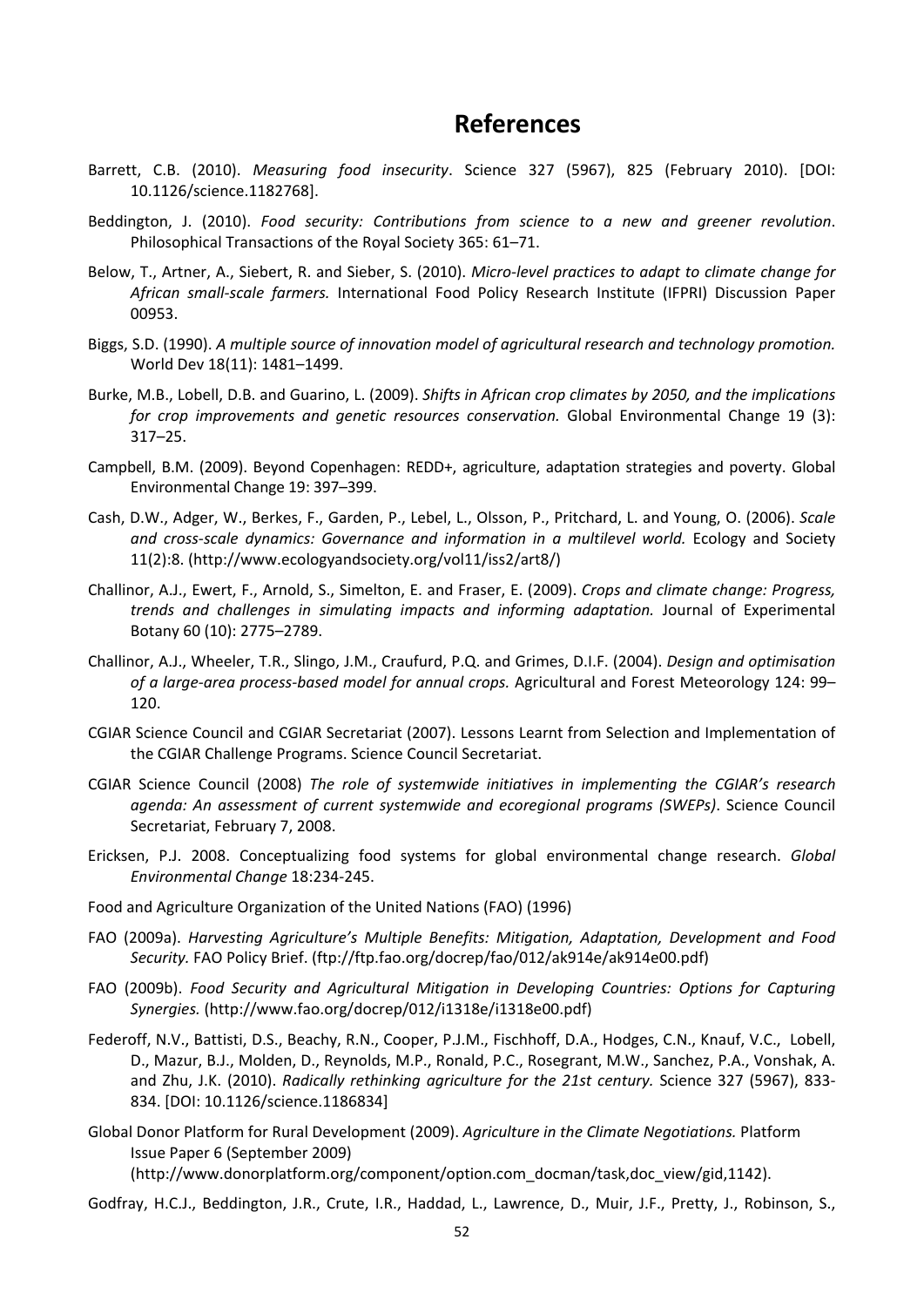Thomas, S.M. and Toulmin, C. (2010). *Food security: The challenge of feeding 9 billion people.* Science 327 (5967), 812‐818. [DOI: 10.1126/science.1185383]

- Howden, S.M., Soussana, J.F., Tubiello, F.N., Chhetri, N., Dunlop, M. and Meinke, H. (2007). *Adapting agriculture to climate change.* PNAS, 104(5), 19691–19696; (www.pnas.org/cgi/doi/10.1073/pnas.0701890104)
- Ingram, J.S.I. (Ed). (1996). *GCTE Focus 3 Wheat Network: 1995 Model and Experimental Metadata.* GCTE Report 2 Second Edition. GCTE Core Project Office, Canberra. 257 pp.
- Intergovernmental Panel on Climate Change (IPCC). (2008) *Climate Change 2007: Mitigation of Climate Change. Working Group III Contribution to the Forth Assessment Report of the IPCC.* (Eds) B. Metz, O. Davidson, P. Bosch, R. Dave and L. Meyer. Intergovernmental Panel on Climate Change. Cambridge University Press. New York. (www.cambridge.org/9780521880114)
- Jackson, L.E., Pascual, U. and Hodgkin T. (2007). *Utilizing and conserving agrobiodiversity in agricultural landscapes.* Agriculture, Ecosystems, and Environment 121: 196–210.
- Jarvis, A., Lane, A. and Hijmans, R.J. (2008). *The effect of climate change on crop wild relatives.* Agriculture, Ecosystems & Environment 126 (1–2): 13–23.
- Jones, P.G. and Thornton, P.K. (2003). *The potential impacts of climate change on maize production in Africa and Latin America in 2055.* Global Environmental Change 13: 51–59.
- Kok, K., Biggs, R & M. Zurek. 2007. Methods for Developing Multiscale Participatory Scenarios: Insights from Southern Africa and Europe. Ecology & Society 13(1): 8 [online] URL: http://www.ecologyandsociety.org/vol12/iss1/art8/
- Kristjanson, P., Reid, R.S., Dickson, N., Clark, W.C., Romney, D., Puskur, R., MacMillan, S., and Grace, D. (2009). Linking international agricultural research knowledge with action for sustainable development. PNAS 106(13): 5047–5052 URL: www.pnas.org\_cgi\_doi\_10.1073\_pnas.0807414106
- Lane, A. and Jarvis, A. (2007). Changes in climate will modify the geography of crop suitability: Agricultural biodiversity can help with *adaptation*. Journal of Semi‐arid Tropical Agricultural Research 4(1) available online at (http://www.icrisat.org/Journal/specialproject.htm)
- Lobell, D., Burke, M.B., Tebaldi, C., Mastrandrea, M.D., Falcon, W.P. and Naylor, R.L. (2008). *Prioritizing climate change adaptation needs for food security in 2030.* Science 319: 607–610.
- Nelson, G.C., Rosegrant, M.W., Koo, J., Robertson, R., Sulser, T., Tingju Zhu, T., Ringler, C., Msangi, S., Palazzo, A., Batka, M., Magalhaes, M., Valmonte‐Santos, R., Ewing, M. and Lee, D. (2009). *Climate Change: Impact on Agriculture and Costs of Adaptation.* Food Policy Report, 19. Washington, DC: IFPRI, 2009
- Parry, M. (2007). *The implications of climate change for crop yields, global food supply and risk of hunger.* Journal of Semi-arid Tropical Agricultural Research 4(1), available online at (http://www.icrisat.org/Journal/specialproject.htm)
- Royal Society of London (2009). *Reaping the Benefits: Science and the Sustainable Intensification of Global Agriculture.* Royal Society, London.
- Schmidhuber, J. and Tubiello, F.N. (2007). *Global food security under climate change.* Proc. Natl. Acad. Sci. U.S.A. 104: 19703–19708.

Sayer, J. & Campbell, B. (2004). The science of sustainable development: local livelihoods and the global environment. Cambridge University Press, Cambridge.

Smith, P. et al. (2008). Greenhouse gas mitigation in agriculture. Phil. Trans. R. Soc. B (2008) 363, 789–813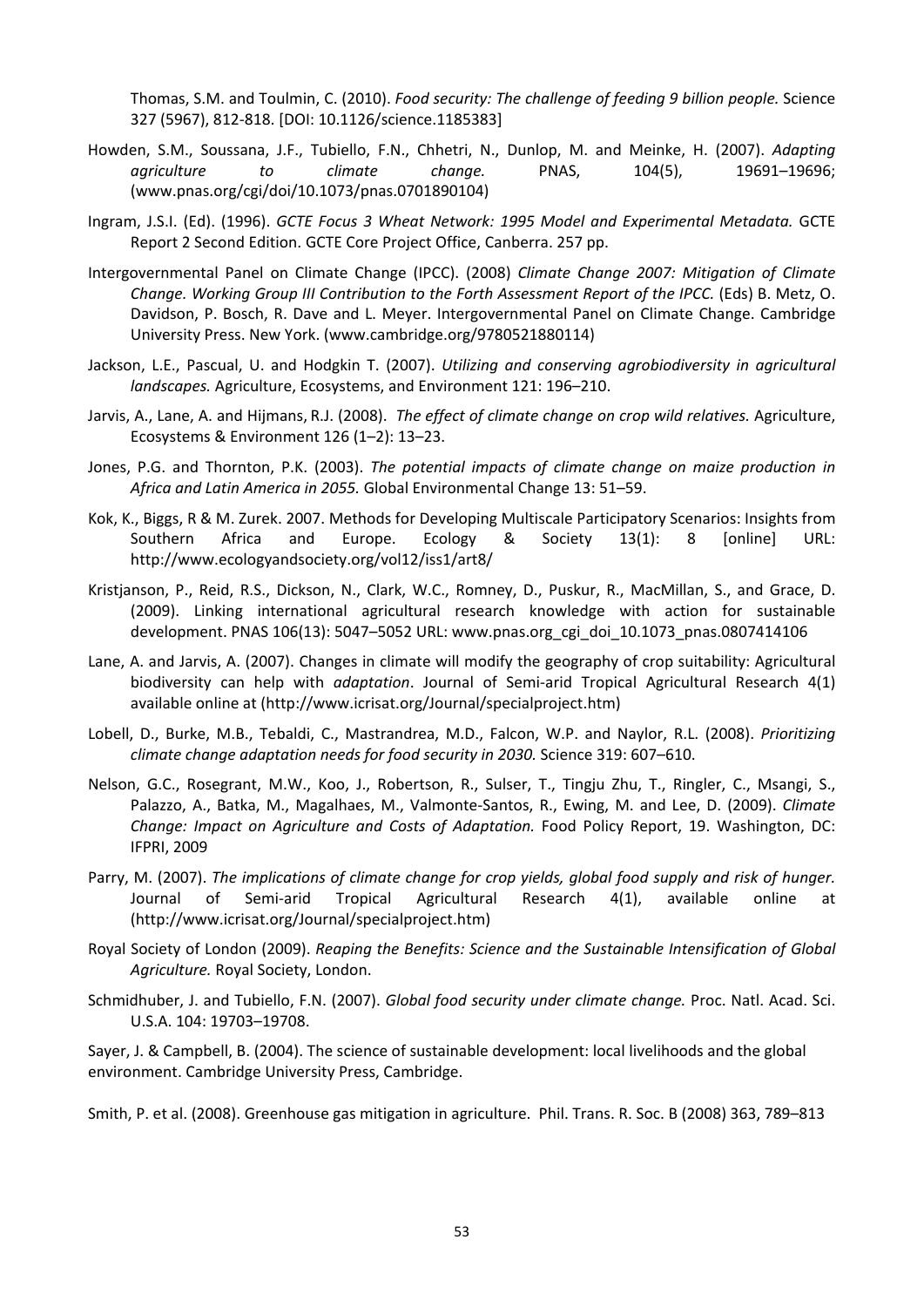- Tester, M. and Langridge, P. (2010). *Breeding technologies to increase crop production in a changing world.* Science 327 (5967): 81 –822.
- Thornton, P.K., Jones, P.G., Owiyo, T., Kruska, R.L., Herrero, M., Orindi, V., Bhadwal, S., Kristjanson, P., Notenbaert, A., Bekele, N. and Omolo, A. (2008). *Climate change and poverty in Africa: Mapping hotspots of vulnerability.* African Journal of Agriculture and Resource Economics 2(1): 24–44.
- Tubiello, F., Schmidhuber, J., Howden, M., Neofotis, P.G., Park, S., Fernandes, E. and Thapa, D. (2008). *Climate Change Response Strategies for Agriculture: Challenges and Opportunities for the 21st Century.* Agriculture and Rural Development Discussion Paper 42. World Bank.
- UNDP Human Development Report 2007/2008. (2007). Fighting Climate Change: Human Solidarity in a Divided World. United Nations Development Programme. New York. Palgrave Macmillan, New York.
- Waddington, S.R., Li, X., Dixon, J., Hyman, G. and de Vicente, M.C. (2010). *Getting the focus right: production constraints for six major food crops in Asian and African farming systems.* Food Security 2  $(1): 27-48.$
- Wood, S., Ericksen, P.J., Stewart, B., Thornton, P.K. and Anderson, M. (2010). *Lessons Learned from International Assessments.* Chapter 1c in Food Security and Global Environmental Change (Eds. J.S.I. Ingram, P.J. Ericksen, D.M. Liverman). Earthscan, London.
- Wooley, J. Ribaut, J‐M., Bouis, H. and Adekunle, A. 2009. *The CGIAR's Challenge Program Experiences: A Critical Analysis.* Unpublished report.
- World Economic Forum (WEF). (2008). *Global Risks 2008. A Global Risk Network Report.* A World Economic Forum Report in collaboration with Citigroup, Marsh & McLennan Companies (MMC), Swiss Re, Wharton School Risk Center and Zurich Financial Services. WEF. Geneva.
- World Bank. (2007). *Population Issues in the 21st Century: The Role of the World Bank.* Health, Nutrition and Population (HNP) Discussion Paper. The World Bank, Washington D.C. (http://siteresources.worldbank.org/HEALTHNUTRITIONANDPOPULATION/Resources/281627‐ 1095698140167/PopulationDiscussionPaperApril07Final.pdf)
- World Bank. (2008). *World Development Report 2008: Agriculture for Development*. The World Bank, Washington, DC.
- World Bank (2009). *Global Economic Prospects 2009: Commodities at the Crossroads.* The World Bank, Washington, DC.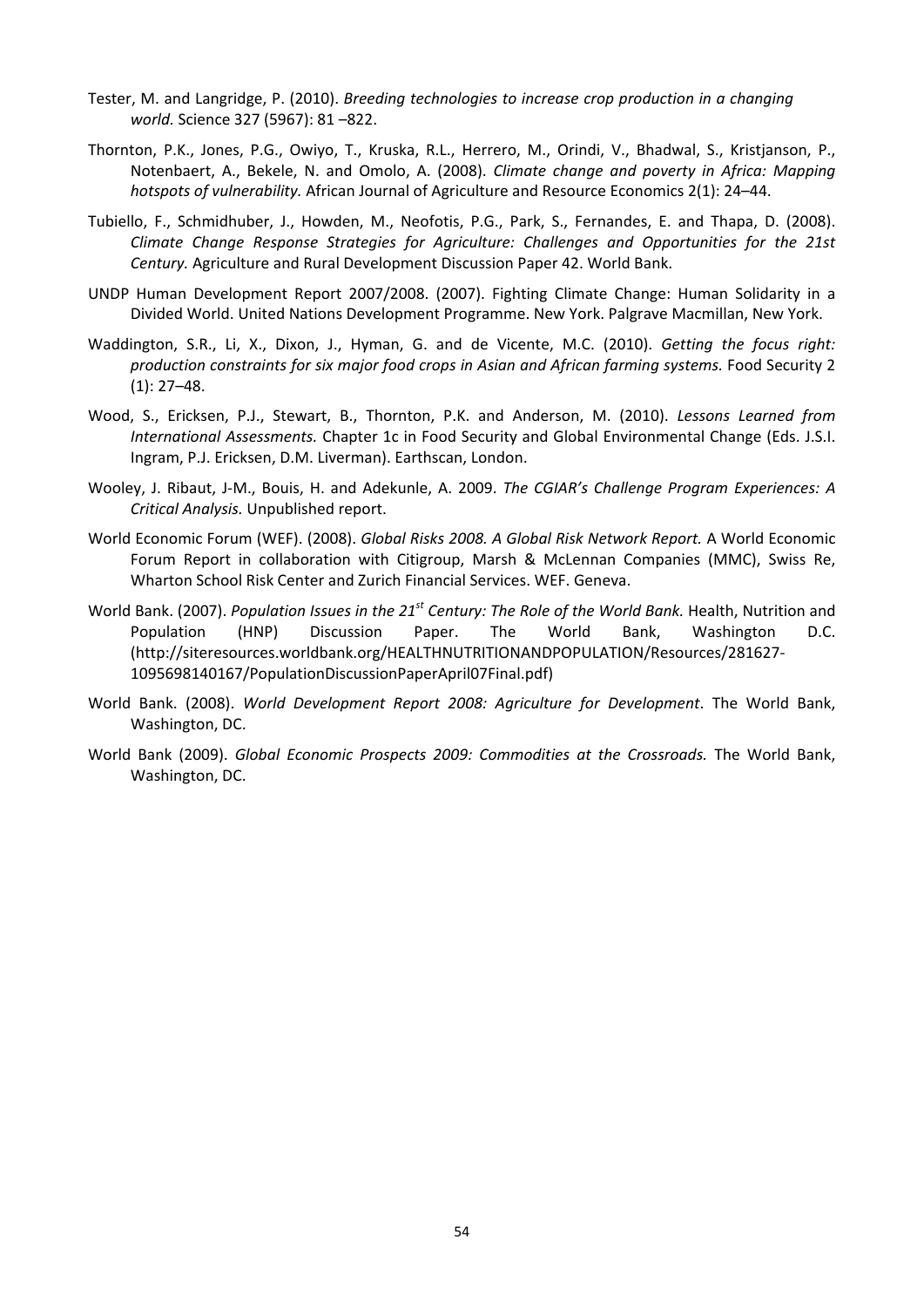# **Acronyms and Abbreviations**

| <b>ACMAD</b>    | African Centre of Meteorological Application for Development                                      |
|-----------------|---------------------------------------------------------------------------------------------------|
| <b>AFOLU</b>    | agriculture, forestry and land use                                                                |
| <b>AGRA</b>     | Alliance for a Green Revolution in Africa                                                         |
| <b>AGRHYMET</b> | Centre Regional de Formation et d'Application en Agrométéorologie et Hydrologie<br>Opérationnelle |
| <b>ANAFE</b>    | African Network for Agriculture, Agroforestry and Natural Resources Education                     |
| AR4             | Fourth Assessment Report of the IPCC                                                              |
| ARDD            | Agriculture and Rural Development Day                                                             |
| ARI             | Advanced Research Institute                                                                       |
| ASARECA         | Association for Strengthening Agricultural Research in Eastern and Central Africa                 |
| AWARD           | African Women in Agricultural Research and Development                                            |
| <b>BMGF</b>     | <b>Bill and Melinda Gates Foundation</b>                                                          |
| <b>CAADP</b>    | Comprehensive Africa Agriculture Development Programme                                            |
| CARE            | <b>Christian Action Research and Education</b>                                                    |
| CB              | Consortium Board                                                                                  |
| <b>CDM</b>      | Clean Development Mechanism                                                                       |
| <b>CER</b>      | certified emission reductions                                                                     |
| <b>CGIAR</b>    | Consultative Group on International Agricultural Research                                         |
| <b>CIAT</b>     | International Center for Tropical Agriculture                                                     |
| <b>CIDA</b>     | Canadian International Development Agency                                                         |
| <b>CIFOR</b>    | Centre for International Forestry Research                                                        |
| <b>CIMMYT</b>   | International Center for the Improvement of Maize and Wheat                                       |
| <b>CIP</b>      | <b>International Potato Center</b>                                                                |
| Cirad           | La recherche agronomique pour le développement                                                    |
| ClimDev-Africa  | Climate for Development in Africa Programme                                                       |
| <b>COMESA</b>   | Common Market for Eastern and Southern Africa                                                     |
| <b>COP</b>      | Conference of the Parties                                                                         |
| <b>CP</b>       | Challenge Program (of the CGIAR)                                                                  |
| <b>CRS</b>      | <b>Catholic Relief Services</b>                                                                   |
| <b>DFID</b>     | Department for International Development (UK)                                                     |
| <b>ECOWAS</b>   | Economic Community of West African States                                                         |
| <b>ESSP</b>     | Earth System Science Partnership                                                                  |
| EU              | European Union                                                                                    |
| <b>FAO</b>      | Food and Agriculture Organization (of the United Nations)                                         |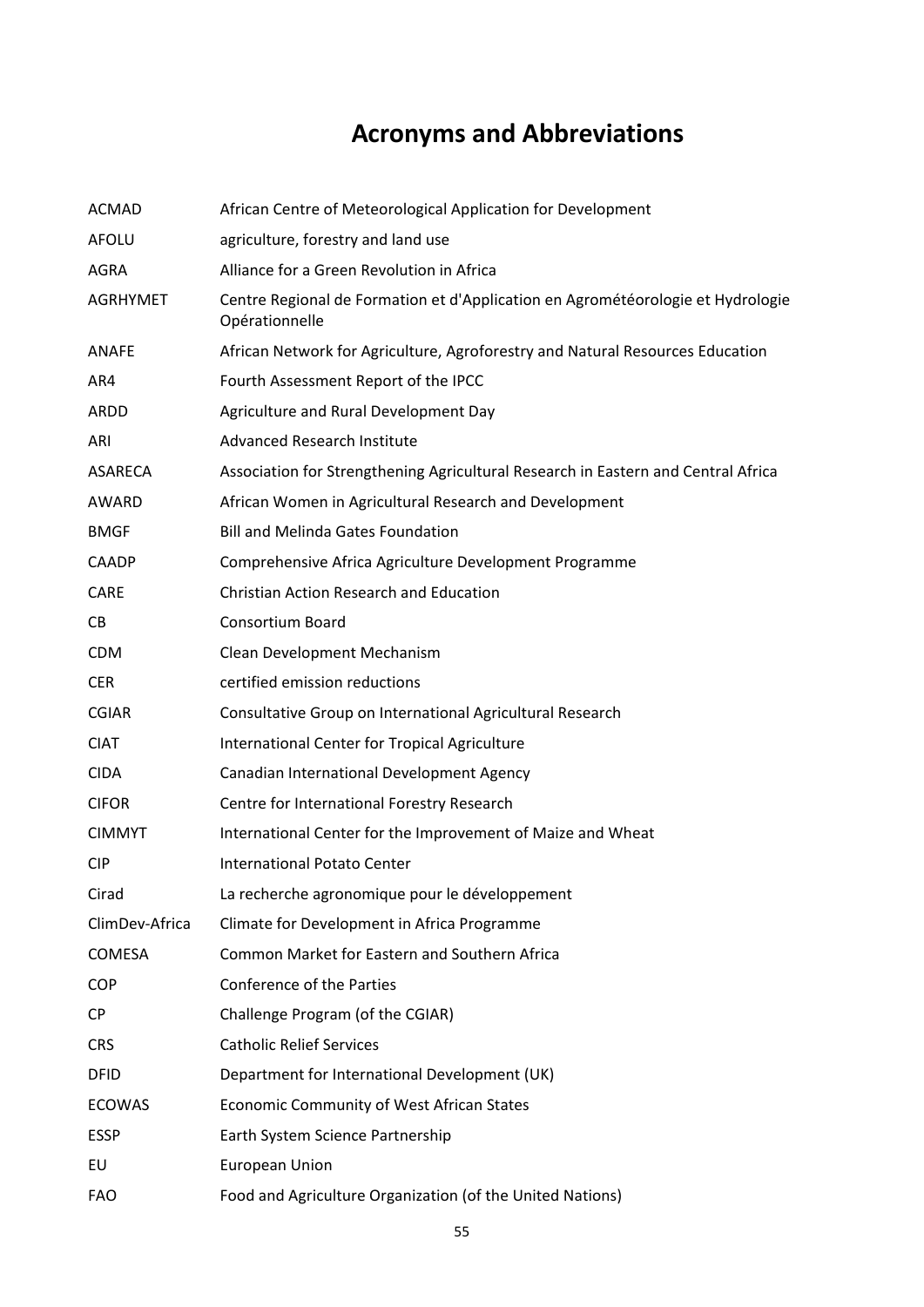| <b>FARA</b>    | Forum for Agricultural Research in Africa                        |
|----------------|------------------------------------------------------------------|
| <b>GCM</b>     | Global climate model                                             |
| <b>GCMP</b>    | <b>Global Crop Monitoring Project</b>                            |
| <b>GCP</b>     | <b>Generation Challenge Program</b>                              |
| <b>GCTE</b>    | Global Change and Terrestrial Ecosystems Program                 |
| GDP            | <b>Gross Domestic Product</b>                                    |
| <b>GEC</b>     | <b>Global Environment Change</b>                                 |
| <b>GECAFS</b>  | Global Environment Change and Food Systems                       |
| GenderCC       | Gender and Climate Change Network                                |
| <b>GFAR</b>    | Global Forum on Agricultural Research                            |
| <b>GFCS</b>    | <b>Global Framework for Climate Services</b>                     |
| <b>GHG</b>     | greenhouse gas                                                   |
| GIS            | Geographic information systems                                   |
| <b>GLAM</b>    | General large area model                                         |
| 14             | Index Insurance Innovation Initiative                            |
| <b>ICARDA</b>  | International Centre for Agricultural Research in the Dry Areas  |
| <b>ICASA</b>   | International Consortium for Agricultural Systems Applications   |
| <b>ICPAC</b>   | <b>IGAD Climate Prediction and Applications Centre</b>           |
| <b>ICRISAT</b> | International Crops Research Institute for the Semi-Arid Tropics |
| ICT            | Information and communication technology                         |
| <b>IFAD</b>    | International Fund for Agricultural Development                  |
| <b>IFAP</b>    | International Federation of Agricultural Producers               |
| <b>IFPRI</b>   | International Food Policy Research Institute                     |
| <b>IGAD</b>    | Intergovernmental Authority on Development                       |
| <b>IGBP</b>    | International Geosphere-Biosphere Programme                      |
| IGP            | Indo-Gangetic Plains                                             |
| <b>IIASA</b>   | International Institute for Applied Systems Analysis             |
| <b>IIED</b>    | International Institute for Environment and Development          |
| <b>IITA</b>    | International Institute for Tropical Agriculture                 |
| <b>ILRI</b>    | International Livestock Research Institute                       |
| <b>IMPACT</b>  | This refers to the climate model developed by IFPRI              |
| <b>IPAM</b>    | Instituto de Pesquisa Ambiental da Amazônia                      |
| <b>IPCC</b>    | Intergovernmental Panel on Climate Change                        |
| <b>IPG</b>     | International public good                                        |
| IRI            | International Research Institute for Climate and Society         |
| <b>IRRI</b>    | International Rice Research Institute                            |
| <b>ISP</b>     | Independent Scientific Panel                                     |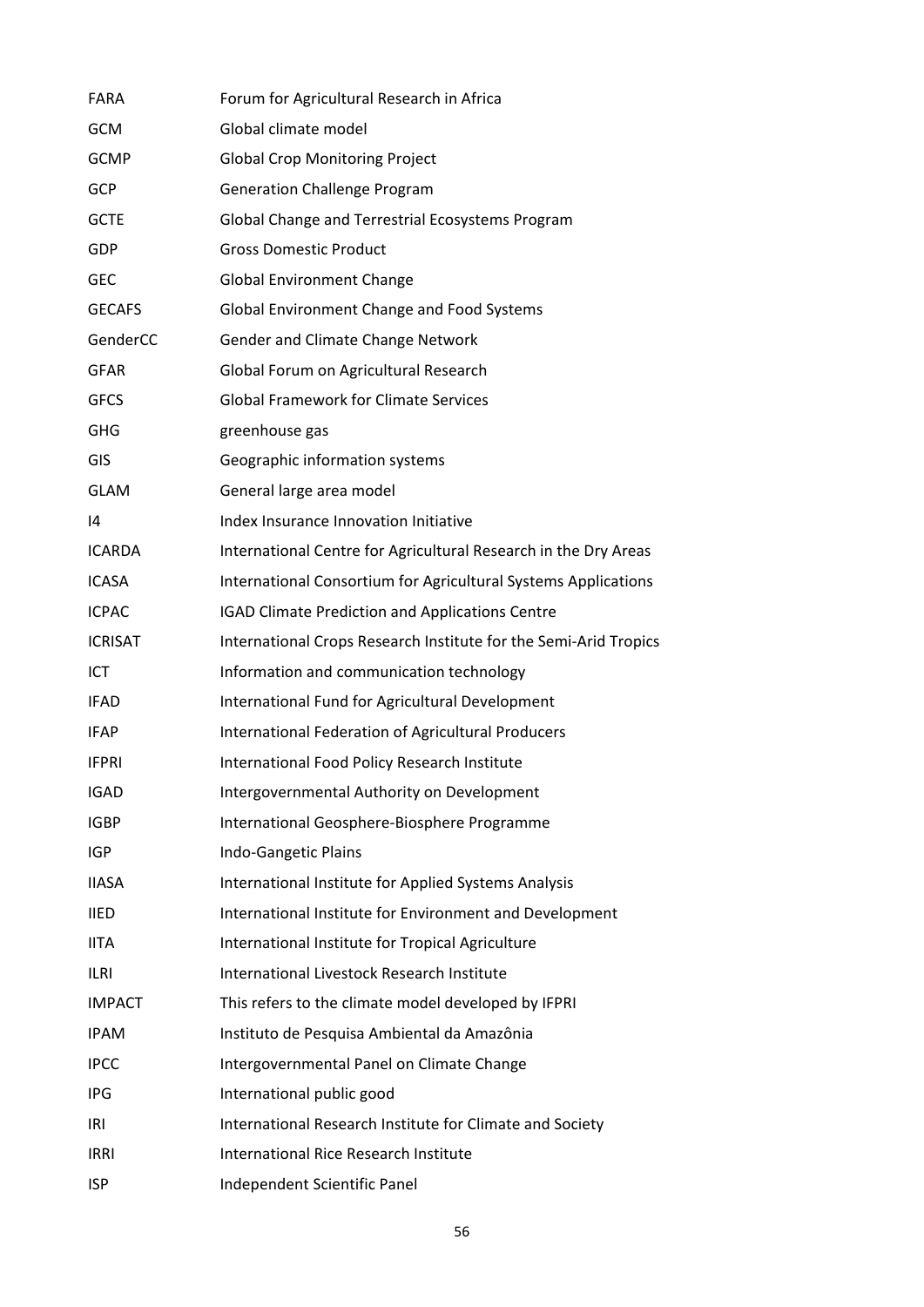| <b>ISPC</b>    | Independent Science and Partnership Council                                                                                       |
|----------------|-----------------------------------------------------------------------------------------------------------------------------------|
| <b>IWMI</b>    | International Water Management Institute                                                                                          |
| M&E            | Monitoring and evaluation                                                                                                         |
| MP             | Mega Program                                                                                                                      |
| <b>MRV</b>     | measurable, reportable and verifiable                                                                                             |
| <b>NAPA</b>    | National Adaptation Plan of Action                                                                                                |
| <b>NAMA</b>    | <b>Nationally Appropriate Mitigation Actions</b>                                                                                  |
| <b>NARES</b>   | National agricultural research and extension system                                                                               |
| <b>NCAR</b>    | National Center for Atmospheric Research                                                                                          |
| <b>NGO</b>     | non-governmental organization                                                                                                     |
| <b>NMS</b>     | national meteorological services                                                                                                  |
| PRADAN         | Professional Assistance for Development Action                                                                                    |
| PIK            | Potsdam Institute for Climate Impact Research                                                                                     |
| <b>RCM</b>     | Regional climate model                                                                                                            |
| <b>RF</b>      | <b>Rockefeller Foundation</b>                                                                                                     |
| <b>RUFORUM</b> | Regional Universities Forum for Capacity Building in Agriculture                                                                  |
| <b>SBSTA</b>   | Subsidiary Body for Scientific and Technological Advice                                                                           |
| SC             | <b>Science Council</b>                                                                                                            |
| <b>SLM</b>     | sustainable land management                                                                                                       |
| <b>SRF</b>     | Strategy and Results Framework (of the CGIAR)                                                                                     |
| <b>SSA</b>     | Sub-Saharan Africa                                                                                                                |
| <b>START</b>   | Global change System for Analysis, Research and Training                                                                          |
| <b>UCAR</b>    | University Corporation for Atmospheric Research                                                                                   |
| <b>UNFCCC</b>  | United Nations Framework Convention on Climate Change                                                                             |
| <b>UNREDD</b>  | United Nations Collaborative Programme on Reducing Emissions from<br>Deforestation and Forest Degradation in Developing Countries |
| WECARD         | West and Central African Council for Agricultural Research and Development                                                        |
| <b>WEDO</b>    | Women's Environment and Development Organization                                                                                  |
| <b>WEF</b>     | World Economic Forum                                                                                                              |
| <b>WFP</b>     | World Food Programme                                                                                                              |
| <b>WMO</b>     | World Meteorological Office                                                                                                       |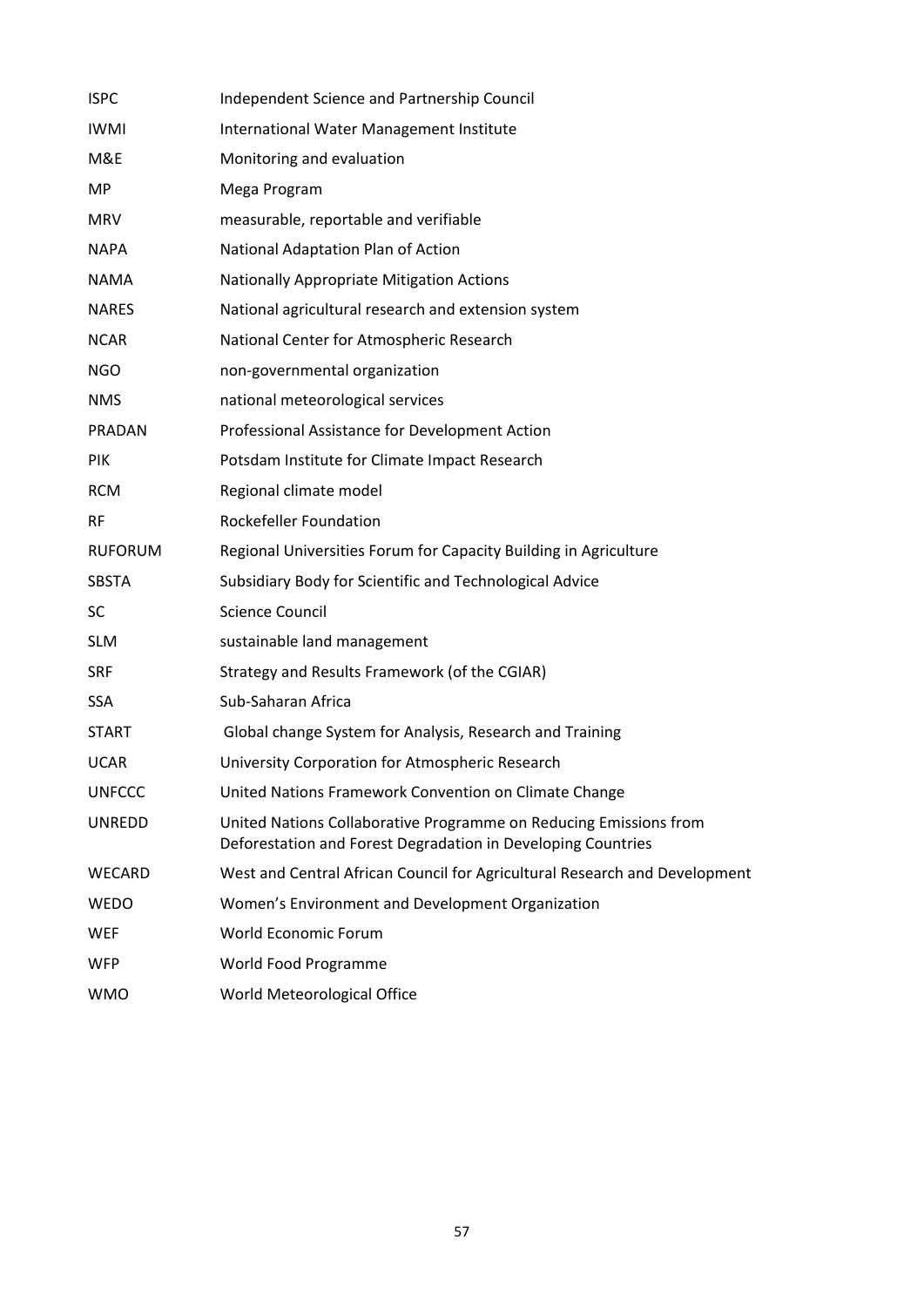# **Annex 1: Products, users, outcomes and impacts**

# **Theme 1: Adaptation to Progressive Climate Change**

| <b>Key final products</b>                                                                                                                                                                                                                                                                                                                                                                                                                                                                                                                                                                                    | <b>Intermediate users</b>                                                                                                                            | <b>Final users</b>                                 | <b>Outcomes</b>                                                                                                                                                                                                                                                                                                          | Impacts                                                                                                         |  |  |  |
|--------------------------------------------------------------------------------------------------------------------------------------------------------------------------------------------------------------------------------------------------------------------------------------------------------------------------------------------------------------------------------------------------------------------------------------------------------------------------------------------------------------------------------------------------------------------------------------------------------------|------------------------------------------------------------------------------------------------------------------------------------------------------|----------------------------------------------------|--------------------------------------------------------------------------------------------------------------------------------------------------------------------------------------------------------------------------------------------------------------------------------------------------------------------------|-----------------------------------------------------------------------------------------------------------------|--|--|--|
| Objective 1: Adapted farming systems for changing climate conditions in space and time through the<br>development of improved crops, livestock, farmed fish, and natural resources management, technologies and<br>tools                                                                                                                                                                                                                                                                                                                                                                                     |                                                                                                                                                      |                                                    |                                                                                                                                                                                                                                                                                                                          |                                                                                                                 |  |  |  |
| Design of adapted farming<br>systems and technologies for<br>changing climate conditions<br>in space and time through<br>the development of<br>improved crops, livestock,<br>agronomic practices, water<br>management and natural<br>resource management tools<br>Building of regional and<br>national capacities to<br>produce high quality<br>strategies, e.g. through<br><b>NAPAs and NAMAs</b><br>New knowledge-synthesizing<br>institutional arrangements,<br>policies and mechanisms for<br>improving the adaptive<br>capacity of agricultural sector<br>actors; what is working<br>where, how and why | Policy makers at<br>sub-national,<br>national and<br>international scales;<br>international<br>development NGOs,<br>local development<br><b>NGOs</b> | Resource-poor<br>farmers                           | Outcome 1.1:<br>Agricultural and food<br>security strategies<br>that are adapted<br>towards conditions of<br>predicted climate<br>change promoted by<br>the key development<br>and funding agencies<br>(national and<br>international), civil<br>society organizations<br>and private sector in<br>at least 20 countries | Reduction of<br>vulnerability<br>to climate<br>variability and<br>change, and<br>more resilient<br>food systems |  |  |  |
| Objective 2: Strategies for addressing abiotic and biotic stresses induced by breeding for future climatic<br>conditions, variability and extremes, including novel climates                                                                                                                                                                                                                                                                                                                                                                                                                                 |                                                                                                                                                      |                                                    |                                                                                                                                                                                                                                                                                                                          |                                                                                                                 |  |  |  |
| Understanding and<br>evaluating the response of<br>different varieties/crops to<br>climate change in time and                                                                                                                                                                                                                                                                                                                                                                                                                                                                                                | Breeders,<br>physiologists,<br>biotechnologists,<br>agronomists                                                                                      | Extension<br>services,<br>resource-poor<br>farmers | Strategies for<br>addressing abiotic<br>and biotic stresses<br>induced by future                                                                                                                                                                                                                                         | Reduction of<br>vulnerability<br>to climate<br>variability and                                                  |  |  |  |

space, and generating comprehensive strategies for crop improvement through a combination of modeling, expert consultation and stakeholder dialogue climate change, variability and extremes, including novel climates mainstreamed among more than 75% of the international research agencies, and by national agencies in at least 12 countries change

*Objective 3: Targeted identification and enhanced deployment and conservation of species and genetic diversity for increased resilience and productivity under conditions resulting from climate change*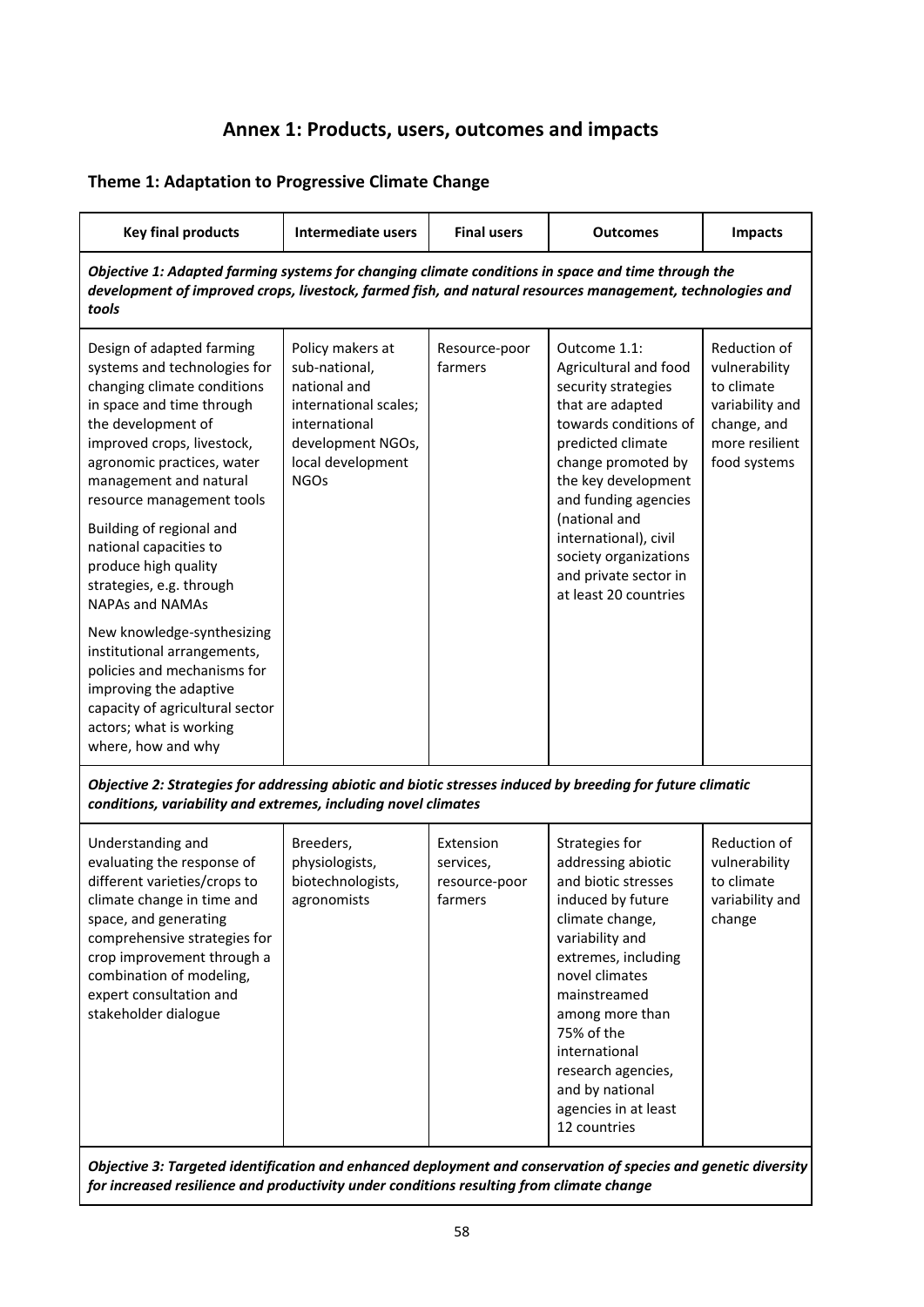| <b>Key final products</b>                                                                                                                                                       | Intermediate users                                                                                                                                            | <b>Final users</b>       | <b>Outcomes</b>                                                                                                                                                                                                                                                                                                                                                            | <b>Impacts</b>                                                                                                  |
|---------------------------------------------------------------------------------------------------------------------------------------------------------------------------------|---------------------------------------------------------------------------------------------------------------------------------------------------------------|--------------------------|----------------------------------------------------------------------------------------------------------------------------------------------------------------------------------------------------------------------------------------------------------------------------------------------------------------------------------------------------------------------------|-----------------------------------------------------------------------------------------------------------------|
| New knowledge, guidelines<br>and germplasm available for<br>using genetic and species<br>diversity to enhance<br>adaptation, productivity and<br>resilience to changing climate | Breeders, extension<br>services, farmers,<br>agricultural<br>development<br>organizations,<br>NARES, government<br>agencies,<br>conservation<br>organizations | Resource-poor<br>farmers | Portfolio of<br>information sources,<br>guidelines and<br>germplasm available<br>for using genetic and<br>species diversity to<br>enhance adaptation<br>and resilience to<br>changing climate are<br>adopted and up-<br>scaled by national<br>agencies in at least<br>20 countries and by<br>international<br>organization for the<br>benefits of resource<br>poor farmers | Reduction of<br>vulnerability<br>and sustained<br>production<br>despite<br>climate<br>variability and<br>change |

# **Plan for Theme 1, Objective 1: Adapted farming systems for changing climate conditions in space and time through the development of improved crops, livestock, farmed fish, and natural resources management, technologies and tools**

| Year | <b>Activities</b>                                                                                                                                                                | <b>Products</b>                                                                                                                                                                                                                   | <b>Assumptions</b>                                                                                                                                        | <b>Target regions</b>                                                                                                  | <b>Partners</b>                                                                                                   |
|------|----------------------------------------------------------------------------------------------------------------------------------------------------------------------------------|-----------------------------------------------------------------------------------------------------------------------------------------------------------------------------------------------------------------------------------|-----------------------------------------------------------------------------------------------------------------------------------------------------------|------------------------------------------------------------------------------------------------------------------------|-------------------------------------------------------------------------------------------------------------------|
| 2011 | Compilation of existing<br>databases on crop<br>performance related to<br>climate from multiple<br>sources (i.e. multi-site<br>trial data of a range of<br>crop varieties)       | Platform for multi-site<br>trials of technologies<br>and varieties established<br>for analysis of GxE<br>interactions and<br>calibration and<br>validation of crop<br>models                                                      | Willingness of<br>partners to<br>share multi-<br>site trial data                                                                                          | West Africa,<br><b>East Africa</b><br>Indo-Gangetic<br>Plains<br>New target<br>regions added<br>in subsequent<br>years | <b>CGIAR</b><br>Centers,<br>CIRAD, NARs<br>and other ARI<br>institutions<br>involved in<br>agricultural<br>trials |
| 2011 | Identification and<br>establishment of<br>technologies to be<br>tested and developed<br>across a range of pilot<br>sites                                                         | New production system<br>technologies developed<br>which contribute directly<br>to enhanced adaptive<br>capacity in farming<br>systems                                                                                            | Interest from<br>local partners<br>in managing<br>pilot sites,<br>willingness of<br>partners to<br>provide<br>candidate<br>technologies<br>for trialling. | Pilot sites in<br>target regions                                                                                       | <b>CGIAR Centers</b><br>in<br>collaboration<br>with other<br>themes in the<br>MP, NARS,<br>ARIs, CIRAD.           |
| 2012 | Modeling methodologies<br>to outscale the potential<br>of individual adaptation<br>options across a wide<br>range of geographies<br>(i.e. use of analogues in<br>space and time) | Explicit knowledge of<br>the potential application<br>domains for agricultural<br>practices, technologies<br>and policies, and<br>knowledge on best<br>means of transferring<br>these technologies and<br>ensuring their adoption | Availability of<br>sound climate<br>projections to<br>2030 and<br>beyond.                                                                                 | Developing<br>countries                                                                                                | <b>CGIAR</b><br>Centers, ESSP,<br><b>NARS and ARIS</b>                                                            |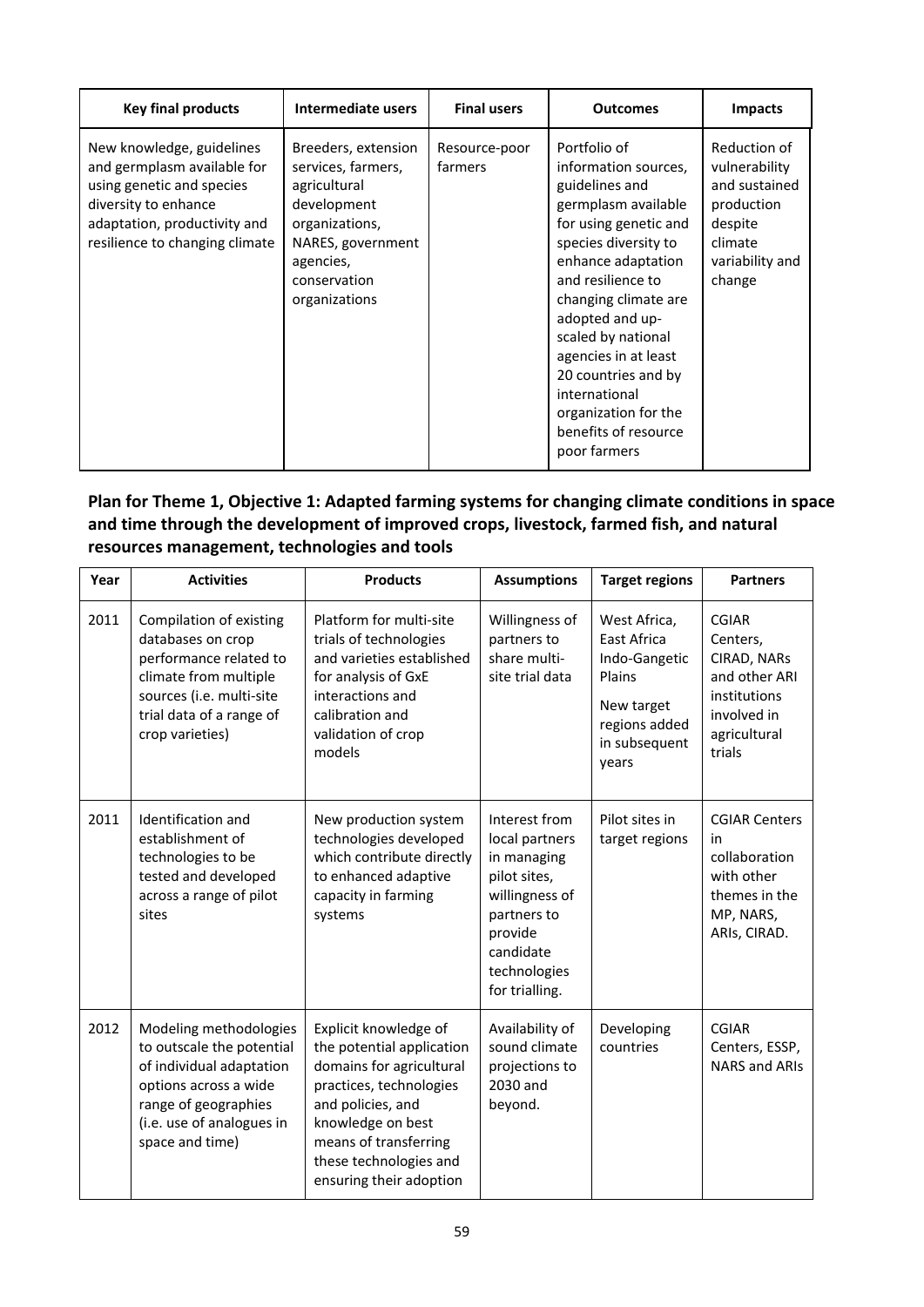| Year | <b>Activities</b>                                                                                                                                                                                                                                                                                   | <b>Products</b>                                                                                                                                                                                                                                                                                                                                                              | <b>Assumptions</b>                                                                                                                 | <b>Target regions</b>                                                                                           | <b>Partners</b>                                                                                                               |
|------|-----------------------------------------------------------------------------------------------------------------------------------------------------------------------------------------------------------------------------------------------------------------------------------------------------|------------------------------------------------------------------------------------------------------------------------------------------------------------------------------------------------------------------------------------------------------------------------------------------------------------------------------------------------------------------------------|------------------------------------------------------------------------------------------------------------------------------------|-----------------------------------------------------------------------------------------------------------------|-------------------------------------------------------------------------------------------------------------------------------|
| 2013 | Characterization of<br>climate adaptation<br>options in target regions                                                                                                                                                                                                                              | Portfolio of adaptation<br>options with potential<br>for adapting production<br>systems identified,<br>developed and/or tested                                                                                                                                                                                                                                               | Sufficient<br>technologies<br>tested in 2011<br>and 2012 and<br>successful<br>means of<br>extrapolating<br>application<br>domains. | Sub-set of<br>target regions<br>represent-<br>ative of<br>developing<br>country<br>conditions                   | CGIAR centers,<br>international<br>development<br>NGO <sub>s</sub> ,<br>national<br>government,<br>NARS.                      |
| 2013 | Understanding of<br>institutional<br>arrangements, policies<br>and mechanisms that<br>enhance the adaptive<br>capacity of resource-<br>poor households to<br>adopt new farming<br>practices, strategies and<br>behaviors that reduce<br>their vulnerability in the<br>face of a changing<br>climate | Document synthesizing<br>institutional<br>arrangements, policies<br>and mechanisms for<br>improving the adaptive<br>capacity of agricultural<br>sector actors; what is<br>working where, how and<br>why, with disaggregation<br>by gender and other<br>social strata<br>Building of regional and<br>national capacities to<br>produce high-quality<br><b>NAPAs and NAMAs</b> | Partners have<br>sufficient<br>incentives to<br>engage and<br>people trained<br>remain in local<br>institutions                    | West Africa,<br>East Africa<br>Indo-Gangetic<br>Plains<br>New target<br>regions added<br>in subsequent<br>years | African &<br>S.Asian<br>University<br>networks;<br>international<br>development<br>NGOs,<br>government,<br>regional<br>bodies |

# **Plan for Theme 1, Objective 2: Strategies for addressing abiotic and biotic stresses induced by breeding for future climatic conditions, variability and extremes, including novel climates**

| Year | <b>Activities</b>                                                                                                                                                                                     | <b>Products</b>                                                                                                                             | <b>Assumptions</b>                                                                                                                               | <b>Target regions</b>                                                                                           | <b>Partners</b>                                                                                                                                                                                          |
|------|-------------------------------------------------------------------------------------------------------------------------------------------------------------------------------------------------------|---------------------------------------------------------------------------------------------------------------------------------------------|--------------------------------------------------------------------------------------------------------------------------------------------------|-----------------------------------------------------------------------------------------------------------------|----------------------------------------------------------------------------------------------------------------------------------------------------------------------------------------------------------|
| 2011 | Ensuring research and<br>policy organizations are<br>actively engaged from<br>the early stages of the<br>research in both design<br>and post-project<br>implementation of the<br>strategies developed | High-level meetings with<br>key stakeholders that<br>result in mainstreamed<br>strategies in workplans<br>and existing breeding<br>programs | Willingness of<br>crop breeding<br>institutions to<br>participate in<br>program;<br>inclusion of<br>women's and<br>men's crops in<br>the program | West Africa,<br>East Africa<br>Indo-Gangetic<br>Plains<br>New target<br>regions added<br>in subsequent<br>years | Crop-breeding<br>institutes (CG<br>Centers, ARIs,<br>NARS),<br>regional<br>decision-<br>making and<br>priority-setting<br>bodies<br>(ASARECA,<br>FARA,<br>WECARD),<br>donors,<br>national<br>governments |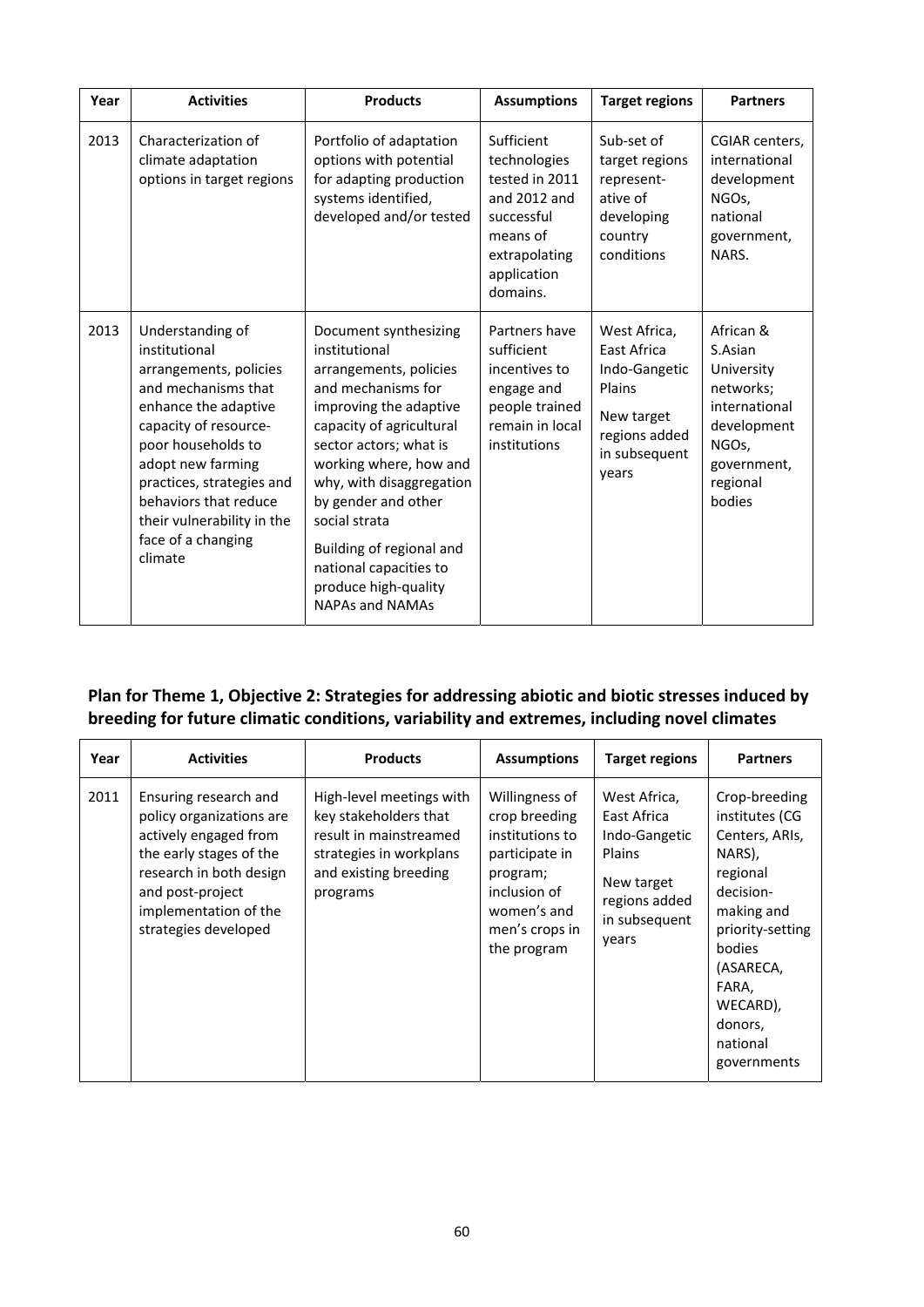| 2011 | Development of a range<br>of crop modeling<br>approaches to model<br>biotic and abiotic<br>constraints under<br>decadal futures from<br>2020 to 2050                                                   | Range of modeling<br>approaches developed<br>and validated for<br>assessing future<br>constraints to crop<br>production and the<br>design of virtual crops                                                                                       | Availability of<br>climate<br>projections<br>and sufficient<br>data on abiotic<br>and biotic<br>interactions<br>with climate                                                                            | Global                                                                                                          | Crop-based<br>components of<br>MP3, GCP,<br>molecular and<br>breeding<br>platforms<br>CG Centers,<br>NARS, ARI<br>breeding<br>institutes,<br>private sector<br>breeding<br>companies                     |
|------|--------------------------------------------------------------------------------------------------------------------------------------------------------------------------------------------------------|--------------------------------------------------------------------------------------------------------------------------------------------------------------------------------------------------------------------------------------------------|---------------------------------------------------------------------------------------------------------------------------------------------------------------------------------------------------------|-----------------------------------------------------------------------------------------------------------------|----------------------------------------------------------------------------------------------------------------------------------------------------------------------------------------------------------|
| 2012 | Design of a set of<br>"virtual crops" and<br>assessment of their<br>efficacy in addressing<br>the likely future<br>conditions in terms of<br>the economic, social and<br>cultural benefits<br>expected | Detailed crop-by-crop<br>strategies and plans of<br>action for crop<br>improvement<br>developed,<br>incorporating portfolio<br>of national, regional and<br>global priorities                                                                    | Availability of<br>models and<br>data                                                                                                                                                                   | Global                                                                                                          | CG Centres,<br>ARI modeling<br>groups, NARS<br>scientists                                                                                                                                                |
| 2013 | Socialization of<br>identified set of<br>breeding strategies with<br>funding bodies, national<br>and international<br>organizations,<br>universities and other<br>actors                               | Global, regional and<br>national policy briefs for<br>investments in climate-<br>proofed crop breeding<br>initiatives, and crop<br>breeding institutions<br>coordinated in<br>development of climate-<br>proofed crops for a<br>2030-2050 world. | Willingness of<br>crop breeding<br>institutions to<br>adjust<br>priorities<br>based on<br>priority setting<br>results, and<br>donor<br>coordination in<br>funding of<br>future<br>breeding<br>programs. | West Africa,<br>East Africa<br>Indo-Gangetic<br>Plains<br>New target<br>regions added<br>in subsequent<br>years | Crop-breeding<br>institutes (CG<br>Centers, ARIs,<br>NARS),<br>regional<br>decision-<br>making and<br>priority-setting<br>bodies<br>(ASARECA,<br>FARA,<br>WECARD),<br>donors,<br>national<br>governments |

# **Plan for Theme 1, Objective 3: Targeted identification and enhanced deployment and conservation of species and genetic diversity for increased resilience and productivity under conditions resulting from climate change**

| Year | <b>Activities</b> | <b>Products</b> | <b>Assumptions</b> | <b>Target</b><br>regions | <b>Partners</b> |
|------|-------------------|-----------------|--------------------|--------------------------|-----------------|
|------|-------------------|-----------------|--------------------|--------------------------|-----------------|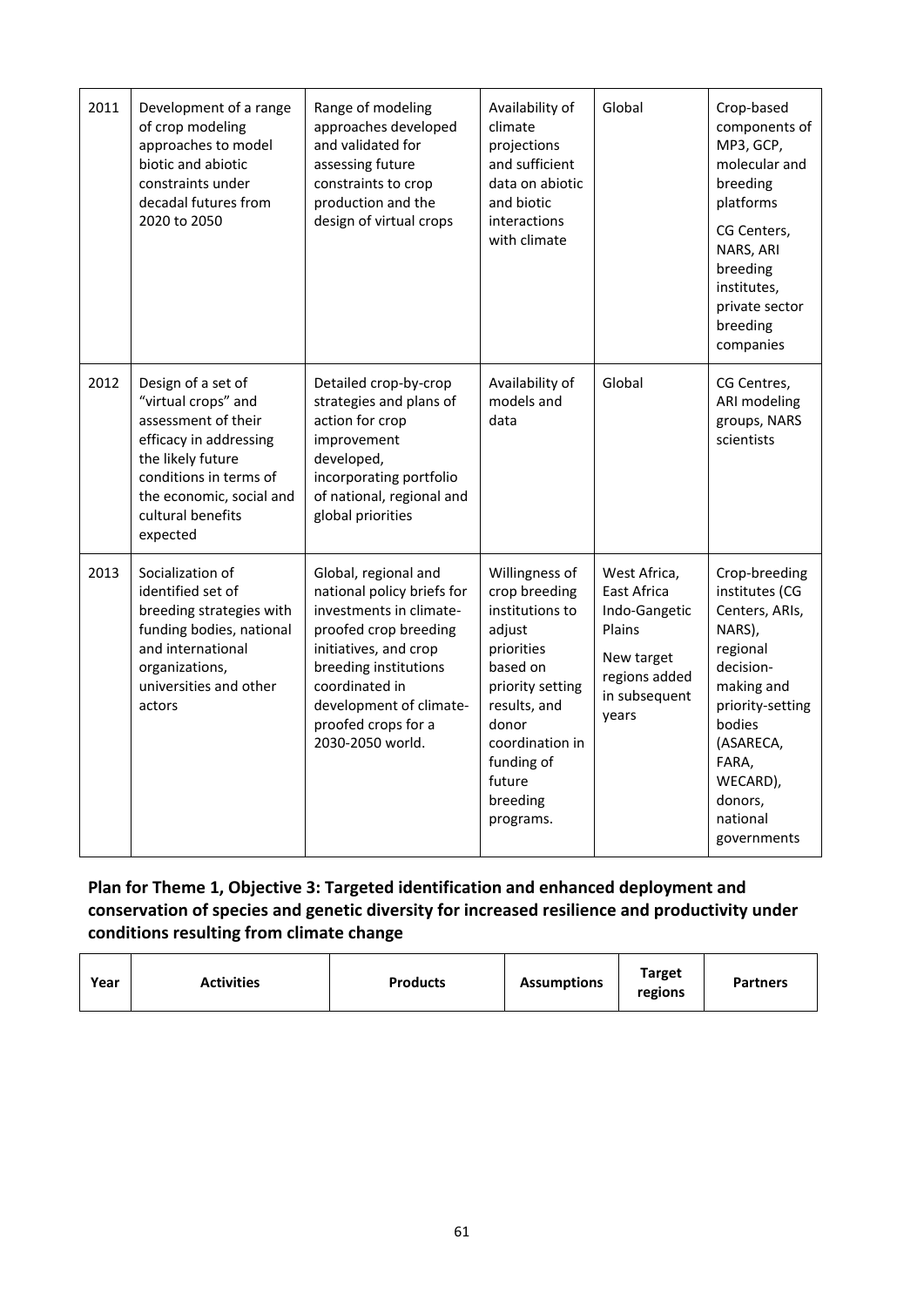| 2011 | Developing tools and<br>methodologies to rapidly<br>identify candidate<br>germplasm with traits useful<br>for climate change<br>adaptation and<br>identification of threats to in<br>situ material                                                                                                                   | Methods and tools to<br>facilitate targeted<br>identification of ex situ<br>and in situ germplasm<br>with traits useful for<br>climate change<br>adaptation, including<br>resistance to biotic as<br>well as abiotic stresses<br>and analyses of threats<br>to priority in situ<br>germplasm | Adaptation<br>traits easily<br>identifiable<br>and availability<br>of sufficient<br>data.                  | East<br>Africa;<br>Asia;<br>global                                                                   | CG Centers,<br>national<br>genebanks,<br>NARS,                                                                                    |
|------|----------------------------------------------------------------------------------------------------------------------------------------------------------------------------------------------------------------------------------------------------------------------------------------------------------------------|----------------------------------------------------------------------------------------------------------------------------------------------------------------------------------------------------------------------------------------------------------------------------------------------|------------------------------------------------------------------------------------------------------------|------------------------------------------------------------------------------------------------------|-----------------------------------------------------------------------------------------------------------------------------------|
| 2011 | Develop crop suitability atlas<br>of identified local varieties<br>conserved in genebanks<br>based on genebank<br>information and<br>environmental conditions<br>using Geographic<br>Information system (GIS)                                                                                                        | Crop suitability maps for<br>priority crops developed                                                                                                                                                                                                                                        | Good<br>georeference<br>data of<br>accessions are<br>available                                             | East Africa                                                                                          | CG Centers,,<br>national<br>genebanks,<br>NARS,                                                                                   |
| 2012 | Participatory on-farm<br>evaluation on a range of<br>sites to test candidate<br>material response in<br>different climate conditions                                                                                                                                                                                 | Adaptive germplasm,<br>suited for different<br>future climate<br>conditions, selected<br>based on response and<br>farmer preferences, and<br>corresponding future<br>production zones<br>identified                                                                                          | Genetic<br>resources<br>policy permits<br>movement of<br>germplasm to<br>pilot sites                       | Pilot sites<br>in East<br>Africa                                                                     | CG Centers,<br>national<br>genebanks,<br>NARS,<br>Extension<br>officers NGOs<br>and local<br>farmer<br>organizations,<br>Farmers, |
| 2012 | Documenting farmers'<br>traditional knowledge of<br>diversity assessment and its<br>use in adapting to the<br>changing climate and raising<br>their awareness about the<br>implications of climate<br>change for agriculture and<br>the role of genebanks in<br>providing germplasm;<br>associated capacity building | Database and<br>management system to<br>serve as a depository of<br>traditional knowledge on<br>farmers coping with<br>climate change; public<br>awareness (radio<br>programmes, posters/<br>brochures) materials<br>produced                                                                | Rural radio<br>partners are a<br>credible source<br>of information;<br>Farmers have<br>access to<br>radios | East Africa                                                                                          | CGIAR centres,<br>NARS, National<br>genebank,<br>Media;<br>Extension<br>services,<br>Farmers<br>organizations                     |
| 2013 | Evaluation of promising<br>genebank accessions<br>collected from areas with<br>specific environmental<br>conditions and phenotyping<br>for gene discovery                                                                                                                                                            | Accessions identified<br>with interesting traits<br>important for climate<br>change adaptation                                                                                                                                                                                               | Exchange of<br>germplasm<br>supported by<br>participating<br>countries                                     | Asia<br>Pacific-<br>Oceania,<br>Latin<br>America<br>and<br>Caribbean<br>; East and<br>West<br>Africa | National,<br>regional, and<br>international<br>genebanks;<br>advanced lab                                                         |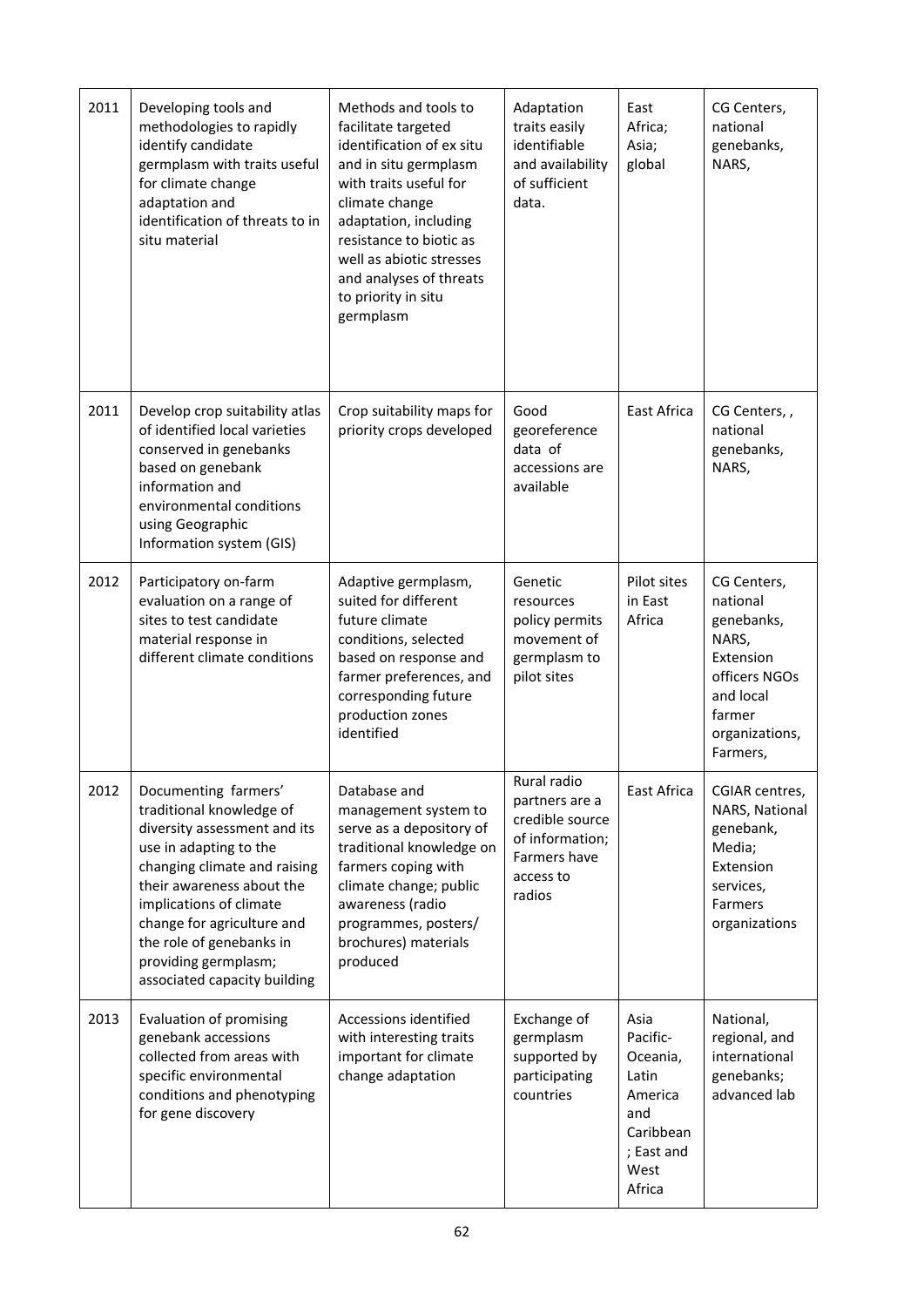| 2013 | Developing a seed<br>dissemination system for<br>deployment of adapted<br>(climate ready) local<br>varieties to farmers;<br>associated capacity building                                                                                                                                       | Seed deployment<br>mechanisms involving<br>local seed systems                                                                                                                                                                                                                                     | Local seed<br>providers<br>ready to<br>participate and<br>collaborate<br>with the<br>project                                                  | East Africa               | Local seed<br>providers;<br>farmers<br>cooperation;<br>Community<br>genebanks;<br>National<br>Genebank;<br>Extension<br>service<br>Development<br>agencies, Crisis<br>response<br>agencies (i.e.<br>WFP) |
|------|------------------------------------------------------------------------------------------------------------------------------------------------------------------------------------------------------------------------------------------------------------------------------------------------|---------------------------------------------------------------------------------------------------------------------------------------------------------------------------------------------------------------------------------------------------------------------------------------------------|-----------------------------------------------------------------------------------------------------------------------------------------------|---------------------------|----------------------------------------------------------------------------------------------------------------------------------------------------------------------------------------------------------|
| 2013 | <b>Evaluation and formulation</b><br>of strategies needed to<br>facilitate uptake, focusing on<br>access to the material, its<br>deployment and its<br>management; associated<br>capacity building                                                                                             | Policy guideline<br>document on use of<br>adapted germplasm<br>from genebanks to<br>adapt to climate change<br>made available to policy<br>makers; Strategies to<br>improve existing<br>policies, local<br>management and seed<br>systems to facilitate the<br>deployment of adapted<br>germplasm | Supportive<br>government<br>policies;<br>Willingness of<br>international<br>bodies to<br>revise policies<br>related to<br>germplasm<br>access | East<br>Africa;<br>global | Ministries of<br>Agricultures,<br>National<br>climate change<br>fora; CGIAR<br>Centres,<br>national<br>genebanks                                                                                         |
| 2013 | National and global<br>collections enriched with<br>germplasm important for<br>adapting to climate change<br>and information about<br>materials and their traits<br>integrated into Information<br>system; development of<br>complementary<br>conservation strategies for<br>in situ materials | <b>Genebank collections</b><br>integrating germplasm<br>specifically focused on<br>climate change<br>adaptation; information<br>on climate adaptation<br>traits integrated into<br>information system;<br>guidelines for<br>complementary in<br>conservation of priority<br>genepools             | Policy<br>framework in<br>place for<br>sharing of<br>information                                                                              | East<br>Africa;<br>global | CG Centers,,<br>national<br>genebanks,<br>NARS,                                                                                                                                                          |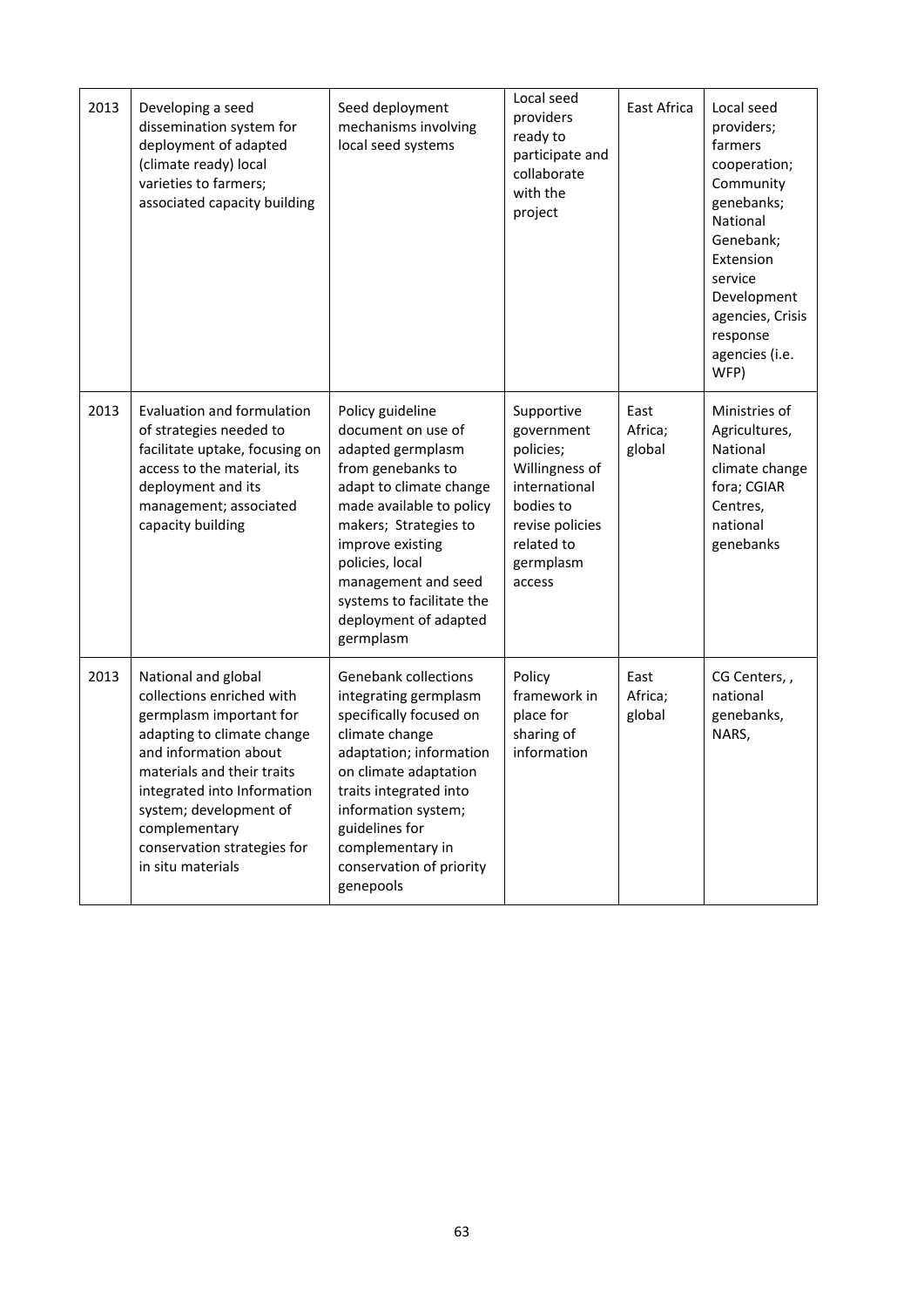| 2013 | Development of<br>participatory approaches<br>and methods to assess the<br>contribution of diversity in<br>production systems for<br>climate change adaptation;<br>capacity building provided<br>to collaborators | Assessment of the<br>contributions of crop<br>diversity in production<br>systems to adapt to<br>climate change | Sufficient data<br>points and<br>comparative<br>conditions to<br>compare the<br>resilience of<br>diversified as<br>compared to<br>simpler<br>systems in the<br>face of variable<br>and changing<br>conditions | East Africa<br><b>New</b><br>target<br>regions<br>added in<br>subsequen<br>t years,<br>with<br>additional<br>funding | CG Centers,<br>ministries of<br>forestry, the<br>environment<br>and<br>international<br>and national<br>conservation<br>organizations,<br>national<br>genebanks,<br>NARS,<br>development<br>agencies and<br>local farmer<br>organizations |
|------|-------------------------------------------------------------------------------------------------------------------------------------------------------------------------------------------------------------------|----------------------------------------------------------------------------------------------------------------|---------------------------------------------------------------------------------------------------------------------------------------------------------------------------------------------------------------|----------------------------------------------------------------------------------------------------------------------|-------------------------------------------------------------------------------------------------------------------------------------------------------------------------------------------------------------------------------------------|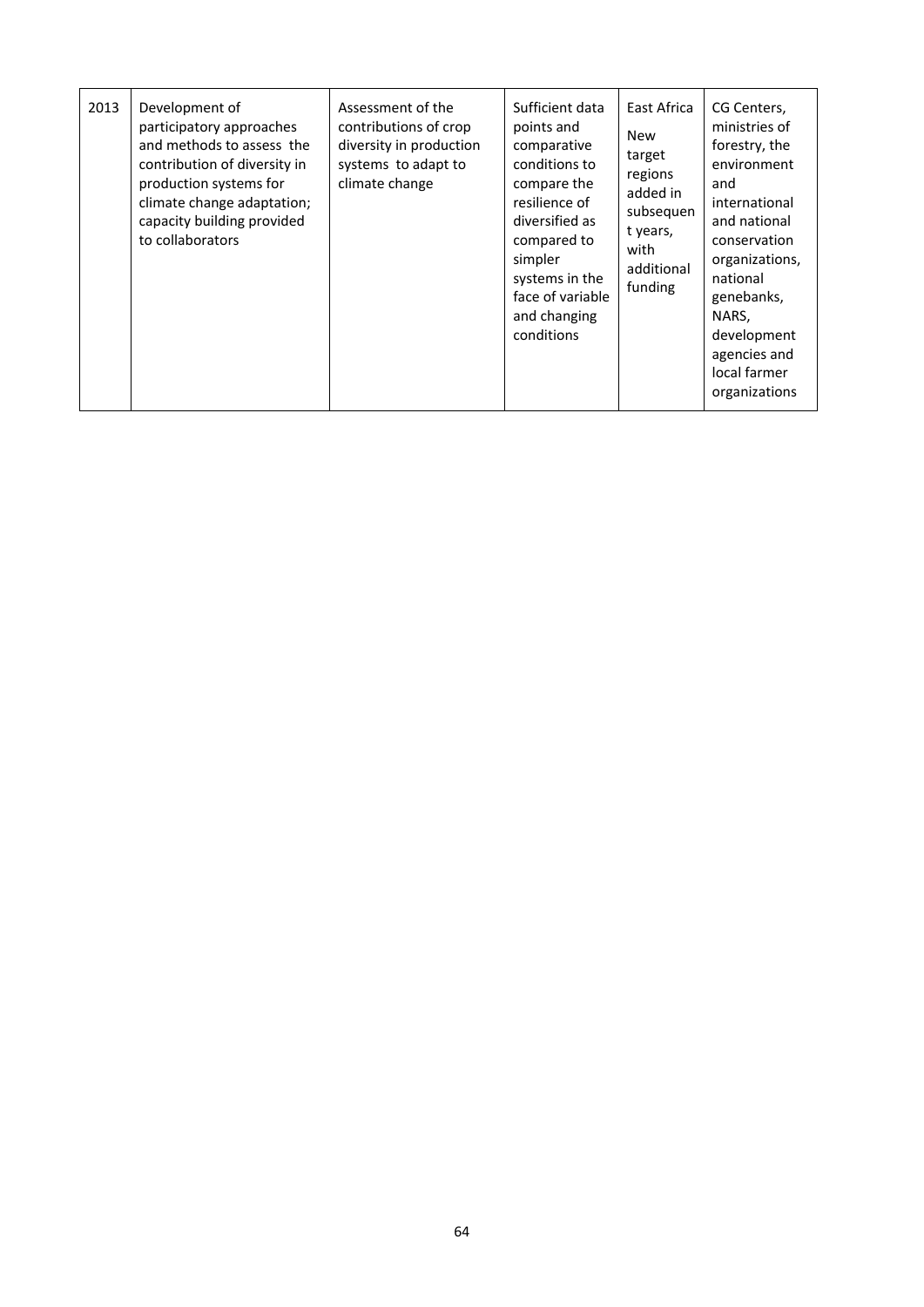| <b>Key final products</b>                                                                                                                                                                                                                                                                                                                             | Intermediate users                                                                                                                                                                                                          | <b>Final users</b>                                                                                                                  | <b>Outcomes</b>                                                                                                                                                                                                                            | <b>Impacts</b>                                                                                                                                                                                                                                                                                                                                            |
|-------------------------------------------------------------------------------------------------------------------------------------------------------------------------------------------------------------------------------------------------------------------------------------------------------------------------------------------------------|-----------------------------------------------------------------------------------------------------------------------------------------------------------------------------------------------------------------------------|-------------------------------------------------------------------------------------------------------------------------------------|--------------------------------------------------------------------------------------------------------------------------------------------------------------------------------------------------------------------------------------------|-----------------------------------------------------------------------------------------------------------------------------------------------------------------------------------------------------------------------------------------------------------------------------------------------------------------------------------------------------------|
|                                                                                                                                                                                                                                                                                                                                                       |                                                                                                                                                                                                                             | Objective 1: Enable rural communities to manage and build resilient livelihoods                                                     |                                                                                                                                                                                                                                            |                                                                                                                                                                                                                                                                                                                                                           |
| Synthesized<br>knowledge of how<br>best to target and<br>implement<br>innovative risk<br>management<br>strategies for rural<br>communities;<br>evidence of their<br>feasibility,<br>acceptability and<br>impacts                                                                                                                                      | CGIAR.<br>development<br>funders,<br>organizations<br>concerned with<br>insurance (e.g.,<br>BMGF, RF, AGRA),<br>regional agriculture<br>policy bodies (e.g.,<br>CAADP), NARES,<br>rural finance sector,<br>development NGOs | Rural communities,<br>organizations of<br>resource-poor<br>farmers,<br>agribusiness                                                 | Systematic technical<br>and policy support<br>for farm-to<br>community-level<br>agricultural risk<br>management<br>strategies that<br>buffer against<br>climate shocks and<br>enhance livelihood<br>resilience in at least<br>20 countries | Farming systems<br>and rural livelihoods<br>that are more<br>secure in the face of<br>a variable and<br>changing climate                                                                                                                                                                                                                                  |
|                                                                                                                                                                                                                                                                                                                                                       |                                                                                                                                                                                                                             | Objective 2: Managing climate risk through food delivery, trade and crisis response                                                 |                                                                                                                                                                                                                                            |                                                                                                                                                                                                                                                                                                                                                           |
| Enhanced<br>knowledge of how<br>to use advance<br>information to best<br>manage: a) climate-<br>related market risk<br>through food<br>delivery and trade;<br>and b) climate risk<br>through food crisis<br>response and post-<br>crisis recovery. And<br>evidence of the<br>resulting impacts on<br>rural communities<br>and agricultural<br>markets | a) Providers of<br>climate and food<br>security early<br>warning<br>information<br>b) CGIAR, regional<br>trade communities<br>(e.g., ECOWAS,<br>COMESA), climate<br>and market<br>information<br>providers                  | a) Food security<br>humanitarian<br>response<br>organizations and<br>funders;<br>b) National and<br>regional trade<br>organizations | Better climate-<br>informed<br>management by key<br>international,<br>regional and<br>national agencies of<br>food crisis response,<br>post-crisis recovery,<br>and food trade and<br>delivery in at least<br>12 countries.                | Enhanced food<br>crisis response<br>decreases long-<br>term livelihood<br>impacts, reduces<br>disincentives to<br>agricultural<br>development,<br>reduces cost of<br>assistance; while<br>more timely<br>management of<br>trade, storage and<br>delivery reduces<br>adverse impacts of<br>climate fluctuations<br>on food accessibility<br>and incentives |

# **Theme 2: Adaptation Pathways for Current Climate Risk**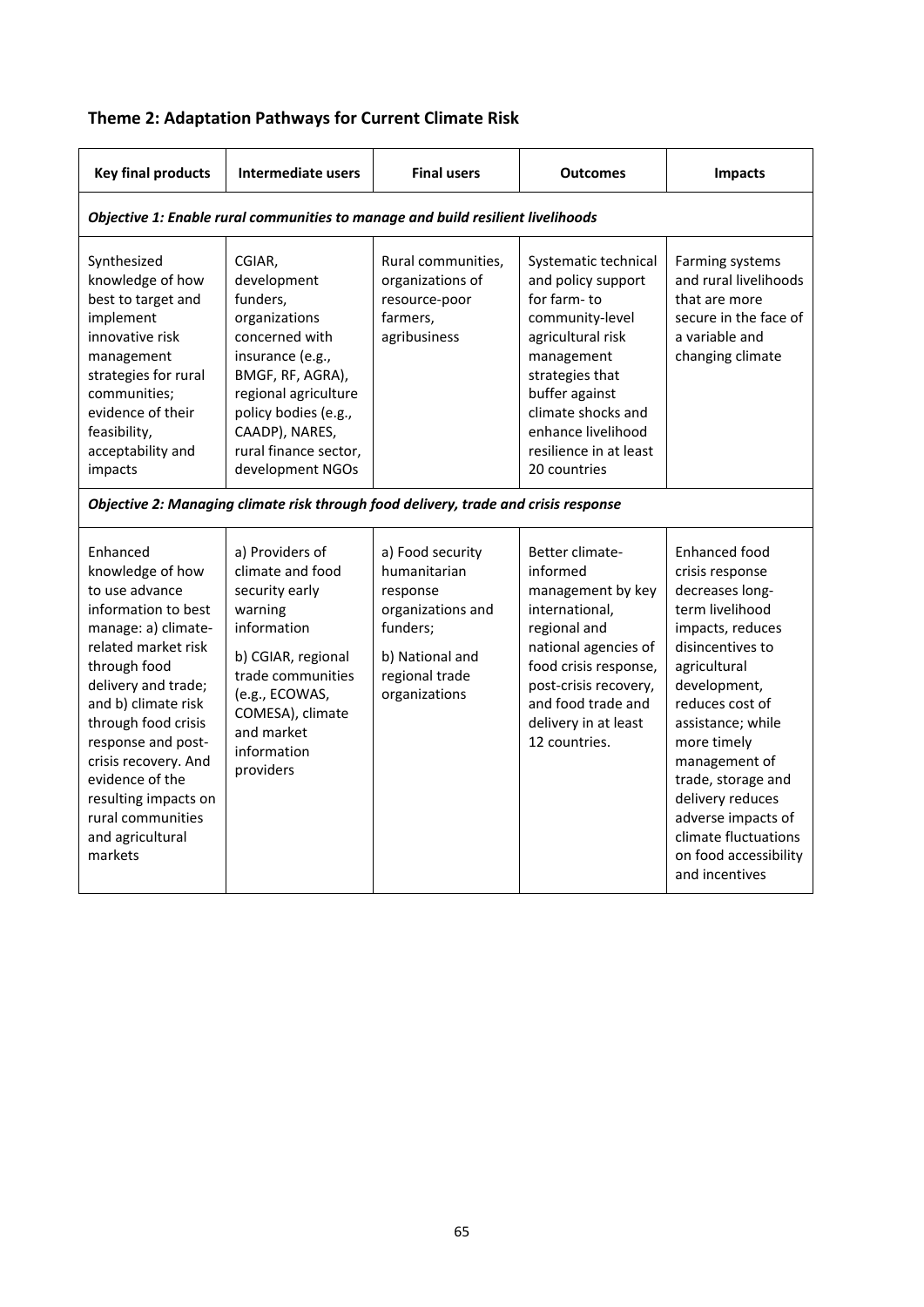| Objective 3: Enhanced prediction of climate impacts, and enhanced climate services                                                                                                                                                                                                                                                                                                                                                                      |                                                                                                                                                                                                                                                                                                       |                                                                                                                                                                                                                       |                                                                                                                                                                                                                                                                                                 |                                                                                                                                                                                                                                |  |  |
|---------------------------------------------------------------------------------------------------------------------------------------------------------------------------------------------------------------------------------------------------------------------------------------------------------------------------------------------------------------------------------------------------------------------------------------------------------|-------------------------------------------------------------------------------------------------------------------------------------------------------------------------------------------------------------------------------------------------------------------------------------------------------|-----------------------------------------------------------------------------------------------------------------------------------------------------------------------------------------------------------------------|-------------------------------------------------------------------------------------------------------------------------------------------------------------------------------------------------------------------------------------------------------------------------------------------------|--------------------------------------------------------------------------------------------------------------------------------------------------------------------------------------------------------------------------------|--|--|
| a) Enhanced<br>knowledge,<br>products and<br>evidence to support<br>the development<br>and delivery of<br>climate information<br>services that best<br>meet the risk<br>management needs<br>of agricultural<br>decision-makers<br>b) Improved<br>knowledge, tools,<br>data sets and<br>platforms for<br>monitoring and<br>predicting<br>agricultural<br>production and<br>biological threats,<br>and informing<br>management, in<br>response to climate | a) Global, regional<br>and national climate<br>service providers,<br>communication<br>intermediaries (e.g.,<br>NARES,<br>development NGOs,<br>media, ICT industry)<br>b) CGIAR, NARES,<br>regional climate<br>services providers,<br>early warning<br>information,<br>communication<br>intermediaries | a) Rural<br>communities,<br>agricultural inputs<br>and rural finance<br>providers,<br>agribusiness<br>b) Agribusiness,<br>food security<br>humanitarian<br>response donors<br>and organizations,<br>rural communities | Enhanced uptake<br>and use of<br>improved climate<br>information<br>products and<br>services, and of<br>information about<br>agricultural<br>production and<br>biological threats,<br>by resource-poor<br>farmers, particularly<br>vulnerable groups<br>and women, in at<br>least 12 countries. | Enhanced use of<br>advance<br>information to<br>manage climate-<br>related risks leading<br>to more resilient<br>farming systems,<br>more secure rural<br>livelihoods, more<br>effective and less<br>costly crisis<br>response |  |  |

# **Plan for Theme 2, Objective 1: Enable rural communities to manage and build resilient livelihoods**

| Year | <b>Activities</b>                                                                                                                                                                          | <b>Products</b>                                                                                                                                                                                                                     | <b>Assumptions</b>                                                                                                                                         | <b>Target</b><br>regions | <b>Partners</b>                                                                                                                                         |
|------|--------------------------------------------------------------------------------------------------------------------------------------------------------------------------------------------|-------------------------------------------------------------------------------------------------------------------------------------------------------------------------------------------------------------------------------------|------------------------------------------------------------------------------------------------------------------------------------------------------------|--------------------------|---------------------------------------------------------------------------------------------------------------------------------------------------------|
| 2010 | Analyze priority<br>knowledge and<br>methodology gaps for<br>index-based risk transfer<br>products, and formulate<br>Program value-addition<br>and partnership strategy                    | Scoping and strategy<br>report on priority<br>knowledge and<br>methodology gaps for<br>index-based risk<br>transfer, Program<br>advantages and strategy;<br>Platform to coordinate<br>research with other<br>relevant initiatives.  | Value<br>addition to<br>other index<br>insurance<br>initiatives;<br>resource-poor<br>farmers have<br>access to<br>index-based<br>risk transfer<br>products | Global                   | Institutions<br>working on<br>index<br>insurance<br>(e.g., 14,<br>BMGF, RF,<br>Oxfam, WFP,<br>IRI, CIRAD)<br>ARIs and CG<br>Centers to be<br>identified |
| 2011 | Create a platform to<br>synthesize and exchange<br>information about<br>farmers' coping<br>strategies, innovations<br>for improving<br>management of climate-<br>related agricultural risk | Web-based platform and<br>Partners<br>clearinghouse on<br>willing to<br>farmers' coping<br>share findings<br>through<br>strategies, innovations<br>platform<br>for improving<br>management of climate-<br>related agricultural risk |                                                                                                                                                            | Developing<br>countries  | Joint activity<br>with Theme<br>3. Web<br>developer to<br>be<br>determined.                                                                             |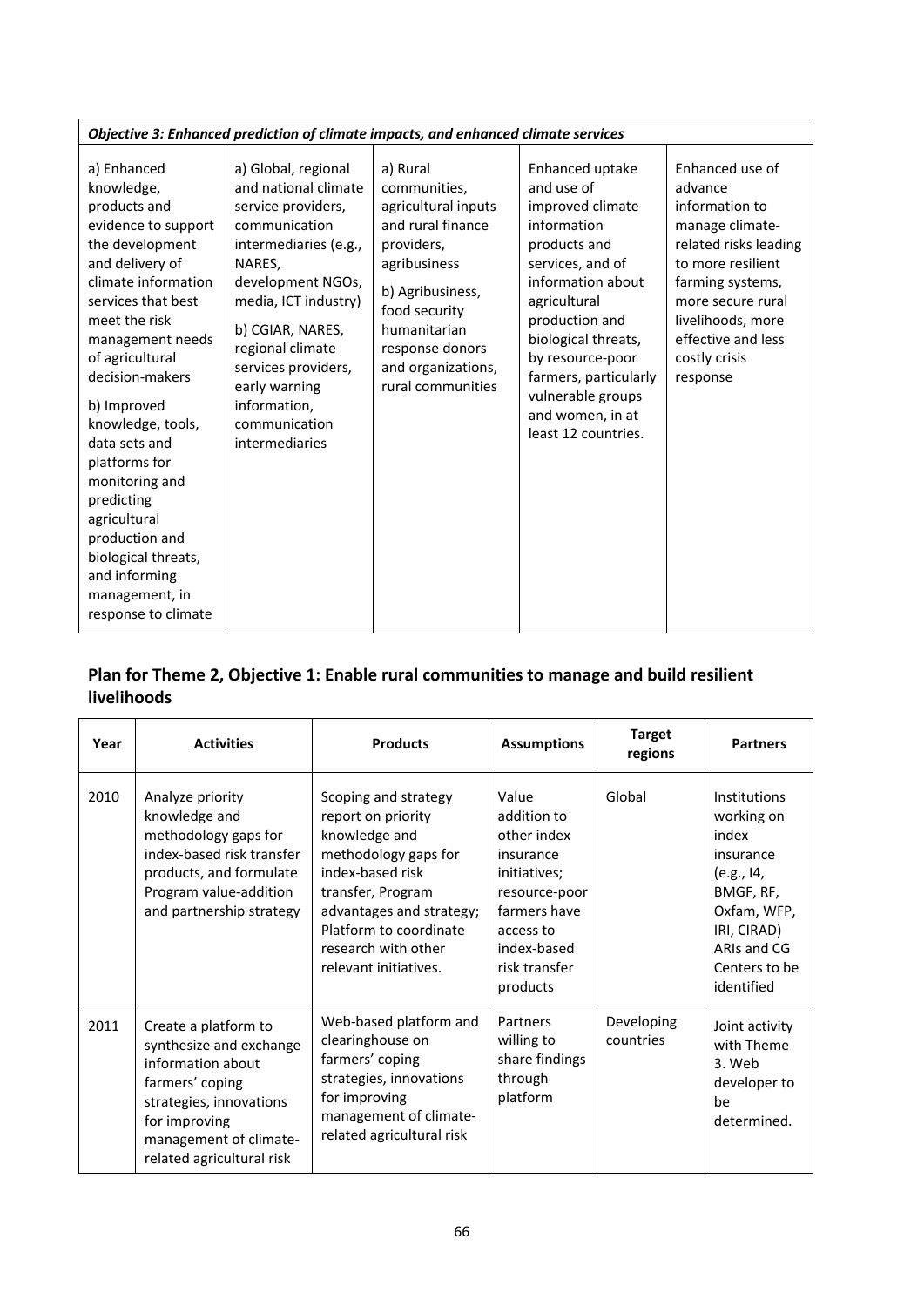| 2011 | Characterize climate-<br>related risk, and survey<br>current formal and<br>informal responses to<br>risk with potential for<br>transfer and upscaling                                                                     | Report, media brief on<br>responses to risk,<br>including farmers'<br>stories.                                                                                                                                  | Effective,<br>equitable<br>participation<br>of rural<br>communities,<br>support of<br>intermediarie<br>S                                                                                         | E Africa, W<br>Africa, IGP | CIRAD, NARS,<br>ILRI, ICRISAT,<br>other CG<br>Centers to be<br>determined                                                                                                                                             |
|------|---------------------------------------------------------------------------------------------------------------------------------------------------------------------------------------------------------------------------|-----------------------------------------------------------------------------------------------------------------------------------------------------------------------------------------------------------------|--------------------------------------------------------------------------------------------------------------------------------------------------------------------------------------------------|----------------------------|-----------------------------------------------------------------------------------------------------------------------------------------------------------------------------------------------------------------------|
| 2011 | Participatory pilot<br>demonstration and<br>evaluation of indigenous<br>and new risk<br>management strategies,<br>e.g., use of climate and<br>early warning<br>information;<br>diversification, index-<br>based insurance | Stakeholder networks<br>and workshops.<br>Preliminary report on<br>pilot activities                                                                                                                             | <b>Stakeholders</b><br>identify<br>context-<br>relevant risk<br>management<br>strategies,<br>and<br>participate in<br>their<br>improvement<br>and testing.<br>Capable<br><b>NGOs</b><br>partner. | E Africa, W<br>Africa, IGP | Farmer<br>associations,<br>NARS,<br>development<br>NGOs (e.g.,<br>CARE,<br>PRADAN),<br>ICRISAT; ILRI,<br>other CG<br>Centers to be<br>determined,<br>based on<br>target<br>locations                                  |
| 2012 | Synthesis and<br>dissemination of on-<br>going work on<br>agronomic and natural<br>resource management<br>technologies for<br>enhancing climate<br>resilience, to inform<br>targeting and Program<br>strategy             | Major synthesis report,<br>with associated case<br>studies from diverse<br>agro-economic systems;<br>Decision support tools or<br>guidelines for matching<br>and combining<br>technologies for given<br>context | Access to<br>relevant work<br>across CG<br>Centers and<br>targeted<br>NARS.<br>Uptake of<br>results by key<br>agencies                                                                           | Global                     | CIRAD,<br>relevant NARS<br>and CG<br>Centers (e.g.,<br>CIP, ICRISAT,<br>IRRI, IWMI,<br>ICARDA,<br>CIMMYT,<br>CIAT, IITA,<br>WorldFish,<br>AfricaRice),<br>with<br>appropriate<br>links to other<br><b>CG Programs</b> |
| 2012 | Comparative analysis of<br>livelihood strategies that<br>help cope with climate<br>variability to inform<br>development strategy                                                                                          | Key synthesis paper<br>prepared for top journal,<br>and associated media<br>release timed to COP17                                                                                                              | Uptake of<br>results by key<br>agencies                                                                                                                                                          | Global                     | CIP, ICRISAT,<br>IFPRI,<br>WorldFish,<br><b>ICARDA</b>                                                                                                                                                                |
| 2012 | Survey current use,<br>unmet demand and<br>bottlenecks to use of<br>climate-related<br>information to manage<br>agricultural risk, and<br>formulate intervention<br>strategy                                              | Report and journal<br>article on demand, use,<br>strategies to enhance<br>use of climate-related<br>information. Awareness<br>and capacity-building<br>activities with relevant<br>agencies.                    | Uptake of<br>results by key<br>agencies                                                                                                                                                          | E Africa, W<br>Africa, IGP | NMS, regional<br>climate<br>centers,<br>others to be<br>determined                                                                                                                                                    |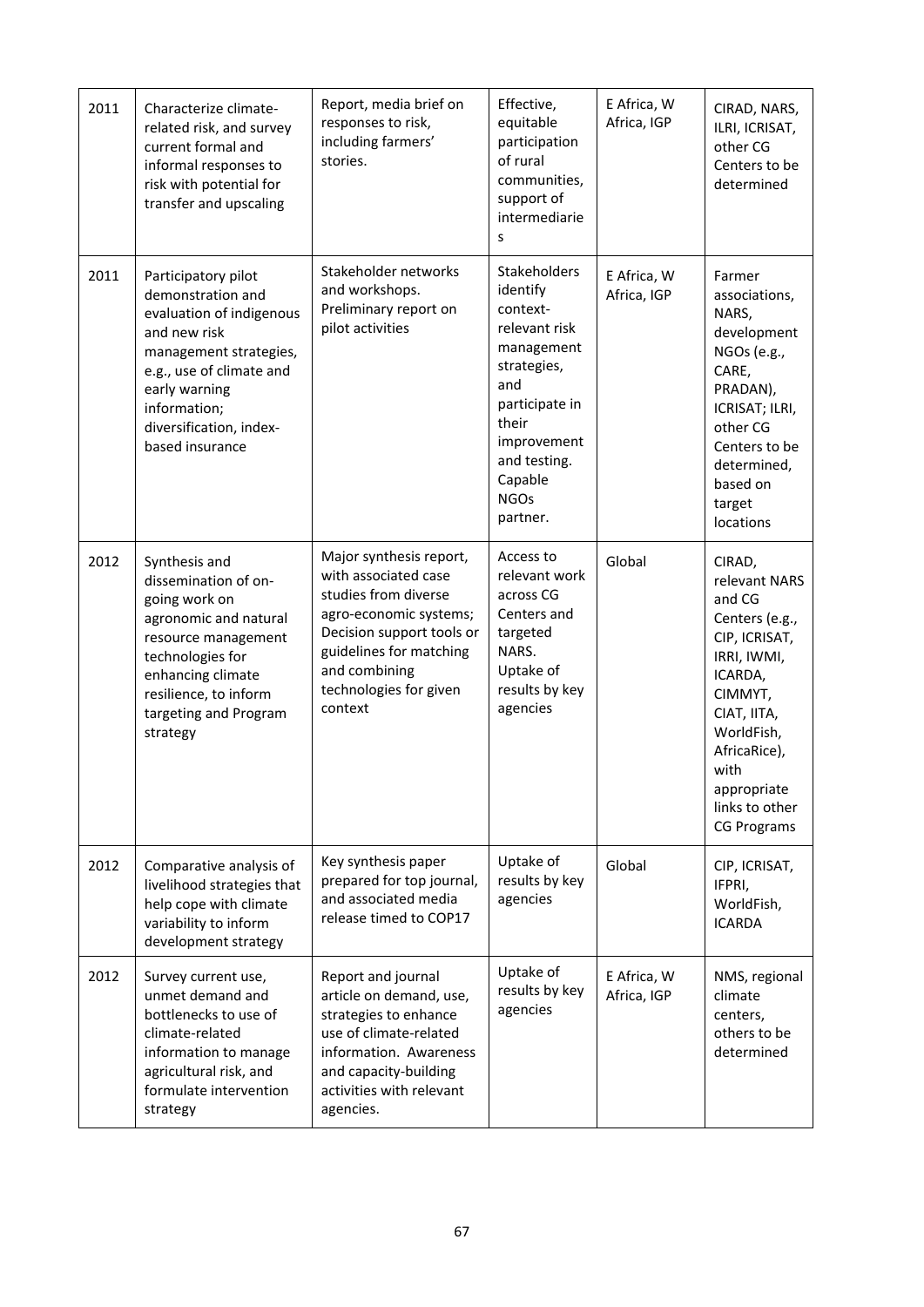| 2013 | Characterize climate-<br>related risk and survey<br>current formal and<br>informal responses to<br>risk                                                               | Report on current<br>responses to risk;<br>website with farmers'<br>stories; Media brief of<br>findings                                     | Uptake of<br>results by key<br>agencies                                                                    | In the two<br>new regions<br>that are<br>added       | Relevant<br>NARS and CG<br>Centers to be<br>determined                   |
|------|-----------------------------------------------------------------------------------------------------------------------------------------------------------------------|---------------------------------------------------------------------------------------------------------------------------------------------|------------------------------------------------------------------------------------------------------------|------------------------------------------------------|--------------------------------------------------------------------------|
| 2013 | Analyze determinants<br>and risk impacts of<br>existing cultivar and<br>livelihood portfolios, and<br>potential improvements                                          | Report and journal<br>article examining risk<br>impacts of existing<br>cultivar and livelihood<br>portfolios, and potential<br>improvements | Uptake of<br>results by key<br>agencies                                                                    | E Africa, W<br>Africa, IGP<br>and two new<br>regions | CIRAD, NARS,<br><b>CG Centers</b><br>and Programs<br>to be<br>determined |
| 2013 | Scale out findings in<br>initial target regions to<br>newly added regions                                                                                             |                                                                                                                                             | Relevant<br>information<br>products,<br>services, and<br>uses can be<br>engaged in<br>each region.         | New regions<br>added in<br>2011/2                    | To be<br>determined                                                      |
| 2013 | Synthesize results from<br>participatory pilot<br>demonstrations of local-<br>level risk management<br>strategies (e.g., index<br>insurance, climate<br>forecast use) | Report and journal<br>article on improved<br>local-level risk<br>management strategies.<br>Regional stakeholder<br>workshops.               | Will be<br>replicated in<br>other<br>research<br>locations as<br>they are<br>established in<br>each region | E Africa, W<br>Africa, IGP                           | To be<br>determined,<br>based on<br>selection of<br>target<br>countries  |

# **Plan for Theme 2, Objective 2: Managing climate risk through food delivery, trade and crisis response**

| Year          | <b>Activities</b>                                                                                                                                                                                                                                            | <b>Products</b>                                                                                                                                                                                                               | <b>Assumptions</b>                                                                     | <b>Target regions</b>                                                 | <b>Partners</b>                                                                                                                                |
|---------------|--------------------------------------------------------------------------------------------------------------------------------------------------------------------------------------------------------------------------------------------------------------|-------------------------------------------------------------------------------------------------------------------------------------------------------------------------------------------------------------------------------|----------------------------------------------------------------------------------------|-----------------------------------------------------------------------|------------------------------------------------------------------------------------------------------------------------------------------------|
| 2010-<br>2011 | Scoping study and<br>stakeholder<br>consultation on current<br>use, emerging<br>opportunities to<br>incorporate advance<br>information into<br>management of<br>climate-related food<br>crises and food price<br>fluctuations, to inform<br>Program strategy | Scoping report (2010)<br>and workshop (2011) on<br>current state, trends,<br>emerging opportunities<br>to incorporate advance<br>information into<br>management of<br>climate-related food<br>cries and price<br>fluctuations | Capable food<br>security and<br>trade<br>organizations<br>available to<br>participate. | Global (food<br>security); E.<br>Africa, W.<br>Africa, IGP<br>(trade) | Cornell U,<br>participating<br>food security<br>(e.g., WFP,<br>CRS, World<br>Vision) and<br>trade<br>organizations<br>to be<br>identified; IRI |
| 2012          | Analyze alternative<br>rules to manage food<br>crises and price<br>volatility in response to<br>current information,<br>and potential lead time<br>and accuracy<br>improvements                                                                              | Report, brief and<br>journal article on<br>approaches to manage<br>food crises and price<br>volatility. Workshop<br>with food security and<br>trade organizations                                                             | Capable food<br>security<br>organizations<br>available to<br>participate.              | Global                                                                | IFPRI,<br>participating<br>food security<br>response<br>organization<br>to be<br>identified                                                    |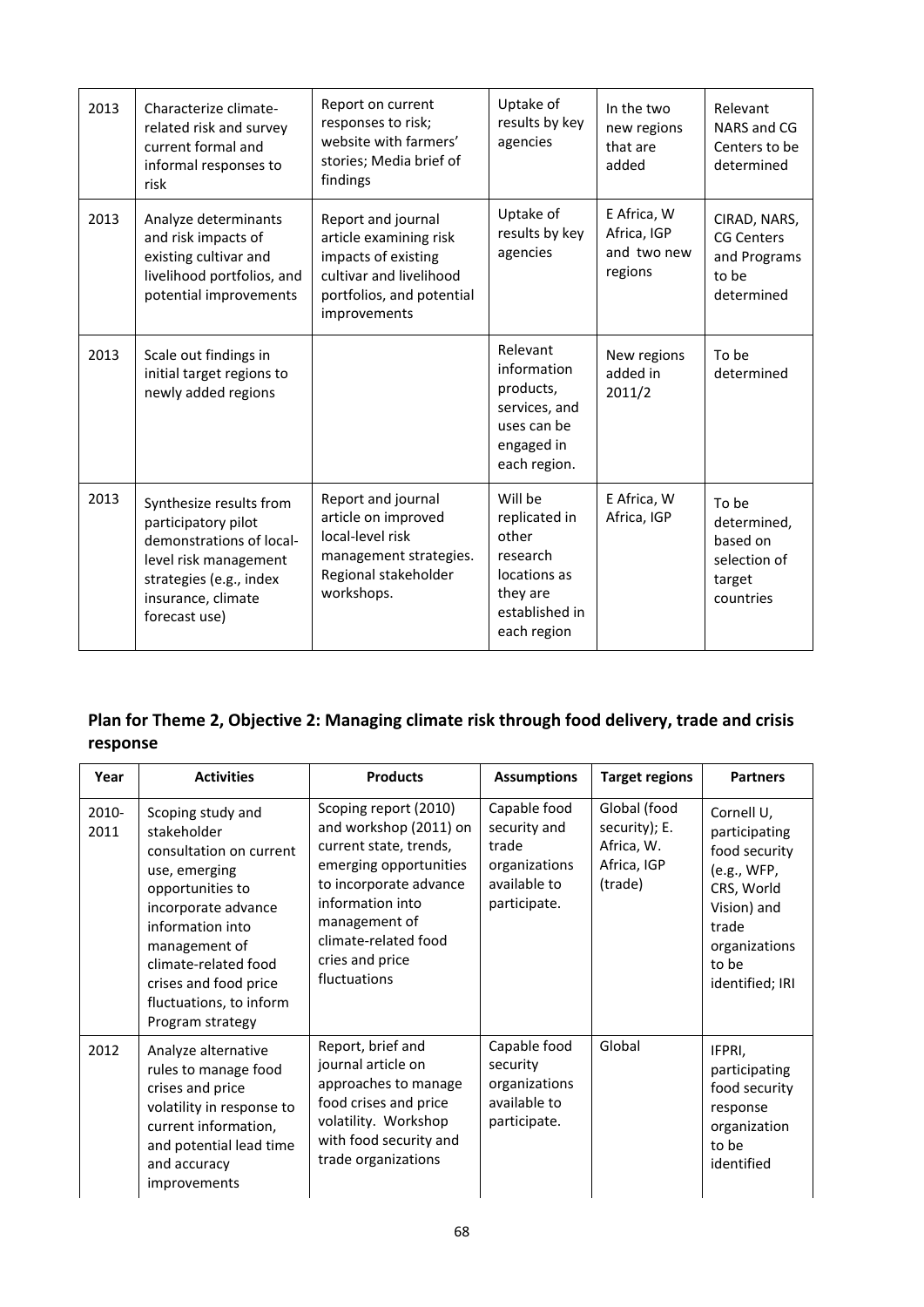| Year | <b>Activities</b>                                                                                                                                                                   | <b>Products</b>                                                                                                                                                                                                   | <b>Assumptions</b>                                                        | <b>Target regions</b>      | <b>Partners</b>                                                                            |
|------|-------------------------------------------------------------------------------------------------------------------------------------------------------------------------------------|-------------------------------------------------------------------------------------------------------------------------------------------------------------------------------------------------------------------|---------------------------------------------------------------------------|----------------------------|--------------------------------------------------------------------------------------------|
| 2012 | Analyze drivers and<br>impacts of food price<br>volatility                                                                                                                          | Report, brief and<br>journal article on<br>drivers and impacts of<br>food price volatility                                                                                                                        | Adequate<br>market,<br>climate and<br>livelihood data<br>are available.   | E Africa, W<br>Africa, IGP | IFPRI, other<br>research<br>partners to be<br>determined                                   |
| 2013 | Engage select food<br>security organizations<br>to explore, develop,<br>evaluate new response<br>strategies based on<br>long-lead prediction;<br>and design improved<br>information | Journal article, policy<br>brief, media on new<br>response strategies<br>based on long-lead<br>prediction. Enhanced<br>platform for<br>coordinating<br>information and action<br>among response<br>organizations. | Capable food<br>security<br>organizations<br>available to<br>participate. | Global                     | Cornell U.,<br>IFPRI, food<br>security<br>response<br>organizations<br>to be<br>identified |

# **Plan for Theme 2, Objective 3: Enhanced prediction of climate impacts, and enhanced climate services**

| Year | <b>Activities</b>                                                                                                                                                                                                            | <b>Products</b><br><b>Assumptions</b>                                                                                                                                                                           |                                                                                                                                                                            | <b>Target regions</b>      | <b>Partners</b>                                                      |
|------|------------------------------------------------------------------------------------------------------------------------------------------------------------------------------------------------------------------------------|-----------------------------------------------------------------------------------------------------------------------------------------------------------------------------------------------------------------|----------------------------------------------------------------------------------------------------------------------------------------------------------------------------|----------------------------|----------------------------------------------------------------------|
| 2010 | Review current climate<br>information products,<br>services and delivery<br>mechanisms; and<br>constraints and<br>opportunities for using<br>seasonal climate<br>prediction to improve<br>management of<br>agricultural risk | Journal paper and<br>strategy brief on<br>current climate<br>services, opportunities<br>and constraints for<br>seasonal forecasts for<br>risk management,<br>including access by<br>gender and social<br>groups |                                                                                                                                                                            | E Africa, W<br>Africa, IGP | ACMAD, IRI,<br><b>ICRISAT, NMS</b>                                   |
| 2010 | Inventory climate-<br>sensitive pest and<br>disease modeling and<br>early warning systems,<br>and develop Program<br>strategy for enhancing<br>their use for agricultural<br>and food security risk<br>management.           | Report and strategy<br>brief on biological<br>threat early warning.                                                                                                                                             | Review will<br>identify<br>suitable<br>opportunities<br>to enhance<br>early warning<br>and<br>management<br>of strategic<br>climate-<br>sensitive<br>biological<br>threats | Global                     | CIAT, IITA, CIP,<br>other relevant<br>CG Centers to<br>be determined |
| 2011 | Evaluate ICT-based and<br>institutional<br>information delivery<br>models for<br>effectiveness,<br>equitability, relevance,<br>transferability and<br>scalability; and                                                       | Report on effectiveness,<br>equitability, relevance,<br>transferability and<br>scalability of ICT based<br>delivery systems                                                                                     | Institutional<br>and<br>technological<br>capacity is<br>sufficient to<br>support<br>widespread<br>delivery of                                                              | Global                     | Kiwanja.net,<br>UCAR,<br>Microsoft<br>Research                       |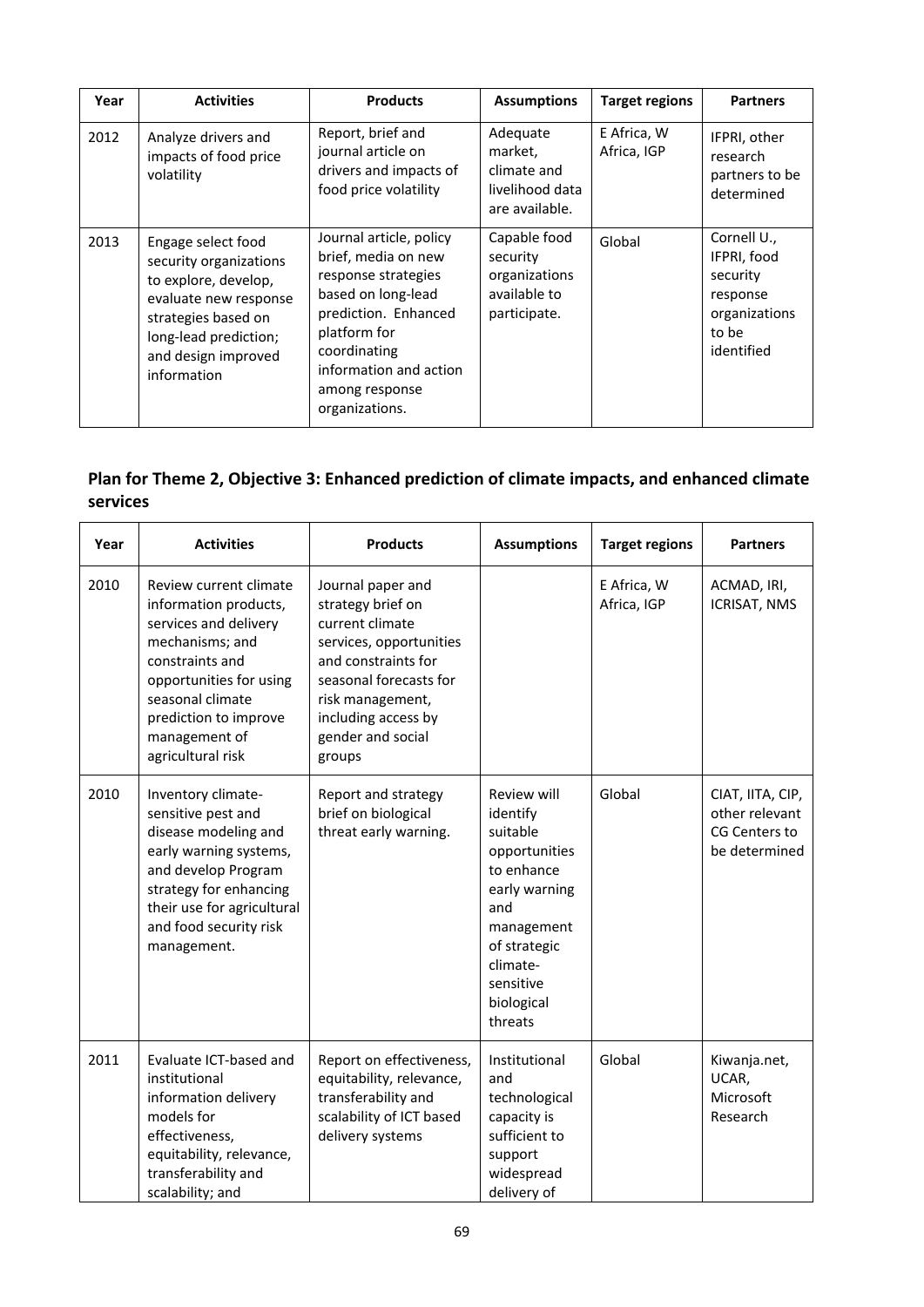| Year             | <b>Activities</b><br><b>Products</b>                                                                                                                                                                                                          |                                                                                                                                                                                                                                                                       | <b>Assumptions</b><br><b>Target regions</b>                                                                                                                            |                            | <b>Partners</b>                                                                                                                                                                    |
|------------------|-----------------------------------------------------------------------------------------------------------------------------------------------------------------------------------------------------------------------------------------------|-----------------------------------------------------------------------------------------------------------------------------------------------------------------------------------------------------------------------------------------------------------------------|------------------------------------------------------------------------------------------------------------------------------------------------------------------------|----------------------------|------------------------------------------------------------------------------------------------------------------------------------------------------------------------------------|
|                  | formulate Program<br>strategy                                                                                                                                                                                                                 |                                                                                                                                                                                                                                                                       | climate<br>services.                                                                                                                                                   |                            |                                                                                                                                                                                    |
| $2011 -$<br>2012 | Develop and evaluate<br>calibrated improved<br>historic meteorological<br>data sets for seasonal<br>forecast, crop, pasture<br>and biological threat<br>forecasting applications                                                              | 2011: Calibrated rainfall<br>data and methodology<br>paper; Proof of concept<br>report for temperature<br>and solar radiation<br>2012: Full validated<br>data set; Journal paper                                                                                      | NMS and<br>regional<br>climate<br>centers<br>participate<br>and share<br>data. Full set<br>of METEOSAT<br>images<br>processed and<br>available.                        | E Africa, W<br>Africa      | AGRHYMET,<br><b>NMA</b><br>(Ethiopia), IRI,<br>Reading U.,<br>CIP, others to<br>be determined                                                                                      |
| 2013             | Assess needs for<br>climate information;<br>technical and<br>institutional bottlenecks<br>to the production and<br>delivery of useful<br>information; and<br>potential for new or<br>enhanced products and<br>services for risk<br>management | Report and brief on<br>needs for climate<br>information, technical<br>and institutional<br>bottlenecks, potential<br>new products and<br>services; Awareness and<br>capacity-building events<br>for climate information<br>providers,<br>intermediaries and<br>users. | Participatory<br>evaluation<br>(Objectives 1<br>and 2) will<br>identify<br>demand,<br>relevant uses<br>for climate-<br>related<br>information.                         | E Africa, W<br>Africa, IGP | IRI, WMO,<br>ClimDev-<br>Africa, NMS,<br>ICRISAT; other<br>CG, regional<br>and national<br>partners to be<br>determined                                                            |
| 2013             | Develop improved<br>methodology and a<br>platform for climate-<br>informed, long-lead<br>forecasting of crop and<br>forage production, and<br>biological threats                                                                              | Crop and forage<br>monitoring and<br>forecasting platform,<br>documentation;<br>validation report;<br>training activity; journal<br>article                                                                                                                           | Effective<br>collaboration<br>with food<br>security early<br>warning<br>organizations;<br>Uptake by key<br>food security,<br>trade and<br>index<br>insurance<br>users. | Global                     | IRI, FAO, CIAT,<br>ICRISAT, ILRI,<br>CIP, other CG<br>Centers<br>working on<br>crop<br>forecasting,<br>food security<br>early warning<br>providers and<br>ARIs to be<br>determined |
| 2013             | Prototype prediction<br>tools and early warning<br>platform for at least 2<br>strategically important,<br>climate-sensitive<br>biological threats to<br>agriculture                                                                           | Early warning tools,<br>platform,<br>documentation;<br>validation report                                                                                                                                                                                              | Demonstrated<br>feasibility of<br>forecasting<br>strategically<br>important<br>biological<br>threats.                                                                  |                            | CIAT, IITA, CIP;<br>other CG<br>Centers early<br>warning<br>providers and<br>ARIs to be<br>determined                                                                              |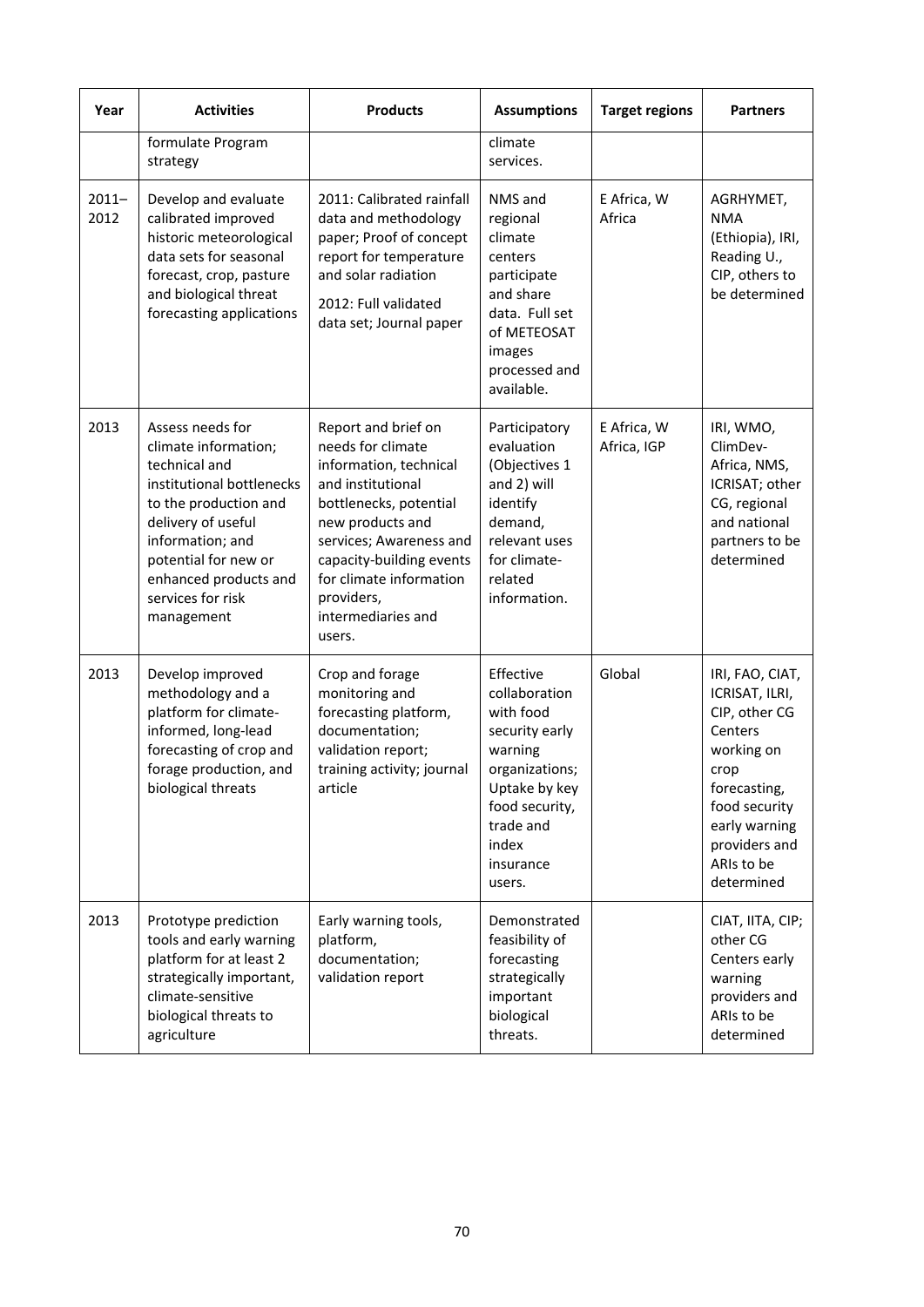|  | <b>Theme 3: Pro-Poor Climate Change Mitigation</b> |
|--|----------------------------------------------------|
|--|----------------------------------------------------|

| <b>Key final products</b>                                                                                                                                                                                                                                                                                                                                                    | <b>Intermediate users</b>                                                                                                                                                      | <b>Final users</b>                                                                                                          | <b>Outcomes</b>                                                                                                                                                                                                                                                                                        | Impacts                                                                                                                                                                                                                                                |  |  |
|------------------------------------------------------------------------------------------------------------------------------------------------------------------------------------------------------------------------------------------------------------------------------------------------------------------------------------------------------------------------------|--------------------------------------------------------------------------------------------------------------------------------------------------------------------------------|-----------------------------------------------------------------------------------------------------------------------------|--------------------------------------------------------------------------------------------------------------------------------------------------------------------------------------------------------------------------------------------------------------------------------------------------------|--------------------------------------------------------------------------------------------------------------------------------------------------------------------------------------------------------------------------------------------------------|--|--|
|                                                                                                                                                                                                                                                                                                                                                                              | Objective 1: Inform decision makers about the impacts of agricultural development pathways                                                                                     |                                                                                                                             |                                                                                                                                                                                                                                                                                                        |                                                                                                                                                                                                                                                        |  |  |
| New understanding<br>about agricultural<br>development<br>pathways for<br>balancing the trade-<br>offs among<br>mitigation, poverty<br>alleviation, food<br>security and<br>environmental<br>heath<br>Enhanced capacity<br>in regional and<br>national policy and<br>research<br>organizations to<br>analyze the<br>implications of<br>different<br>development<br>scenarios | <b>SBSTA Working</b><br>Group, IPCC, ESSP,<br>academics, GECAFS,<br>CARE, the World<br>Bank, IFAD and<br>other donors                                                          | AFOLU ministries,<br>planning agencies,<br>development<br>organizations                                                     | Enhanced<br>knowledge about<br>agricultural<br>investments that<br>leads to better<br>decisions for climate<br>mitigation, poverty<br>alleviation, food<br>security and<br>environmental<br>heath, used by<br>national agencies in<br>at least 20<br>countries.                                        | Decision makers<br>choose agricultural<br>development<br>strategies that<br>create synergies<br>between mitigation<br>and other policy<br>goals, with<br>Investment in<br>agricultural<br>development<br>related to<br>mitigation<br>increasing by 10% |  |  |
|                                                                                                                                                                                                                                                                                                                                                                              | Objective 2: On-farm mitigation practices and their landscape-level implications                                                                                               |                                                                                                                             |                                                                                                                                                                                                                                                                                                        |                                                                                                                                                                                                                                                        |  |  |
| New understanding<br>about the direct and<br>indirect economic<br>and environmental<br>costs and benefits<br>from agricultural<br>mitigation, and<br>systems developed<br>for GHG monitoring<br>and accounting at<br>farm and landscape<br>level<br>Network of PhD<br>students developed<br>for studying GHGs in<br>developing country<br>agriculture                        | CG Centers, Global<br>Carbon Project,<br><b>Terrestrial Carbon</b><br>Group, Winrock<br>International,<br><b>Voluntary Carbon</b><br>Standard, private<br>sector, universities | UNFCCC, national<br>planning and AFOLU<br>agencies,<br>international<br>development<br>agencies, carbon<br>market investors | Improved<br>knowledge and<br>tools to support<br>carbon market<br>development to be<br>used by buyers,<br>sellers (including<br>farmers'<br>organizations) and<br>intermediaries for<br>crop-soil<br>management,<br>agroforestry, coastal<br>and irrigated rice<br>systems in at least<br>20 countries | 10% reduction in<br>emissions from<br>agricultural<br>landscapes and<br>enhanced<br>livelihoods                                                                                                                                                        |  |  |
| Objective 3: Institutional arrangements and incentives that enable smallholder farmers to participate<br>effectively in carbon markets and reduce GHGs                                                                                                                                                                                                                       |                                                                                                                                                                                |                                                                                                                             |                                                                                                                                                                                                                                                                                                        |                                                                                                                                                                                                                                                        |  |  |
| Enhanced<br>understanding<br>about the<br>institutional<br>arrangements,                                                                                                                                                                                                                                                                                                     | Organizations of<br>resource-poor<br>farmers,<br>intermediaries and<br>buyers in the carbon                                                                                    | World Bank<br>Biocarbon Fund,<br><b>Voluntary Carbon</b><br>Standard, Climate,<br>Community and                             | Key agencies<br>dealing with climate<br>mitigation in at least<br>20 countries<br>promoting new                                                                                                                                                                                                        | Participation by<br>smallholders in<br>Project areas<br>increase by 25%,<br>and overall                                                                                                                                                                |  |  |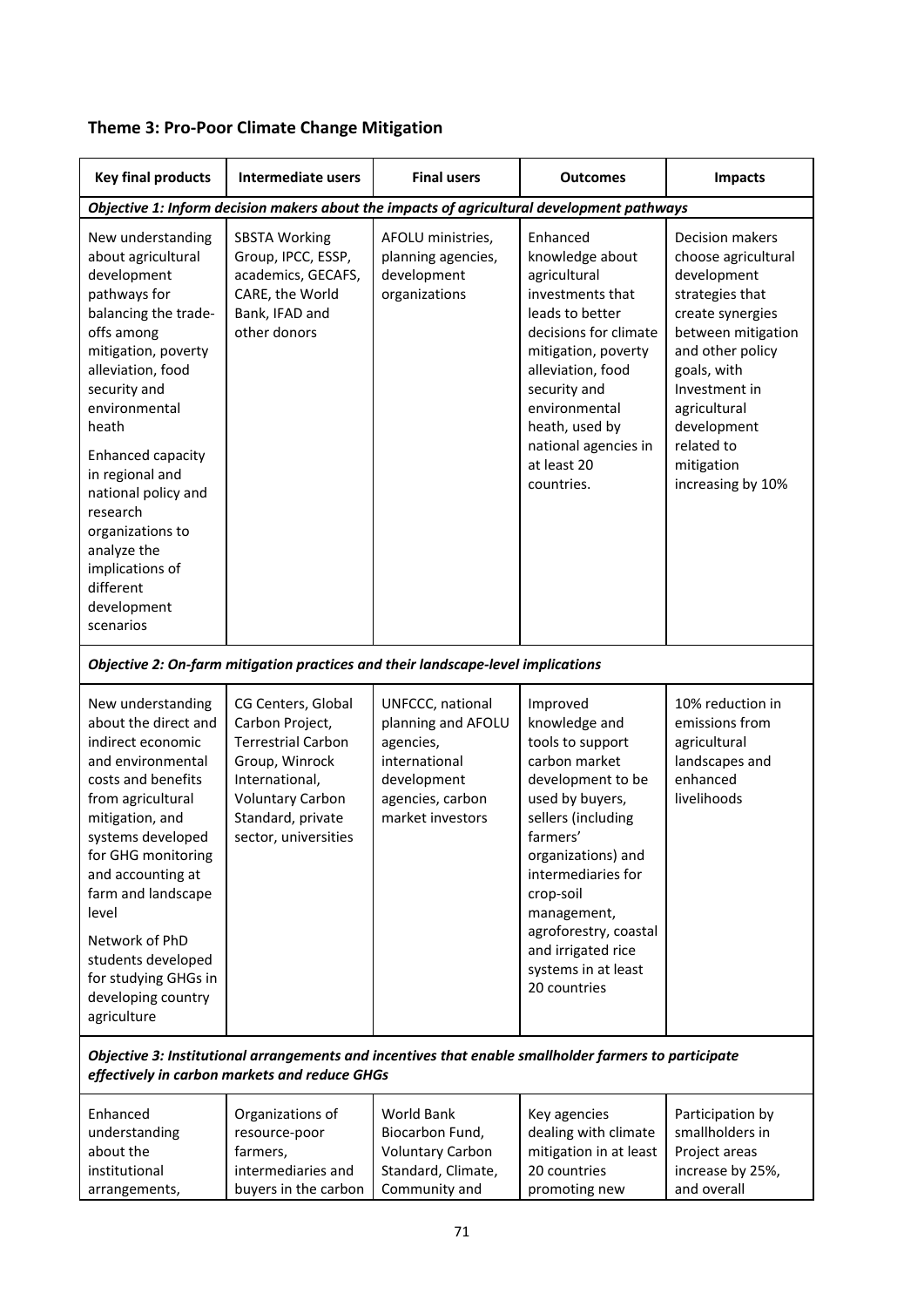| <b>Key final products</b>                                                                                                                                                                                                                               | Intermediate users                                                                                                 | <b>Final users</b>               | <b>Outcomes</b>                                                                                                                                   | <b>Impacts</b>                                                                              |
|---------------------------------------------------------------------------------------------------------------------------------------------------------------------------------------------------------------------------------------------------------|--------------------------------------------------------------------------------------------------------------------|----------------------------------|---------------------------------------------------------------------------------------------------------------------------------------------------|---------------------------------------------------------------------------------------------|
| market-based<br>instruments,<br>policies and<br>incentives that can<br>improve access for<br>the poor to<br>mitigation benefits,<br>with empirical<br>indications of the<br>impacts of these<br>benefits on poverty<br>alleviation and GHG<br>emissions | market,<br>international and<br>national policy<br>research<br>organizations such<br>as EcoAgriculture<br>and IPAM | Biodiversity<br>Alliance, donors | institutional<br>arrangements and<br>incentive systems<br>that favor resource-<br>poor farmers,<br>particularly<br>vulnerable groups<br>and women | distribution of<br>benefits includes at<br>least 25% of<br>smallholders in<br>project areas |

# **Plan for Theme 3, Objective 1: Inform decision makers about the impacts of agricultural development pathways**

| Year | <b>Activities</b>                                                                                                                | <b>Products</b>                                                                                                                                                                                                                                                                                                                                                                  | Assump-<br>tions                                                                                                                                                             | <b>Target</b><br>regions                                                                     | <b>Partners</b>                                                                                                                                                                                                                              |
|------|----------------------------------------------------------------------------------------------------------------------------------|----------------------------------------------------------------------------------------------------------------------------------------------------------------------------------------------------------------------------------------------------------------------------------------------------------------------------------------------------------------------------------|------------------------------------------------------------------------------------------------------------------------------------------------------------------------------|----------------------------------------------------------------------------------------------|----------------------------------------------------------------------------------------------------------------------------------------------------------------------------------------------------------------------------------------------|
| 2011 | Develop alternative<br>scenarios for strategies<br>for agricultural<br>intensification and<br>adaptation in different<br>regions | Report on: a) the net<br>emissions of different<br>scenarios; b) mitigation<br>implications of<br>alternative adaptation<br>strategies; and c)<br>identification of<br>promising options for<br>climate mitigation,<br>poverty alleviation,<br>food security and<br>environmental heath,<br>including<br>understanding of<br>access by different<br>genders and social<br>groups | Agricultural<br>intensifica-<br>tion will be<br>necessary<br>to meet<br>future food<br>demand;<br>mitigation<br>will be<br>possible<br>among<br>resource-<br>poor<br>farmers | Global, E<br>and W<br>Africa,<br>Indo-<br>Gangetic<br>Plains,<br>Amazon<br>Basin, SE<br>Asia | CG Centers; ESSP;<br>Global Carbon Project;<br>Universities of<br>Vermont, Oxford,<br>Leeds, Edinburgh;<br>World Bank; CAR;,<br>EcoAgriculture; IIED;<br>FAO; developing<br>country partners to be<br>decided based on<br>countries selected |
| 2012 | Involve decision<br>makers in sharing<br>scenarios, models and<br>consideration of<br>alternative strategies                     | Synthesis report and<br>scientific article on<br>agricultural<br>development<br>pathways; capacity<br>building of decision<br>makers in use of<br>appropriate tools                                                                                                                                                                                                              |                                                                                                                                                                              | Global, E<br>and W<br>Africa,<br>Indo-<br>Gangetic<br>Plains,<br>Amazon<br>Basin, SE<br>Asia | CG Centers, ESSP,<br>Global Carbon Project,<br>U of Vermont, and<br>numerous other<br>partners to be<br>identified                                                                                                                           |
| 2013 | Assess impacts on<br>poverty alleviation,<br>food security and<br>environmental health<br>at multiple scales                     | Synthesis report<br>shared in major global<br>forums on climate<br>change and food<br>security                                                                                                                                                                                                                                                                                   | Preliminary<br>data ready<br>from PhD<br>network<br>(Objective<br>2)                                                                                                         | Developing<br>countries                                                                      | CGIAR centers, ESSP,<br>Global Carbon Project,<br>University of Vermont,<br>and numerous other<br>partners to be<br>identified                                                                                                               |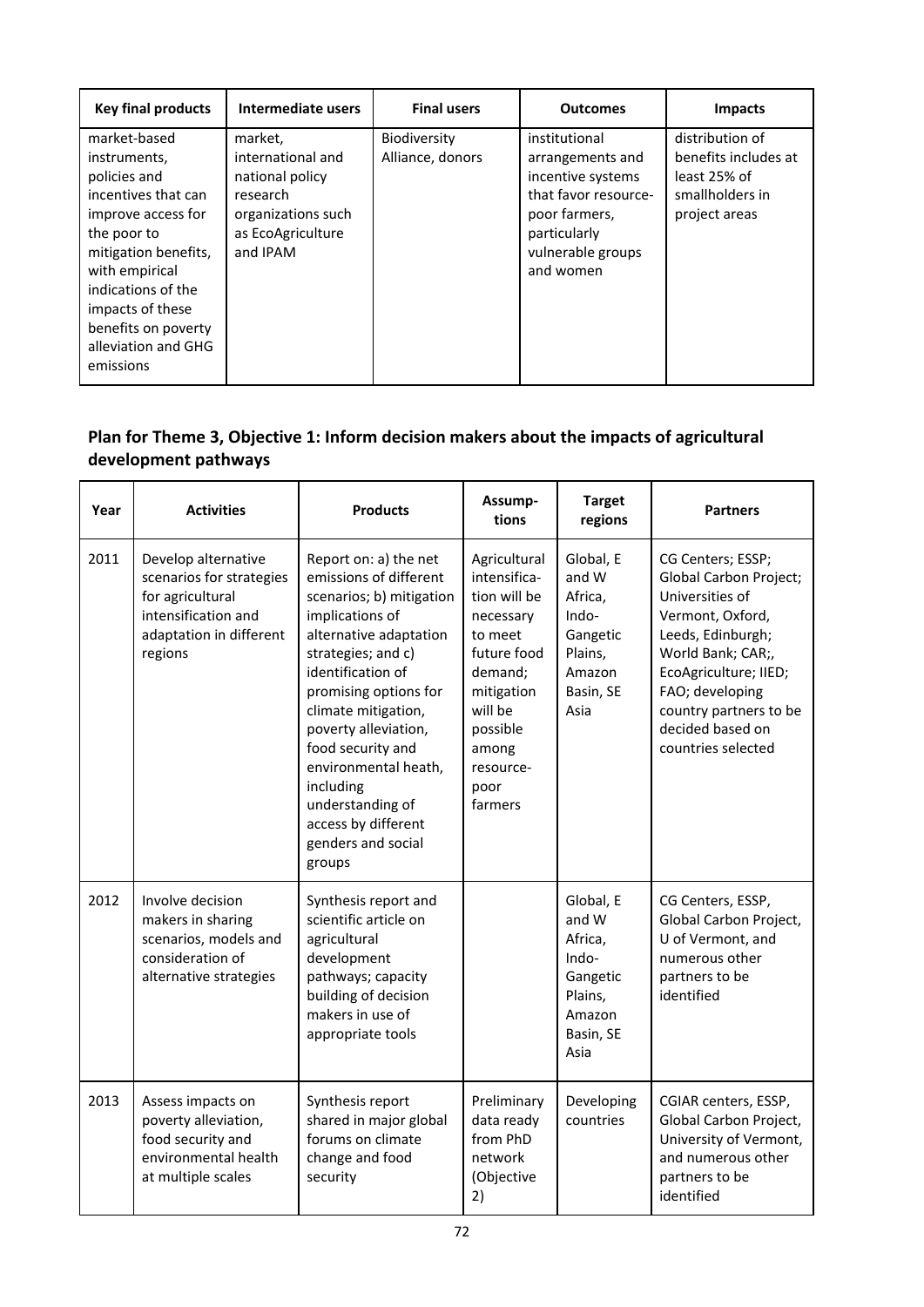| Year | <b>Activities</b>                                                                                                                                                                 | <b>Products</b>                                                                         | Assump-<br>tions | <b>Target</b><br>regions                                                                          | <b>Partners</b>                                                                                                                                                                               |
|------|-----------------------------------------------------------------------------------------------------------------------------------------------------------------------------------|-----------------------------------------------------------------------------------------|------------------|---------------------------------------------------------------------------------------------------|-----------------------------------------------------------------------------------------------------------------------------------------------------------------------------------------------|
|      |                                                                                                                                                                                   |                                                                                         |                  |                                                                                                   |                                                                                                                                                                                               |
| 2013 | Workshops with<br>regional and nationa;l<br>policy makers and<br>researchers to analsye<br>and discuss the<br>implivcations of<br>different agricultural<br>development scenarios | User-friendly website,<br>capacity building<br>events and workshops<br>(one per region) |                  | Global, East<br>and West<br>Africa,<br>Indo-<br>Gangetic<br>Plain,<br>Amazon<br>Basin, SE<br>Asia | CGIAR centers, ESSP,<br>Global Carbon Project,<br>University of Vermont,<br>World Bank, IFAD,<br>Ecoagriculture, IIED,<br>FAO, START, AFOLU<br>ministries, developing<br>country partners tbd |

# **Plan for Theme 3, Objective 2: On‐farm mitigation practices and their landscape‐level implications**

| Year | <b>Activities</b>                                                                                                                         | <b>Products</b>                                                                                                                                    | <b>Assumptions</b>                                                                     | <b>Target regions</b>                                                                     | <b>Partners</b>                                                                                                             |
|------|-------------------------------------------------------------------------------------------------------------------------------------------|----------------------------------------------------------------------------------------------------------------------------------------------------|----------------------------------------------------------------------------------------|-------------------------------------------------------------------------------------------|-----------------------------------------------------------------------------------------------------------------------------|
| 2011 | Create a global<br>platform for<br>exchange and<br>synthesis of<br>information about<br>innovations in<br>agricultural<br>mitigation      | Web-based platform<br>and clearinghouse<br>identifying<br>mitigation impacts of<br>on-farm practices<br>and their landscape-<br>level implications | Interest and<br>willingness of<br>partners to<br>contribute<br>findings to<br>platform | Developing<br>countries                                                                   | CGIAR centers, with<br>a multitude of<br>partners                                                                           |
| 2011 | Establish a PhD<br>network for<br>studying GHG<br>emissions; and<br>develop a system<br>for monitoring and<br>accounting at farm<br>level | <b>Network</b><br>espeablieshed and<br>methods guidelines<br>produced                                                                              | Simple methods<br>can be devised<br>for widespread<br>application                      | Developing<br>countries, with<br>a focus on<br>target regions                             | <b>Advanced Research</b><br>Institutes (University<br>of Copenhagen,<br>University of Oxford<br>and others)                 |
| 2012 | Measure GHG<br>fluxes and develop<br>MRV, working with<br>partners in the<br><b>ESSP</b>                                                  | Synthesis of<br>preliminary results                                                                                                                | Cost effective<br>measures and<br>MRV are possible                                     | Global, East<br>and West<br>Africa, Indo-<br>Gangetic<br>Plains, Amazon<br>Basin, SE Asia | CG Centers (e.g.<br>IWMI, CIAT, CIP,<br>ILRI, ICRISAT, IRRI,<br>ICRAF, CIMMYT) and<br>numerous partners<br>from PhD network |
| 2013 | Validated<br>simulation models<br>that can be used to<br>identify the<br>mitigation potential<br>of different options                     | Validated simulation<br>models that can be<br>used to identify the<br>mitigation potential<br>of different options                                 | Sufficient data<br>exists to validate<br>simulation<br>models                          | Global                                                                                    | ARIs (to be selected)                                                                                                       |
| 2013 | Identify a set of<br>target practices<br>that produce win-<br>win outcomes at                                                             | Report, website,<br>policy briefs and<br>scientific article<br>evaluating the                                                                      | Practices that<br>increase<br>mitigation,<br>livelihood                                | Developing<br>countries                                                                   | CG Centers, ESSP,<br>Global Carbon<br>Project, U of<br>Vermont, and                                                         |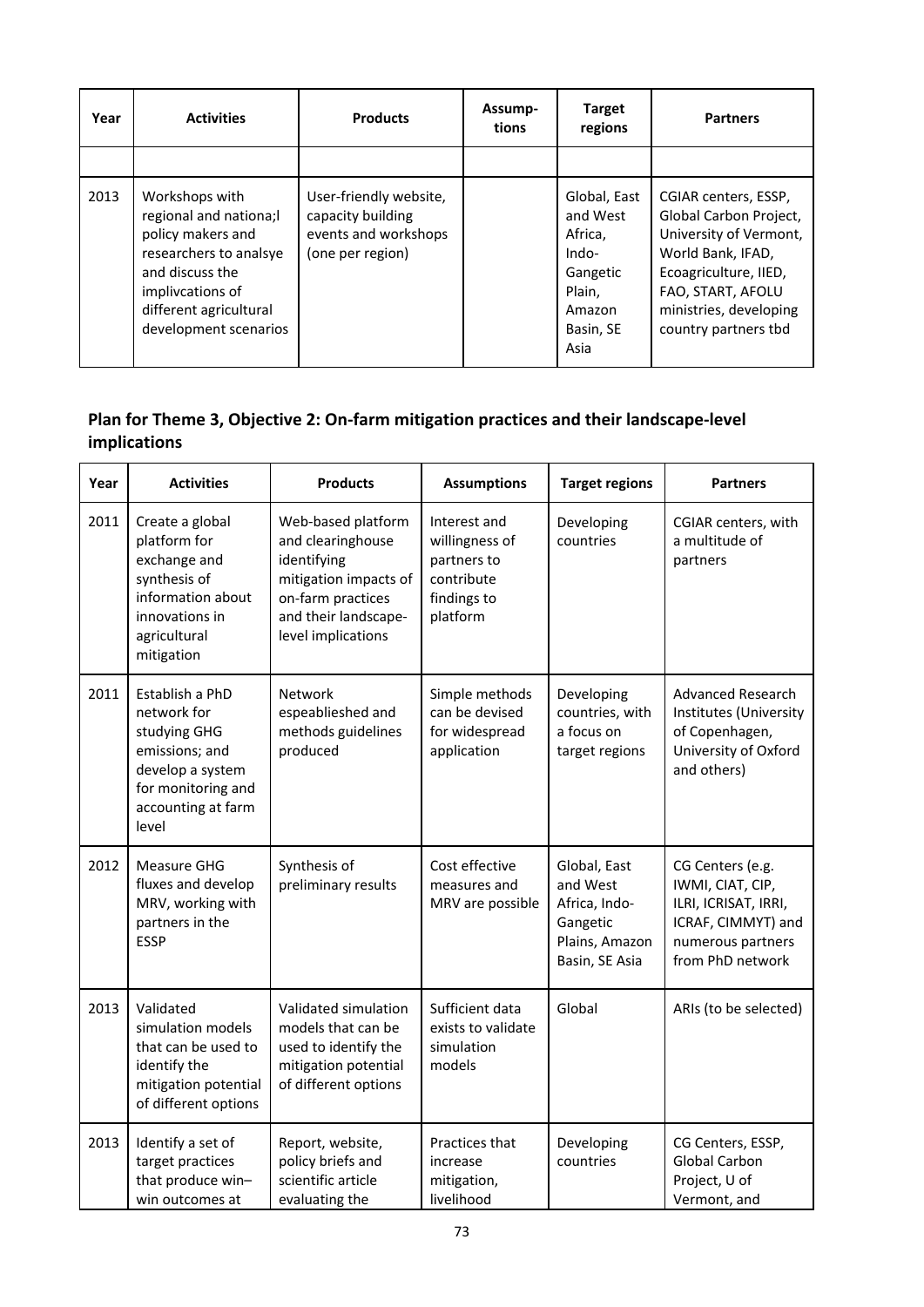| Year | <b>Activities</b>                                                                                                                                                                                     | <b>Products</b>                                                                                                                                                              | <b>Assumptions</b>                                        | <b>Target regions</b>   | <b>Partners</b>                                                      |
|------|-------------------------------------------------------------------------------------------------------------------------------------------------------------------------------------------------------|------------------------------------------------------------------------------------------------------------------------------------------------------------------------------|-----------------------------------------------------------|-------------------------|----------------------------------------------------------------------|
|      | the household and<br>landscape level                                                                                                                                                                  | potential direct and<br>indirect economic<br>and environmental<br>costs and benefits<br>from agricultural<br>mitigation                                                      | benefits and<br>environmental<br>benefits are<br>possible |                         | numerous other<br>partners to be<br>identified                       |
| 2013 | Work with field-<br>based partners to<br>develop user-<br>friendly ways of<br>communicating<br>data that can be<br>used by farmers<br>and decision<br>makers to change<br>their land-use<br>practices | User-friendly<br>website, capacity<br>building events and<br>workshops (one per<br>region) for the<br>design of incentive<br>mechanisms and<br>institutional<br>arrangements |                                                           | Developing<br>countries | Global Carbon<br>Project, U of<br>Vermont, World<br>Bank, CARE, IIED |

## **Plan for Theme 3, Objective 3: Institutional arrangements and incentives that enable smallholder farmers and common‐pool resource users to participate effectively in carbon markets and reduce GHGs**

| Year | <b>Activities</b>                                                                                                                                                                                                                                                             | <b>Products</b>                                                                                                                                        | <b>Assumptions</b>                                                                                         | <b>Target regions</b>                                                                   | <b>Partners</b>                                                                                                      |
|------|-------------------------------------------------------------------------------------------------------------------------------------------------------------------------------------------------------------------------------------------------------------------------------|--------------------------------------------------------------------------------------------------------------------------------------------------------|------------------------------------------------------------------------------------------------------------|-----------------------------------------------------------------------------------------|----------------------------------------------------------------------------------------------------------------------|
| 2011 | Assess barriers to<br>entry and factors<br>affecting benefits<br>from the carbon<br>market for<br>differentiated social<br>groups including<br>women, and the<br>range of emerging<br>institutional<br>arrangements and<br>incentives for<br>better inclusion and<br>benefits | Report on<br>differentiated<br>access to carbon<br>markets, and how<br>different kinds of<br>beneficiaries can be<br>reached                           | Carbon market<br>participation and<br>potential benefits<br>will be uneven<br>among regions<br>and farmers | Global, E and W<br>Africa, Indo-<br>Gangetic Plains,<br>Amazon Basin,<br>SE Asia        | CG Centers, ESSP,<br>Global Carbon<br>Project, U of<br>Vermont, World<br>Bank, CARE,<br>EcoAgriculture,<br>IIED, FAO |
| 2012 | Identify promising<br>market-based<br>instruments,<br>policies and<br>institutional<br>arrangements                                                                                                                                                                           | Report, website,<br>policy briefs and<br>scientific article<br>identifying<br>promising<br>institutions,<br>market-based<br>mechanisms and<br>policies | Resource-poor<br>farmers will<br>participate in<br>carbon markets if<br>incentives are<br>sufficient       | Global, E and W<br>Africa, Indo-<br>Gangetic Plains,<br>Amazon Basin,<br><b>SE Asia</b> | CG Centers, ESSP,<br>Global Carbon<br>Project, U of<br>Vermont, World<br>Bank, CARE,<br>EcoAgriculture,<br>IIED, FAO |
| 2013 | Pilot institutional<br>arrangements,<br>incentive<br>mechanisms and<br>MRV protocols for<br>carbon trade,                                                                                                                                                                     | Synthesis report on<br>institutional<br>arrangements<br>market-based<br>Instruments,<br>policies and                                                   |                                                                                                            | Tragteded<br>regions                                                                    | <b>CGIAR Centers</b><br>(IFPRI, ICRAF, ILRI,<br>CIAT), World Bank,<br>CARE,<br>EcoAgriculture,                       |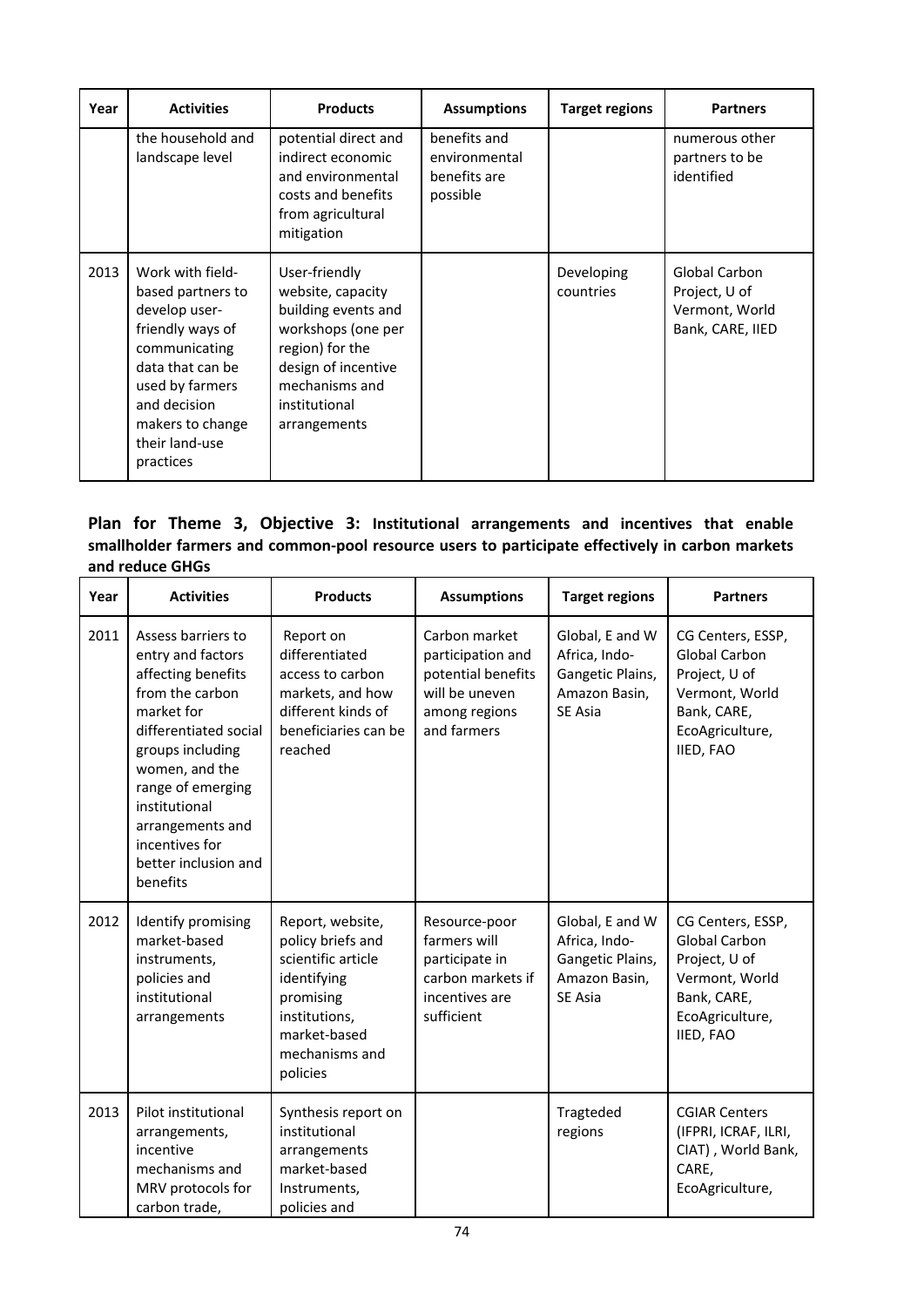| Year | <b>Activities</b>                                                                                                                                                                                  | <b>Products</b>                                                                                                                                                                                         | <b>Assumptions</b>                                                                                                                                                | <b>Target regions</b>                                                                   | <b>Partners</b>                                                                                                                                                                                                |
|------|----------------------------------------------------------------------------------------------------------------------------------------------------------------------------------------------------|---------------------------------------------------------------------------------------------------------------------------------------------------------------------------------------------------------|-------------------------------------------------------------------------------------------------------------------------------------------------------------------|-----------------------------------------------------------------------------------------|----------------------------------------------------------------------------------------------------------------------------------------------------------------------------------------------------------------|
|      | including potential<br>project developers<br>and aggregators<br>(supermarket<br>supply chains,<br>producers of high-<br>value export crops,<br>NGOs and farmer<br>organizations)                   | incentives that can<br>improve access for<br>the poor to<br>mitigation benefits,<br>with empirical<br>indications of the<br>impacts of these<br>benefits on poverty<br>alleviation and GHG<br>emissions |                                                                                                                                                                   |                                                                                         | IIED, FAO                                                                                                                                                                                                      |
| 2013 | Test the feasibility<br>of carbon market<br>participation and<br>benefits in high and<br>low mitigation<br>potential areas                                                                         | Feasibility analysis<br>for different areas                                                                                                                                                             | Investors see<br>agriculture-based<br>markets as<br>profitable                                                                                                    | Targeted<br>regions                                                                     | CG Centers, ESSP,<br>Global Carbon<br>Project, U of<br>Vermont, World<br>Bank, CARE,<br>EcoAgriculture,<br>IIED, FAO                                                                                           |
| 2013 | Workshops (one<br>per region) and<br>capacity<br>development<br>initiatives to<br>increase the uptake<br>and improve the<br>design of incentive<br>mechanisms and<br>institutional<br>arrangements | User-friendly<br>website, capacity<br>building events and<br>workshops (one per<br>region) for the<br>design of incentive<br>mechanisms and<br>institutional<br>arrangements                            | Institutional<br>arrangements,<br>market-based<br>instruments,<br>policies and<br>incentives exist<br>and have had<br>sufficient<br>experience to<br>show results | Global, E and W<br>Africa, Indo-<br>Gangetic Plains,<br>Amazon Basin,<br><b>SE Asia</b> | CG Centers, ESSP,<br><b>Global Carbon</b><br>Project, U of<br>Vermont, World<br>Bank, IFAD,<br>EcoAgriculture,<br>IIED, FAO, START,<br>AFOLU ministries,<br>developing country<br>partners to be<br>determined |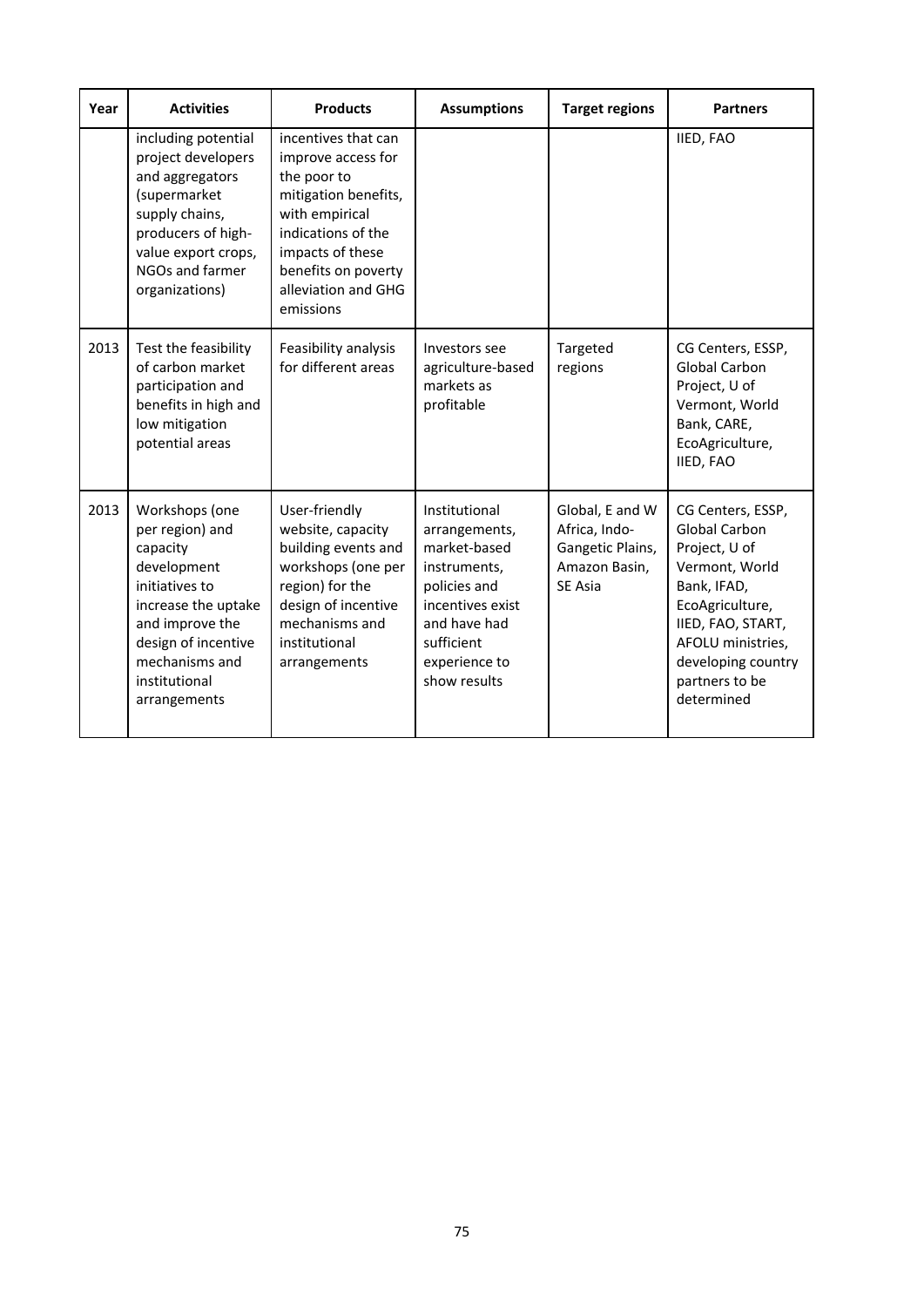| <b>Theme 4: Integration for Decision Making</b> |  |  |
|-------------------------------------------------|--|--|
|-------------------------------------------------|--|--|

| <b>Key final products</b>                                                                                                                                                                                                                                                                                                                                                                                                      | <b>Intermediate users</b>                                                                        | <b>Final users</b>                                                                                                                                                                                                                           | <b>Outcomes</b>                                                                                                                                                                                                                                                                                                                                                              | <b>Impacts</b>                                                                                                                      |
|--------------------------------------------------------------------------------------------------------------------------------------------------------------------------------------------------------------------------------------------------------------------------------------------------------------------------------------------------------------------------------------------------------------------------------|--------------------------------------------------------------------------------------------------|----------------------------------------------------------------------------------------------------------------------------------------------------------------------------------------------------------------------------------------------|------------------------------------------------------------------------------------------------------------------------------------------------------------------------------------------------------------------------------------------------------------------------------------------------------------------------------------------------------------------------------|-------------------------------------------------------------------------------------------------------------------------------------|
|                                                                                                                                                                                                                                                                                                                                                                                                                                | Objective 1: Linking knowledge with action                                                       |                                                                                                                                                                                                                                              |                                                                                                                                                                                                                                                                                                                                                                              |                                                                                                                                     |
| For each region,<br>coherent<br>setsCoherent set of<br>scenarios to 2030<br>and looking out to<br>2050 that examine<br>potential<br>development<br>scenarios under a<br>changing climate<br>and differing<br>pathways of<br>economic<br>development<br>Global and regional<br>maps, tables and<br>associated<br>syntheses, showing<br>current vulnerable<br>populations in<br>relation to food<br>security to 2030 and<br>2050 | Other Themes in the<br>Program, other<br><b>CGIAR Programs,</b><br>regional and ESSP<br>partners | <b>Global Adaptation</b><br>Fund, UNREDD, the<br>World Bank, IPCC,<br>UNFCCC/SBSTA, key<br>bilateral donors<br>developing<br>adaptation and<br>mitigation<br>strategies, large<br>international NGOs,<br>key regional and<br>national actors | Appropriate<br>adaptation and<br>mitigation strategies<br>mainstreamed into<br>national policies in<br>at least 20<br>countries, in the<br>development plans<br>of at least five<br>economic areas (e.g.<br>ECOWAS, EAC,<br>South Asia) covering<br>each of the targeted<br>regions, and in the<br>key global processes<br>related to food<br>security and climate<br>change | Food security<br>enhanced for<br>currently<br>undernourished<br>people, and<br>emissions reduced<br>in smallholder<br>farming areas |
|                                                                                                                                                                                                                                                                                                                                                                                                                                | Objective 2: Assembling data and tools for analysis and planning                                 |                                                                                                                                                                                                                                              |                                                                                                                                                                                                                                                                                                                                                                              |                                                                                                                                     |
| Integrated<br>assessment<br>framework, toolkit<br>and databases to<br>assess climate<br>change impacts on<br>agricultural systems<br>and their supporting<br>natural resources                                                                                                                                                                                                                                                 | Other Themes in the<br>Program, other<br>CGIAR Programs,<br>regional partners                    | Research for<br>development<br>agencies, national,<br>regional and<br>international<br>planning agencies                                                                                                                                     | Improved<br>frameworks,<br>databases and<br>methods for<br>planning responses<br>to climate change<br>used by national<br>agencies in at least<br>20 countries and by<br>at least 15 key<br>international and<br>regional agencies.                                                                                                                                          | Research efficiency<br>increased,<br>enhanced decision-<br>making in planning<br>agencies                                           |
|                                                                                                                                                                                                                                                                                                                                                                                                                                | <b>Objective 3: Refining frameworks for policy analysis</b>                                      |                                                                                                                                                                                                                                              |                                                                                                                                                                                                                                                                                                                                                                              |                                                                                                                                     |
| Climate change<br>impacts assessed on<br>agricultural systems<br>and their supporting<br>natural resources,<br>and likely effects of<br>specific adaptation<br>and mitigation<br>options, and trade<br>and agricultural<br>policies, analyzed                                                                                                                                                                                  | Other Themes in the<br>Program, other<br>CGIAR Programs,<br>regional partners                    | Agencies involved in<br>planning for and<br>researching climate<br>change impacts on<br>agriculture and<br>natural resource<br>management, key<br>bilateral donors,<br>large international<br>NGOs, key regional                             | New knowledge on<br>how alternative<br>policy and program<br>options impact<br>agriculture and food<br>security under<br>climate change<br>incorporated into<br>strategy<br>development by<br>national agencies in                                                                                                                                                           | Food security<br>enhanced for<br>currently<br>undernourished<br>people, and<br>emissions reduced<br>in smallholder<br>farming areas |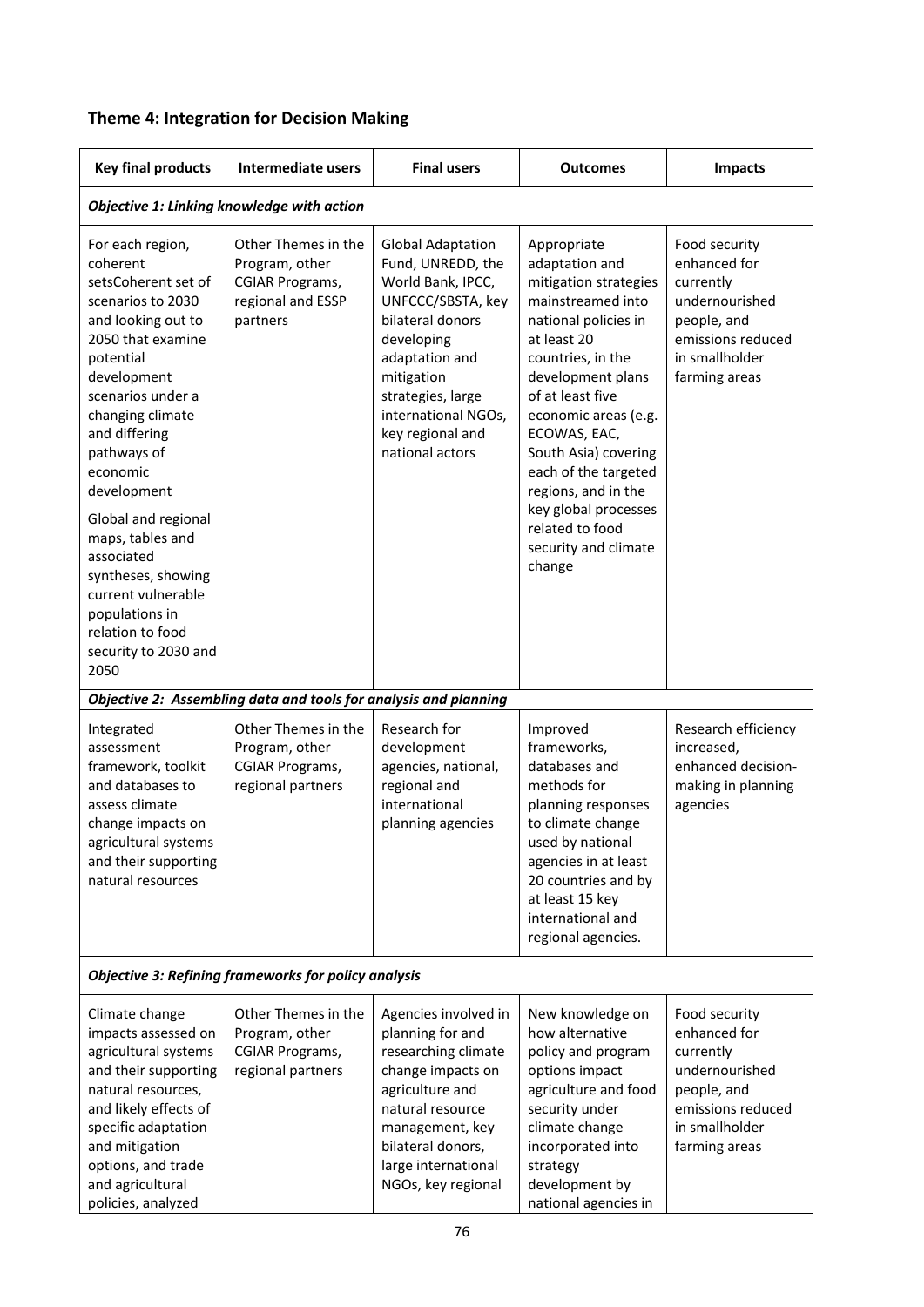| <b>Key final products</b>               | Intermediate users | <b>Final users</b>  | <b>Outcomes</b>                                                                              | <b>Impacts</b> |
|-----------------------------------------|--------------------|---------------------|----------------------------------------------------------------------------------------------|----------------|
| and communicated<br>to key stakeholders |                    | and national actors | at least 20 countries<br>and by at least 15<br>key international<br>and regional<br>agencies |                |

# **Plan for Theme 4, Objective 1: Linking knowledge with action**

| Year | <b>Activities</b>                                                                              | <b>Products</b>                                                                                                                                                                               | <b>Assumptions</b>                                                                           | <b>Target regions</b>                                                   | <b>Partners</b>                                                                                            |
|------|------------------------------------------------------------------------------------------------|-----------------------------------------------------------------------------------------------------------------------------------------------------------------------------------------------|----------------------------------------------------------------------------------------------|-------------------------------------------------------------------------|------------------------------------------------------------------------------------------------------------|
| 2010 | Interactive<br>stakeholder/partner-<br>ship-building<br>workshops held in the<br>three regions | Workshop reports,<br>strengthened climate<br>change - agriculture -<br>food systems networks<br>with new partners                                                                             | Sufficient<br>incentives for<br>full<br>engagement on<br>part of local<br>partners           | W Africa, E<br>Africa, IGP                                              | Farmers' orgs,<br>NARES, NGOs,<br>private sector,<br>ARIs, regional<br>bodies,<br>networks, ICT<br>experts |
| 2010 | Regional scenario<br>storyline development<br>in the three regions                             | Prototype regional<br>scenarios produced<br>(main regional<br>uncertainties<br>identified, initial<br>regional storylines<br>developed, reports and<br>initial scoping for<br>model analysis) | Regional<br>stakeholders<br>and country<br>partners<br>identified by<br>mid-2010             | W Africa, E<br>Africa, Indo-<br><b>Gangetic Plains</b>                  | National and<br>regional<br>partners,<br>GECAFS, ESSP                                                      |
| 2010 | Agriculture and Rural<br>Development Day 2010<br>at COP16                                      | High-level synthesis<br>report on the role of<br>agriculture in climate<br>change adaptation and<br>mitigation. Prototype<br>scenario analyses                                                | Writer for high-<br>level report<br>willing to take<br>up the task at<br>short notice        | Global                                                                  | Global Donor<br>Platform for<br>Rural<br>Development,<br>IFAD, IFAP,<br>GFAR, FAO                          |
| 2011 | Regional scenario<br>storylines finalized for<br>three initial regions                         | Regional scenarios<br>produced                                                                                                                                                                | Regional<br>stakeholders<br>remain<br>engaged                                                | Original<br>regions                                                     | National and<br>regional<br>partners,<br>GECAFS, ESSP                                                      |
| 2011 | Regional quantitative<br>scenario analyses                                                     | Interim analyses<br>presented for IMPACT<br>analysis                                                                                                                                          | Regional teams<br>able to interact<br>effectively with<br>research<br>community<br>worldwide | W Africa, E<br>Africa, Indo-<br><b>Gangetic Plains</b><br>Global (2012) | National and<br>regional<br>partners,<br>GECAFS, ESSP;<br><b>IMPACT</b><br>modellers                       |
| 2011 | Agriculture and Rural<br>Development Day 2011<br>at COP17                                      | High-level report on<br>the agricultural work<br>program for agriculture                                                                                                                      | <b>UNFCCC</b><br>accepts to have<br>an agricultural<br>work program<br>in 2010               | Global                                                                  | <b>Global Donor</b><br>Platform for<br>Rural<br>Development,<br>IFAD, IFAP,<br>GFAR, FAO                   |
| 2011 | Vulnerability                                                                                  | Vulnerability maps with                                                                                                                                                                       | Appropriate                                                                                  | Global (2011)                                                           | National and                                                                                               |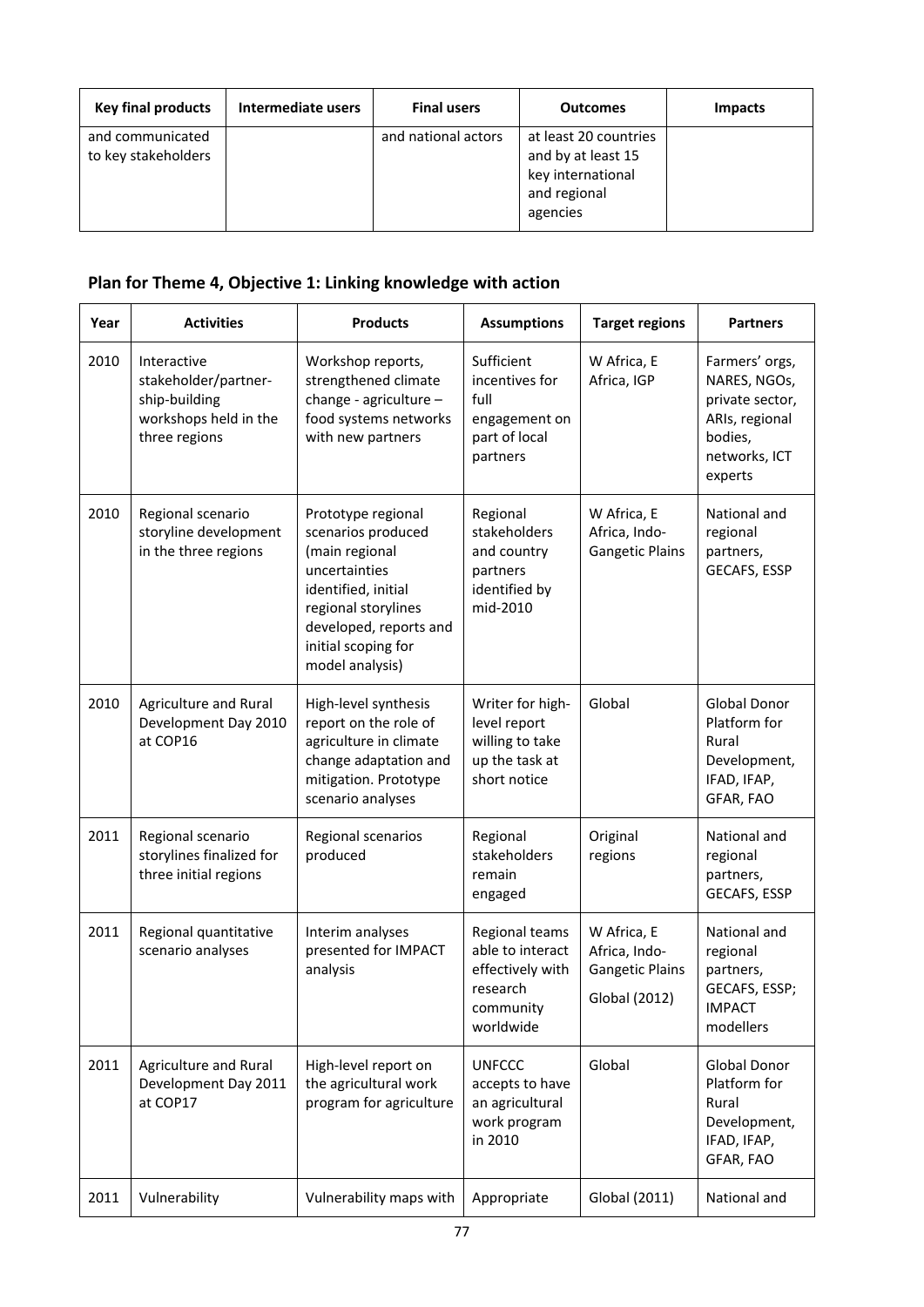| Year | <b>Activities</b>                                                          | <b>Products</b>                                                                                                                                                                                                       | <b>Assumptions</b>                                                                  | <b>Target regions</b>              | <b>Partners</b>                                                                                        |
|------|----------------------------------------------------------------------------|-----------------------------------------------------------------------------------------------------------------------------------------------------------------------------------------------------------------------|-------------------------------------------------------------------------------------|------------------------------------|--------------------------------------------------------------------------------------------------------|
|      | assessment                                                                 | up-to-date datasets<br>from a food security<br>and sustainability<br>perspective; papers,<br>policy briefs                                                                                                            | metrics are<br>found to<br>represent<br>vulnerability<br>dynamically                |                                    | regional<br>partners,<br>GECAFS, ESSP                                                                  |
| 2011 | Regional policy and<br>program choices<br>identified                       | Policy paper and brief;<br>raised capacity among<br>policy makers to use<br>tools to make policy<br>and program decisions                                                                                             | Strong<br>partnerships<br>with policy<br>making bodies<br>in the regions            | W Africa, E<br>Africa, IGP         | Climate and<br>agriculture<br>policymakers,<br>regional<br>bodies,<br>national<br>planning<br>agencies |
| 2012 | Regional vulnerability<br>assessment                                       | Vulnerability maps with<br>up-to-date datasets<br>from a food security<br>and sustainability<br>perspective; papers,<br>policy briefs                                                                                 | Appropriate<br>metrics are<br>found to<br>represent<br>vulnerability<br>dynamically | All selected<br>regions            | National and<br>regional<br>partners,<br>GECAFS, ESSP                                                  |
| 2013 | Regionalregional<br>scenario analyses<br>expanded to additional<br>regions | Coherent set of<br>quantified<br>development scenarios<br>under a changing<br>climate and differing<br>pathways of economic<br>development, used to<br>identify livelihood<br>opportunities and<br>threats regionally | Strong buy-in<br>by stakeholders<br>to scenario<br>process and<br>outputs           | <b>Expanded list</b><br>of regions | National and<br>regional<br>partners,<br>GECAFS, ESSP,<br>CGIAR, ARIS                                  |

# **Plan for Theme 4, Objective 2: Assembling data and tools for analysis and planning**

| Year | <b>Activities</b>                                                                                       | <b>Products</b>                                                                                                     | <b>Assumptions</b>                                                        | <b>Target regions</b>                       | <b>Partners</b>                                                             |
|------|---------------------------------------------------------------------------------------------------------|---------------------------------------------------------------------------------------------------------------------|---------------------------------------------------------------------------|---------------------------------------------|-----------------------------------------------------------------------------|
| 2010 | Initiate baseline<br>indicator framework<br>and data collection                                         | Regional site<br>characterization and<br>baseline data collation                                                    | Target regions,<br>countries and<br>sites identified                      | W Africa, E<br>Africa, IGP                  | National and<br>regional<br>partners, CG<br><b>Centers</b>                  |
| 2011 | Workshop for current<br>and future regions to<br>identify climate<br>downscaling needs                  | Priorities derived for<br>downscaling needs,<br>including a set of<br>papers on current<br>downscaling initiatives  | In-region<br>demand for<br>downscaling                                    | Global, but<br>focused on<br>target regions | CG Centers<br>(IWMI, CIAT,<br>ILRI, CIP),<br>Oxford & Leeds<br>Universities |
| 2011 | Work with ESSP<br>community to identify<br>the best suite of<br>climate data for the<br>initial regions | Suite of downscaled<br>climate data for the<br>2030s to 2090s, for<br>homogenized<br>applications in the<br>Program | Weather and<br>climate inputs<br>to the Program<br>are tightly<br>defined | Global; W & E<br>Africa, IGP                | UK Met Office,<br>Oxford & Leeds<br>Universities,<br>NCAR, PIK, IRI         |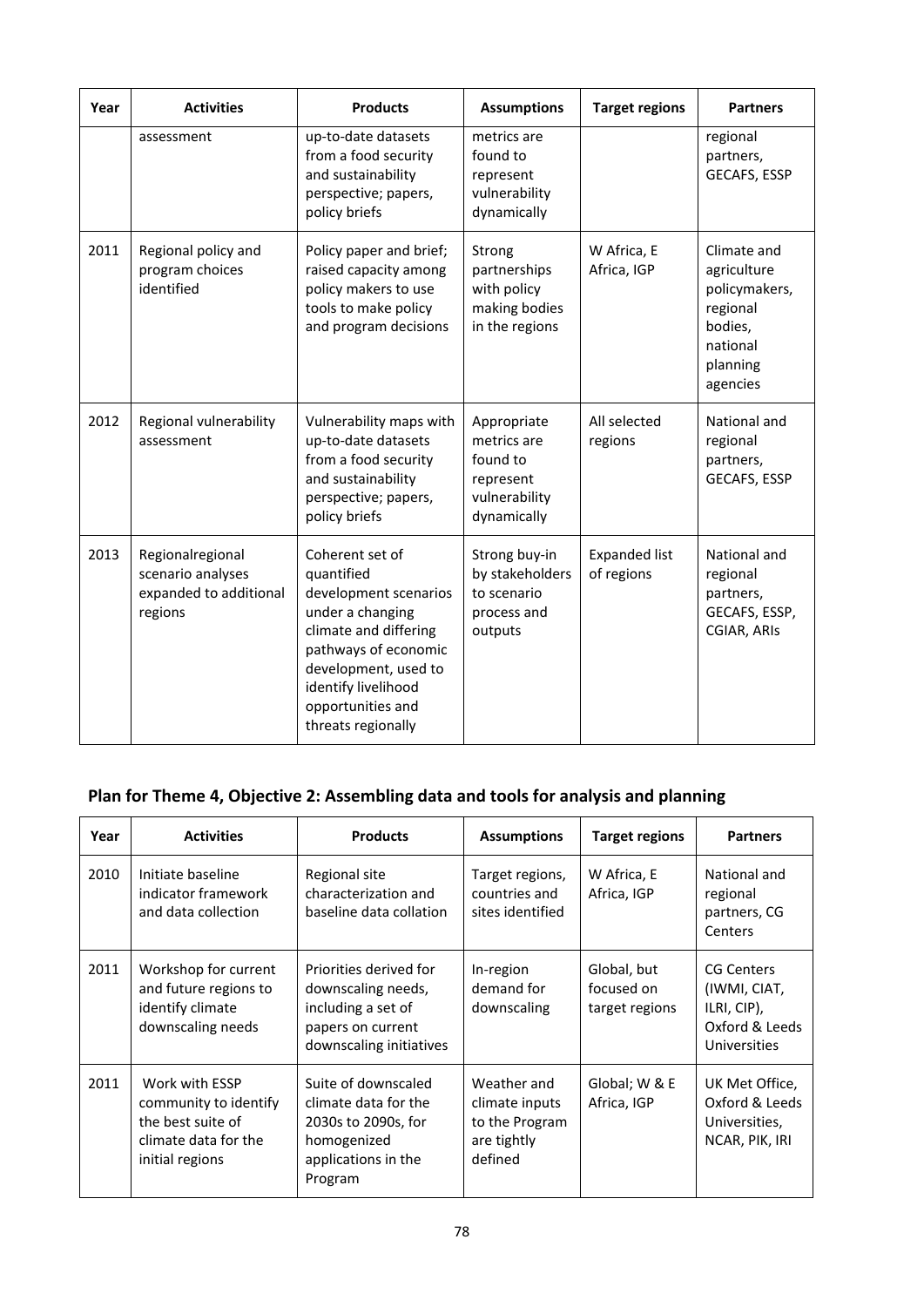| Year | <b>Activities</b>                                                                                          | <b>Products</b>                                                                                                                                                                           | <b>Assumptions</b>                                                                                          | <b>Target regions</b>                        | <b>Partners</b>                                                     |
|------|------------------------------------------------------------------------------------------------------------|-------------------------------------------------------------------------------------------------------------------------------------------------------------------------------------------|-------------------------------------------------------------------------------------------------------------|----------------------------------------------|---------------------------------------------------------------------|
|      | Using climate data<br>available, prepare<br>synthesis reports for<br>each of the initial<br>target regions | Regional climate<br>characterization and<br>evaluation of global<br>and regional climate<br>model performance for<br>target regions                                                       | Climate models<br>can be<br>evaluated<br>appropriately<br>on a regional<br>basis                            | Global; W<br>Africa, E Africa,<br><b>IGP</b> | UK Met Office,<br>Oxford & Leeds<br>Universities,<br>NCAR, PIK, IRI |
|      | Compile all relevant<br>data for the initial<br>targeted regions                                           | Databases for soils,<br>weather, agricultural<br>systems, natural<br>resources                                                                                                            | Data are<br>accessible                                                                                      | Global, regional                             | All partners, CG<br>Centers, ARIs                                   |
|      | Investigate gaps in<br>modeling tools                                                                      | Scoping studies on<br>agricultural impact<br>model gaps and needs                                                                                                                         | Agreement<br>reached on a<br>global<br>modeling<br>agenda                                                   | Global                                       | CG Centers,<br>ARIs, GCMP,<br><b>ICASA</b>                          |
| 2012 | Investigate new ways<br>of dealing with near-<br>term climate change<br>impacts                            | Decadal/near-term<br>climate products                                                                                                                                                     | <b>New</b><br>approaches to<br>near-term<br>climate<br>prediction<br>implemented<br>in appropriate<br>tools | All target<br>regions                        | UK Met Office,<br>Oxford & Leeds<br>Universities,<br>NCAR, IRI      |
|      | Extend data & model<br>toolboxes to new<br>regions                                                         | Regional<br>characterization<br>extended to more<br>regions                                                                                                                               |                                                                                                             | All target<br>regions                        | National and<br>regional<br>partners, CG<br>Centers                 |
| 2013 | Integrated assessment<br>framework and toolkit                                                             | A functioning<br>integrated assessment<br>framework and toolkit<br>that can be used to<br>analyze likely effects of<br>specific adaptation and<br>mitigation options in<br>target regions | Framework<br>able to cater<br>for differences<br>by gender and<br>social group                              | All target<br>regions                        | All partners, CG<br>Centers, ESSP,<br>ARIS                          |

# **Plan for Theme 4, Objective 3: Refining frameworks for policy analysis**

| Year | <b>Activities</b>                                                             | <b>Products</b>                                             | <b>Assumptions</b>                   | <b>Target regions</b>                   | <b>Partners</b>                                                                    |
|------|-------------------------------------------------------------------------------|-------------------------------------------------------------|--------------------------------------|-----------------------------------------|------------------------------------------------------------------------------------|
| 2010 | Initiate capacity<br>development activities<br>with national policy<br>actors | Series of planned<br>capacity development<br>initiatives    |                                      | W Africa, E<br>Africa, IGP<br>initially | <b>IFPRI, National</b><br>and regional<br>research<br>partners and<br>stakeholders |
| 2011 | Information platform<br>development                                           | Synthesis of data and<br>maps of existing<br>climate change | Building on<br>existing<br>networks; | W Africa, E<br>Africa, IGP<br>initially | National and<br>regional<br>research                                               |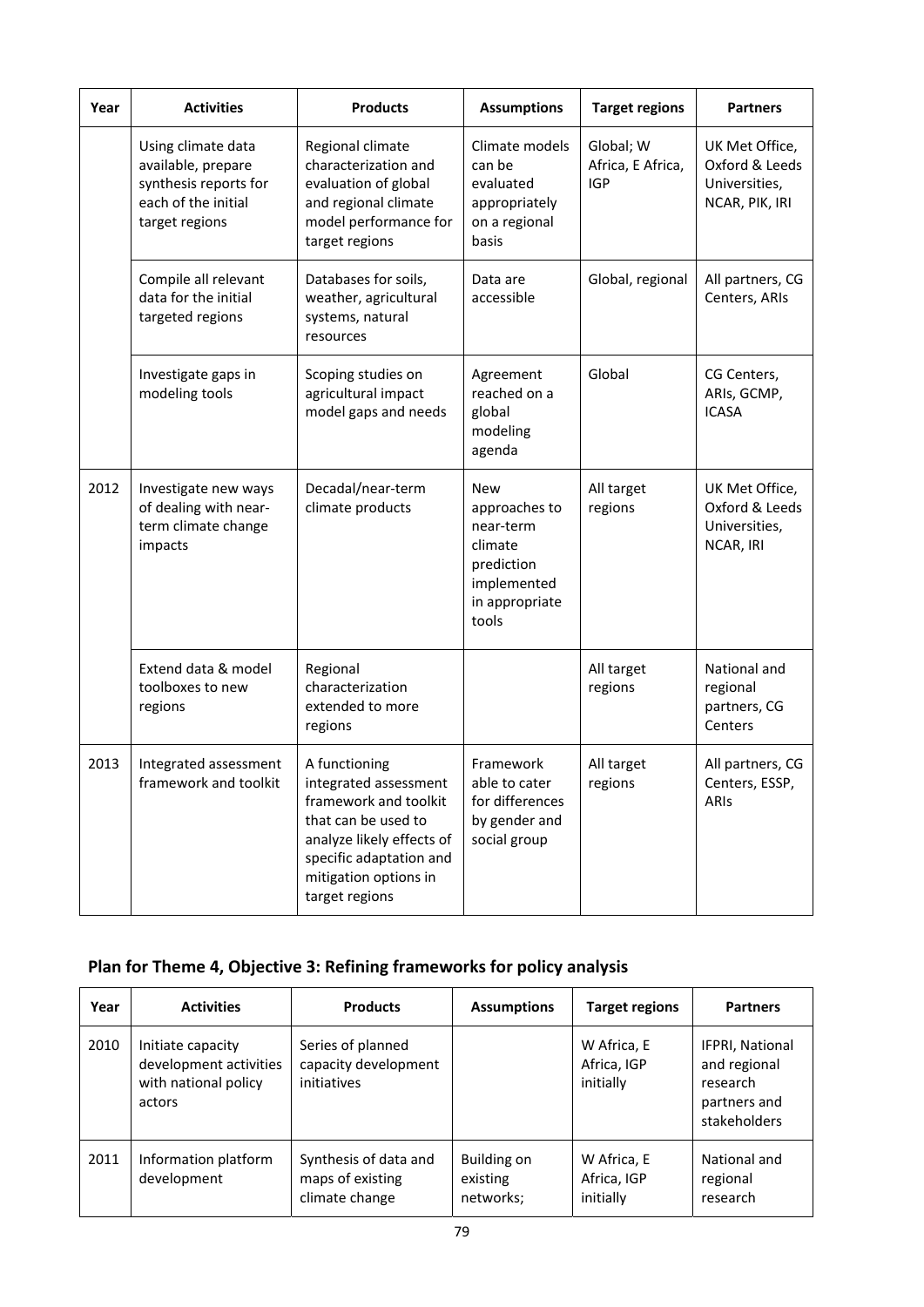|      |                                                                                                        | information networks                                                                                                                                       | regional bodies<br>support this                                           |                                              | partners and<br>stakeholders                                                                                |
|------|--------------------------------------------------------------------------------------------------------|------------------------------------------------------------------------------------------------------------------------------------------------------------|---------------------------------------------------------------------------|----------------------------------------------|-------------------------------------------------------------------------------------------------------------|
| 2012 | Synthesis of case<br>studies on the impacts<br>of climate change in<br>diverse agricultural<br>systems | Major synthesis report<br>targeted to COP17,<br>that lays out the policy<br>options for adaptation                                                         | Case studies<br>available                                                 | Global                                       | <b>CGIAR Centers</b><br>(CIP, CIAT, ILRI,<br>ICRISAT, IFPRI,<br>IRRI, ICRAF,<br>IWMI, ICARDA,<br>WorldFish) |
| 2012 | Integrated assessment<br>process continued                                                             | Global and regional<br>assessments of<br>climate change<br>impacts on<br>agricultural systems<br>and food security                                         | Appropriate<br>data, tools,<br>methods can be<br>assembled                | Global; W<br>Africa, E Africa,<br><b>IGP</b> | National and<br>regional<br>partners, the<br>Program, other<br><b>CG Programs</b>                           |
| 2012 | Information platform<br>development                                                                    | Scenario and food<br>security dialogues and<br>new information<br>partnerships<br>developed and<br>documented                                              | Strong<br>cooperation<br>and dove-tailing<br>with existing<br>initiatives | W Africa, E<br>Africa, IGP<br>initially      | National and<br>regional<br>research<br>partners and<br>stakeholders                                        |
| 2013 | Integrated assessment<br>process continued                                                             | Set of information<br>products on likely<br>climate change<br>impacts on<br>agricultural systems,<br>and promising<br>adaptation and<br>mitigation options | Viable set of<br>adaptation and<br>mitigation<br>options                  | All regions                                  | National and<br>regional<br>partners, the<br>Program, other<br><b>CGIAR Programs</b>                        |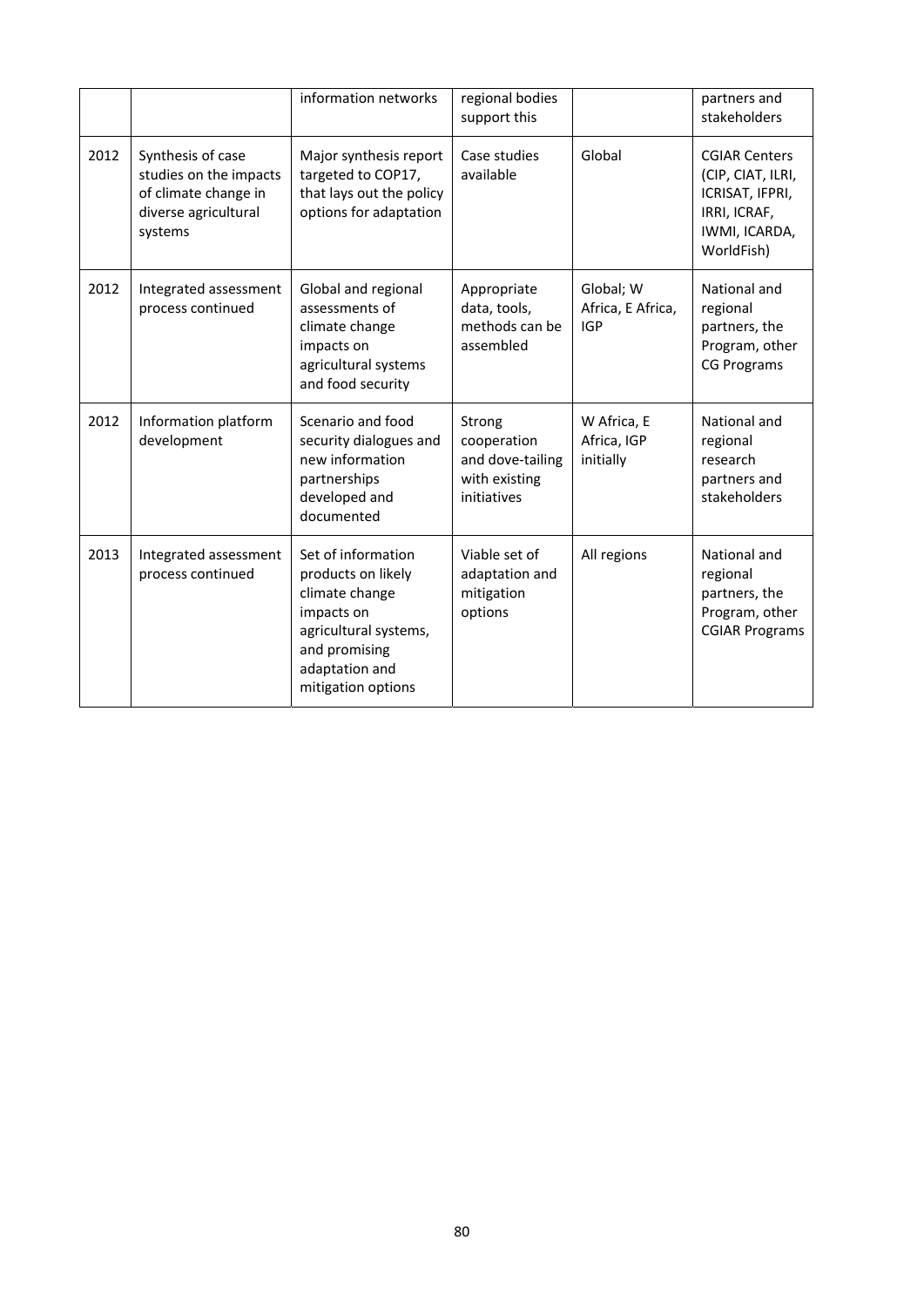# **Annex 2: The profile of likely beneficiaries in sub‐Saharan Africa23**

The SSA population is estimated to have been over 760 million in 2005 with 65% (about 500 million) living in rural areas and 35% (270m) in urban areas. In urban areas, 146 million people live on less than US\$2 per day, about two thirds of the rural figure (Figure A1). In rural areas, 60% (295m) live below the \$1.25 per day threshold, and another 23% (115m) earn \$1.25–2.00. This adds up to 410 million rural poor living below \$2 per day.



**Figure A1. Poverty in sub‐Saharan Africa (total population 763m in 2005)**

Looking deeper into the rural poor category, a preliminary analysis suggests they can be divided into three sub‐groups (Figure A2):

- Subjacent: \$0.75–\$1.25 per day
- Intermediate: \$0.50–\$0.75 per day
- Ultra‐poor: under \$0.50 per day

Approximately 24% (71m) of the \$1/day poor are ultra‐poor and another 27% (80m) are in the intermediate category. It is important to note that ultra-poor (and to a lesser degree, the intermediate poor) are likely to have certain characteristics that make them more difficult to reach directly with the type of research outputs envisaged in this Program. While many of the rural ultra‐ poor are heavily involved in agriculture and derive a significant share of their income from agriculture, they typically have fewer productive assets than their less-poor counterparts. For example, we would expect the ultra-poor to have less land (and lower productivity), fewer livestock (and lower quality), less human capital, live in more marginal environments, have lower overall access to physical and knowledge inputs, and to be less well connected to markets. On a national level, countries with a higher prevalence of ultra-poor may have fewer overall natural resource endowments, and a policy environment that is comparatively less favorable to agriculture, rural populations, and the poor, or all of the above. All of this is further complicated by the fact that the poorest of the poor suffer from more frequent and greater intensity of hunger. For these groups much of the research envisaged will benefit them only indirectly, by lowering food prices and increasing employment opportunities if the technologies are labor‐intensive.

<sup>&</sup>lt;sup>23</sup> This analysis of likely beneficiaries in SSA is drawn from personal communication from Stanley Wood and colleagues, IFPRI. MP7 will put in place *ex ante* tools that will greatly enhance this kind of analysis for all regions.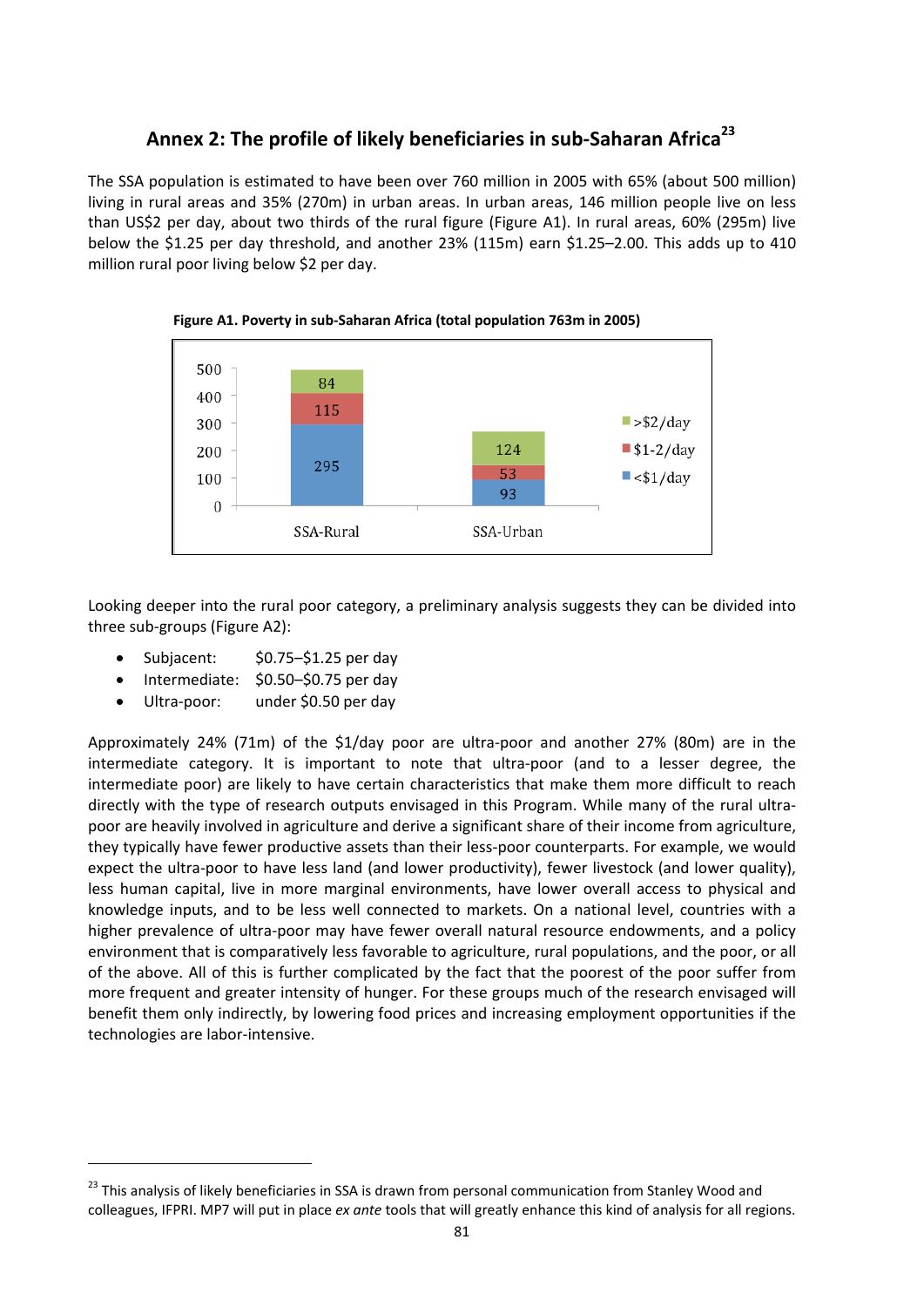



A key determinant of the potential for impact from agricultural investments is the extent to which households are engaged in the agricultural sector. The preliminary analysis reported in Figure A3 summarizes agricultural participation as reported by households in each income quintile. There is clearly significant engagement in agriculture, not only among the poorest of households (almost 90% average participation across countries) but even in the highest quintiles. However it is clear that participation in agriculture decreases as income rises. The poor rural households in SSA that participate in agriculture derive an average of over 80% of their income from it. However, this figure varies significantly across countries (e.g., 60% for Kenya and over 90% for Nigeria) and across households within countries.



**Figure A3. Agriculture participation rates by households in Sub‐Saharan Africa**

In summary, there are 295 million poor in the rural sector in SSA who are potential beneficiaries of MP7 (direct effects), with an additional 146 million urban poor and 115 million "poorest of the poor" who are likely beneficiaries via indirect effects.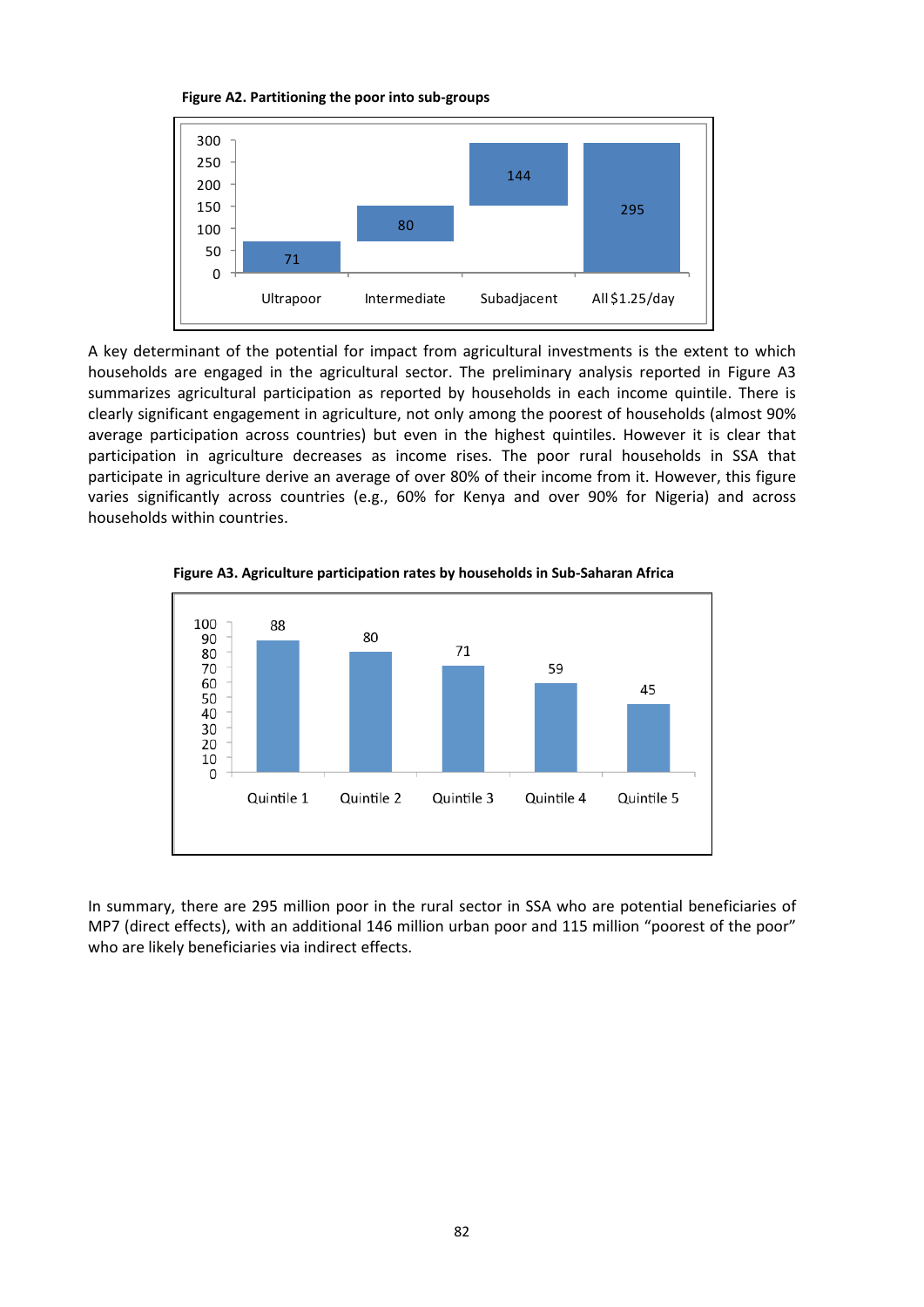## **Annex 3: Governance and Management**

#### **Seeking simplicity and independence**

Challenge Programs have suffered from governance and management structures that have not been sufficiently detached from the Centers. This has resulted in lack of independence and decision making that favors the Host Center. Of all the MPs, it is arguable that Climate Change is the one in which almost every Center has a major stake. It would be possible to design a governance structure such as an association or a similar institutional arrangement that incorporates all Centers that wish to participate but this would add a new layer of governance and might complicate the decision‐making process. Such structures are also likely to lead to decisions based on compromises rather than strategic choices. To avoid this, the key features of the management system of MP7 are the Independent Scientific Panel (ISP), the independent Secretariat and a Program Leader who reports directly to the ISP.

## **Independent Scientific Panel**

The key function of the ISP is to give advice on priority setting, the strategic allocation of resources and the employment of members of the Secretariat; also on assessing the quality of the research and management systems through an annual monitoring system and through participating in the performance review of the MP7 Program Leader and Management Team.

MP7 has the opportunity to drive budget allocations by foresight analysis and *ex ante* impact assessments, since a major component of the research (Theme 4, Objectives 1 and 2) is to set up such systems. The ISP will provide the key mechanism to ensure that the emerging results lead to strategic allocation of resources.

The nine members of the ISP shall be experts (minimum 5) on climate change, agriculture and food security and and/or representatives (minimum 3) of key stakeholder groups (e.g. IFAP). There will be three observers (one from the Host Center, one representative selected from participating Centers and one from the ESSP (the main ARI partner). ISP members should serve a three‐year term, with possibility of renewal for a further three years. The ISP should constitute a nominations committee that makes nominations for new members, with appointments approved by the Consortium Board.

The benefits of the advice of the ISP on research priorities and the strategic proposed allocation among themes, regions and Centers will far outweigh the annual costs of about \$120 000.

The ISP is differentiated from the Independent Science and Partnership Council (ISPC) by its focus on strategic allocation choices within MP7; its more regular interaction with the Secretariat and Host Center; its more detailed engagement in annual monitoring of progress; its composition of experts on climate change, agriculture and food security; and its accountability to the Consortium rather than to the Fund Council. The Board of the Host Center could not play this role because of conflict of interest issues, and as no Center Board will have the necessary scientific and partnership expertise to cover the MP7 agenda.

#### **Program Leader**

The proposal is to have the Program Leader appointed and contracted by the Consortium Board. As the Consortium has legal status it could conceivably be the party to contract the Program Leader. However, in the early months it are unlikely to have the human resource capabilities to do the contracting, in which case the Program Leader could be contracted by the Host Center, but with service agreements between the Host Center and Consortium on lines of reporting, liability etc<sup>24</sup>.

<sup>&</sup>lt;sup>24</sup> While such an arrangement is complex, it is feasible, as indicated by the current arrangements for the Director of the Challenge Program on Climate Change, Agriculture and Food Security. While his personal contract is with a Center, he reports to the Chair of the Steering Committee, and liability for his direct actions rests with the University of Copenhagen.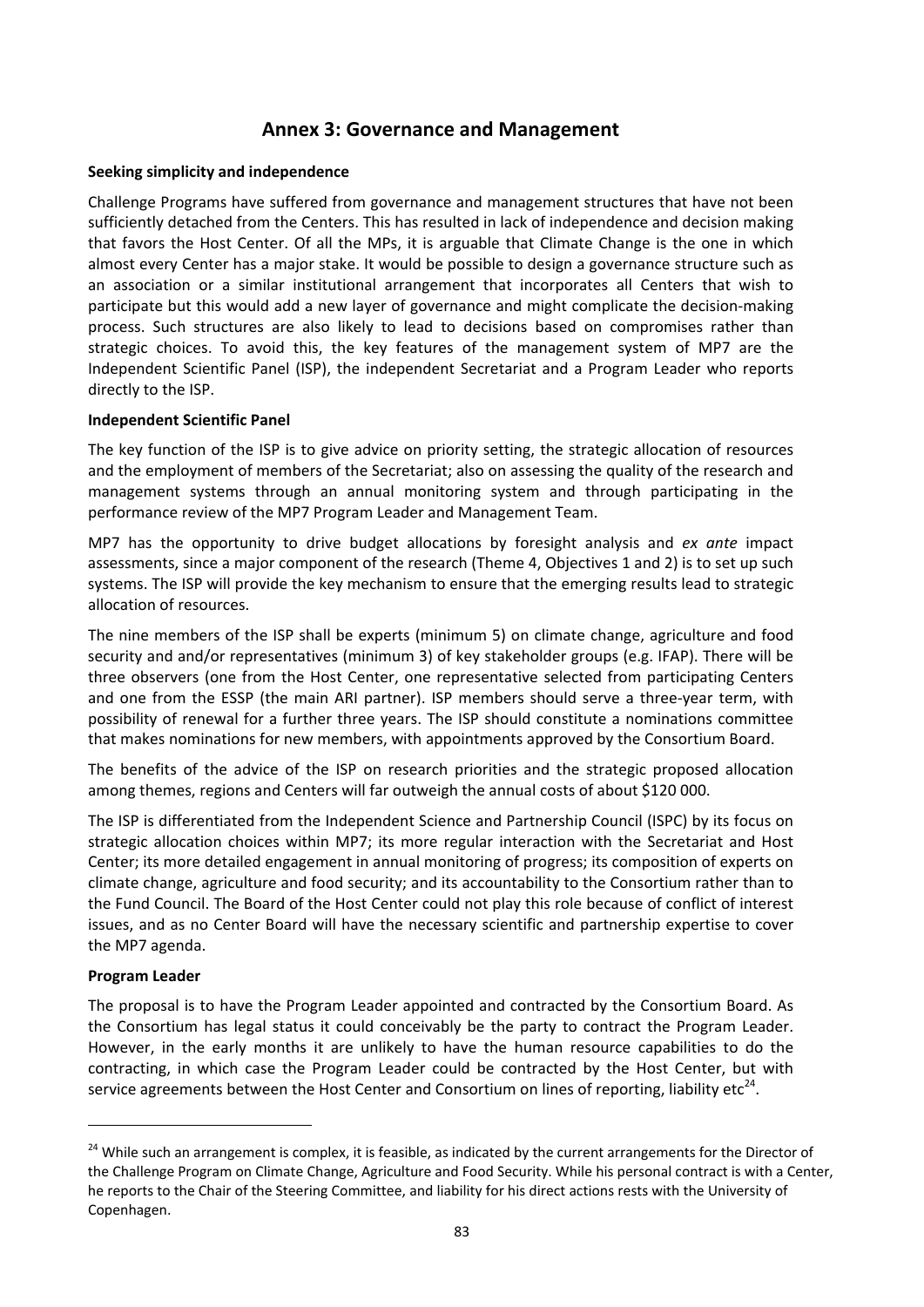Liability for the direct actions and decisions of the Program Leader should rest with the Consortium<sup>25</sup>, while liability for implementing components of the program should rest with the Host Center and participating Centers.

#### **Program Management Team**

The Program Leader would propose the structure and composition of the Management Team, with input from the ISP and Host Center and final approval by the ISP. Provisions for changing the composition of the Management Team will be made so that the composition reflects how research priorities shift over time.

## **Host Center**

While a proposal is made for an Interim Host Center (see below), the Consortium Board will make the final choice of Host Center after the transitional phase, with advice from the ISP. A close working relationship between the Host Center and Secretariat will be established to ensure that proposals emanating from the Secretariat will be accepted by the Host Center, in relation to the Host Center's legal, financial and reputational risks.

## **Main participating Centres**

The Secretariat will have the responsibility of circulating proposals, work plans and budgets to the main participating Centers that have a stake in such documents. The Secretariat will receive comments from the Centers and attempt to satisfy the Centers' concerns regarding legal, financial and reputational risks. However, ultimately the responsibilities and liabilities for implementing the components of MP7 that are contracted to Centers rests with the Centers.

## **Steps in the Program Cycle**

Table A1 illustrates some of the key roles among the various management structures.

|                                                                | Program<br><b>Management Unit</b><br>(Secretariat)                                                                                                                              | Independent<br><b>Scientific</b><br>Panel (ISP)                                                                | <b>Host Center</b><br>(HC)                                                                                               | Main<br>participating<br><b>Centers (MPC)</b>                                                                            | <b>Consortium Board</b><br>(CB)                                                                                                                          |
|----------------------------------------------------------------|---------------------------------------------------------------------------------------------------------------------------------------------------------------------------------|----------------------------------------------------------------------------------------------------------------|--------------------------------------------------------------------------------------------------------------------------|--------------------------------------------------------------------------------------------------------------------------|----------------------------------------------------------------------------------------------------------------------------------------------------------|
| Step 1.<br>Develop<br>funding and<br>performance<br>agreements | Ex ante impact<br>assessment<br>Develop initial<br>proposals and<br>submit to ISP, HC<br>and MPCs<br>Develop final<br>proposals, in<br>dialogue with HC                         | Give advice to<br>Secretariat on<br>draft<br>proposals<br>Give advice<br>on final<br>proposals to<br><b>CB</b> | Give input into<br>draft and final<br>proposals<br>Submit final<br>proposals to CB                                       | Give input into<br>draft proposals                                                                                       | Make decisions on<br>submitted proposals<br>Submit proposals to<br><b>Fund Council</b><br>Develop final funding<br>and performance<br>agreements with HC |
| Step 2.<br>Implement<br>programs                               | - Facilitate co-<br>ordinated actions<br>across Centers and<br>partners<br>- Ensure synthetic<br>reporting across<br>Centers and partners<br>Help mobilise<br>resources for MP7 | Provide<br>advice as<br>requested                                                                              | Implement<br>components of<br>research as per<br>performance<br>agreements and<br>Secretariat<br>implementation<br>plans | Implement<br>components of<br>research as per<br>performance<br>agreements and<br>Secretariat<br>implementation<br>plans | Coordinate program<br>implementation using<br>results-based<br>management                                                                                |

#### **Table A1. CGIAR Program cycle steps and roles of principal management structures\***

<sup>&</sup>lt;sup>25</sup> Unless they are able to allocate that responsibility to a third party through a contractual arrangement, as is suggested in the transitional phase, while the Consortium establishes itself, with University of Copenhagen willing to assume that responsibility.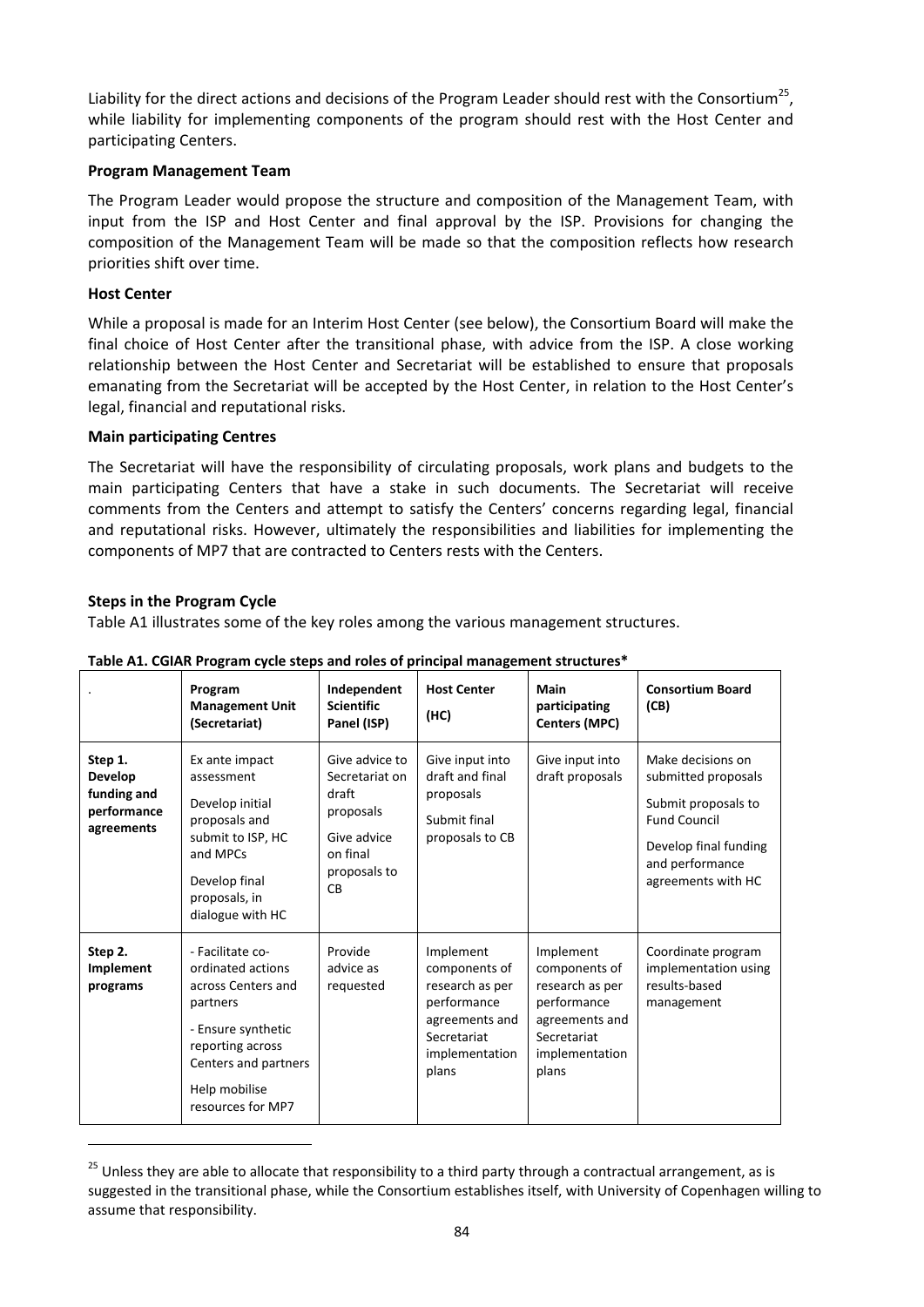| Step 3.<br><b>Monitor</b><br>achievement<br>of agreed<br>targets | Self-monitor<br>progress of Program<br>Prepare synthetic<br>monitoring reports<br>across Centers and<br>partners<br>Take corrective<br>action as needed | Evaluate<br>annual<br>progress<br>Give advice to<br>Secretariat<br>and HC<br>Provide<br>overview of<br>evaluation to<br>CB. | Self-monitor<br>progress of MP7<br>that HC is<br>responsible for<br>Prepare<br>monitoring<br>reports<br>Take corrective<br>action as<br>needed | Self-monitor<br>progress of MP7<br>that MPC is<br>responsible for<br>Prepare<br>monitoring<br>reports<br>Take corrective<br>action as<br>needed | Monitor progress<br>Take corrective action<br>as needed |
|------------------------------------------------------------------|---------------------------------------------------------------------------------------------------------------------------------------------------------|-----------------------------------------------------------------------------------------------------------------------------|------------------------------------------------------------------------------------------------------------------------------------------------|-------------------------------------------------------------------------------------------------------------------------------------------------|---------------------------------------------------------|
| Step 4.<br>Evaluate<br>Program every<br>4 years                  | - External and self-<br>evaluation                                                                                                                      | Provide<br>advice as<br>requested to<br><b>CB</b>                                                                           | External and<br>self-evaluation                                                                                                                | External and<br>self-evaluation                                                                                                                 | Assess evaluations                                      |

\*The last column in the table shows the CB, which in turn interacts with the ISPC, Funders Forum and Fund Council (not shown in this table – see Table 1 in "Framework for the CGIAR Fund" Chapter 3 in "Voices for Change")

## **The transition from the Challenge Program (CP) to the Mega Program**

As indicated in the main text, a transition period is recommended. For the transitional phase (Table A2) it is proposed that:

- the current steering committee for the Challenge Program is converted, with modifications, into the ISP
- the current CP Director becomes the interim Program Leader for the duration of his current contract
- the University of Copenhagen (UoC), the host of the CP secretariat, acts as the Secretariat, under contract from the interim Host Center (UoC and ILRI currently have an agreement for UoC to act as the host for the CP Secretariat)
- the Program Management Team is built from some of the CP Theme Leaders and Regional Facilitators, with additional recruits.

No one Center can claim it is able to cover the full spectrum of climate change issues; no one Center stands out as having a competitive advantage over the other Centers; and no one Center has a significantly larger budget than another in climate change research. For practical reasons, it is proposed that ILRI assumes the role of Host Center during the transitional period. ILRI currently has an employment contract with the Director of the CP, and has established a series of service agreements with the UoC for flow-through funds. ILRI also has a major role to play in the current CP: leading one of the Themes and hosting a Regional Facilitator. The agreement between the UoC and the Alliance will be changed to one between UoC and ILRI, with special attention to liability issues, where liability for Secretariat staff will rest with UoC, but liability for implementing components of the program rests with ILRI.